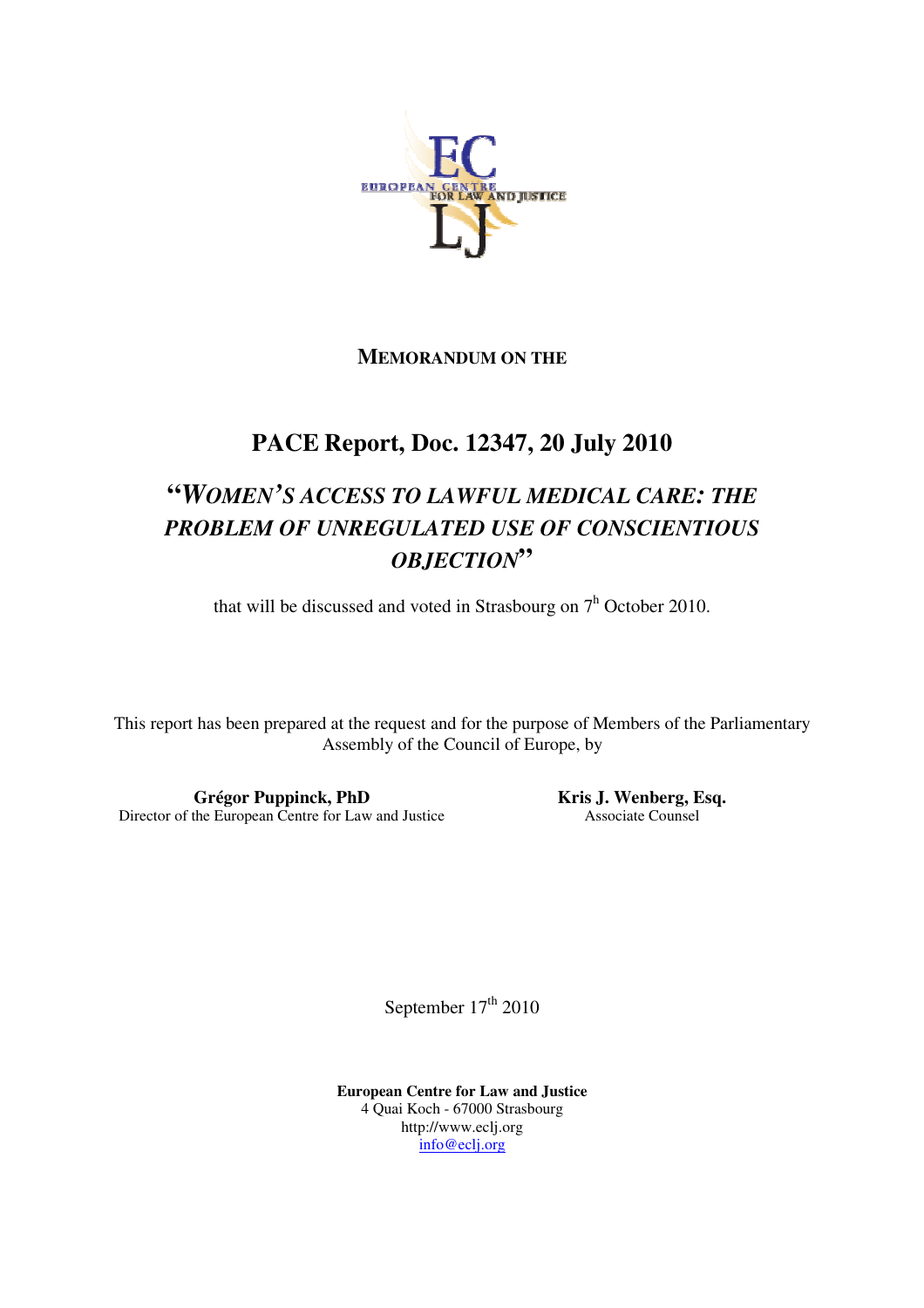"The fact that a person acted pursuant to order of his Government or of a superior does not relieve him from responsibility under international law, provided a moral choice was in fact possible to him". Principle IV of the Nuremberg Principles

"The right of conscientious objection is a fundamental aspect of the right to freedom of thought, conscience and religion enshrined in the Universal Declaration of Human Rights and the European Convention on Human Rights."

PACE Recommendation 1518 (2001).

"The right to conscientious objection is recognised, in accordance with the national laws governing the exercise of this right."

Article 10.2 of the Charter of Fundamental Rights of the European Union.

# **Introduction**

The European Centre for Law & Justice ("ECLJ") is an international Non-Governmental Organization dedicated to protecting human rights and religious freedom in Europe. Attorneys for the ECLJ have served in numerous cases before the European Court of Human Rights. Additionally, the ECLJ holds special Consultative Status as an NGO before the United Nations.

The proper resolution of the issues set forth in this response to Ms Christine McCafferty's Report, "*Women's access to lawful medical care: the problem of unregulated use of conscientious objection"* (hereinafter "McCafferty Report" or "Report"), is a matter of substantial organizational concern to the ECLJ because of the threat to the right of conscience and religious freedom belonging to healthcare providers.

The Resolution and Recommendation not only interferes with closely held moral and cultural beliefs, but it also undermines the integrity and freedom of the conscience. Additionally, it contravenes the European Convention on Human Rights, the Charter of Fundamental Rights of the European Union, and the International Covenant on Civil and Political Rights.

Among its more unacceptable provisions, this Council of Europe document asks the European Member States:

- to "*oblige the healthcare provider to provide the desired treatment to which the patient is legally entitled [i.e. abortion] despite his or her conscientious objection*",
- to oblige the healthcare provider to take part indirectly, in all circumstances, in abortion and other critical medical practices despite their conscientious objection,
- to oblige the healthcare provider to prove "*that their objection is grounded in their conscience or religious beliefs and that the refusal is done in good faith*",
- to deprive "*public*/ state institutions such as public hospitals and clinics as a whole", from the "*guarantee of the right to conscientious objection*",
- to create a "*registry of conscientious objectors*",
- to create "*an effective complaint mechanism*" against the conscientious objectors.

The report focuses "*especially on the field of reproductive health care*" for women, i.e., mainly on abortion, but it also concerns some other practices such as assisted reproduction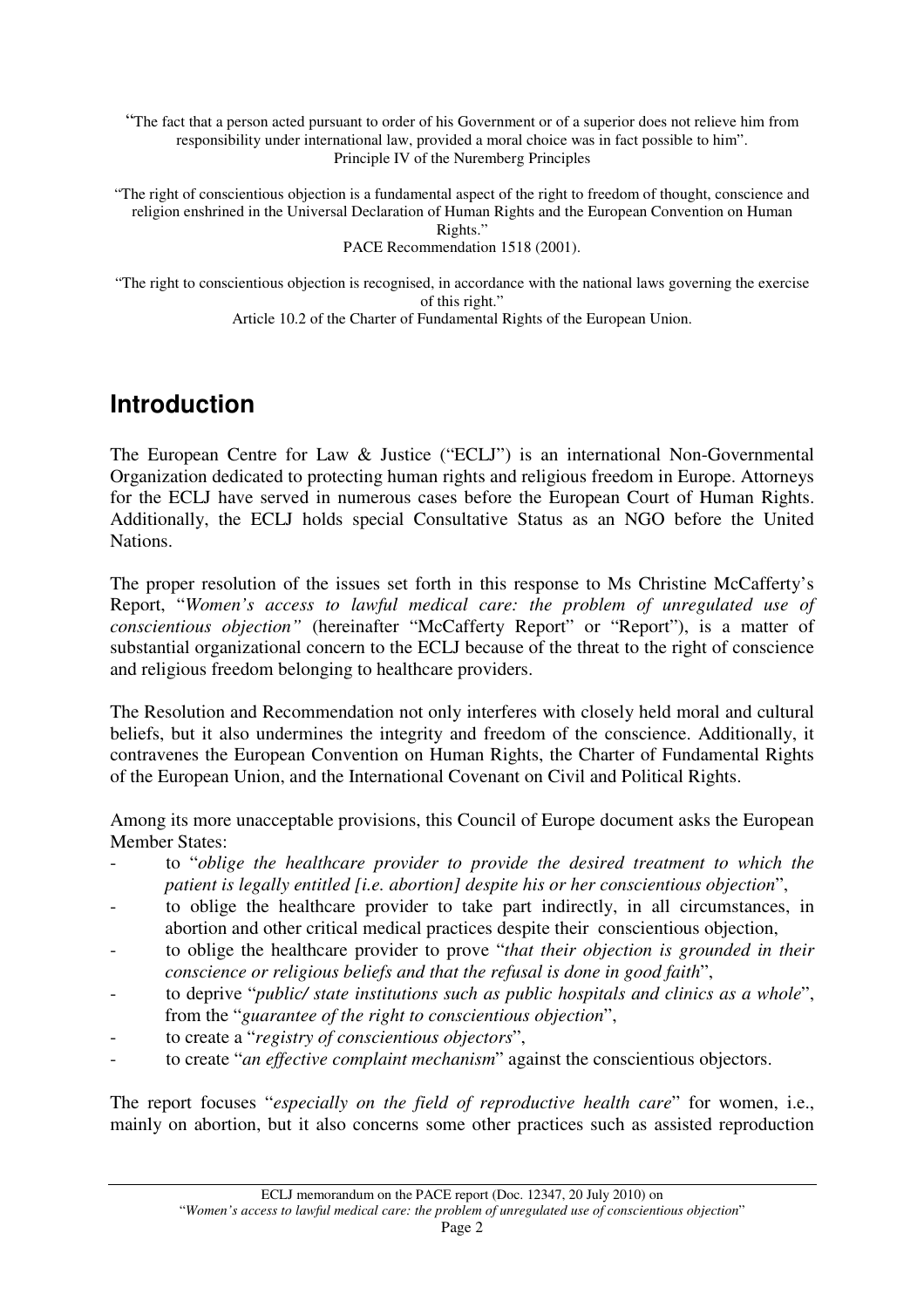and sterilization. The report also mentions "pain-relief by life-shortening means for terminally ill patients" i.e., active euthanasia.

The resolution invites European States to restrain the exercise of conscientious objection in order to facilitate access to abortion and other practices causing the termination of human life.

As Bruno Nascimbene, member of the E.U. Network of Experts, publicly said: "'*No reasonable person can think that, in a society inspired by the values of freedom and western democracy, doctors and nurses who consider abortion to be homicide can be obliged to practise it. If a gap is broken into the freedom of conscience, we may be heading down a very*  dangerous lane".<sup>1</sup>

The European Convention for Human Rights sets a floor, rather than a ceiling for States in their regulation of the exercise of conscientious freedom, as provided for explicitly under Article 9. And this floor is very high in regard to medical conscientious objection. Instead, the Report pushes down and caps the right of conscientious objection for healthcare providers. Also, the intrusion by the Council of Europe through an imposed regulatory scheme is both unnecessary, burdensome, and an intrusion into the sovereignty of each Member State to determine the extent of the right of conscience *above the floor* granted in Article 9 for their healthcare providers.

Moreover, contrary to suppositions in the Report, healthcare providers of the 47 Member States of the Council of Europe are not "*largely unregulated*." Numerous States have statutory regulations in place and, additionally, are regulated under the guidance of professional organizational ethics standards. The Report itself points to only six (of the 47) member States which are allegedly not regulated, and the Rapporteur, Ms. McCafferty, admits that in one of those States (Sweden), "*there appears to be few problems in balancing the rights of healthcare providers with the rights of women*."

Moreover, physicians who believe that they would violate their religious beliefs or conscience by performing an abortion cannot be coerced into participating in such an act. Unlike access to abortion or euthanasia, the fundamental rights of religious belief and practice are protected by, among other sources*,* the Charter of Fundamental Rights of the European Union, the European Union Council Directive 2000/78/EC (27 Nov. 2000), Articles 9 and 14 of the European Convention on Human Rights (ECHR), and also under Article 18 of the International Covenant on Civil and Political Rights (ICCPR). As the European Court of Human Rights has explained, the balancing required by the ECHR is *not applicable* where a right protected by the Convention conflicts with rights not so protected.<sup>2</sup> Furthermore, even if conscientious objection were not explicitly protected as a fundamental right, a conscientious objector's "choice" is no less important than the "choice" of an elderly person or of a pregnant woman to end the life they are carrying.

 $\overline{a}$ 

<sup>&</sup>lt;sup>1</sup> Concerning the E.U. Network of Independent Experts Opinion No. 4-2005: The Right to Conscientious *Objection and the Conclusion by EU Member States of the Concordats with the Holy See* (14 Dec. 2005) [hereinafter Opinion No. 4-2005].

<sup>2</sup> *See* ECHR *Chassagnou and others v. France* [GC], nos. 25088/94, 2833/95, and 2844/95, § 113, ECHR 1999- III ("It is a different matter where restrictions are imposed on a right or freedom guaranteed by the Convention in order to protect 'rights and freedoms' not, as such, enunciated therein. In such a case only indisputable imperatives can justify interference with enjoyment of a Convention right".

Page 3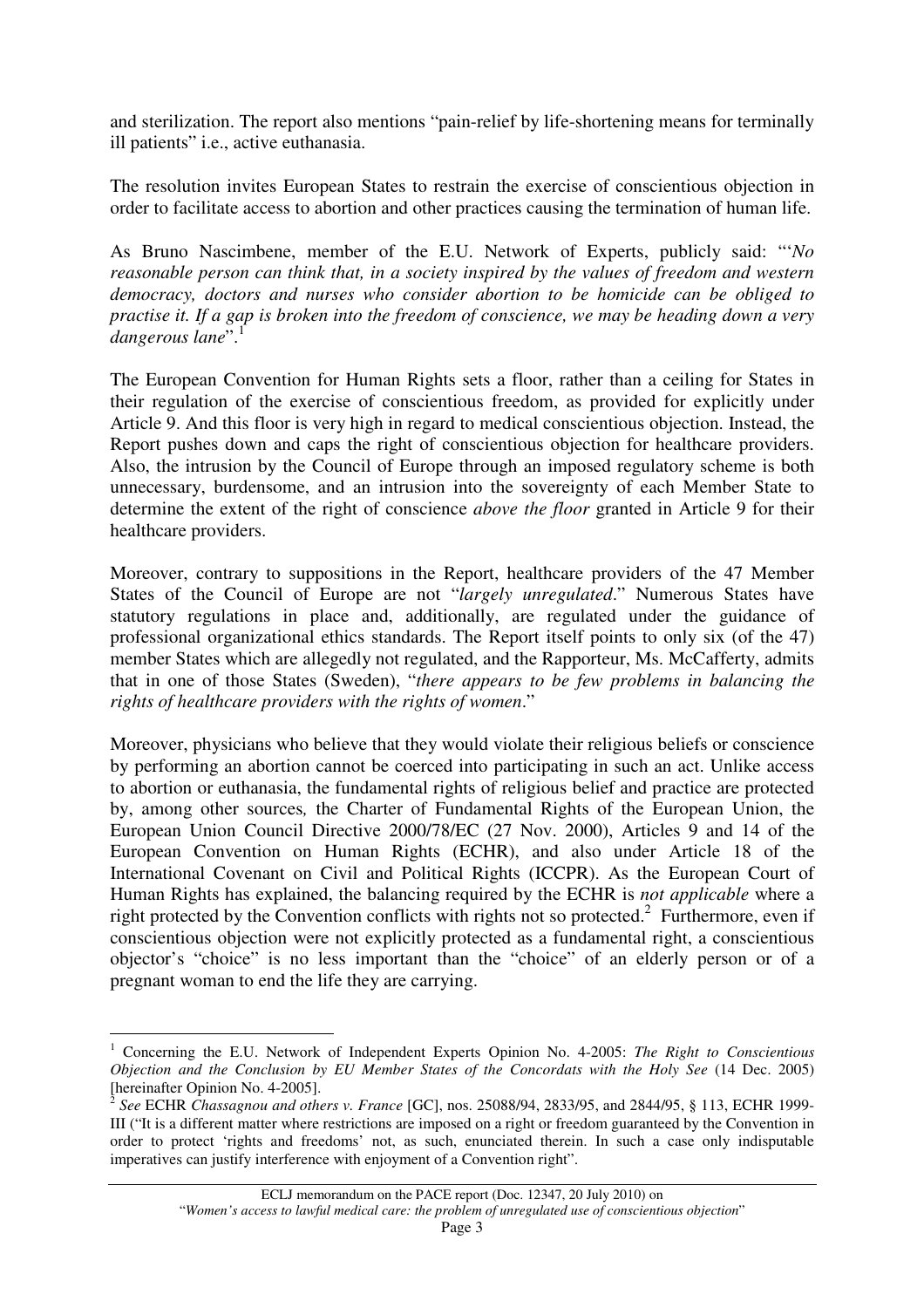In the following sections, this memorandum will recall that:

- 1. The right to conscientious objection is guaranteed in European and International laws
- 2. The Council of Europe and the Parliamentary Assembly have continuously promoted the right to conscientious objection
- 3. The right to conscientious objection is guaranteed by international professional ethical regulations
- 4. The right to conscientious objection is guaranteed and properly regulated in almost all democratic societies
- 5. The right to conscientious objection always includes immunity from liability
- 6. Conscientious objection applies to individuals and institutions
- 7. The right to conscientious objection includes immunity from discriminations
- 8. The right to conscientious objection excludes any duty to perform the "procedure" even if referral is not possible
- 9. The right to conscientious objection applies to both direct and indirect participation
- 10. The right to conscientious objection cannot be "balanced" with non-existing rights
- 11. The right to conscientious objection is guaranteed even in absence of specific national law
- 12. The right to conscientious objection is a symbol of freedom against totalitarian States
- 13. The McCafferty Report violates the principle of subsidiarity

In the appendix are presented:

- A. The Conscientious Objection Laws in the Council of Europe Member States
- B. The Laws of the United States & Individual States protecting Conscience for Health Care Professionals
- C. The Draft Resolution and Report of Ms McCafferty

# *1. The right to conscientious objection is guaranteed in European and International laws*

Healthcare providers, and specifically physicians, stand on firm ground in adhering to their consciences and religious beliefs when declining to participate in the termination of a human life. As mentioned above the fundamental rights of religious belief and practice are protected under Articles 9 and 14, among others, of the European Convention on Human Rights (ECHR), and additionally, under Article 18 of the International Covenant on Civil and Political Rights (ICCPR). Furthermore, the right to conscientious objection is specifically recognized in the Charter of Fundamental Rights of the European Union. That Charter provides in its Article 10 protecting the freedom of thought, conscience and religion:

- *1 Everyone has the right to freedom of thought, conscience and religion. This right includes freedom to change religion or belief and freedom, either alone or in community with others and in public or in private, to manifest religion or belief, in worship, teaching, practice and observance.*
- *2. The right to conscientious objection is recognised, in accordance with the national laws governing the exercise of this right.<sup>3</sup>*

 $\overline{a}$ <sup>3</sup> Official Journal of the European Communities, C364/1, 2000/C 364/01 (18 Dec. 2000), art. 10.

ECLJ memorandum on the PACE report (Doc. 12347, 20 July 2010) on "*Women's access to lawful medical care: the problem of unregulated use of conscientious objection*"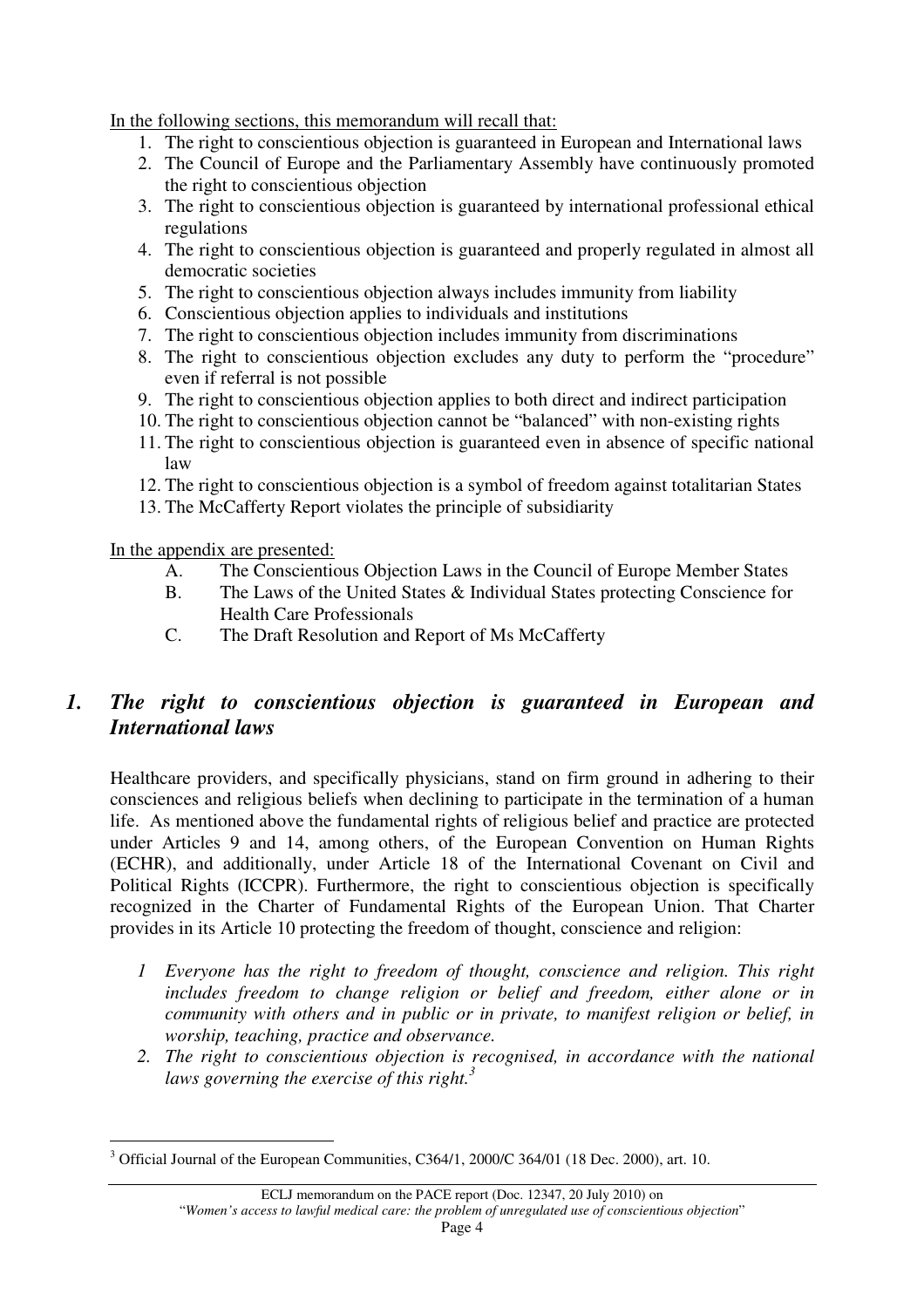**The European Union's Council Directive 2000/78/EC of 27 November 2000** establishing a general framework for equal treatment in employment and occupation also provides protection to the freedom of conscience of medical practitioners. The Directive prohibits direct and indirect discrimination, based upon, *inter alia*, religion or belief.<sup>4</sup> These provisions are likely applicable to a refusal to permit a medical professional to exercise his or her right of conscience.

**Within the European Convention on Human Rights**, article 9 protecting *Freedom of thought, conscience and religion* and article 14 on the *Prohibition of discriminations,* provide broad protection for the freedom of conscience of healthcare providers who decline participation in the termination of a human life.

It is only when the collaboration to the practice objected is inexistent or, at least, passive and very distant, that the European Court of Human Rights has limited the benefit of the right to conscientious objection. For example, the ECHR has ruled in the case *KNUDSEN against Norway*<sup>5</sup> that a Priest cannot refuse to accomplish his official duties (marriage registration) as a protest against the legalisation of abortion by the Parliament of Norway. The Priest can still freely preach against abortion, but it does not justify non-performance of his obligations to carry out other activities conducted in collaboration with the State, since the link between his personal activity and the performance of abortion is too attenuated. Similarly, in the case *Jean BOUESSEL du BOURG against France<sup>6</sup>* **,** the Court has also ruled that a taxpayer cannot refuse to pay taxes towards State revenue used to fund objectionable purposes, such as abortion, because the link between the tax and the performance of abortion is too remote.

Otherwise, when the collaboration to the performance of the "procedure" is either active or "passive and narrow", whatever the collaboration is direct or indirect; the right to conscientious objection is fully grounded on Article 9. Thus, in the recent *TYSIAC v.*  Poland<sup>7</sup> case, the European Court clearly refused to limit the right to conscientious objection, when the applicant (as well as a third party) complained that "a gynaecologist could refuse to perform an abortion on grounds of conscience", and further complained that "a patient could not bring a doctor to justice for refusing to perform an abortion" (§ 100). The Court clearly refused to undermine, at any moment in its decision, the freedom of conscience of medical practitioners.<sup>8</sup>

**The right to freedom of conscience is also protected by Article 18 of the ICCPR,** and in addition to its protections carrying legal force for conscientious objectors, its interpretation also lends itself to the interpretation of Article 9 of the ECHR.

There is no explicit discussion in the Human Rights Committee (HRC) General Comment No. 22, interpreting Article 18, which addresses the right of medical professionals. However, the

ECLJ memorandum on the PACE report (Doc. 12347, 20 July 2010) on

"*Women's access to lawful medical care: the problem of unregulated use of conscientious objection*"

 $\overline{a}$ 4 Council of the European Union, *Directive 2000/78/EC of 27 November 2000 establishing a general framework for equal treatment in employment and occupation,* §§ 11-12, Articles 1-2.

<sup>5</sup> ECHR, 8 March 1985, *Knudsen v. Norway*, Application n° 11 045/84.

<sup>6</sup> ECHR, 18 Feb. 1993, *Jean BOUESSEL du BOURG v. France,* Application n° 20747/92.

<sup>7</sup> ECHR, 20 March 2007, *Tysiac v. Poland*, Application No. 5410/03.

<sup>8</sup> *Tysiac v. Poland*, no. 5410/03, § 124, 20 March 2007. In that case, the European Court has validated the substance of the Polish restrictive abortion laws which tolerate abortion only when medically necessary to preserve the mother's life or health. The Court simply determined that Poland's technical *procedures* for obtaining a *medically necessary* abortion violated Article 8 of the European Convention on Human Rights.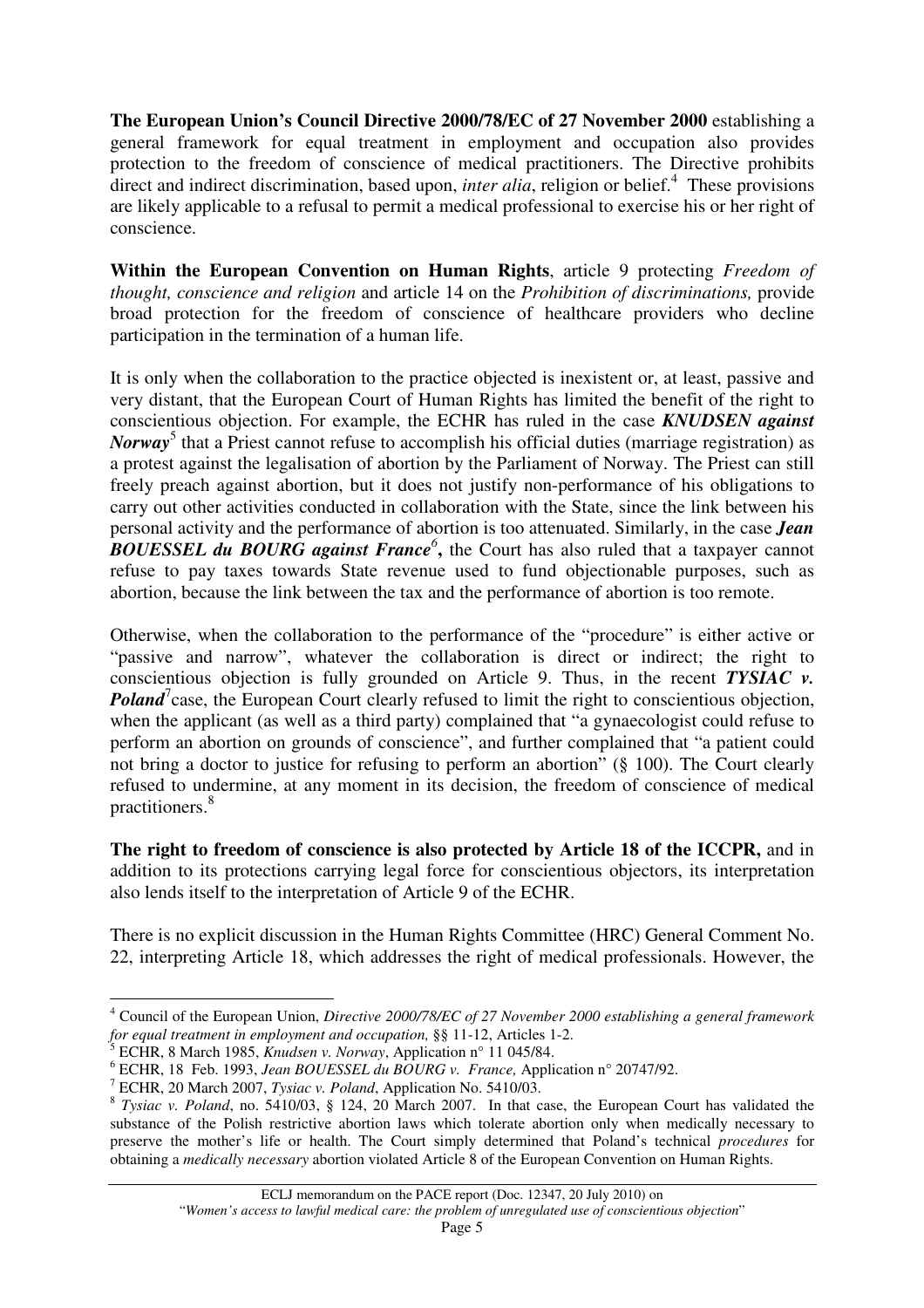HRC unambiguously interprets Article 18 as to military service objectors in a manner that cannot be differentiated from the plight of healthcare providers facing an obligation to perform a more than disdainful procedure, as both involve *lethal force -* taking the life of another:

*Many individuals have claimed the right to refuse to perform military service (conscientious objection) on the basis that such right derives from their freedoms under article 18. . . . The Covenant does not explicitly refer to conscientious objection, but the Committee believes that such a right can be derived from article 18, inasmuch as the obligation to use lethal force may seriously conflict with the freedom of conscience and the right to manifest one's religion or belief*. 9

Healthcare providers who decline to participate in abortion or euthanasia based upon moral conscience are no less concerned with the taking of another's right to life than are those who refuse to perform military service due to an obligation to use lethal force on another human being.

# *2. The Council of Europe and the Parliamentary Assembly has continuously promoted the right to conscientious objection*

Because the Council of Europe has for the past 43 years promoted the right of conscientious objection, in particular in the filed of military service, the Council cannot now turn to quell that right simply because it is grounded in another aspect of law that is in the throes of political and moral dispute. It would betray the Parliamentary Assembly's prior position on conscientious objection, as it would declare that medical practices causing the termination of a human life are more necessary and essential for the sake of society than the military service, and therefore should be compulsorily performed. In fact, if on one hand there is a general duty to perform ones military service (to which some people can object), on the other hand, there is *no* such duty to perform an abortion**;** this is why conscientious objection in the medical field is much more protected by national and international law than conscientious objection to the military service.

To change its position now at the behest of those wishing to promote abortion as a fundamental right (which it is not) would thwart the very purpose of preserving foundational human rights. In 1967, the Council of Europe Parliamentary Assembly adopted Resolution No. 337 and Recommendation No. 478, addressing the strong need to recognize the right of conscientious objection with regard to military service; the Resolution "*clearly recognize[d] conscientious objection as a human right: 'Persons liable to conscription for military service who, for reasons of conscience or profound conviction arising from religious, ethical, moral, humanitarian, philosophical or similar motives, refuse to perform armed service shall enjoy a personal right to be released from the obligation to perform such service.*<sup>"10</sup> The Assembly further based this right in "the fundamental rights of the individual in democratic rule of law

ECLJ memorandum on the PACE report (Doc. 12347, 20 July 2010) on "*Women's access to lawful medical care: the problem of unregulated use of conscientious objection*"

 9 Office of the High Commissioner for Human Rights, Human Rights Committee, *General Comment No. 22: The right to freedom of thought, conscience, and religion (Art. 18):.30/07/93.CCPR/C/21/Rev.1/Add.4, General Comment No. 22*, ¶ 11 (1993), *available at* 

http://www.unhchr.ch/tbs/doc.nsf/(Symbol)/9a30112c27d1167cc12563ed004d8f15?Opendocument.

<sup>&</sup>lt;sup>10</sup> Recommendation 478 (1967), on the Right of Conscientious Objection, Assembly Debate on 26 Jan. 1967.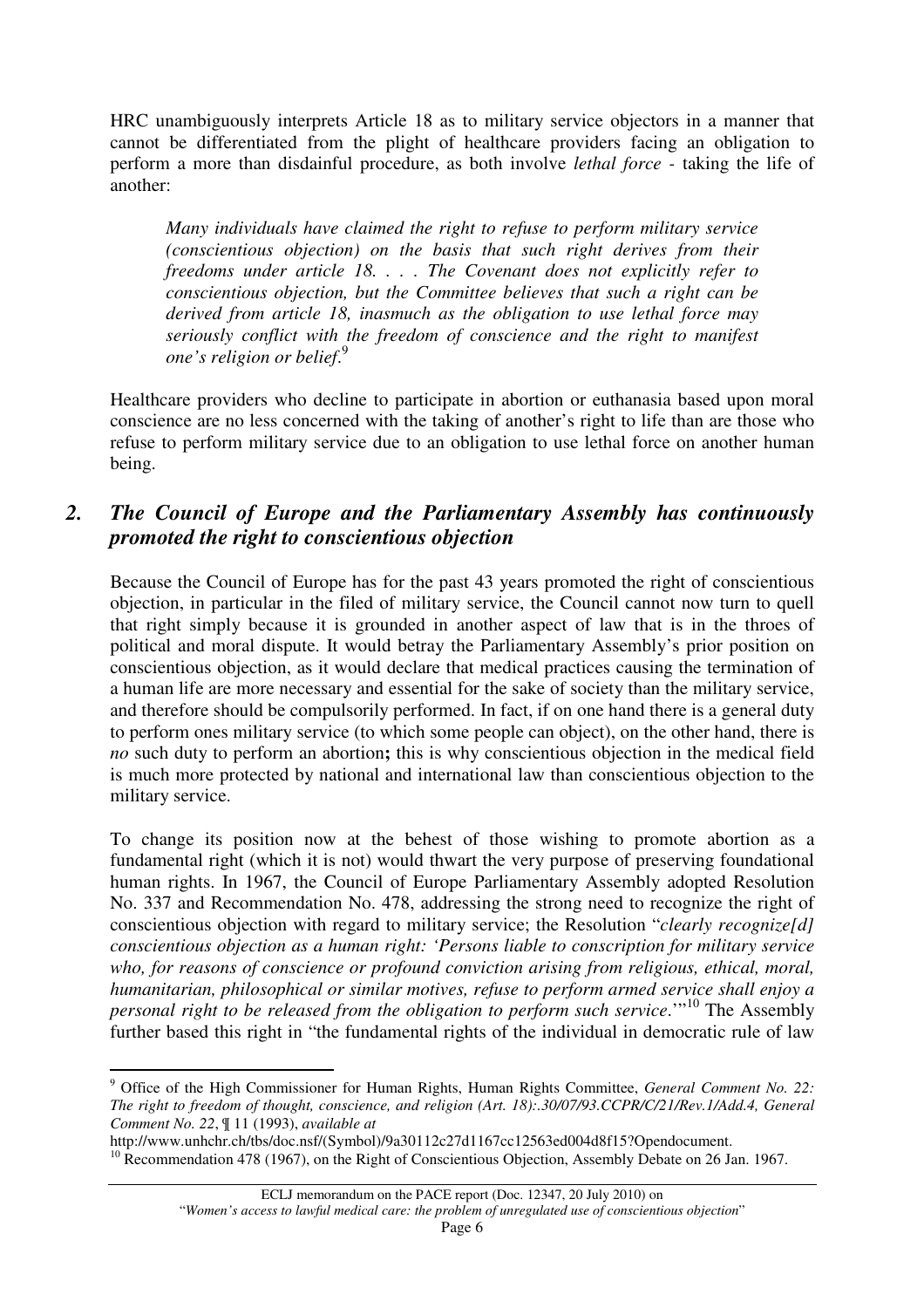States which are guaranteed in article 9 of the European Convention on Human Rights, that is, the individual's freedom of conscience and religion."<sup>11</sup>

Those resolutions have since been followed by Recommendation No. 816 (1977) and Recommendation No. R(87) of the Committee of Ministers, in 1987. In 2001, the Parliamentary Assembly has in addition adopted a Recommendation  $1518$   $(2001)^{12}$ , underlining that : "*The right of conscientious objection is a fundamental aspect of the right to freedom of thought, conscience and religion enshrined in the Universal Declaration of Human Rights and the European Convention on Human Rights*."<sup>13</sup>

# *3. The right to conscientious objection is guaranteed by international professional ethical regulations*

The vast majority of the CoE Member States are regulated by professional ethics rules and guidelines through membership in both the International Federation of Gynecology and Obstetrics ("FIGO") and the World Health Organization ("WHO"). The guidelines provide, *inter alia*, ethical guidance regulations for medical professionals which pertain to a medical professional's right to conscientiously object to performing abortions and other practices causing the termination of a human life. $^{14}$ 

The International Federation of Gynecology and Obstetrics (FIGO) provides<sup>15</sup> that *"4. Practitioners have a right to respect for their conscientious convictions in respect both of undertaking and not undertaking the delivery of lawful procedures, and not to suffer discrimination on the basis of their convictions."* 

**The World Health Organization's** regional office in Europe provides in its consultative guidelines for its European Member States concerning abortion practices<sup>16</sup> that "*Health workers have a* right *to conscientious objection to providing abortion".*<sup>17</sup>

<sup>16</sup> World Health Organization Regional Office for Europe, *Guidelines,* 

 $\overline{a}$ <sup>11</sup> *Id*. at 89.

<sup>&</sup>lt;sup>12</sup> Recommendation 1518, *Exercise of the right of conscientious objection to military service in Council of Europe member states* (2001) (the Recommendation "text [was] adopted by the Standing Committee, acting on behalf of the Assembly, on 23 May 2001").

<sup>&</sup>lt;sup>13</sup> Most recently, the Council of Europe's *Draft Recommendation of the Committee of Ministers to member states on human rights of members of the armed forces* continued to recognize the "freedom of thought, conscience and religion" under Article 9. Steering Committee for Human Rights (CDDH), Committee of Experts for the Development of Human Rights (DH-DEV), DH-DEV-FA(2009)008final (Strasbourg, 25 Sept. 2009).

<sup>&</sup>lt;sup>14</sup> Information pertaining to both FIGO and WHO, together with the relevant regulations and guidelines, are set forth in Appendix, attached hereto.

<sup>&</sup>lt;sup>15</sup> Int'l Fed. of Gynecology & Obstetrics, Recommendations on Ethical Issues In Obstetrics and Gynecology by the FIGO Committee for the Study of Ethical Aspects of Human Reproduction (Oct. 2009), *available at* http://www.figo.org/files/figo-corp/Ethical%20Issues%20-%20English.pdf.

http://www.euro.who.int/reproductivehealth/guidelines/20021015\_1 (last visited Nov. 21, 2009).

<sup>17</sup>"*Health workers have a* right *to conscientious objection to providing abortion, but they have an* ethical *obligation to follow professional ethical codes, which* usually *require health professionals to refer women to skilled colleagues who are not, in principle, opposed to termination of pregnancy allowed by law. If no alternative provider is available, the health worker must provide abortion to save the woman's life or to prevent permanent damage to her health* in accordance with national law*. When a hospital, clinic or health centre has been designated as a public facility offering services allowed by law, it cannot endanger women's lives or health by refusing services. It should provide abortion services* on the grounds allowed by the law*."* World Health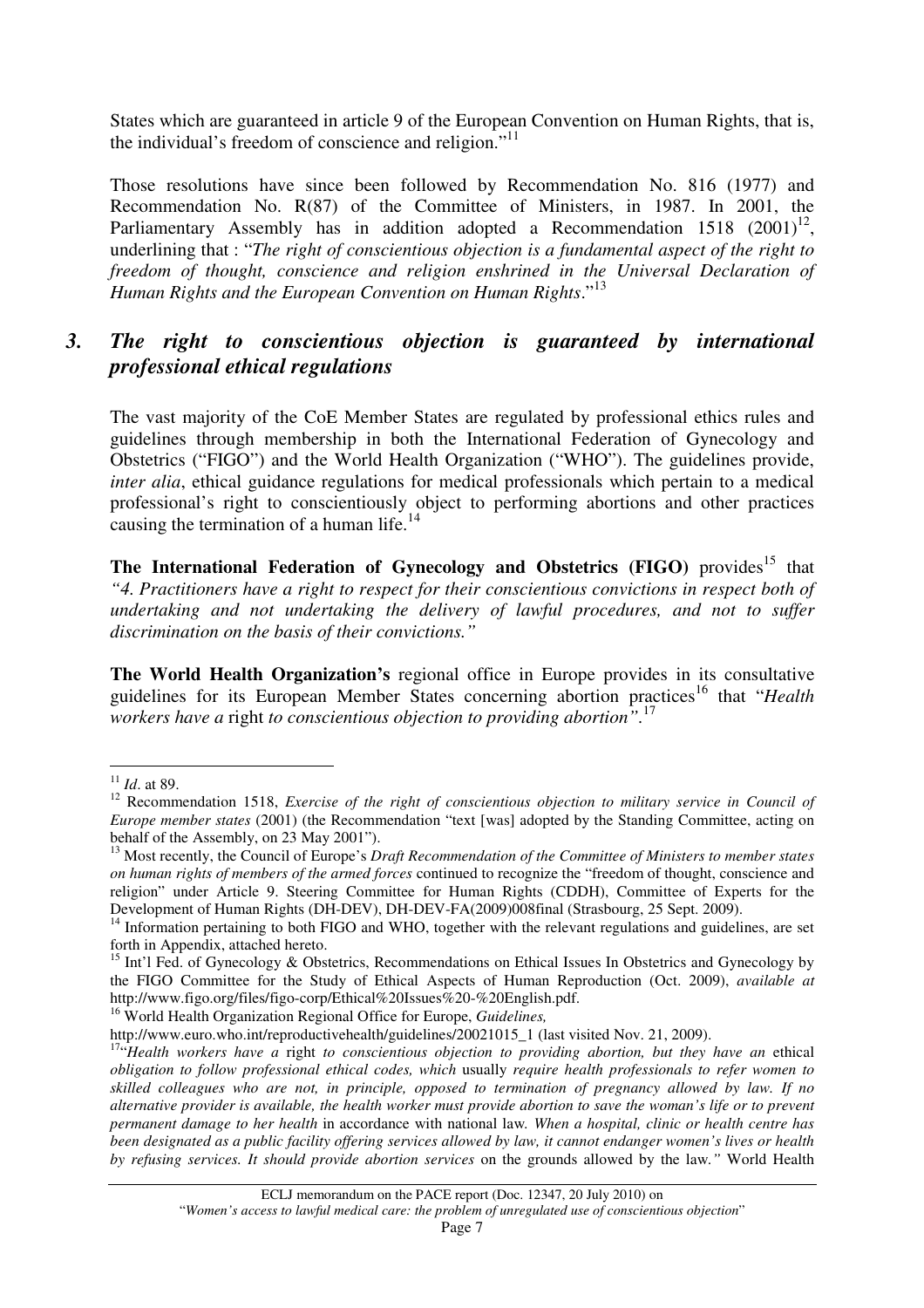# *4. The right to conscientious objection is guaranteed and properly regulated in almost all democratic societies*

**In Europe,** all 47 Member States have constitutional protections for freedom of conscience and have elaborated on this right in the specific context of medicine. In addition, all the Council of Europe member States are signatories of the European Convention, which provides a international protection for freedom of conscience. Those provisions fully apply in the specific context of employment and medicine. Also, as Ms McCafferty acknowledges: "*Many member states have enacted laws, ethical codes and occasionally regulations or guidelines, guaranteeing the right to conscientious objection in healthcare settings, and the national courts of some countries have developed jurisprudence on this topic.*" Those European legislations are available in the appendix attached hereto.

However, Ms McCafferty pretends that "*the practice of conscientious objection is inadequately regulated or largely unregulated*" in "*the majority of Council of Europe member states.*" In fact, one of the aims of McCafferty's text is to transform the right of conscientious objection as set forth through conscience clauses into an exception to the general rule, obliging healthcare providers to provide the "health service" requested by the individual.

By doing so, Ms McCafferty simply tries to implement the pro-abortion agenda. Another proabortion activist, Mr Ira Glasser, Director of the *American Civil Liberties Union* has been quoted as calling for the abolition of conscientious objection for medical professionals:

*Much of the debate focused on strategy, with participants wondering whether it was better to work toward improving and narrowing conscience clauses or to fight to eliminate them altogether. … Although reproductive rights activists should still work to improve conscientious objections, their ultimate goal should be getting rid of them*. 18

**In the United States,** the federal government and forty-seven States, in addition to Guam and the Virgin Islands, provide legal protection for health care professionals who refuse to participate in abortion procedures based on religious or conscientious grounds. Only three (3) States in the United States do not provide for the civil rights of healthcare providers with regard to conscience laws: Alabama, New Hampshire, and Vermont. In the appendix are the laws in the remaining States and territories. Below are two typical examples of State legislation:

 $\overline{a}$ 

Organization Geneva, *Safe Abortion: Technical and Policy Guidance for Health Systems*, 2003, at 66, http://whqlibdoc.who.int/publications/2003/9241590343.pdf.

<sup>18</sup> Denise M. Burke, *Federal Rights of Conscience Protections: Holding the line against mounting attacks*, *in*  Americans United for Life, *Defending Life 2009*, 573 (AUL 2009) (quoting Ira Glasser, 2002 ACLU Executive Director, *Conscientious Objections and Reproductive Rights*, 2002 Executive Summary, at 10, *quoted in* United States Conference of Catholic Bishops, *The Campaign To Force Hospitals To Provide Abortion*, 1 (Sept. 2003), *available at http://www.usccb.org/prolife/issues/abortion/THREAT.PDF*)), *available at* http://dl.aul.org/wpcontent/uploads/pdfs/DL09--ALL.pdf.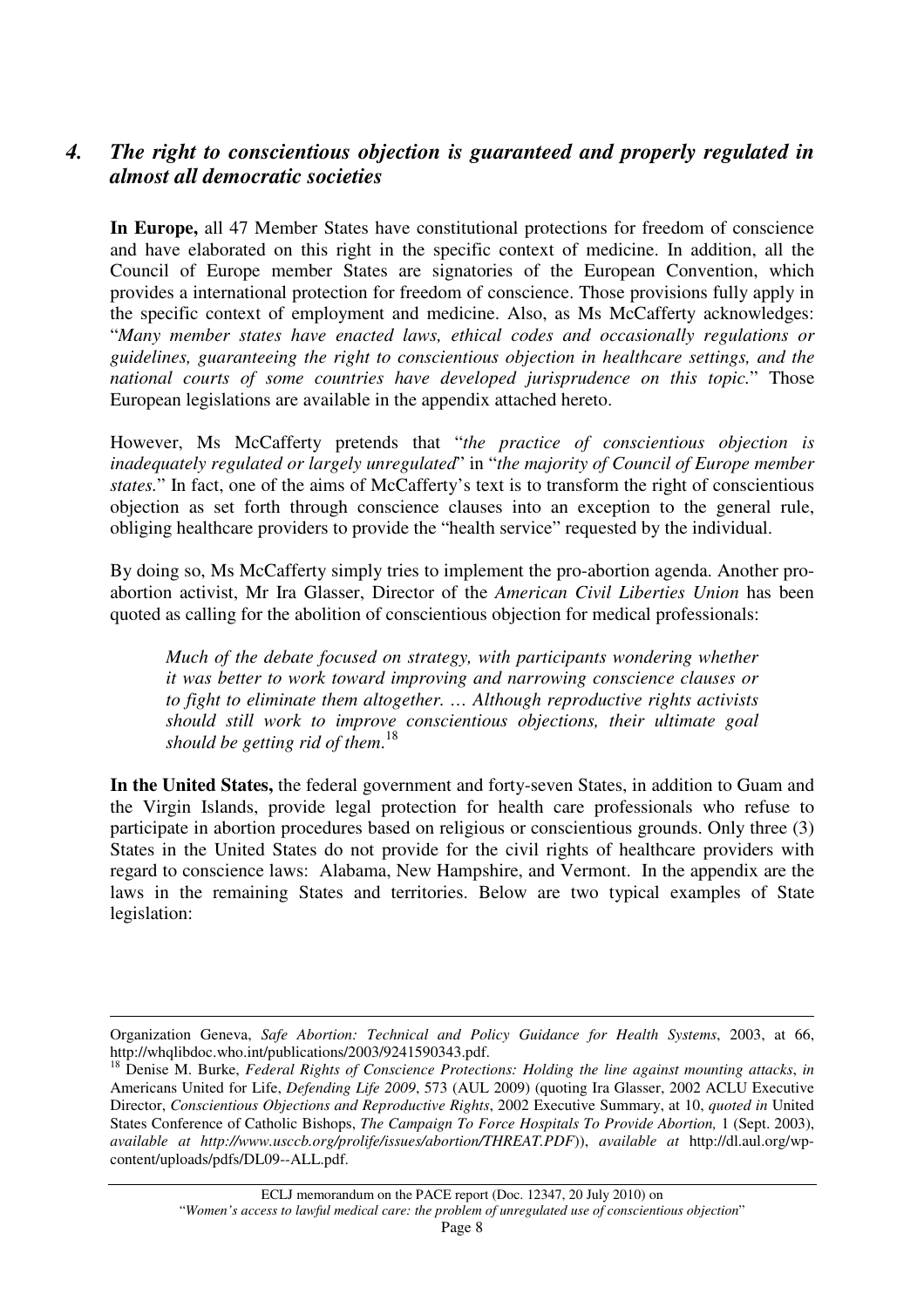#### ARKANSAS, Ark. Code Ann. § 20-16-601(a)-(b)

*(a) No person shall be required to perform or participate in medical procedures which result in the termination of pregnancy. The refusal of any person to perform or participate in these medical procedures shall not be a basis for civil liability to any person nor a basis for any disciplinary or any other recriminatory action against him or her.* 

*(b) No hospital, hospital director, or governing board shall be required to permit the termination of human pregnancies within its institution, and the refusal to permit the procedures shall not be grounds for civil liability to any person nor a basis for any disciplinary or other recriminatory action against it by the state or any person.* 

#### FLORIDA, Fla. Stat. Ann. § 390.0111(8)

*(8) REFUSAL TO PARTICIPATE IN TERMINATION PROCEDURE. – Nothing in this section shall require any hospital or any person to participate in the termination of a pregnancy, nor shall any hospital or any person be liable for such refusal. No person who is a member of, or associated with, the staff of a hospital, nor any employee of a hospital or physician in which or by whom the termination of a pregnancy has been authorized or performed, who shall state an objection to such procedure on moral or religious grounds shall be required to participate in the procedure which will result in the termination of pregnancy. The refusal of any such person or employee to participate shall not form the basis for any disciplinary or other recriminatory action against such person.*

#### *5. The right to conscientious objection always includes immunity from liability*

In order to abusively "*oblige the healthcare provider to provide the desired treatment to which the patient is legally entitled despite his or her conscientious objection*", the McCafferty draft Resolution mandates that Member States create "*an effective complaint mechanism*" "*that can address abuses of the right to conscientious objection and provide women with an effective and timely remedy.*"

From a juridical point of view, the "conscience clause" is nothing other than an official immunity from liability for refusing to participate in abortion. The essence of the "conscience clause" provides immunity to the medical practitioner. Similar to Parliamentarians, this immunity is a condition to their freedom: only such an immunity may effectively protect the free exercise of the professional and ethical duties of the profession.

Most of the States of Europe and the USA explicitly protect medical staff and institutions against liability for refusing to perform or participate in any abortion or in any related practice. Those legislative protections provide an immunity from liability, such as Mississippi provides: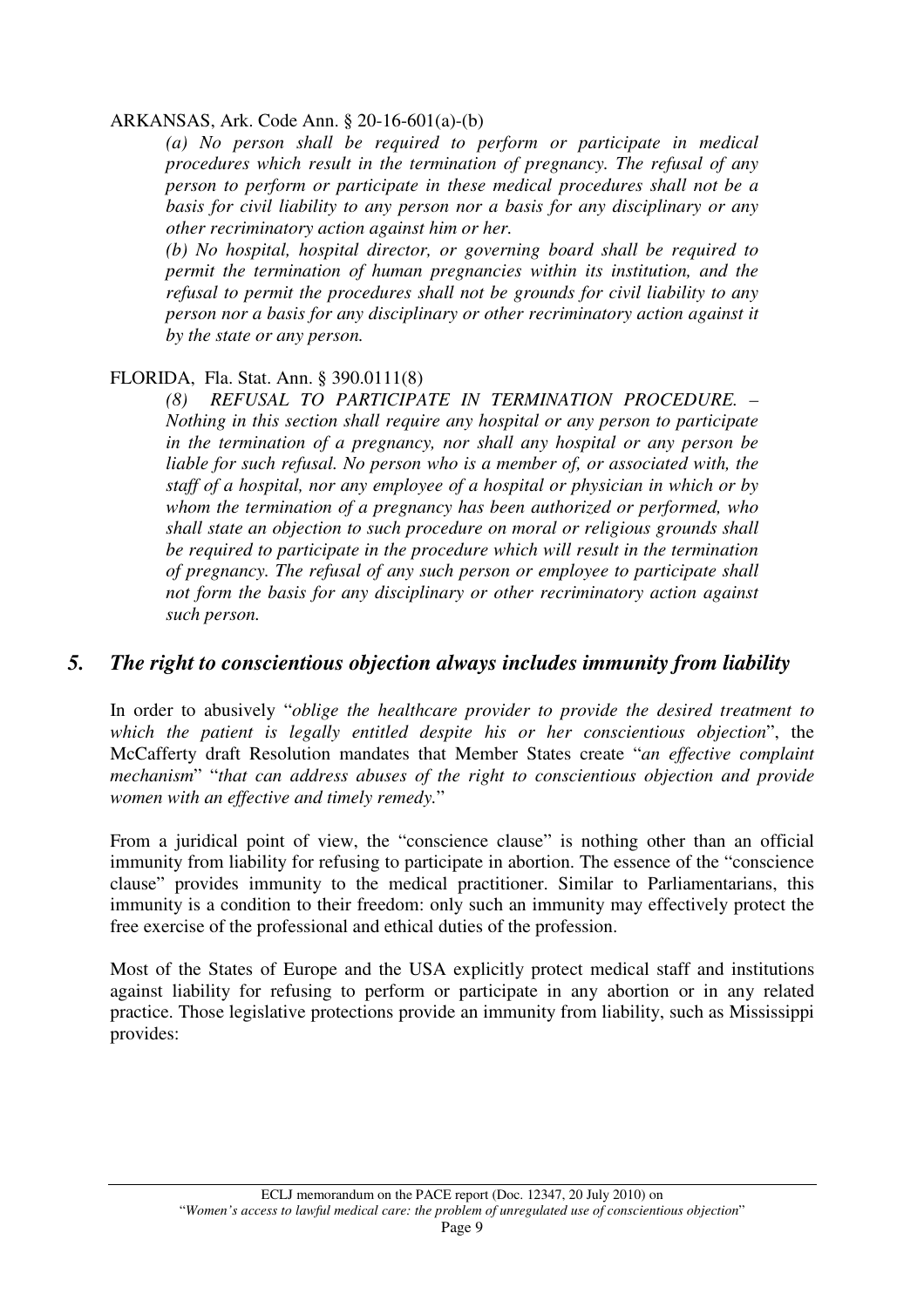*No health-care provider shall be civilly, criminally, or administratively liable for declining to participate in a health-care service that violates his or her conscience.*<sup>1</sup>

Louisiana, among the many jurisdictions, provides another example of good practice:

*A. No physician, nurse, student or other person or corporation shall be held civilly or criminally liable, discriminated against, dismissed, demoted, or in any way prejudiced or damaged because of his refusal for any reason to recommend, counsel, perform, assist with or accommodate an abortion.* 

*B. No worker or employee in any social service agency, whether public or private, shall be held civilly or criminally liable, discriminated against, dismissed, demoted, in any way prejudiced or damaged, or pressured in any way for refusal to take part in, recommend or counsel an abortion for any woman.* 20

#### *6. Conscientious objection applies to individuals and institutions*

**The European Court of Human Rights** has repeatedly affirmed that institutions, such as hospitals, hold a legitimate interest in being consistent with their moral or ethical ethos, and may for example forbid their staff not only to practice but also to promote abortion.

In the case of *ROMMELFANGE* v. the Federal Republic of Germany<sup>21</sup> the European Commission on Human Rights ruled that a hospital is entitled to restrict its staff from advocating in favour of abortion. In this case, the Commission ruled that the hospital was entitled to dismiss Dr Rommelfange*,* because he took public standings contrary to the ethical positions of his employer. Therefore, a hospital is naturally entitled to hold ethical positions on sensitive practices. This ruling applies to any kind of hospitals, both private and public, since public hospitals are not necessarily devoid of ethical references.

More recently, in the case *LOMBARDI VALLAURI v. Italy*<sup>22</sup>, the Court confirmed the *ROMMELFANGE* case law and applied the article 4 of the Directive 78/2000/CE5 (§78), considering, in the context of a Catholic institution, that an institution with a moral ethos is entitled to preserve its ethos, even if it requires limiting rights and freedoms of other people.

# *7. The right to conscientious objection includes immunity from discrimination*

The McCafferty Report leads to direct discrimination against any person who refuses to perform or participate in any abortion, or in any related practices such as assisting, accomplishing, or performing a human miscarriage, euthanasia, or any other death of a human foetus or embryo. It leads to a violation of their fundamental freedom of conscience and to numerous acts of discrimination in the field of employment.

 $\overline{a}$ 

<sup>&</sup>lt;sup>19</sup> MISSISSIPPI, Miss. Code Ann. § 41-107-5.

<sup>20</sup> LOUISIANE LA. REV. STAT. ANN. § 40:1299.31.

<sup>&</sup>lt;sup>21</sup> Comm. Eur. DH, 6 Sept. 1989, n° 12242/86, Rommelfanger c/ RFA : DR, n° 62, p. 151.

<sup>22</sup> CEDH, 20 oct. 2009, Lombardi Vallauri c. Italie, Application no 39128/05.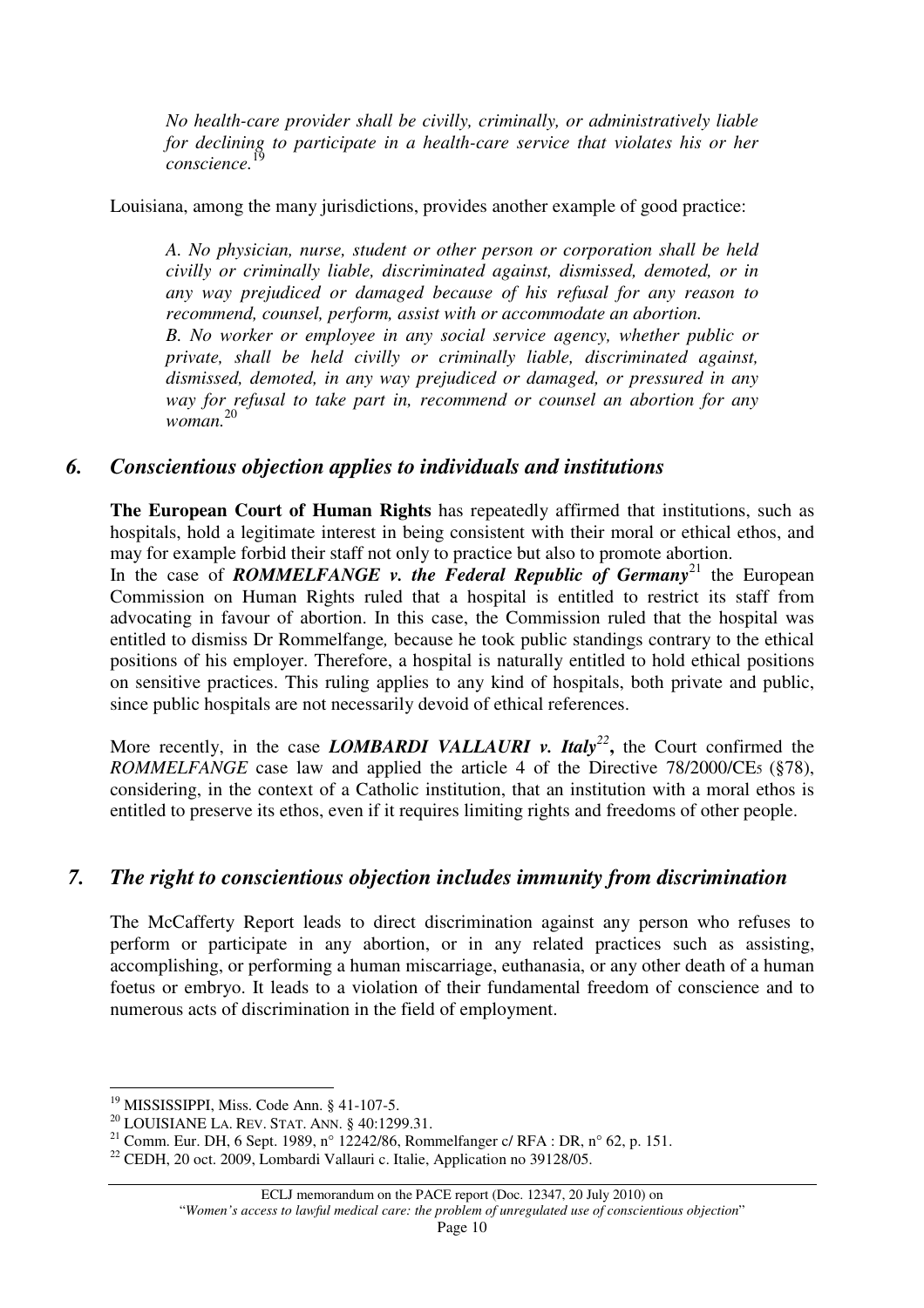**Article 14** of the Convention, *Prohibition of discrimination*, provides for equal protection and application of Article 9 for all healthcare providers, regardless of religious belief:

*The enjoyment of the rights and freedoms set forth in this Convention shall be secured without discrimination on any ground such as sex, race, colour, language, religion, political or other opinion, national or social origin, association with a national minority, property, birth or other status*. 23

Thus, no employer shall discriminate against any person who refuses to perform or participate in any abortion or in any related practice. Medical practitioners are often pressured to participate in an abortion. Like nurses who refuse to participate in an abortion, these medical practitioners are often discriminated against in their career.

As the Court explained in *Thlimmenos v. Greece*, <sup>24</sup> "*[t]he right not to be discriminated against in the enjoyment of the rights guaranteed under the Convention is also violated when States without an objective and reasonable justification fail to treat differently persons whose situations are significantly different*."<sup>25</sup>

**Democratic legal standards** explicitly prohibit discrimination against those who refuse to perform or participate in any abortion or in any other practice causing the termination of a human life. For example, the *U.S. Federal Law,* 42 U.S.C. § 300a-7(c), "Sterilization or Abortion" provides that,

*No entity* [receiving certain government funding] . . . *may-- (A) discriminate in the employment, promotion, or termination of employment of any physician or other health care personnel, or (B) discriminate in the extension of staff or other privileges to any physician or other health care personnel, because he performed or assisted in the performance of a lawful sterilization procedure or abortion, because he refused to perform or assist in the performance of such a procedure or abortion on the grounds that his performance or assistance in the performance of the procedure or abortion would be contrary to his religious beliefs or moral convictions, or because of his religious beliefs or moral convictions respecting sterilization procedures or abortions.* 

At the State level, nearly all American States explicitly prohibit discrimination against the conscientious objectors. For example, the law in *Minnesota* provides that,

*No person and no hospital or institution shall be coerced, held liable or discriminated against in any manner because of a refusal to perform, accommodate, assist or submit to an abortion for any reason.* 26

 $\overline{a}$  $^{23}$  ECHR, art. 14.

<sup>&</sup>lt;sup>24</sup> *Thlimmenos v. Greece* [GC], no. 34369/97, ECHR 2000-IV (Court agreed with applicant that a criminal conviction for failing to where a military uniform did not permit authorities to refuse to appoint him to post of charted accountant under Article 14 taken in conjunction with Article 9).

<sup>25</sup> *Id*. § 44.

<sup>&</sup>lt;sup>26</sup> Minnesota § 145.414(a)-(b).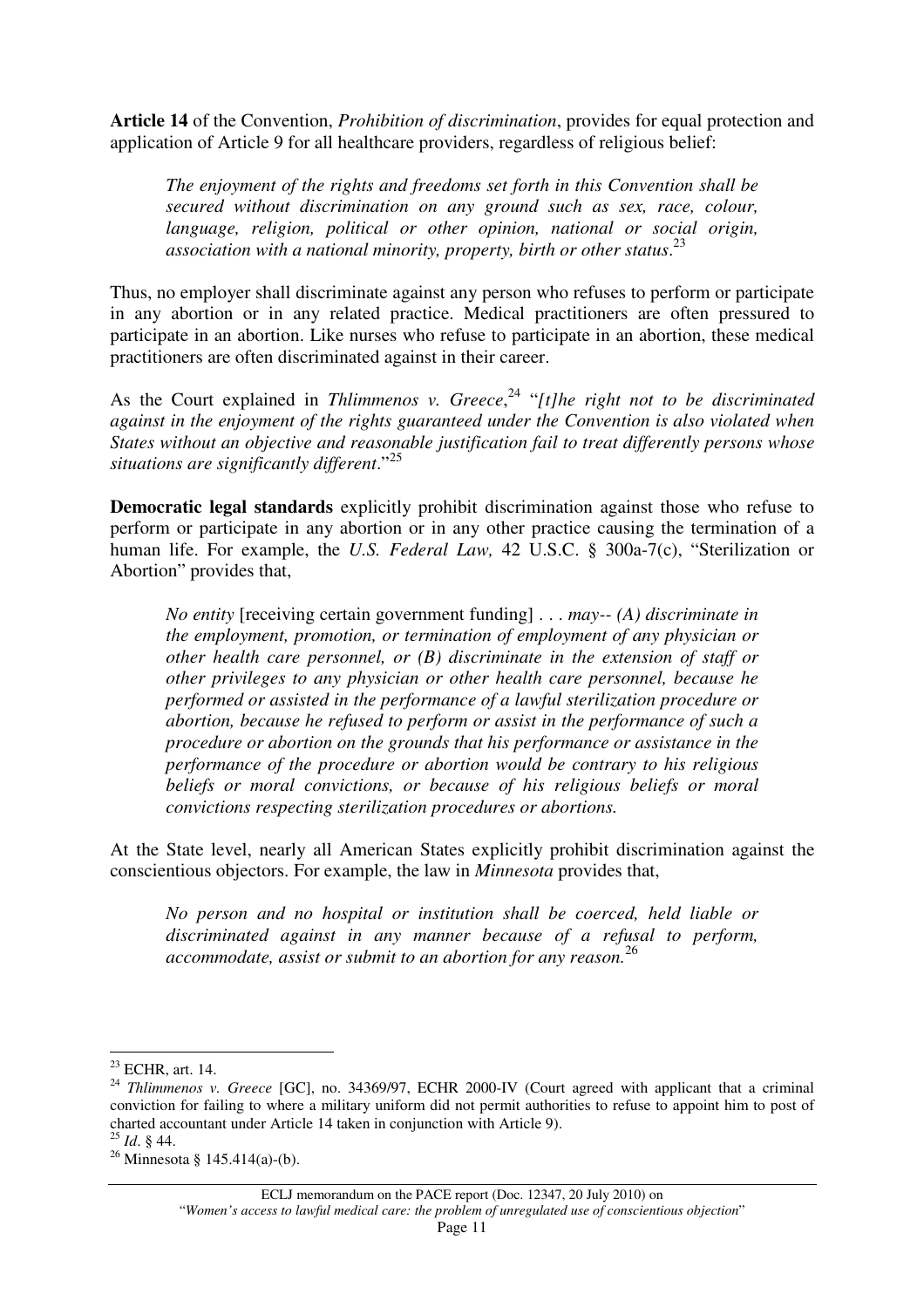# *8. The right to conscientious objection excludes any duty to perform the "procedure" even if referral is not possible*

Ms McCafferty pretends that healthcare providers have a "*[d]uty to treat if referral is not possible*". This would be true only for medical *treatments*, and in case of emergency. "Procedures" concerned by conscientious objection, such as abortion and euthanasia are not medical treatments, and therefore are not concerned by this professional duty.

# *9. The right to conscientious objection applies to both direct and indirect "participation"*

According to Ms. McCafferty's report, only the "*individual healthcare providers directly involved in the performance of the procedure in question*" would, in some circumstances, be allowed to object. In other words, all the medical and paramedical employees such as nurses and assistants would not be allowed to object at all, in any circumstance. Only the medical staff or doctor personally required to perform (by his own hands) the abortion (or another practice causing the termination of a human life), may in some restricted circumstances, be permitted to object. However the nurses and other staff helping him would not.

In addition, the healthcare provider would be obliged to participate *indirectly, or to mediate*, the performance "*of the procedure in question*". As clearly stated by the Draft Council of Europe text, in all circumstances, the "*healthcare providers*" would still be required to "*provide information*" on the procedure in question, "*refer patients to another healthcare provider*" who would perform the "*procedure*", and "*ensure that the patient receives appropriate treatment from the healthcare provider to whom he or she has been referred.*" In other words, the healthcare providers would have the duty to participate indirectly in the performance of an abortion and other objectionable practices. Thus, healthcare providers would be morally and professionally accountable for their actions.

As discussed above concerning the European Court of Human Rights case law regarding medical conscientious objection, it is only when there is no effective participation at all in the "procedure" that the right to conscientious objection may not apply. This approach appears clearly from decisions of the Court, particularly KNUDSEN against Norway<sup>27</sup>, PICHON and SAJOUS v. France<sup>28</sup>, Jean BOUESSEL du BOURG against France<sup>29</sup>, TYSIAC v. Poland<sup>30</sup>. Conscientious objection applies to healthcare professionals refusing to counsel, perform, or assist directly or indirectly medical treatment or procedures. Any medical practitioner taking part in an abortion holds a right to conscientious objection, whether his participation is direct or indirect, so long as his participation is necessary and part of the performance of the "procedure". This applies for example to all the staff such as the assistants, the nurses or the anaesthetist. For example, the French law very broadly provides that,

 « *Un médecin n'est jamais tenu de pratiquer (…). Aucune sage-femme, aucun infirmier ou infirmière, aucun auxiliaire médical, quel qu'il soit, n'est tenu de* 

 $\overline{a}$ 

<sup>27</sup> ECHR, 8 March 1985, *Knudsen v. Norway*, Application n° 11 045/84.

<sup>28</sup> ECHR, 2 Oct. 2001, *Pichon and Sajous v. France,* Application n° 49853/99,

<sup>29</sup> ECHR, 18 Feb. 1993, *Jean BOUESSEL du BOURG v. France,* Application n° 20747/92.

<sup>30</sup> ECHR, 20 March 2007, *Tysiac v. Poland*, Application No. 5410/03.

ECLJ memorandum on the PACE report (Doc. 12347, 20 July 2010) on

<sup>&</sup>quot;*Women's access to lawful medical care: the problem of unregulated use of conscientious objection*"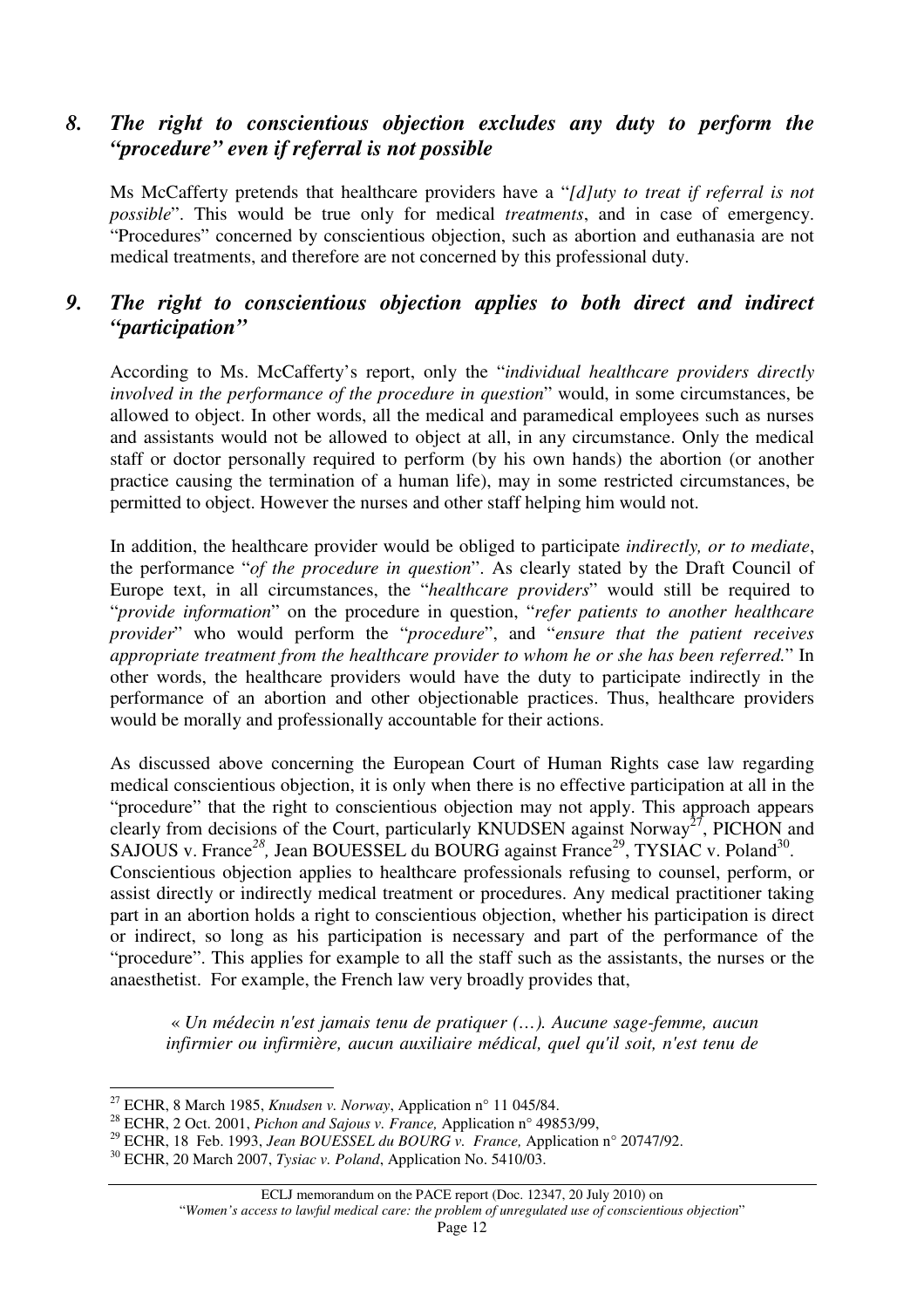*concourir à une interruption de grossesse*. » <sup>31</sup> "Concourir" means to assist directly or indirectly.

Among many similar other laws, the State of Wyoming provides a similar provision:

*No person shall, in any way, be required to perform or participate in any abortion or in any act or thing which accomplishes or performs or assists in accomplishing or performing a human miscarriage, euthanasia or any other death of a human foetus or human embryo*. 32

The law of Texas is explicit concerning indirect participation:

*A physician, nurse, staff member, or employee of a hospital or other health care facility who objects to directly or indirectly performing or participating in an abortion procedure may not be required to directly or indirectly perform or participate in the procedure.<sup>33</sup>*

#### *10. The right to conscientious objection cannot be "balanced" with non-existing rights*

Ms McCafferty's Resolution mandates the Member States "*to balance the right of conscientious objection of an individual not to perform a certain medical procedure with the responsibility of the profession and the right of each patient to access lawful medical care in a timely manner.*" The line of attack to "balance" those "rights" is to "*oblige the healthcare provider to provide the desired treatment to which the patient is legally entitled despite his or her conscientious objection.*"

The fundamental right to freedom of conscience and religion guaranteed by the Convention cannot be subordinated to any "non-existing" rights or freedoms, such as access to nonmedical treatments, like abortion or euthanasia. Erroneously, Ms McCafferty calls for a *balancing* of "rights" between conscientious objectors and patients, but the European Court of Human Rights' interpretation of the Convention demands the contrary: non-enunciated or hypothetical "rights" must be subordinated to those rights explicitly recognized and guaranteed by the Convention's text. Because abortion, euthanasia, and other practices causing the termination of a human life are not recognized as rights under the Convention, it would be contrary to the Convention to "balance" access to such procedures and practices against Article 9 rights. See for example the Grand Chamber of the Court ruling in *Chassagnou and others v. France***.** 34

Ms McCafferty's approach is fatally flawed because it presents abortion and other practices causing the termination of a human life such as euthanasia, as any other indifferent medical

 $\overline{a}$ 

"*Women's access to lawful medical care: the problem of unregulated use of conscientious objection*"

<sup>&</sup>lt;sup>31</sup> Article L. 2212-8 CSP. Il en est de même pour les interruptions médicales de grossesse (article L. 2213-2 CSP).

<sup>32</sup> Wyo. Stat. Ann. § 35-6-106 (LexisNexis 2010).

<sup>33</sup> Tex. Occ. Code Ann. § 103.001 (LexisNexis 2009).

<sup>34</sup> *Chassagnou and others v. France* [GC], nos. 25088/94, 2833/95, and 2844/95, § 113, ECHR 1999-III ("It is a *different matter* where restrictions are imposed on a right or freedom guaranteed by the Convention in order to protect 'rights and freedoms' not, as such, enunciated therein.").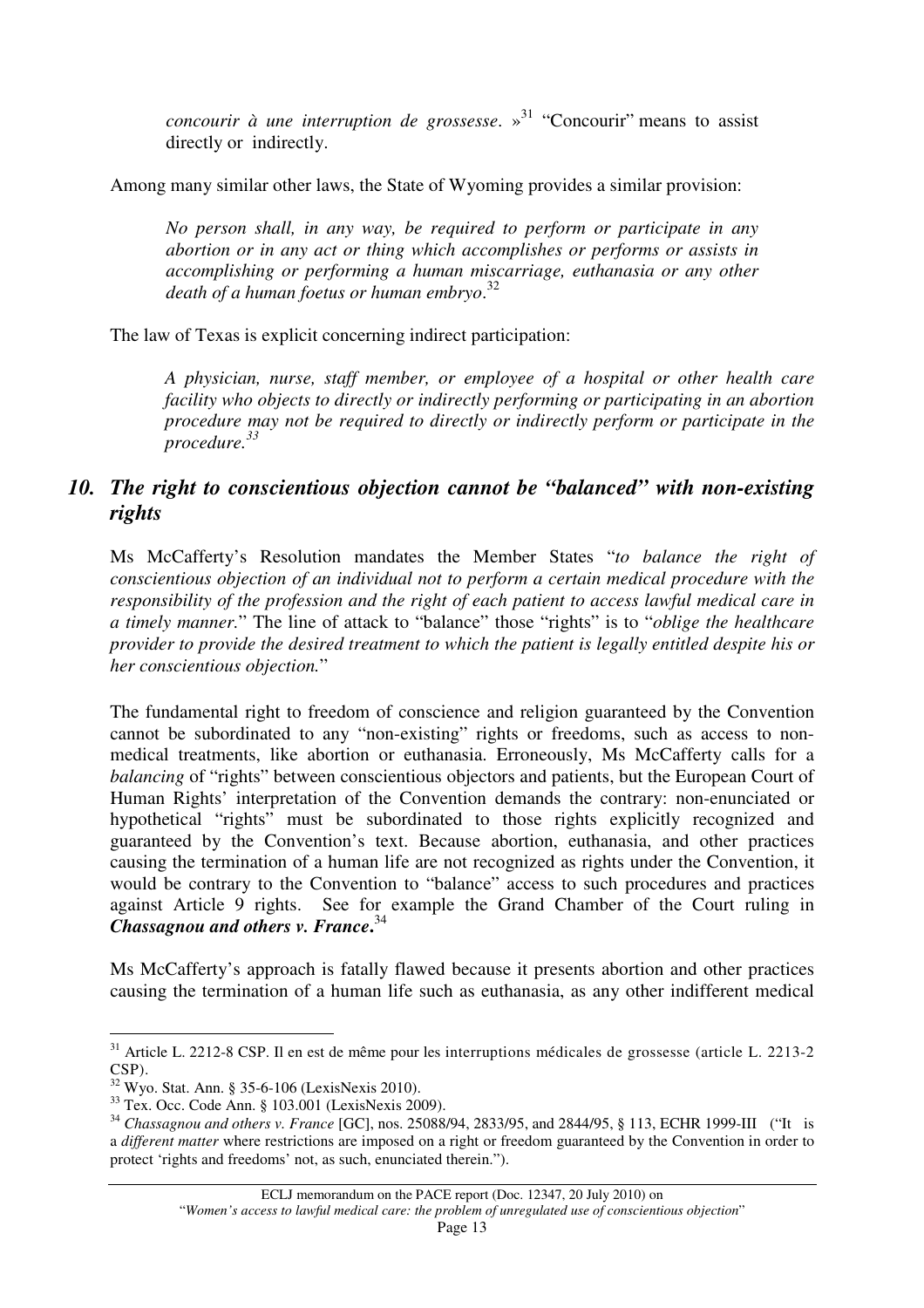"procedure", in order to abusively present them as part of the general "right to health". The Report implies that abortion is just another form of routine medical care. As such, it could then be regulated as any other medical care treatment option, and thus falls under the same category as any other contractual obligation. Nonetheless, even as a mere healthcare treatment option under normal care circumstances, healthcare professionals should still not be obligated to perform or participate in an abortion procedure against their will. Healthcare professionals may refuse to perform such action based on their professional opinion that the intervention is not warranted (*e.g*., the risk is too great, or there is no health emergency, etc.). The choice of procedure would remain within the professional's medical judgment. In these situations, the right of conscientious objection is not even required for normal care.

# *11. The right to conscientious objection is guaranteed even in absence of specific national law*

By principle, the termination of a human life is forbidden, at every stage of the life. The right to conscientious objection exists without any specific law because it finds its ground in the ethical nature of the medical practice. Because euthanasia or abortion is a "social ill", the right to conscientious objection exists. Laws which allow intrusion of physical integrity without a therapeutic end (such as laws decriminalising abortion, euthanasia, or research on the embryo) institute exemptions to the principle of dignity. Because those practices are procedures without a *therapeutic end* and *take life*, conscientious objection is always available.

Euthanasia or abortion, as a voluntary termination of a life, is not a matter of belief or opinion; termination of life is a fact. Therefore, the right to conscientious objection is not part of a more general right to have "an opinion" or a religious belief; it is a right to not take part in the voluntary termination of a human life when such termination is permitted by law, whatever you have a religious belief *or not*. Thus, the purpose of the "conscience clause" is less to permit anyone to object than to make sure that no one is forced to participate against their will. This also explains why Ms McCafferty is fundamentally wrong when she mandates that the "*objecting healthcare providers have the burden of proving that their objection is grounded in their conscience or religious beliefs and that the refusal is done in good faith.*"  $(§19).$ 

Contrary to Ms McCafferty's very personal opinion, the good faith of the medical practitioner who refuses to take part in the termination of a human life is always presumed. In a democracy, freedom of conscience and good faith should always be presumed; moral coercion should never become the rule.

# *12. The right to conscientious objection is a symbol of freedom against totalitarian States*

Conscientious objection is a symbol of freedom; it is also a testimony of the supremacy of the straight conscience over unjust positive laws. The right of conscience is protected not simply because a political faction has supremely chosen to protect it (and thus, potentially can be changed when political power changes hands), but rather, conscience is protected precisely because it is a fundamental right which should be recognized as such. Despite the governmental need for law to govern excesses and deficiencies of people's conduct, "there is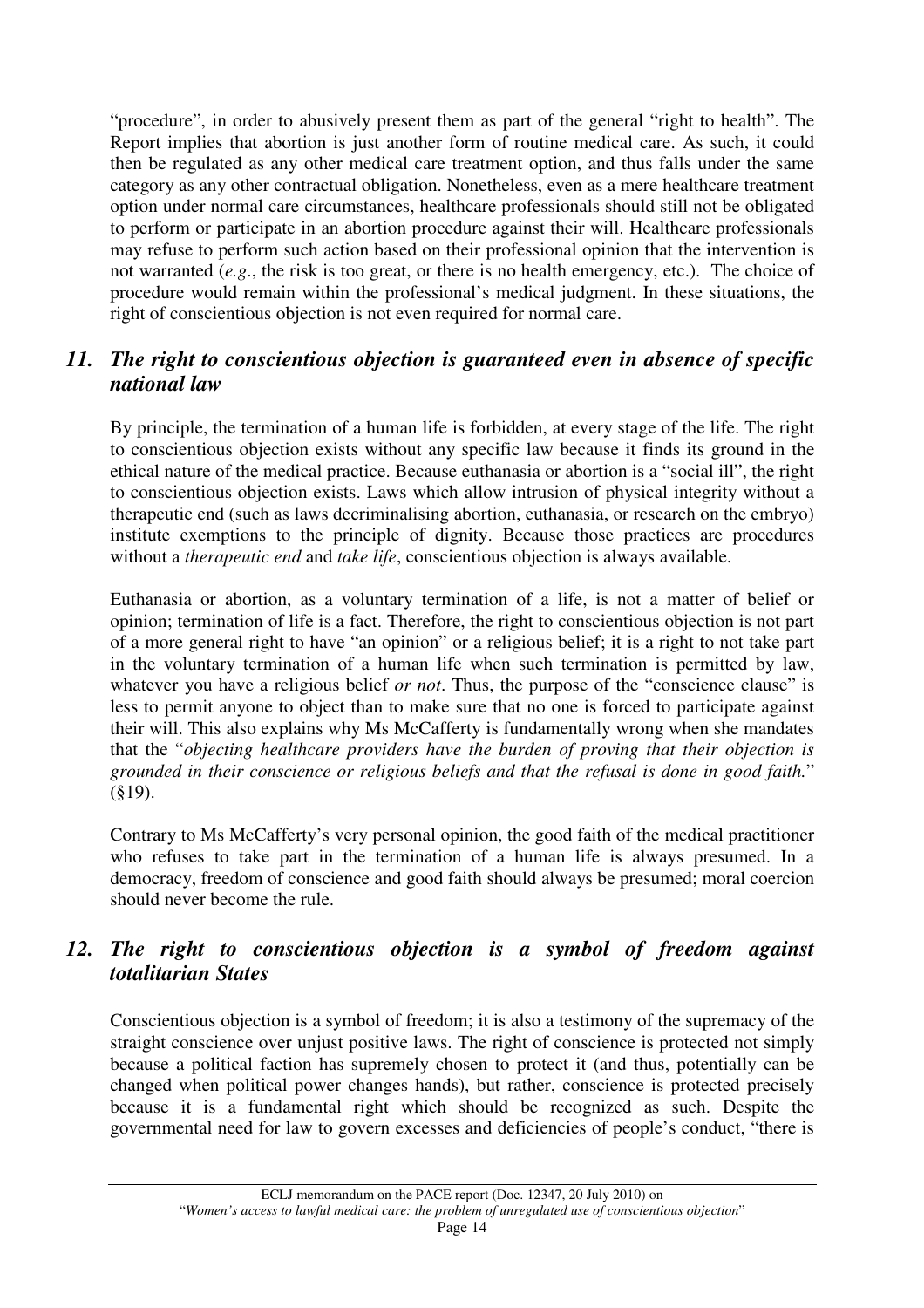a limit to what the law can and should expect of those whom it is designed to serve.<sup> $35$ </sup> This principle has even more force in western democracies in which the citizenry is supposed to be the master rather than the servant. $36$ 

As Robert Araujo underlines*, "The state does not confer the right of conscience; its source is not the state. Its source is in human nature that is given by the Creator. For those who make no claim to and even deny belief in theism, it is important to recall the inexorable truth that the state did not create us; it is neither our author nor final master.*"<sup>37</sup> A singular reliance on positive law, unchecked by the application of right reason, leads to positivism, and, this raises the concern addressed by Professor Hart in his discussion of the Nazi regime and post-war Germany where he stated, '[w]icked men enact wicked rules which others will enforce.'"<sup>38</sup>

As an answer to the legal, medical experimentation carried out by the Nazis, the Nuremberg Principles have clearly reaffirmed the supremacy of the straight conscience over positive laws, and the legal duty of the medical practitioner to comply with his conscience. Nuremberg 4<sup>th</sup> principle provides that:

*The fact that a person acted pursuant to order of his Government or of a superior does not relieve him from responsibility under international law, provided a moral choice was in fact possible to him*.

This Principle proclaims the moral and legal duty to conscientiously object to demands and orders, even if they are legal, so long as they are unjust.

# *13. Ms McCafferty's Report violates the principle of subsidiarity*

By wrongly presuming the existence of a right to abortion or to euthanasia, Ms McCafferty Report violates the principle of subsidiarity. The right to life, and determination of when life begins in particular, are issues that the European Court of Human Rights has deemed outside the province of the Council of Europe (and its organs) for the imposition of moral views upon the Member States. Even more so, a healthcare provider's right to exercise an objection of conscience is integrally connected to the sensitive area of the right to life, and it thus falls outside the Council of Europe's jurisdiction. The interpretation of the Convention with regard to "right to life" matters stems from the intimate level of moral details involved in defining life. Such measures are to be enacted at the domestic level, as the Court explained in *VO v. France*. 39

The law has never and cannot create an alleged "right" to abortion or euthanasia because such practices are inherently a waiver of the right to life, and not a right in itself. Only the right to life is recognized by the Convention, however incompletely it may be guaranteed. Only in

 $\overline{a}$ <sup>35</sup> Robert Araujo, *Conscience Protection and the Holy See*, 1 Ave Maria Int'l. L. J. 1, 10 (Spring 2009), *available at* 

http://www.avemarialaw.edu/assets/documents/InternationalLR/AraujoConscienceProtectionandtheHolySee.pdf (last accessed 18 June 2010) (footnote omitted) (emphasis added).

 $36$  *Id.* 

<sup>37</sup> *Id.* at 14.

<sup>38</sup> *Id*. at 35 (quoting H.L.A. Hart, *The Concept of Law* 206 (The Legal Classics Library 1990) (1961)) (alteration in original).

<sup>39</sup> *Vo v. France* [GC], no. 53924/00, § 82, ECHR 2004-VIII.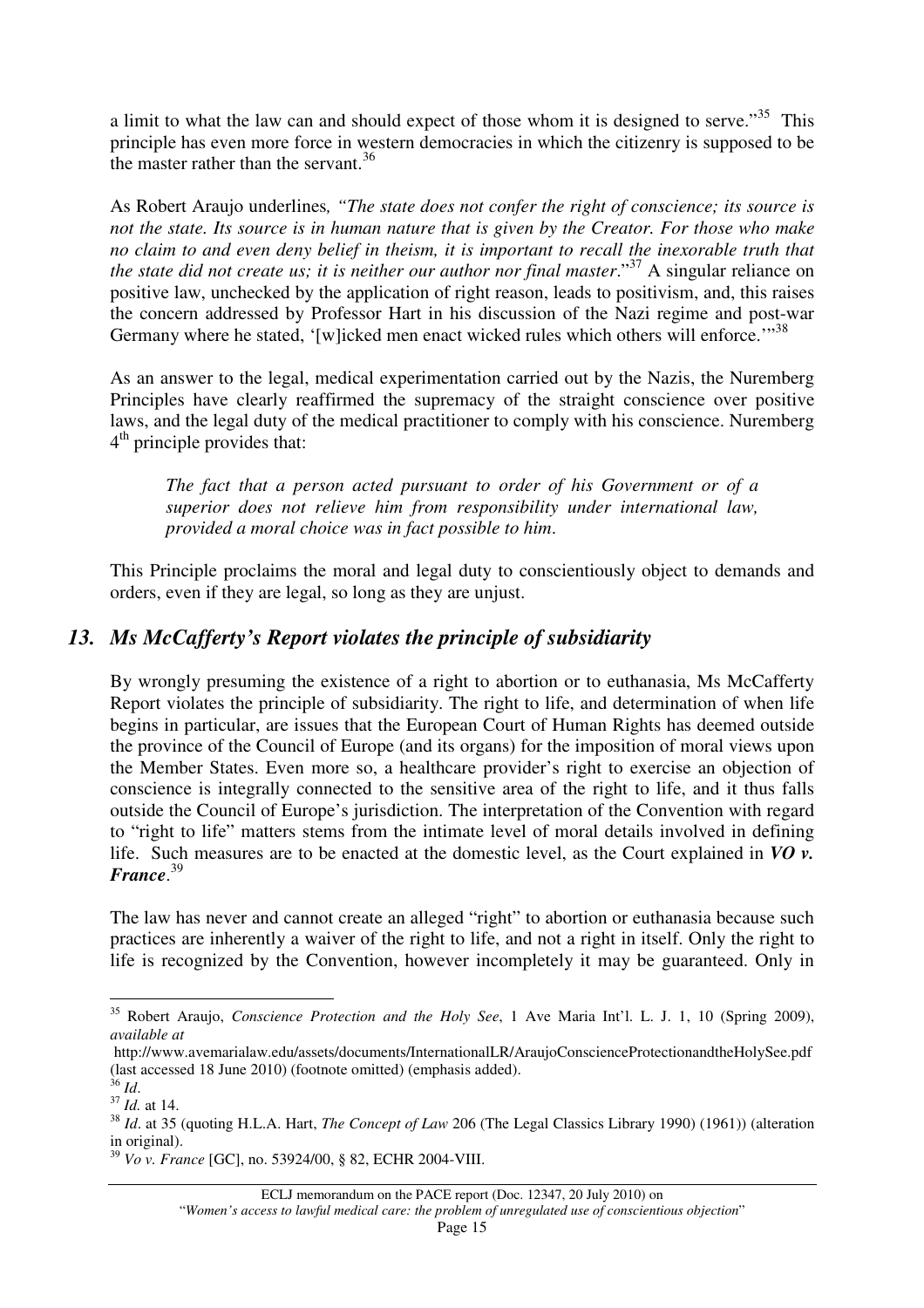exceptional cases, under its margin of appreciation, may a State reduce the degree of protection guaranteed to human life. But this reduction of the degree of protection cannot be made at the expense of the fundamental rights of others, such as the medical practitioners.

The case for imposing a so-called right to abortion or euthanasia through the Convention is nonexistent. The exclusion of the unborn or of the elderly persons from the right to life cannot be implied from the Convention. On this point, the European Court has repeatedly held that the criminal prohibition of abortion or euthanasia is perfectly consistent with the Convention. Time and again, as in the cases, *Jean-Jacques AMY v. Belgique* **(1998)**<sup>40</sup> and *Maria do Céu*  **SILVA MONTEIRO MARTINS RIBEIRO v. Portugal (2004)<sup>41</sup> (addressing conduct of a** Belgian doctor and a nurse in Portugal, respectively, who illegally performed abortions) the Court has ruled that a State may severely condemn those who abort or provide abortion despite penal provisions. Therefore, there is no right to abortion guaranteed by the Convention. More recently, in **TYSIAC** v. **Poland<sup>42</sup>**, the Court has also validated the substance of the Polish restrictive abortion laws,<sup>43</sup> whereas in the **PRETTY** v. The United *Kingdom* case<sup>44</sup>, the Court affirmed that there is no right to euthanasia under the Convention.

Again, the issue of the right to life belongs to national States.

The ECLJ warns again the members of the PACE that this Report gravely endangers the freedom of conscience. The facilitation of the access to abortion that this Report seeks to provide cannot justify hurting, damaging and undermining the very core principle of "freedom of conscience".

For all the reasons described above, the draft Resolution and Recommendation of Ms McCafferty must be rejected.

 $\overline{a}$ 

<sup>40</sup> E.Com.H.R., 5 Octobre 1988, *Jean-Jacques AMY contre Belgique*, Application n° 11684/85.

<sup>41</sup> ECHR, 26/10/2004, *Maria do Céu SILVA MONTEIRO MARTINS RIBEIRO v. Portugal,* Application no. 16471/02.

<sup>42</sup> *Tysiac v. Poland*, Application No. 5410/03, ECHR, 20 March 2007.

<sup>43</sup> *Id.* § 124.

<sup>44</sup> *Pretty v. The United Kingdom,* no. 2346/02, ECHR 2002-III.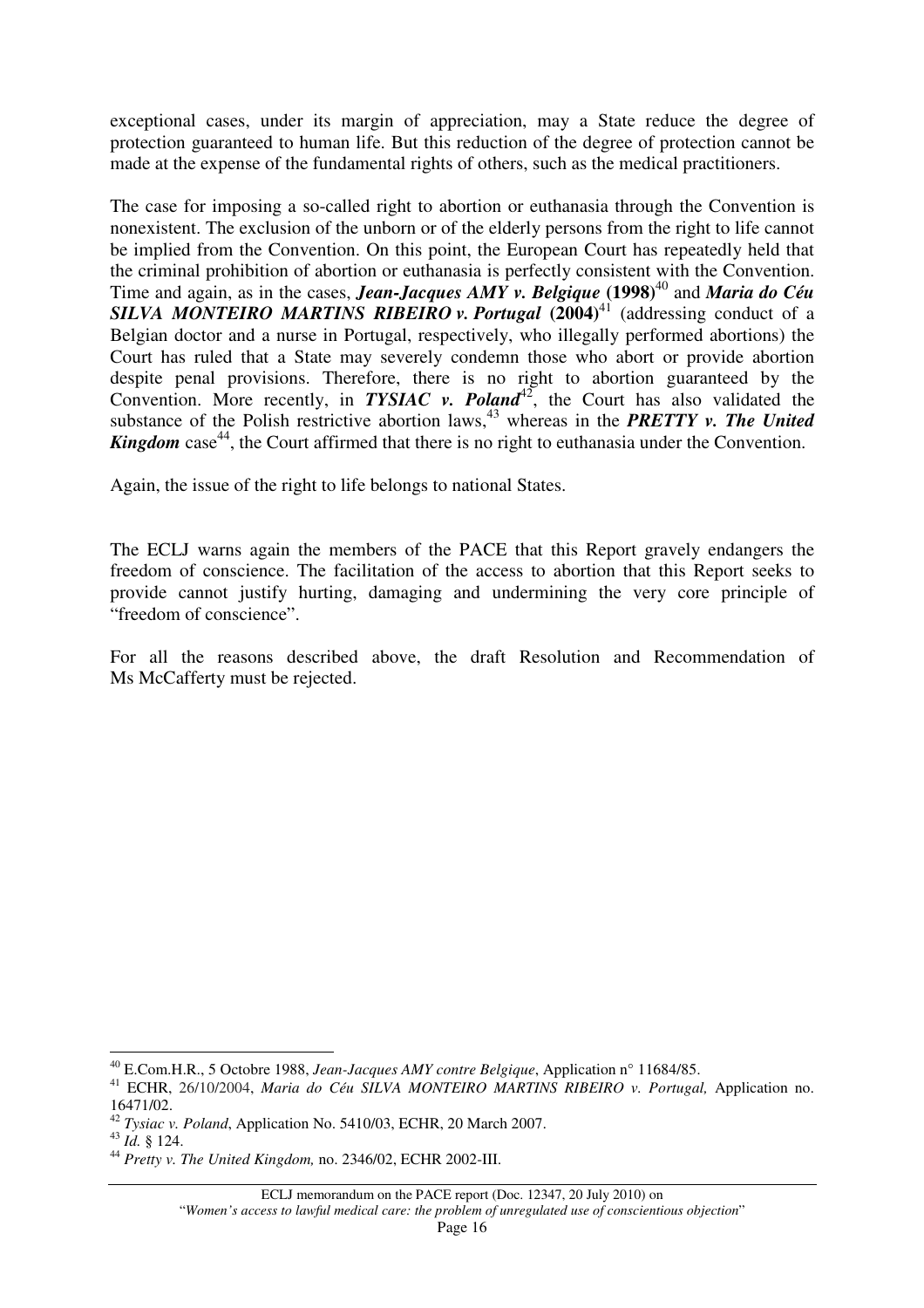# **APPENDIX—A**

Below, we provide descriptions of two bodies, the International Federation of Gynecology and Obstetrics and the World Health Organization, which provide, *inter alia*, ethical guidance regulations for medical professionals which pertain to a medical professional's right to conscientiously object to performing abortions. Additionally, we also provide a description for each Member State as to the current status of the law pertaining to conscientious objection for medical professionals. Please note that the list below may not be an exhaustive list; the laws mentioned herein are listed as they were available.

# **International Federation of Gynecology and Obstetrics**

The International Federation of Gynecology and Obstetrics ("FIGO") "is a benevolent, nonprofit organisation funded through subscriptions received from member societies, grants and the proceeds of its triennial World Congress."<sup>45</sup> FIGO is composed of 124 member societies,<sup>46</sup> including most of the Council of Europe Member States.<sup>47</sup> Article 3 of the FIGO Constitution requires each member society to make a declaration of intention to abide by the constitution of FIGO.<sup>48</sup> Most of the constitutional provisions are merely procedural.<sup>49</sup> However, FIGO does provide substantive guidance to its members through committees, which are established under Section G of the constitution.<sup>50</sup> If necessary, FIGO officers can decide to revoke a society's membership with the appropriate procedures under Article 4 of the constitution.<sup>51</sup>

In 1985 FIGO established its Committee for the Study of Ethical Aspects of Human Reproduction and Women's Health.<sup>52</sup> This committee "considers the ethical aspects of issues that impact the discipline of Obstetrics, Gynecology and Women's Health."<sup>53</sup> The committee uses the information gathered through research and discussion to create guidelines for handling the ethical aspects of women's health.<sup>34</sup> These guidelines are published in the "Recommendations on Ethical Issues in Obstetrics and Gynecology by the FIGO Committee for the Study of Ethical Aspects of Human Reproduction."<sup>55</sup> Below are relevant portions of the guidance provided:

 $\overline{a}$ 

<sup>&</sup>lt;sup>45</sup> Int'l Fed. of Gynecology and Obstetrics, About FIGO, http://www.figo.org/about (last visited Nov. 20, 2009). <sup>46</sup> *Id.*

<sup>47</sup> Int'l Fed. of Gynecology & Obstetrics, Member Associations, http://www.figo.org/members (last visited Nov. 20, 2009) [hereinafter FIGO Members].

<sup>48</sup> Int'l Fed. of Gynecology & Obstetrics, Constitution & Bye-Laws (Oct. 2009), *available at*

http://www.figo.org/files/figo-corp/Constitution%202009-2012%20-%20English.pdf.

 $^{49}$   $\tilde{I}$ *d*.

 $\frac{50}{Id}$ .

 $\frac{51}{1}$  *Id.* 

<sup>52</sup> Int'l Fed. of Gynecology & Obstetrics, Ethics Guidelines, http://www.figo.org/about/guidelines (last visited Nov. 20, 2009).

<sup>53</sup> *Id.*  $^{14}$   $^{14}$ .

<sup>55</sup> Int'l Fed. of Gynecology & Obstetrics, Recommendations on Ethical Issues In Obstetrics and Gynecology by the FIGO Committee for the Study of Ethical Aspects of Human Reproduction (Oct. 2009), *available at* http://www.figo.org/files/figo-corp/Ethical%20Issues%20-%20English.pdf.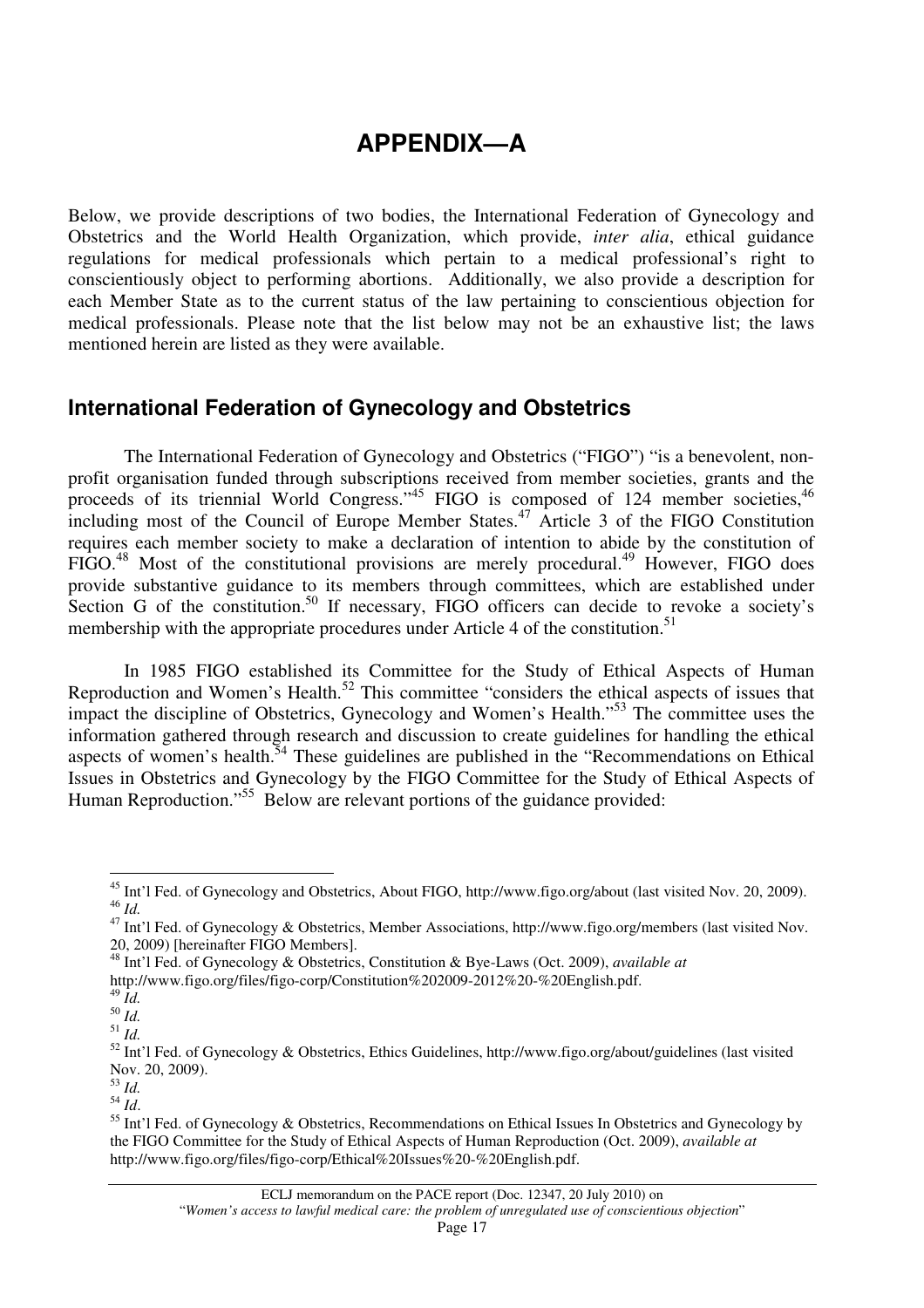1. The primary conscientious duty of obstetrician-gynecologists (hereafter "practitioners") is at all times to treat, or provide benefit and prevent harm to, the patients for whose care they are responsible. Any conscientious objection to treating a patient is secondary to this primary duty.

2. Provision of benefit and prevention of harm require that practitioners provide such patients with timely access to medical services, including giving information about the medically indicated options of procedures for their care and of any such procedures in which their practitioners object to participate on grounds of conscience.

3. Practitioners have a professional duty to abide by scientifically and professionally determined definitions of reproductive health services, and to exercise care and integrity not to misrepresent or mischaracterise them on the basis of personal beliefs.

4. Practitioners have a right to respect for their conscientious convictions in respect both of undertaking and not undertaking the delivery of lawful procedures, and not to suffer discrimination on the basis of their convictions.

5. Practitioners' right to respect for their choices in the medical procedures in which they participate requires that they respect patients' choices within the medically indicated options for their care.

6. Patients are entitled to be referred in good faith, for procedures medically indicated for their care that their practitioners object to undertaking, to practitioners who do not object. Referral for services does not constitute participation in any procedures agreed upon between patients and the practitioners to whom they are referred.

7. Practitioners must provide timely care to their patients when referral to other practitioners is not possible and delay would jeopardize patients' health and well-being, such as by patients experiencing unwanted pregnancy (see the FIGO Definition of Pregnancy, Recommendations on Ethical Issues in Obstetrics and Gynecology, November 2003, page 43,that pregnancy "commences with the implantation of the conceptus in a woman").

8. In emergency situations, to preserve life or physical or mental health, practitioners must provide the medically indicated care of their patients' choice regardless of the practitioners' personal objections.<sup>56</sup>

# **World Health Organization**

The World Health Organization ("WHO") was "established in 1948 as the specialized agency of the United Nations responsible for directing and coordinating authority for international health matters and public health."<sup>57</sup> Virtually all of the Member States of the Council of Europe are members of the WHO.<sup>58</sup> WHO's regional office in Europe provides guidelines for its European Member States concerning abortion practices.<sup>59</sup> Its guidelines for "safe abortion" are established to ensure that "in circumstances where abortion is not against the law, health systems should train and equip health-service providers and should take other measures to ensure that such abortion is safe

 $\overline{a}$ 

"*Women's access to lawful medical care: the problem of unregulated use of conscientious objection*"

<sup>56</sup> *Id*. at 26-27.

<sup>57</sup> WHO Europe, *The Work of WHO in the European Region*, 2006, 2007, preface, WA 540 (Doc. No.) http://www.euro.who.int/Document/E91482.pdf.

<sup>&</sup>lt;sup>58</sup> World Health Organization Regional Office for Europe, Member States,

http://www.euro.who.int/AboutWHO/About/MH (last visited Nov. 21, 2009).

<sup>59</sup> World Health Organization Regional Office for Europe, *Guidelines,* 

http://www.euro.who.int/reproductivehealth/guidelines/20021015\_1 (last visited Nov. 21, 2009).

ECLJ memorandum on the PACE report (Doc. 12347, 20 July 2010) on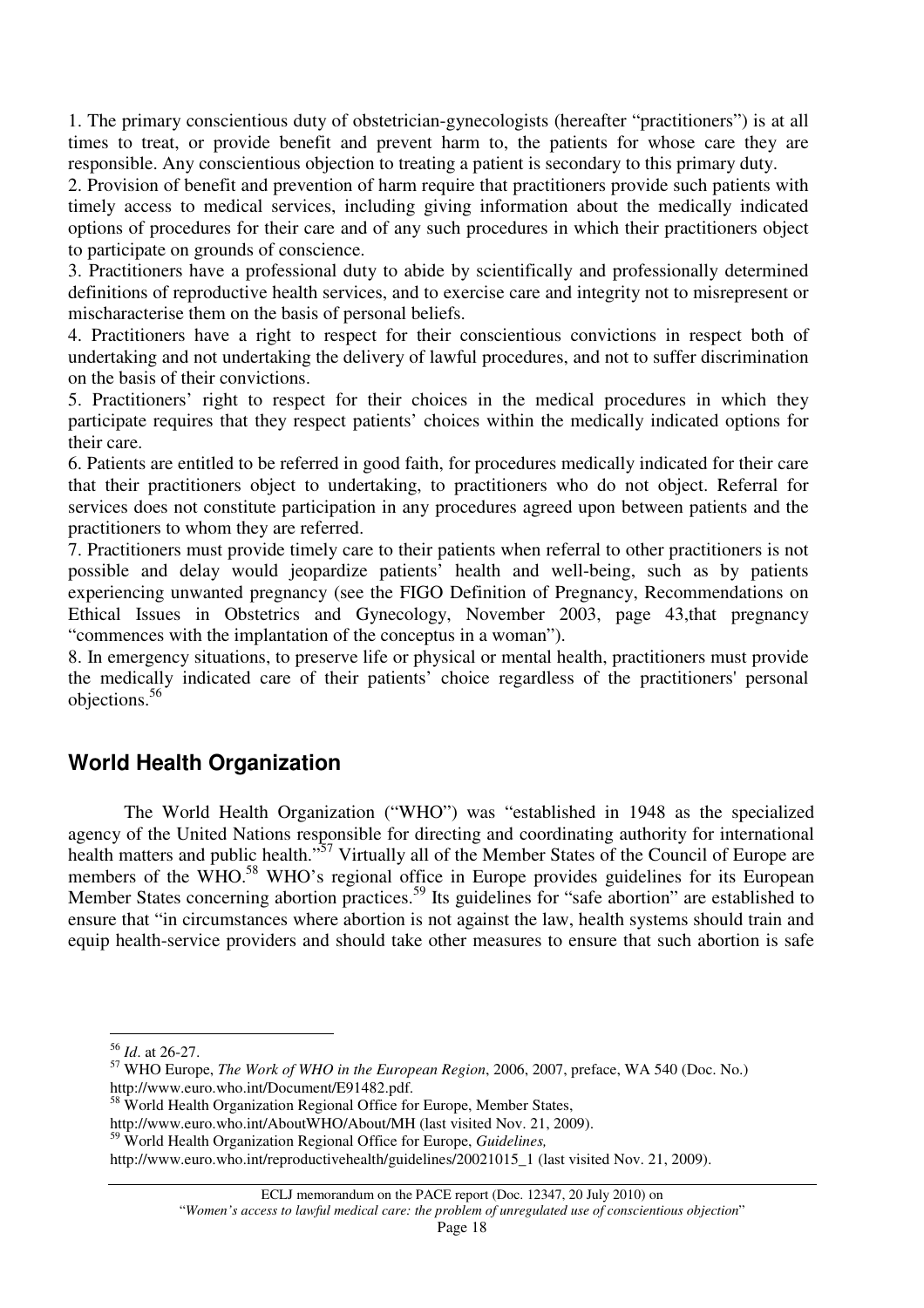and accessible."<sup>60</sup> These guidelines are established for all of the European countries and include the appropriate standards for conscientious objection as follows $<sup>61</sup>$ :</sup>

Health workers have a right to conscientious objection to providing abortion, but they have an ethical obligation to follow professional ethical codes, which usually require health professionals to refer women to skilled colleagues who are not, in principle, opposed to termination of pregnancy allowed by law. If no alternative provider is available, the health worker must provide abortion to save the woman's life or to prevent permanent damage to her health in accordance with national law. When a hospital, clinic or health centre has been designated as a public facility offering services allowed by law, it cannot endanger women's lives or health by refusing services. It should provide abortion services on the grounds allowed by the law. $62$ 

# **Conscientious Objection Laws in the Council of Europe Member States**

### **1. Albania**

The Constitution of the Republic of Albania states: "Freedom of conscience and religion is guaranteed."<sup>63</sup> Albania's interruption of pregnancy law, states that, "[n]o physician can be imposed to perform abortion against his will."<sup>64</sup>

The *Albanian Association of Obstetrics and Gynecology* is a member of the FIGO.<sup>65</sup>

# **2. Andorra**

In Andorra, abortion is generally prohibited,  $66$  except in to save the life of the mother.  $67$ Andorra is a member of the World Health Organization.

# **3. Armenia**

The Constitution of Armenia provides:

Everyone shall have the right to freedom of thought, conscience and religion. This right includes freedom to change the religion or belief and freedom to, either alone or in community with others manifest the religion or belief, through preaching, church ceremonies and other religious rites.

The exercise of this right may be restricted only by law in the interests of the public security, health, morality or the protection of rights and freedoms of others.<sup>68</sup>

http://www.un.org/esa/population/publications/abortion/profiles.htm.

 $\overline{a}$ <sup>60</sup> World Health Organization Geneva, *Safe Abortion: Technical and Policy Guidance for Health Systems*, 2003, at 7, http://whqlibdoc.who.int/publications/2003/9241590343.pdf.

<sup>61</sup> *Id*. at 66.

 $62 \frac{1}{1}$ 

<sup>63</sup>The Republic of Albania 1998 Constitution, art. 24(1), *available at*

http://www.osce.org/documents/pia/1998/11/4321\_en.pdf.

<sup>64</sup> Fletorja Zyrtare[Penal Code] No. 26/1995, art. 16-17 (Albania), *available at*

http://www.hsph.harvard.edu/population/abortion/ALBANIA.abo.htm.

<sup>65</sup> FIGO Members, *supra* note 47.

<sup>66</sup> Butlletí Oficial del Principat d'Andorra, Vol. 2, [Penal Code] No. 21, 21 July /1990, art. 185-188 (Andorra), *available at* http://www.hsph.harvard.edu/population/abortion/ANDORRA.abo.htm.

<sup>67</sup> 1 U.N. ESCOR, Population Div., Abortion Policies: A Global Review, at 24, U.N. Doc. ST/ESA/SER.A/187, U.N. Sales No. E.01.XIII.10 (2002) [hereinafter "Abortion Policies"], *available at*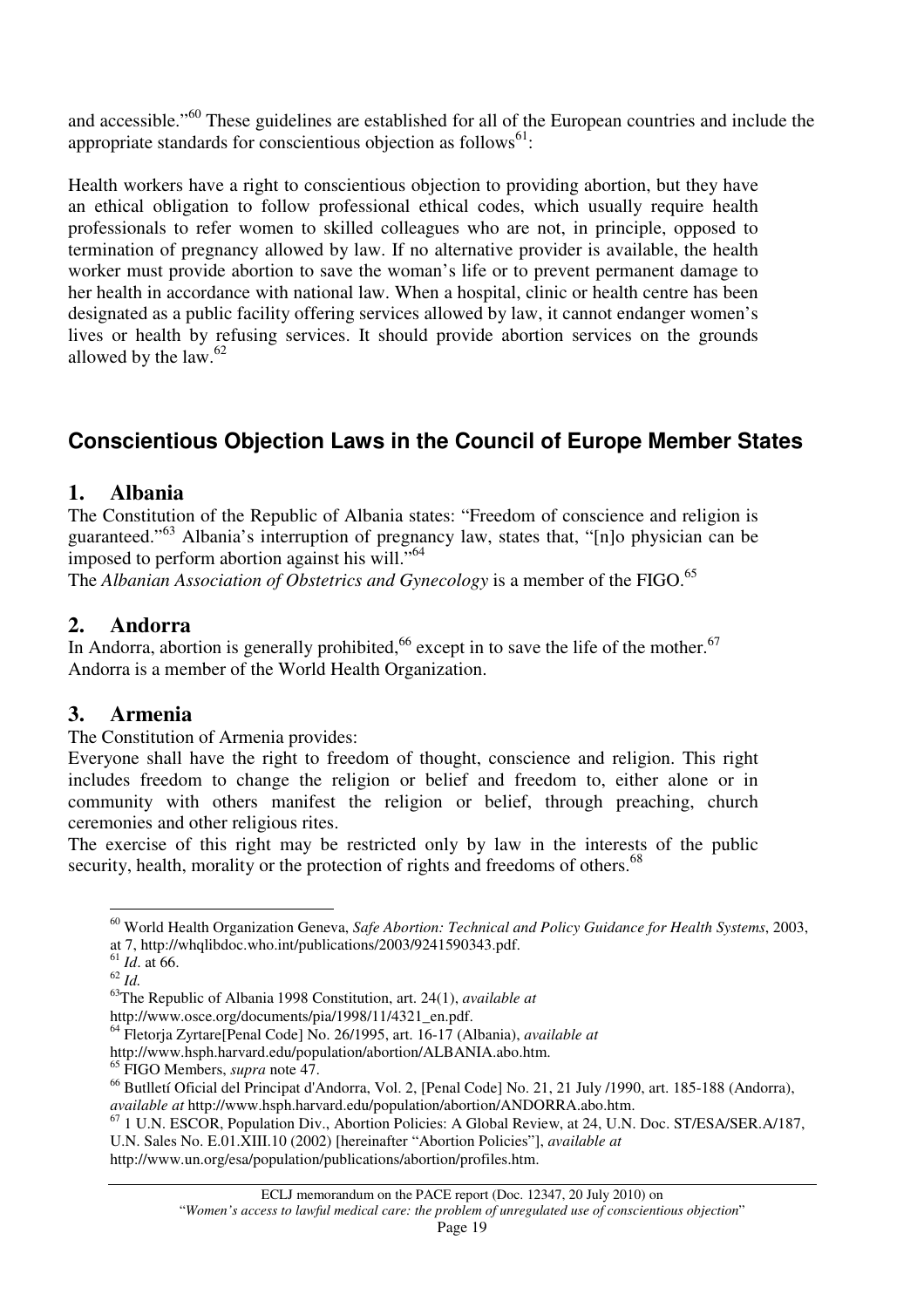*Republic of Armenia Association of Obstetricians/Gynecologists and Neonatologists* is a member of  $FIGO.<sup>69</sup>$ 

# **4. Austria**

According to the Austrian Penal Code:

No physician is obliged to perform an abortion or to take part in it, except where it is necessary ("notwendig") without delay to save the life of the pregnant woman from an immediately threatening danger which cannot otherwise be averted. This applies also to persons in para-medical, medico-technical, or auxiliary health employments.<sup>70</sup>

No one may be discriminated against for either performing an abortion, or refusing to participate in an abortion.<sup>71</sup> The Reproductive Medicine Act of 1992 provides that "no physician, nurse or paramedic is under a duty to perform or assist in a medically assisted fertilization and he or she must not be discriminated against for carrying out such fertilization or for refusing to take part in it."<sup>72</sup>

*Oesterreichische Gesellschaft fur Gynakologie und Geburtshilfe* (Austrian Society of Gynaecology and Obstetrics) is a member of FIGO. <sup>73</sup>

# **5. Azerbaijan**

Azerbaijan is a member of the World Health Organization.

# **6. Belgium**

Under the Law of 3 April 1990, "no medical doctor, nor any nurse or aid to the doctor, will be obliged to take part in [an] abortion."<sup>74</sup> In addition, the "[l]aw imposes on the medical doctor to inform the woman seeking an abortion of his or her refusal to perform abortion for reasons of conscience, at the *first* visit of the patient."<sup>75</sup>

*Koninklijke BelgischeVerenigning voor Gynecologie en Verloskunde/Societé Royale Belge de Gynécologie et d`Obstetrique* is a member of FIGO.<sup>76</sup>

# **7. Bosnia and Herzegovina**

Bosnia and Herzegovina is a member of the World Health Organization.

 $\overline{a}$ 

<sup>72</sup> Fortpflanzungs Medizingesetz, [Reproductive Medicine Act 1992] BGB1. No. 275/1992, as amended, § 6

(Austria), *available at* http://www.consciencelaws.org/Conscience-Laws-Austria/LawAustria.html.

<sup>68</sup> The Republic of Armenia, Const. art. 26, *available at*

http://www.legislationline.org/documents/action/popup/id/8782/preview.

<sup>69</sup> FIGO Members, *supra* note 47.

<sup>70</sup>Strafgesetzbuch [StGB] [Penal Code] No. 60/1974, art. 97(2)(3) (Austria), *available at*

http://www.hsph.harvard.edu/population/abortion/Austria.abo.htm.

 $^{71}$ *Id.* art. 97(3).

<sup>73</sup> FIGO Members, *supra* note 47.

<sup>74</sup> E.U. Network of Indep. Experts on Fundamental Rights, *Opinion No. 4-2005: The Right To Conscientious Objection and the Conclusion by EU Member States of Concordats with The Holy See* [hereinafter "E.U. Network of Indep. Experts on Fundamental Rights"], at 9 (14 Dec. 2005) (citing Art. 348, al. 2, 6° Belgian Penal Code), *available at* http://ec.europa.eu/justice\_home/cfr\_cdf/doc/avis/2005\_4\_en.pdf; *see also* Protection of Conscience Project, Protection of Conscience Laws, Belgium, *available at*

http://www.consciencelaws.org/Conscience-Laws-Belgium/LawBelgium.html).

<sup>75</sup> *Id.* (footnote omitted) (emphasis added).

<sup>76</sup> FIGO Members, *supra* note 47.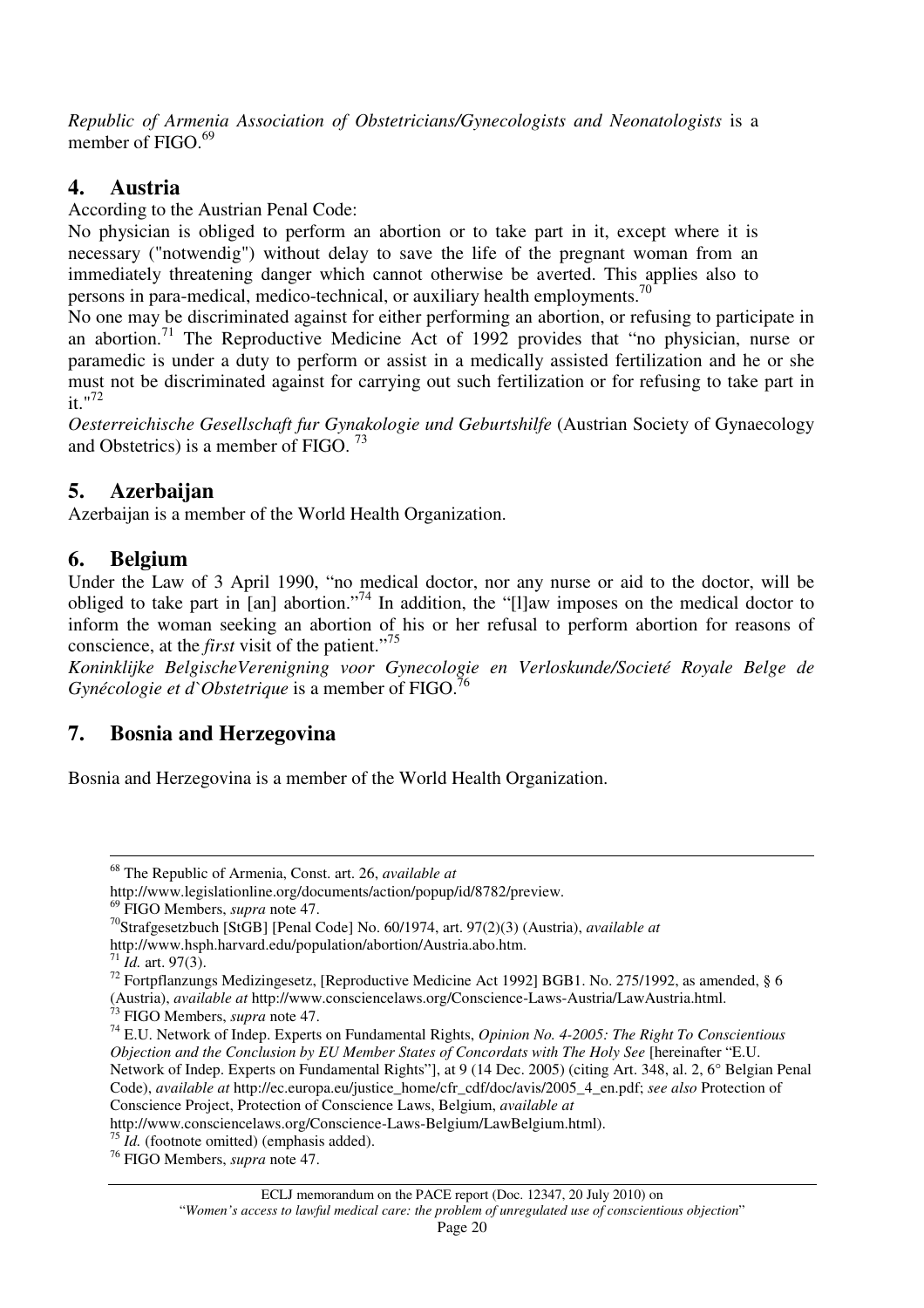# **8. Bulgaria**

*The Bulgarian Society of Obstetrics and Gynecology is a member of FIGO.*<sup>77</sup>

# **9. Croatia**

The Croatian Constitution provides that, "[n]ot even in the case of an immediate threat to the existence of the State may restrictions be imposed on the application of the provisions of this Constitution concerning the right to life  $\dots$  or on freedom of thought, conscience and religion."<sup>78</sup> The "[f]reedom of conscience and religion and freedom to manifest religion and other convictions shall be guaranteed."<sup>79</sup>

*Croatian Society of Gynecologists and Obstetricians* is a member of FIGO.<sup>80</sup>

# **10. Cyprus**

"In Cyprus, the Medical Profession is regulated by the *Regulations of Conduct of Doctors* that were issued under the *Doctors* (*Council, Discipline and Pension Fund*) *Law* of 1967 and 1970.<sup>81</sup> According to Article 8 of the Regulations, a doctor may refuse medical treatment to a patient except in cases of emergency or humanitarian duty; this general provision may be relied upon, in principle, where the motivations for refusing to provide a medical service is religious or ideological."<sup>82</sup> *Pancyprian Obstetrics and Gynaecology Society is a member of FIGO.*<sup>83</sup>

# **11. Czech Republic**

In the Czech Republic, abortion is permitted to save the life of the woman, to preserve physical health, to preserve mental health, in the case of rape or incest, in the case of fetal impairment, or for economic or social reasons.<sup>84</sup> Abortion is also available on request.<sup>85</sup> Obtaining an abortion requires only the woman's consent and authorization of the gynecologist.<sup>86</sup> Where "gestation is more than 12 weeks, the abortion requires authorization by a medical commission."<sup>87</sup> Generally, an abortion "must" be performed within the first trimester, in a hospital, by a licensed gynecologist. Therapeutic abortion is permitted up to 26 weeks."<sup>88</sup> Czech abortion legislation, Law 63 and 77 (October 23, 1986) became effective in January 1987.<sup>89</sup>

*Czech Gynecological and Obstetrical Society is a member of FIGO.*<sup>90</sup>

<sup>82</sup> Regulations of Conduct of Doctors, Art. 8 Doctors (Council, Discipline and Pension Fund) Law of 1967 & 1970); *see also* Protection of Conscience Project, Protection of Conscience Laws, Cyprus, *available at* http://www.consciencelaws.org/Conscience-Laws-Cyprus/LawCyprus.html.

 $\overline{a}$ <sup>77</sup> FIGO Members, *supra* note 47.

<sup>78</sup> The Republic of Croatia Const. art. 17, *available at*

http://www.legislationline.org/download/action/download/id/1583/file/cba4cce79cf00bbcd828617daaaa.htm/pre view.

<sup>79</sup> *Id*. art. 40.

<sup>80</sup> FIGO Members, *supra* note 47.

<sup>81</sup> E.U. Network of Indep. Experts of Fundamental Rights, *supra* note 74, at 10.

<sup>83</sup> FIGO Members, *supra* note 47.

<sup>84</sup> Abortion Policies, *supra* note 67, at 117.

 $85 \overline{Id}$ 

 $^{86}$   $\overline{1}d$ .

<sup>87</sup> *Id.* at 118.

 $\frac{1}{88}$  *Id.* 

<sup>89</sup> European Centre for Law and Justice, *Comparative Abortion Laws in the European Union*, at 4, July 9, 2004 (citing Enactment of the Czech Ministry of Health, No 11, 1993), *available at* http://www.eclj.org/PDF/prolife.pdf.

<sup>90</sup> FIGO Members, *supra* note 47.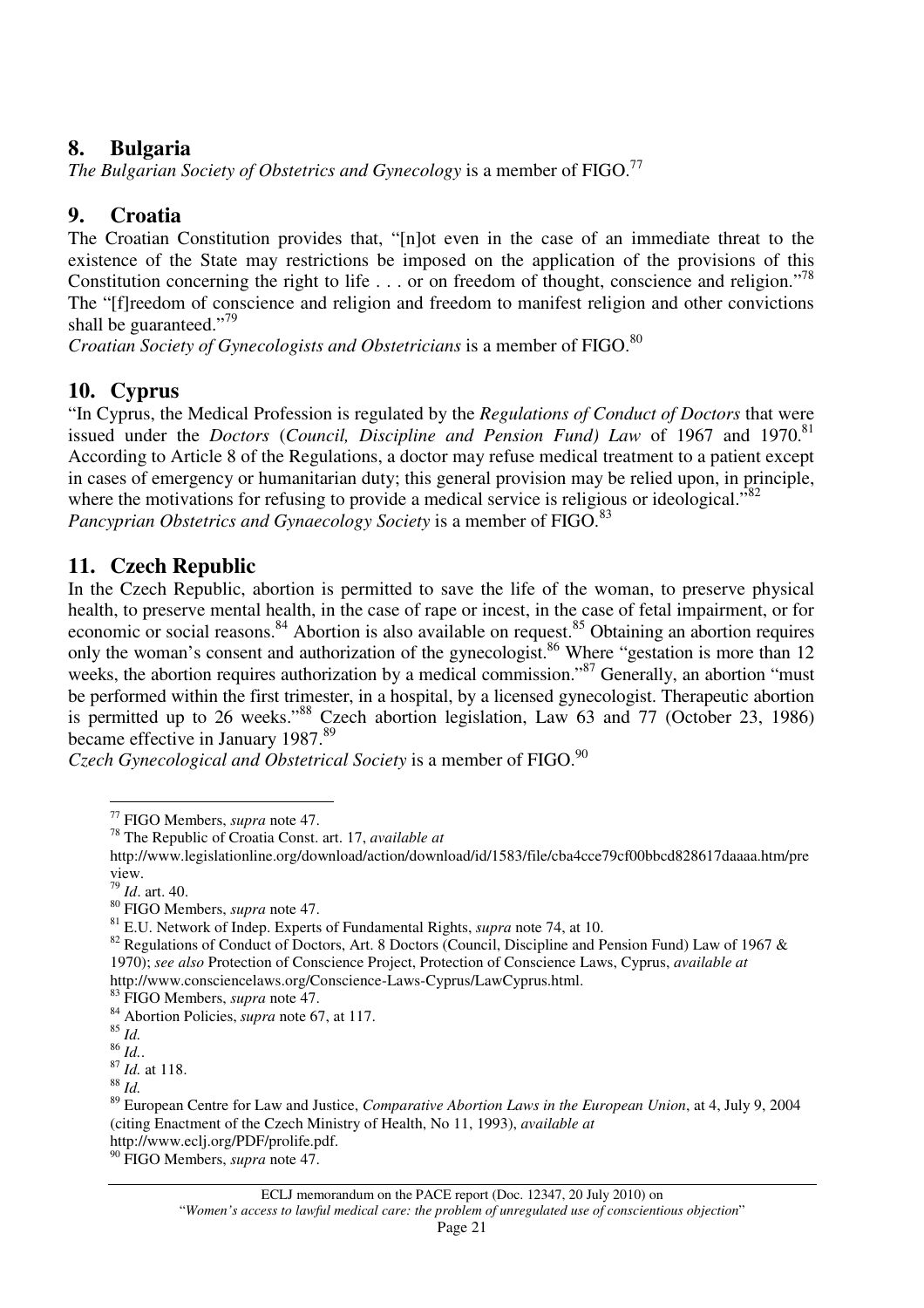# **12. Denmark**

Physicians, nurses, midwives, health care workers, as well as people training in such fields, must request permission in order for them to "be absolved from carrying out or participating in termination of pregnancy if it is contrary to their ethical or religious views."<sup>91</sup> However, physicians have "a legal obligation to refer the woman seeking an abortion to another colleague."<sup>92</sup>

*Dansk Selskab for Obstetric og Gynaekologi - Department of Obstetrics and Gynaecology Society*  is a member of  $FIGO.<sup>93</sup>$ 

# **13. Estonia**

In Estonia, abortion is permitted to save the life of the woman, to preserve physical health, to preserve mental health, in the case of rape or incest, in the case of fetal impairment, for economic or social reasons, and is also available on request.<sup>94</sup> Obtaining an abortion requires only the woman's consent and must take place in a hospital, administered by a physician.<sup>95</sup> An abortion is available on request through the twelfth week of pregnancy.<sup>96</sup> Thereafter, a pregnant woman must undergo a consultation with doctors. $97$ 

Since 1955, abortion has been legal in Estonia (first made legal under Soviet Union abortion law).<sup>98</sup> In 1993, new abortion criteria as well as regulations governing performance of the abortion procedure in private health centers was implemented by decree of the Estonian Ministry of Social Affairs.<sup>99</sup> In June of 1993, the Estonian Abortion Register made it mandatory that all institutions performing the abortion procedure fill out the appropriate register forms.<sup>100</sup> *Society of Estonian Gynaecologists* is a member of FIGO.<sup>101</sup>

# **14. Finland**

In Finland there is no statutory exemption for conscientious objectors. The Finland interruption of pregnancy law states that a "physician with authority to render an opinion and the operating physician shall not be entitled, without reason, to refuse to consider a request for termination of pregnancy."<sup>102</sup>

*Finnish Gynecological Association* is a member of FIGO.<sup>103</sup>

# **15. France**

"Art. L.2212-8 of the Code of Public Health . . . allows medical physicians to invoke a 'conscience clause' on the basis of which they may refuse to perform an abortion. However, they are obliged to inform the woman seeking abortion without delay of their intention to invoke the clause. Although

http://www.hsph.harvard.edu/population/abortion/DENMARK.abo.htm.

of 24 July 1998 (6)(3), *available at* http://www.hsph.harvard.edu/population/abortion/Finland.abo.htm.

<sup>103</sup> FIGO Members, *supra* note 47.

 $\overline{a}$ <sup>91</sup> Denmark, Law No. 350/1973, as amended Law No. 389/1995 (Denmark), *available at*

<sup>92</sup> Peter Saunders, *Abortion and Conscientious Objection*, Nucleus, Jan. 1996, at 9.

<sup>93</sup> FIGO Members, *supra* note 47.

<sup>94</sup> Abortion Policies, *supra* note 67, at 142.

<sup>95</sup> *Id.*

<sup>96</sup> *Id.*

<sup>97</sup> *Id.*

<sup>98</sup> *Comparative Abortion Laws in the European Union*, *supra* note 89, at 5.

<sup>99</sup> *Id.*

 $100$   $\overline{1}$ *d.* 

<sup>101</sup> FIGO Members, *supra* note 47.

<sup>&</sup>lt;sup>102</sup> Finland, Law No. 239 of 24 March 1970 on the interruption of pregnancy, as amended through Law No. 572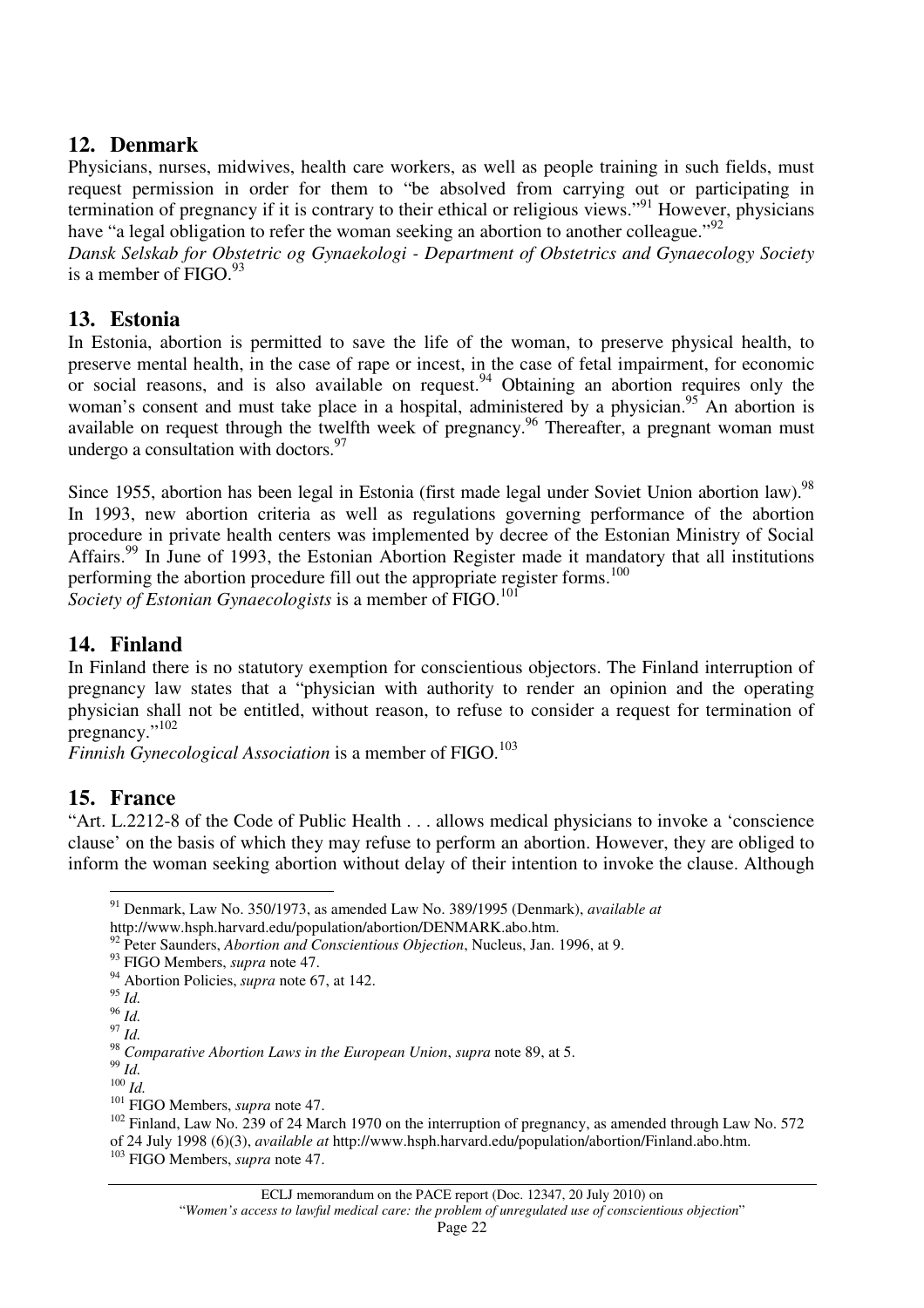this clause also may be invoked by health care practitioners employed in institutions, the heads of services in public health care institutions and those which take part in the provision of public health care services may not invoke the clause in order to oppose the performance of abortions within their service  $\ldots$  ...  $^{5}$  104

*Collège National des Gynécologues et Obstétriciens Français* is a member of FIGO.<sup>105</sup>

# **16. Georgia**

In Georgia, abortion is permitted in certain circumstances: to save the life of the woman; to preserve physical health; to preserve mental health; in the case of rape or incest; in the case of fetal impairment; for economic or social reasons; and it is also available on request.<sup>106</sup>

Obtaining an abortion requires only the consent of the woman and is considered authorized if "performed by a licensed physician, in a hospital or other recognized medical institution."<sup>107</sup> During the first three months (or 12 weeks) of pregnancy, an abortion may be obtained on request.<sup>108</sup> Subsequently, an induced abortion "is available within 28 weeks from conception on judicial, genetic, vital, broad medical and social grounds, as well as for personal reasons if authorized by a commission of local physicians."<sup>109</sup>

The *Georgian Obstetrics & Ginecologist Association* (GOGA) is a member of FIGO.<sup>110</sup>

# **17. Germany**

The Constitution of Germany guarantees the freedom of conscience unconditionally.<sup>111</sup> "Freedom[s] of faith and of conscience, and freedom of creed religious or ideological, are inviolable."<sup>112</sup> "Freedom of conscience is a norm of fundamental value and of high constitutional status, which is to be respected in the framework of every activity of State authorities. This is a continuous jurisprudence of the Federal Constitutional Court and of the Federal Administrative Court." $^{113}$ 

The *Deutsche Gesellschaft für Gynäkilogie und Geurtshilfe* is a member of FIGO.<sup>114</sup>

# **18. Greece**

The *Hellenic Obstetrical and Gynaecological Society* is a member of FIGO.<sup>115</sup>

# **19. Hungary**

"In Hungary, the Constitutional Court delivered a judgment in 1991 which concerns the duties of medical physicians in relation to legally permitted abortion (judgment 64/1991, (XII.17.) AB határozat). The Court recognized that medical practitioners have a right to religious conscientious

<sup>105</sup> FIGO Members, *supra* note 47.

 $\overline{a}$ <sup>104</sup> E.U. Network of Indep. Experts of Fundamental Rights, *supra* note 74, at 11, (citing Code of Public Health, Article L.2212-8); *see also* Protection of Conscience Project, Protection of Conscience Laws, France, *available at* http://www.consciencelaws.org/Conscience-Laws-France/LawFrance.html).

<sup>&</sup>lt;sup>106</sup> 2 Abortion Policies, *supra* note 67, at 213, U.N. Doc. ST/ESA/SER.A/191, U.N. Sales No. E.01.XIII.18.

<sup>107</sup> *Id.*

<sup>108</sup> *Id.*

<sup>109</sup> *Id.*

<sup>110</sup> FIGO Members, *supra* note 47.

<sup>111</sup> Germany Const., Grundgesetz, art. 4, para. 1, *available at* http://www.consciencelaws.org/Conscience-Laws-Germany/LawGermany.html.

<sup>112</sup> *Id.*

<sup>&</sup>lt;sup>113</sup> E.U. Network of Indep. Experts of Fundamental Rights, *supra* note 74, at 11 (second alteration in original) (citing Federal Admin. Court, judgment of 18 June 1997, BVerwGE 105, 73 <77, 78>).

<sup>114</sup> FIGO Members, *supra* note 47.

<sup>115</sup> FIGO Members, *supra* note 47.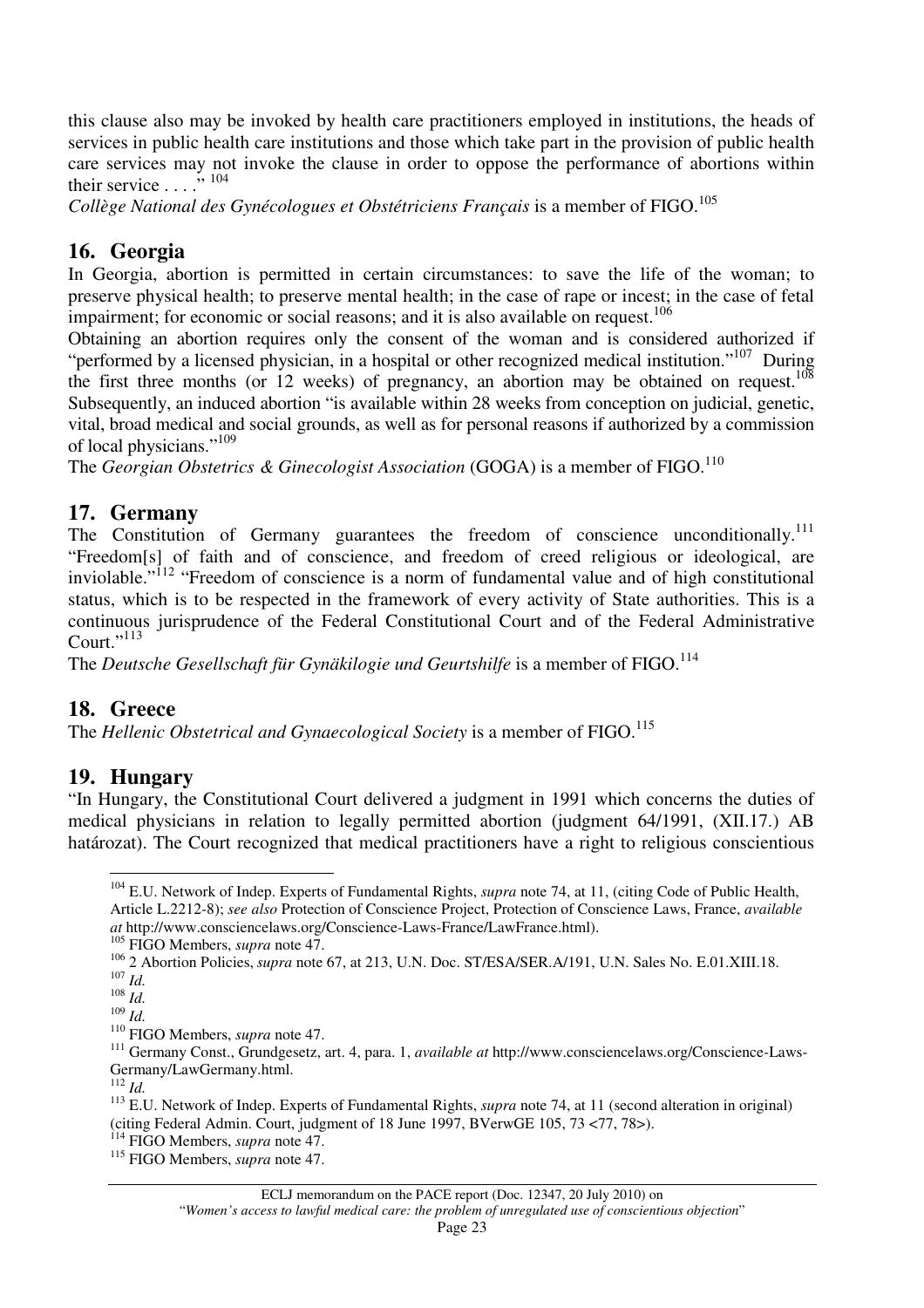objection; however it considered that certain restrictions to the freedom of religion which this right is derived from may be allowed unless they are unreasonable. Specifically, the Court considered that in any employment relationship, the employee may not object to the performance of duties which form a substantive part of the profession. It considered that only non-therapeutic abortions – i.e., not medically prescribed – could be considered as not part of the normal activities of a gynaecologist."<sup>116</sup>

The *Hungarian Society of Obstetrics and Gynaecology* is a member of FIGO.<sup>117</sup>

### **20. Iceland**

The *Icelandic Society of Obstetrics and Gynecology* is a member of FIGO.<sup>118</sup>

### **21. Ireland**

A person with a conscientious objection is not obliged to take part "in the provision of a family planning service, the giving of prescriptions or authorisations for the purpose of [The Health (Family Planning) Act 1979] or the sale, importation into the State, manufacture, advertising or display of contraceptives."<sup>119</sup> The Constitution of Ireland recognizes the right to life for the unborn. "The State acknowledges the right to life of the unborn and, with due regard to the equal right to life of the mother, guarantees in its laws to respect, and, as far as practicable, by its laws to defend and vindicate that right."**<sup>120</sup>**

The *Institute of Obstetricians and Gynaecologists of the Royal College of Physicians of Ireland* is a member of  $FIGO<sub>121</sub>$ 

### **22. Italy**

Italy regulates conscientious objections by healthcare workers in certain medical practices in performance of both voluntary abortions<sup>122</sup> and medically assisted conception.<sup>123</sup> Voluntary abortions may only be performed at public clinics and legally certified clinics, and those health care workers have a right to exemption, based upon conscientious objection, from actual termination of a pregnancy, but they must provide care prior to and following the abortion.<sup>124</sup> Healthcare workers must declare in advance that they object to participating in abortions or assisted conception.<sup>125</sup> "Such declaration must be forwarded to the provincial medical officer and, in the case of personnel on the staff of the hospital or the nursing home, to the medical director."<sup>126</sup> These declarations must be made within one month "following the entry into force of this Law, or the date of qualification,

<sup>121</sup> FIGO Members, *supra* note 47.

<sup>124</sup> Law 194 of 22 May 1978, art. 9.

 $\overline{a}$ <sup>116</sup> E.U. Network of Indep. Experts of Fundamental Rights, *supra* note 74, at 12.

<sup>&</sup>lt;sup>117</sup> FIGO Members, *supra* note 47.

<sup>118</sup> FIGO Members, *supra* note 47.

<sup>119</sup> Health Family Planning Act 1979, Clause 11, *available at* http://www.consciencelaws.org/Conscience-Laws-Ireland/Conscience-Laws-Ireland.html.

<sup>120</sup> Ireland Const. art. 40(3)(3º) *available at*

http://www.taoiseach.gov.ie/attached\_files/html%20files/Constitution%20of%20Ireland%20(Eng).htm

<sup>&</sup>lt;sup>122</sup> E.U. Network of Indep. Experts of Fundamental Rights, *supra* note 74, at 12, (citing Article 9 of law 194 of 22 May 1978); *see also* Protection of Conscience Project, Protection of Conscience Laws, Italy, *available at* http://www.consciencelaws.org/Conscience-Laws-Italy/LawItaly.html.

<sup>&</sup>lt;sup>123</sup> E.U. Network of Indep. Experts of Fundamental Rights, *supra* note 74, at 12, (citing Article 16 of Law 40 of 19 Feb. 2004); *see also* Protection of Conscience Project, Protection of Conscience Laws, Italy, *available at* http://www.consciencelaws.org/Conscience-Laws-Italy/LawItaly.html.

<sup>&</sup>lt;sup>125</sup> Law 194 of 22 May 1978, art. 9.

 $^{126}$  *Id.*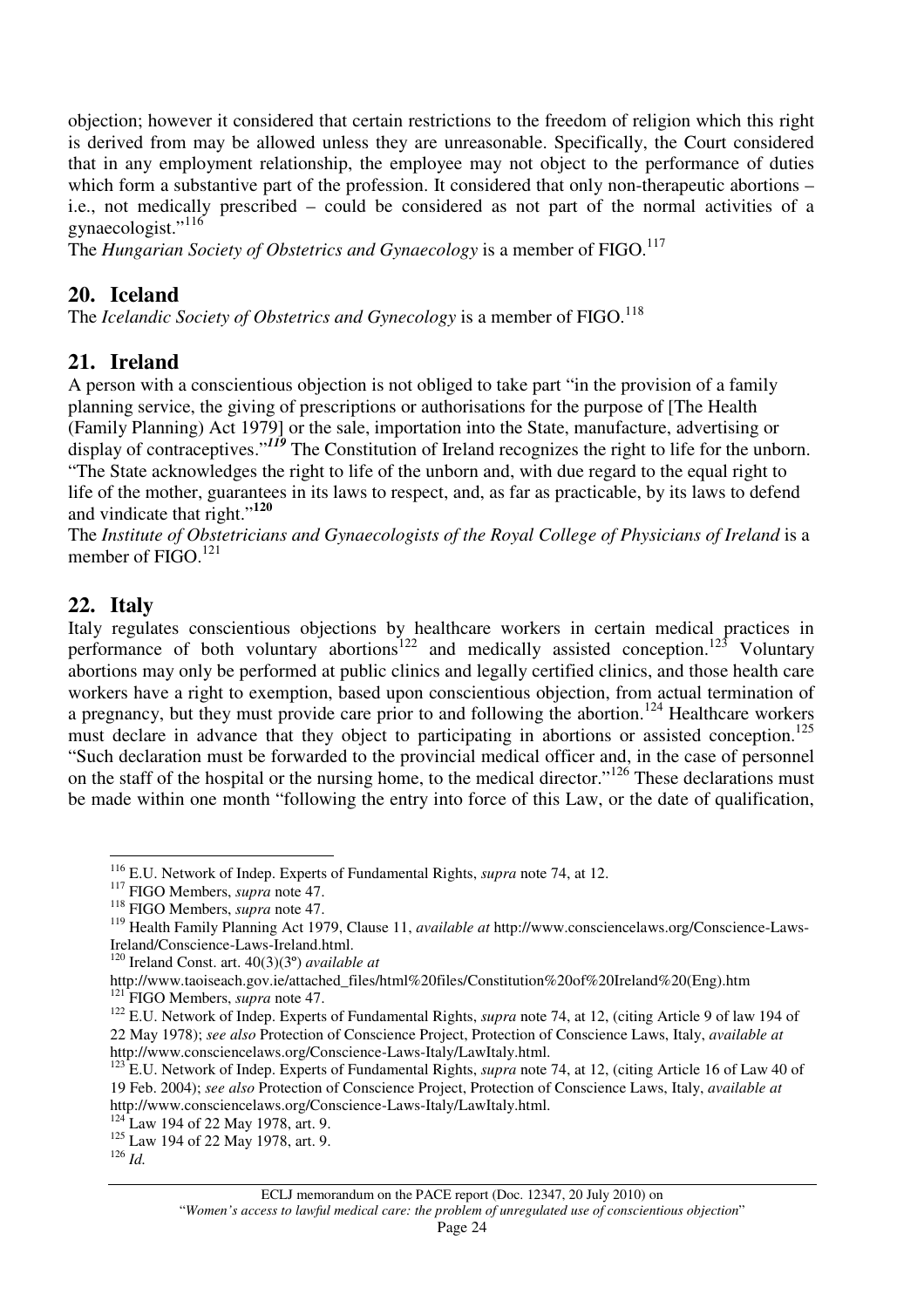or the date of commencement of employment [where abortions occur]," or the date of the drawing up of insurance contracts covering abortion.<sup>127</sup>

Hospitals and healthcare clinics must still ensure that the requested procedure is carried out under standardized procedures.<sup>128</sup> Implementation of these regulations is supervised regionally, and if necessary, a patient will be transferred to another institution.<sup>129</sup> Furthermore, no exemption is available if the conscientious objector's assistance is "essential in order to save the life of a woman in imminent danger."<sup>130</sup>

The *Società Italiana di Ginecologia e Ostetricia* is a member of FIGO.<sup>131</sup>

# **23. Latvia**

The *Latvian Association of Gynaecologists and Obstetricians* is a member of FIGO.<sup>132</sup>

### **24. Liechtenstein**

In Liechtenstein, performing an abortion is a criminal offense, whether the person performing the abortion is the mother or a physician. $133$ 

# **25. Lithuania**

Currently abortion practices are regulated by the Minister of Health, who issued an order defining the abortion procedures to be practiced in Lithuania.<sup>134</sup>

The *Lithuanian Association of Obstetricians and Gynecologists* is a member of FIGO.<sup>135</sup>

# **26. Luxembourg**

Medical doctors cannot be forced to perform an abortion if doing so would violate their conscience.<sup>136</sup> However, physicians must perform an abortion if there is an "imminent threat to the mother's life."<sup>137</sup>

The *Société Luxembourgeoise de Gynécologie et d'Obstétrique* is a member of FIGO.<sup>138</sup>

<sup>128</sup> *Id.*

<sup>129</sup> *Id.*

<sup>130</sup> *Id.*

<sup>131</sup> FIGO Members, *supra* note 47.

<sup>132</sup> FIGO Members, *supra* note 47.

<sup>133</sup> Liechtensteinisches Landesgesetzblatt [Penal Code], No. 37, 22 October 1988, art 96-98 (Liechtenstein), *available at* http://www.hsph.harvard.edu/population/abortion/LIECHTENSTEIN.abo.htm.

<sup>134</sup> Dėl nėštumo nutraukimo operacijos atlikimo tvarkos (Regulation on the Performance of

Abortions) LR Sveikatos apsaugos ministerijos įstatymas (Decree of Ministry of Health), No. 50 (January 28, 1994), *available at*

http://translate.google.com/translate?hl=en&sl=lt&u=http://sena.sam.lt/lt/main/teisine\_informacija/ministro\_isak

ymai%3Fid%3D22784&ei=TgwLS9WgGsuBnQfckfTKCw&sa=X&oi=translate&ct=result&resnum=1&ved=0 CAwQ7gEwAA&prev=/search%3Fq%3DD%25C4%2597l%2Bn%25C4%2597%25C5%25A1tumo%2Bnutrauk imo%2Boperacijos%2Batlikimo%2Btvarkos%26hl%3Den.

<sup>135</sup> FIGO Members, *supra* note 47.

<sup>136</sup> Luxembourg, Law of 15 November 1978 Penal Code Act 353-1, *available at*

http://www.hsph.harvard.edu/population/abortion/LUXEMBOURG.abo.htm.

 $^{137}$ *Id.* 

<sup>138</sup> FIGO Members, *supra* note 47.

 $\overline{a}$ <sup>127</sup> *Id.*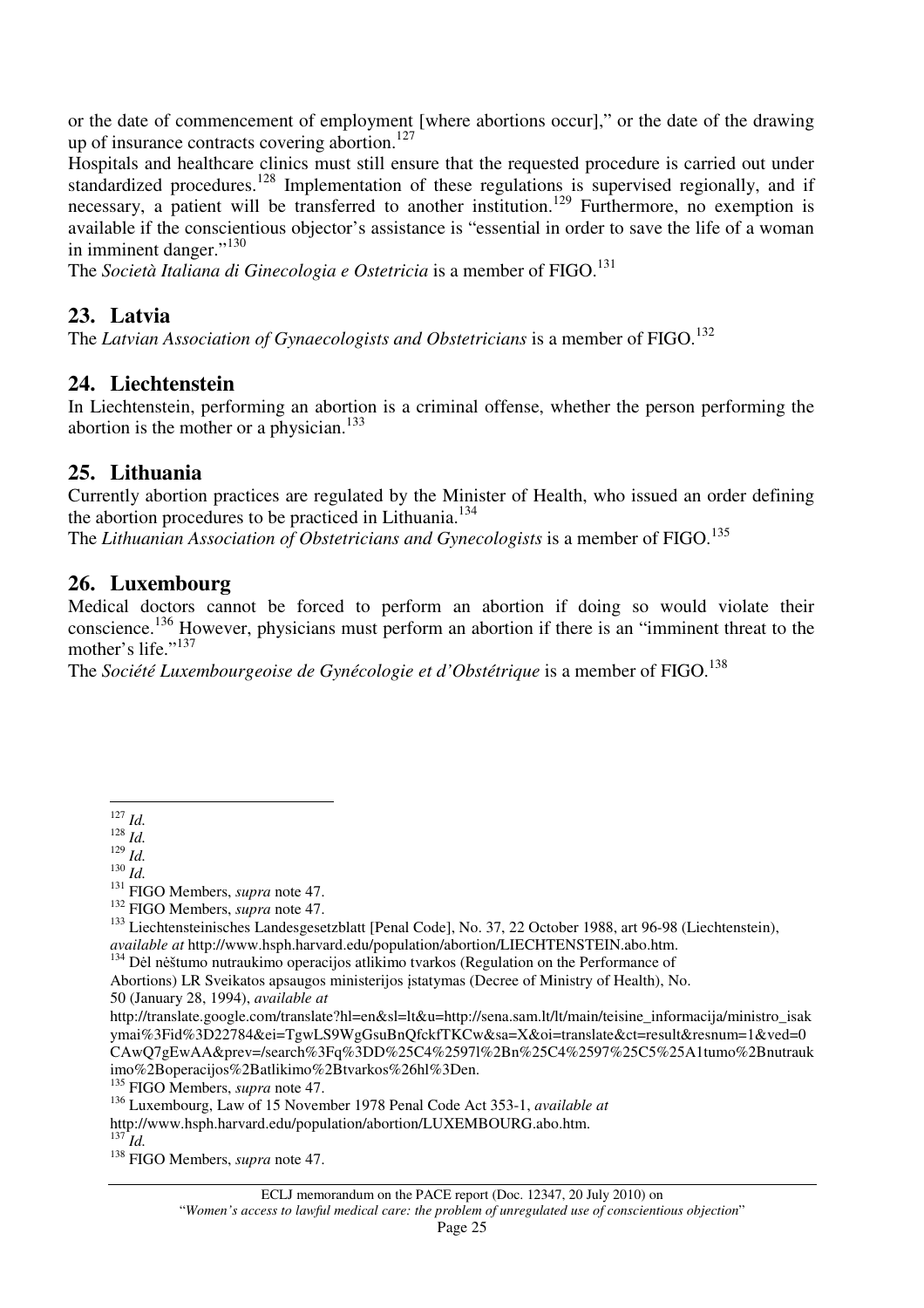# **27. Malta**

Performing an abortion or assisting another perform an abortion is a criminal act in Malta.<sup>139</sup> Malta's criminal code protects the life of the unborn, prohibiting physicians from inducing a miscarriage.<sup>140</sup>

The *Malta College of Obstetricians and Gynaecologists* is a member of FIGO.<sup>141</sup>

# **28. Moldova**

The *Society of Obstetricians and Gynecologists of Republic of Moldova* is a member of FIGO.<sup>142</sup>

# **29. Monaco**

Abortion is illegal in Monaco with the criminal law principle of necessity interpreted to permit abortion to save the life of the mother. $143$ 

Monaco has one of the most restrictive abortion laws in Europe. Under the Criminal Code (Law No. 829 of 28 September 1967), there are no stated exceptions to a general prohibition of abortion. Nonetheless, under general criminal law principles of necessity, an abortion can be performed to save the life of a pregnant woman.<sup>144</sup>

In 2009, Monaco passed a law that will permit abortion in the future in cases of rape or fetal deformity.<sup>145</sup>

# **30. Montenegro**

The *Association of Gynecologists and Obstetricians of Serbia, Montenegro and Republic Srpska* (UGOSCGRS) is a member of  $FIGO.<sup>146</sup>$ 

### **31. The Netherlands**

The Netherlands recognizes the right to religious conscientious objection in specific areas of legislation.<sup>147</sup> When the physician has a conscientious objection to performing the treatment or referring the patient to another physician who would perform the operations, he must notify the patient immediately after she has consulted him.<sup>148</sup> The physician who conscientiously objects, must however, divulge the woman's condition and medical documents to another physician if the patient consents to the transfer of the information.<sup>149</sup>

The *Dutch Society of Obstetrics and Gynaecology* is a member of FIGO.<sup>150</sup>

 $140^{\circ}$ *Id.* 

 $\overline{a}$ 

 $148$  Id. at § 20(2).

<sup>139</sup> Malta Crim. Code § 241-243A (2003), *available at*

http://www.hsph.harvard.edu/population/abortion/MALTA.abo.htm.

<sup>141</sup> FIGO Members, *supra* note 47.

<sup>142</sup> FIGO Members, *supra* note 47.

<sup>&</sup>lt;sup>143</sup>2 Abortion Policies, *supra* note 67, at 141, U.N. Doc. ST/ESA/SER.A/191, U.N. Sales No. E.01.XIII.18. <sup>144</sup> *Id.* at 142.

<sup>&</sup>lt;sup>145</sup> Matthew C. Hoffman, Catholic Monaco Legalizes Abortion, LIFE SITE NEWS, Apr. 8, 2009,

http://www.lifesitenews.com/ldn/2009/apr/09040810.html.

<sup>146</sup> FIGO Members, *supra* note 47.

<sup>147</sup> Netherlands, Law on the Termination of Pregnancy of 1 May 1981§ 20(1), *available at*

http://www.hsph.harvard.edu/population/abortion/NETHERLANDS.abo.htm.

 $149$  Id. at § 20(3).

<sup>150</sup> FIGO Members, *supra* note 47.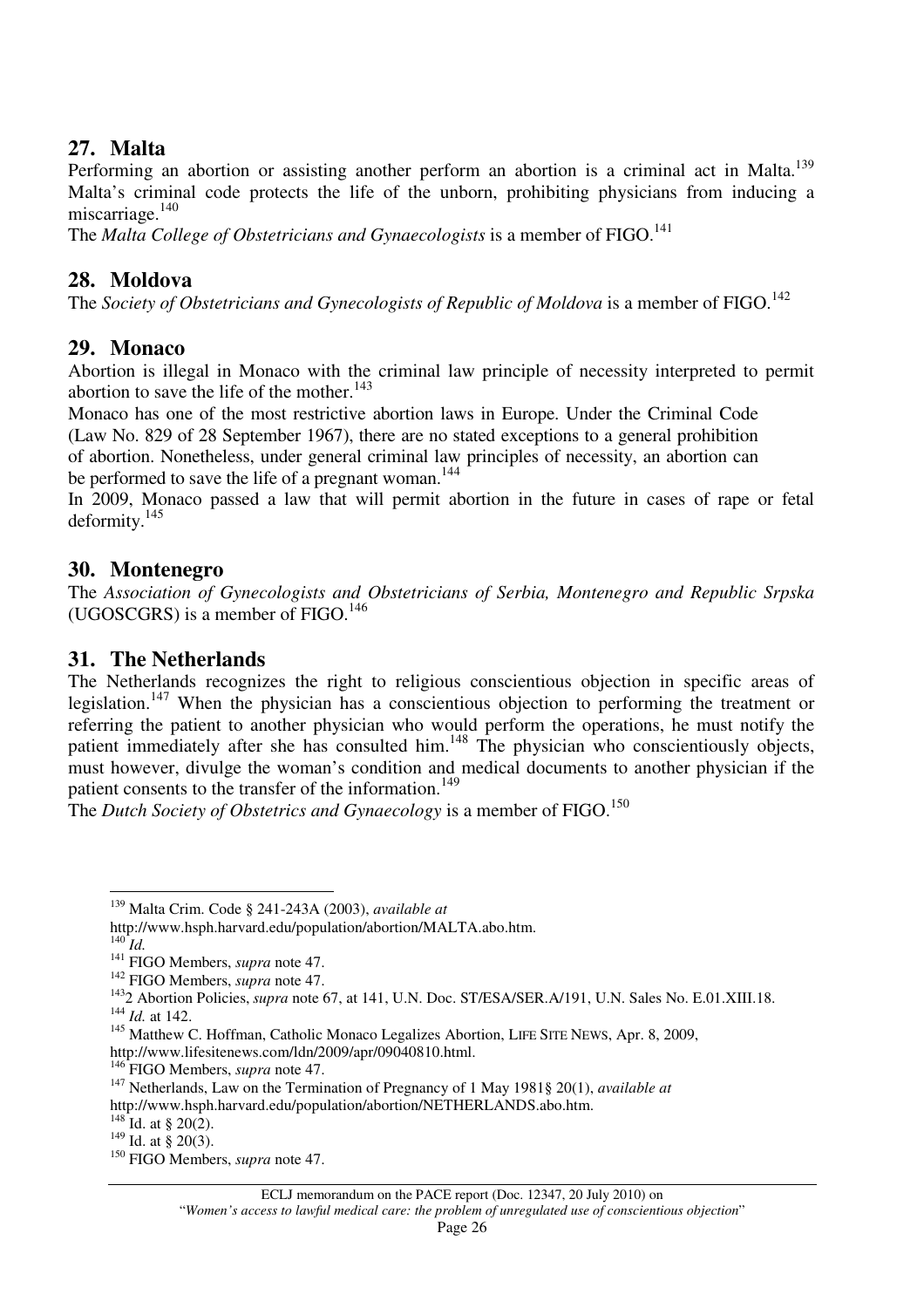# **32 Norway**

Under Norwegian law, doctors are not legally required to perform abortions, but must participate in pre-operative care.<sup>151</sup>

The *Norsk Gynekologisk Forening* (Norwegian Society for Gynecology and Obstetrics) is a member of FIGO.<sup>152</sup>

# **33. Poland**

Article 53 of the Polish Constitution provides that "the freedom of conscience and religion shall be assured to everyone."<sup>153</sup> The Polish Code of Medical Ethics, Article 4, states that physicians are free to carry out their professional duties in accordance with their own consciences and contemporary medical practices.<sup>154</sup>

Article 35 of the 5 December 1996 Act of the Medical and Dentist Profession provides:

The doctor may refrain from implementing health care benefits that are incompatible with his conscience, subject to Article 30 of the obligation to indicate that there is real opportunity to obtain the benefits with another doctor or in another plant health care and justified and should be noted that fact in medical records. The doctor when exercising their profession on the basis of work or in the service is also an obligation for prior notification in writing superior.<sup>155</sup>

Poland grants to the unborn all of the rights and privileges of born children. "A conceived child shall likewise enjoy legal capacity; it shall acquire the same rights and duties as regards succession insofar as it is born alive."<sup>156</sup>

The *Polish Gynaecological Society* (Polskie Towarzystwo Ginekologiczne) is a member of  $FIGO.<sup>157</sup>$ 

# **34. Portugal**

Portugal's Constitution provides medical professionals with a right to refuse to perform an abortion based upon religious or philosophical beliefs.<sup>158</sup> Article 41(6) of the Constitution explicitly provides a right to "conscientious objection as in accordance with the law."<sup>159</sup> Further, under Article 12 of Law No. 16/2001 (Law of Religious Freedom), one may "object to the compliance of laws that contradict the imperative commands of one's own conscience, *within the limits of the rights and duties imposed by the Constitution and under the terms of the law that may regulate the* 

<sup>157</sup> FIGO Members, *supra* note 47.

 $\overline{a}$ <sup>151</sup> Norway, LOV 1975-06-13 nr 50: Law on abortion § 14, *available at*

http://translate.googleusercontent.com/translate\_c?hl=en&sl=no&tl=en&u=http://www.lovdata.no/all/hl-19750613-050.html&rurl=translate.google.com&usg=ALkJrhjS1SAhLFvqLRx4-L18G67OZqzpZA, *see also* Saunders, *supra* note 92, at 9.

<sup>152</sup> FIGO Members, *supra* note 47.

<sup>153</sup> Poland Const. art. 53, *available at* http://www.sejm.gov.pl/prawo/konst/angielski/kon1.htm.

<sup>154</sup> Poland Code of Medical Ethics, art. 4., *available at* http://www.nil.org.pl/xml/nil/wladze/str\_zl/zjazd7/kel.

<sup>&</sup>lt;sup>155</sup> 5 December 1996 Act on the Medical and Dentist Profession, art. 39 (OJ of 1997, no. 28, item 152 with amendments in 2005 and 2006), *available at*

http://translate.google.com/translate?hl=en&sl=pl&u=http://www.portalmed.pl/xml/prawo/medycyna/medycyna/ podst/lekarz&ei=xWQIS8X7Bcz-

nAeJ1fXICw&sa=X&oi=translate&ct=result&resnum=1&ved=0CAkQ7gEwAA&prev=/search%3Fq%3DUsta wa%2Bo%2Bzawodzie%2Blekarza%2Bi%2Blekarza%2Bdentysty%2Bz%26hl%3Den

<sup>156</sup> Poland, Law of 7 Jan. 1993 (4)(2), *available at* http://www.hsph.harvard.edu/population/annual\_review.htm abortion, Poland.

<sup>158</sup> E.U. Network of Indep. Experts of Fundamental Rights, *supra* note 74, at 12, (citing Portuguese Constitution Art. 41(6)); *see also* Protection of Conscience Project, Protection of Conscience Laws, Portugal, *available at*  http://www.consciencelaws.org/Conscience-Laws-Portugal/LawPortugal.html).  $^{159}$ *Id.*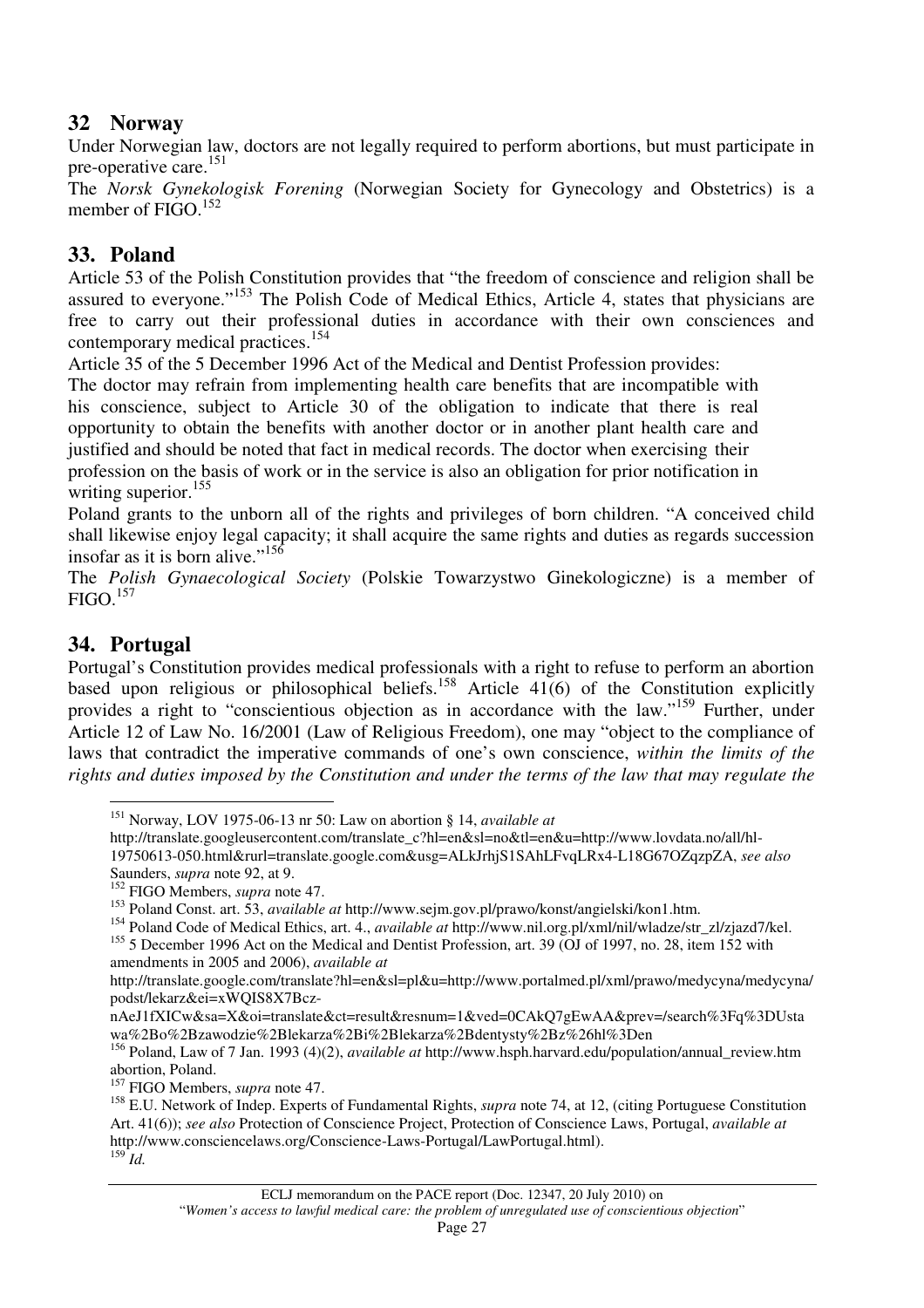*exercise of the conscientious objection*."<sup>160</sup> Additionally, Section 2 of Law No. 16/2001 provides "[t]he commands of conscience that are considered imperative are those whose infringement involves a serious offence to one's moral integrity and, consequently, make any other behavior as not mandatory."<sup>161</sup> Legislation passed in Portugal, provides medical professionals are not obliged to direct or collaborate in medically assisted procreation if the professional conscientiously objects.<sup>162</sup> Healthcare workers, also have the right to conscientiously object.<sup>163</sup> When healthcare workers do not provide abortions due to their conscience objection or other obstacles, they are obliged to refer the woman to another practitioner who will perform the operation.<sup>164</sup>

The *Sociedade Portuguesa de Obstetricia e Ginecologia* is a member of FIGO.<sup>165</sup>

# **35. Romania**

The Romanian Constitution provides, "[f]reedom of thought, opinion, and religious belief shall not be restricted in any form whatsoever."<sup>166</sup> The Constitution further provides that although "[f]reedom of conscience is guaranteed; it must be manifested in a spirit of tolerance and mutual respect."<sup>167</sup>

The *Romanian Society of Obstetric and Gynecology* is a member of FIGO.<sup>168</sup>

# **36. Russian Federation**

Russian Federal Law recognizes<sup>169</sup> and regulates individuals' rights to freedom of conscience, faith, and religious associations.<sup>170</sup>

The *Russian Society of Obstetricians and Gynaecologists* is a member of FIGO.<sup>171</sup>

# **37. San Marino**

Abortion is illegal in San Marino with the criminal law principle of necessity interpreted to permit abortion to save the life of the mother.<sup>172</sup> "Under Articles 153 and 154 of the Penal Code of San Marino, abortion is generally prohibited. . . . Nonetheless, under general criminal law principles of necessity, an abortion can be performed to save the life of the pregnant woman."<sup>173</sup>

<sup>173</sup> *Id.* at 72.

 $\overline{a}$ <sup>160</sup> *Id*. (citing Art. 12, Law No. 16/2001(1)) (emphasis added); *see also* Protection of Conscience Project, Protection of Conscience Laws, Portugal, *available at* http://www.consciencelaws.org/Conscience-Laws-Portugal/LawPortugal.html.

<sup>161</sup> *Id.*

<sup>&</sup>lt;sup>162</sup> Portugal. Law No. 32/2006 of 26 July 2006, chapt. 2 art. 11 on medically assisted procreation. (Diário da República, Part I, 26 July 2006, No. 143. pp. 5245-5250), *available only in Portuguese at* http://www.dre.pt/pdfgratis/2006/07/14300.pdf.

<sup>163</sup> Portugal Law16/2007 [Penal Code] § 42(6), *available at*

http://www.hsph.harvard.edu/population/abortion/PORTUGAL.abo.htm(available only in Portuguese.)  $^{164}$  *Id.* 

<sup>&</sup>lt;sup>165</sup> FIGO Members, *supra* note 47.

<sup>166</sup> The Republic of Romania Const. art. 29(1), *available at* http://diasan.vsat.ro/legislatie/eng/vol65eng.pdf.

<sup>167</sup> *Id.* at art. 29(2).

<sup>168</sup> FIGO Members, *supra* note 47.

<sup>169</sup> Russian Federation, Federal Law, No. 125-FZ of September 26, 1997, art. 3(1), *available at* http://www.legislationline.org/documents/action/popup/id/4187.

 $^{170}$ *Id.* art. 2(2).

<sup>171</sup> FIGO Members, *supra* note 47.

<sup>&</sup>lt;sup>172</sup> 3 Abortion Policies, *supra* note 67, at 71, U.N. Doc. ST/ESA/SER.A/196, Sales No. E.02.XIII.5.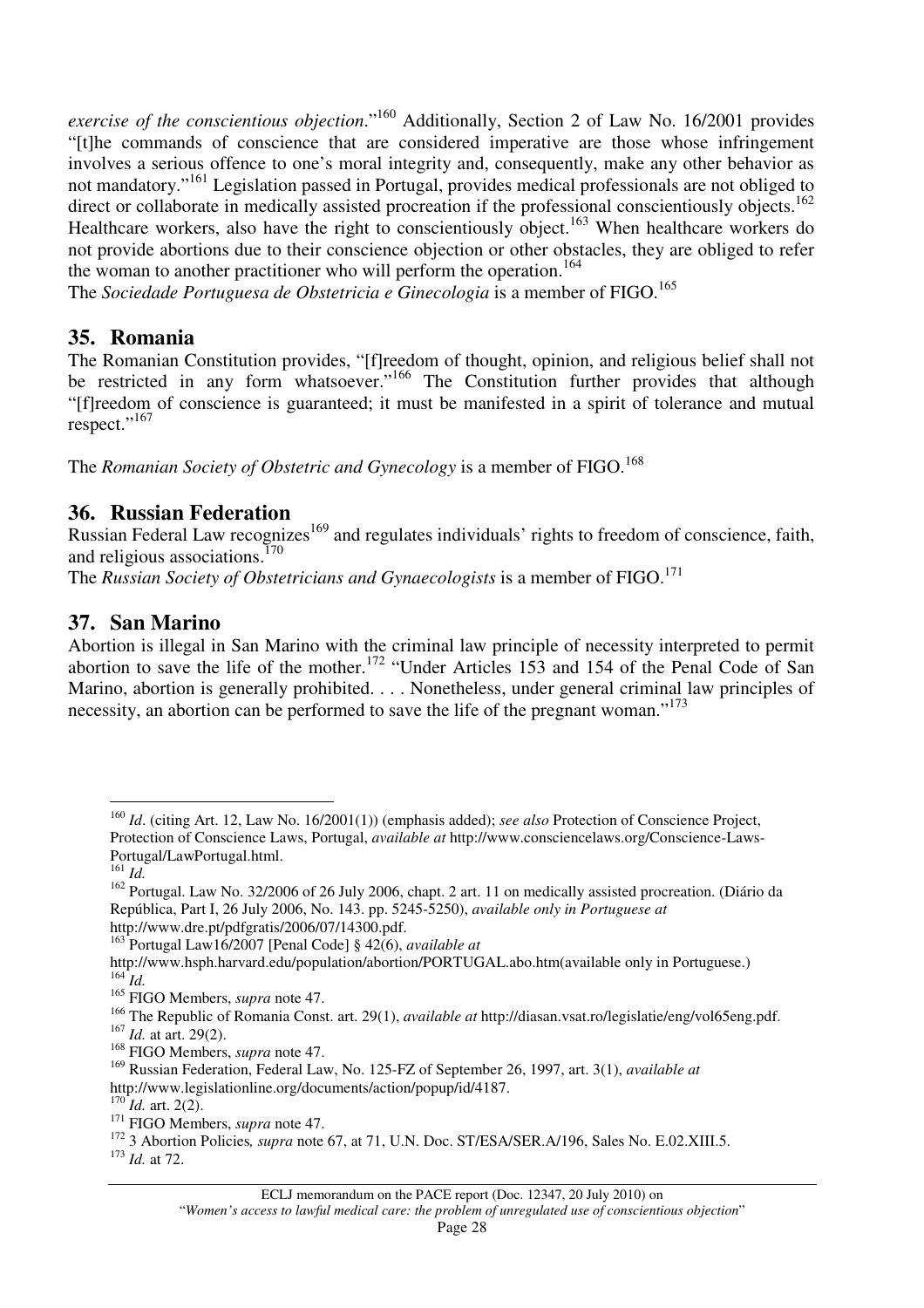# **38. Serbia**

The Serbian Constitution provides "freedom of thought, conscience, beliefs and religion . . . as well as the right to stand by one's belief or religion or change them by choice."<sup>174</sup> However, these freedoms "may be restricted by law only if that is necessary in a democratic society to protect lives and health of people, morals of democratic society, freedoms and rights guaranteed by the Constitution, public safety and order, or to prevent inciting of religious, national, and racial hatred."<sup>175</sup>

The *Association of Gynecologists and Obstetricians of Serbia, Montenegro and Republic Srpska* (UGOSCGRS) is a member of FIGO. $176$ 

# **39. Slovak Republic**

On September 22, 2004, the National Council of the Slovak Republic passed an act regulating healthcare and related services. Under Section 12 of the Act, Legal Relations in Healthcare Provision, a healthcare provider may refuse to agree to perform certain procedures if the "provision [of the procedures] is prevented by personal belief of a medical worker, who is to provide the healthcare."<sup>177</sup> The exemption from providing services due to "personal belief" only applies to "artificial abortion, sterilization and assisted reproduction."<sup>178</sup> If medical treatment is refused because of personal beliefs, the proposed patient may seek to induce the "pertinent self-governing region doctor" to investigate to ensure that the denial of treatment was due in fact to the beliefs held by the provider.<sup>179</sup> "The decision of the self-governing region doctor is binding for the provider."<sup>180</sup> The *Slovak Society of Gynecology and Obstetrics* is a member of FIGO.<sup>181</sup>

#### **40. Slovenia**

The Constitution of Slovenia states that the right of conscientious objection shall be permitted in such circumstances as are determined by statute, to the extent that the rights and freedoms of others are not affected.<sup>182</sup> "Healthcare workers may not refuse to provide emergency medical assistance."<sup>183</sup> Healthcare workers are required to report their conscientious objections to the healthcare institution.<sup>184</sup> The healthcare institution considers these objections, but "must ensure that patients' healthcare rights are exercised without disruption."<sup>185</sup> Healthcare workers may refuse to perform "a medical intervention if they believe that it is not in accordance with their conscience and with international rules of medical ethics."<sup>186</sup>

The Slovenian Code of Medical Deontology Practice provides "[p]hysicians may not refuse to provide emergency medical assistance appropriate to their professional capabilities, irrespective of

 $\overline{a}$ <sup>174</sup> Serbia Const. art. 43, *available at* http://www.legislationline.org/documents/section/constitutions (Serbia Const).

<sup>175</sup> *Id.*

<sup>&</sup>lt;sup>176</sup> FIGO Members, *supra* note 47.

<sup>177</sup> Slovak, Act No. 576/2004 Coll. § 12(2)(c) (22 September 2004), *available at*

http://www.privireal.org/content/rec/documents/Slovakia\_ActNo576\_Healthcare\_2004.pdf.

 $178$ <sup>178</sup>*Id.* at § 12(3).

 $179$  *Id.* at (4).

 $180$   $\bar{I}$ .

<sup>181</sup> FIGO Members, *supra* note 47.

<sup>182</sup> Slovenia Const. art. 46, *available at* http://www.consciencelaws.org/Conscience-Laws-Slovenia/Conscience-Laws-Slovenia-01.html.

<sup>183</sup> Slovenia Health Services Act, art. 45, *available at* http://www.consciencelaws.org/Conscience-Laws-Slovenia/Conscience-Laws-Slovenia-01.html.

<sup>184</sup> *Id.*

<sup>185</sup> *Id.*

 $^{186}$  *Id.*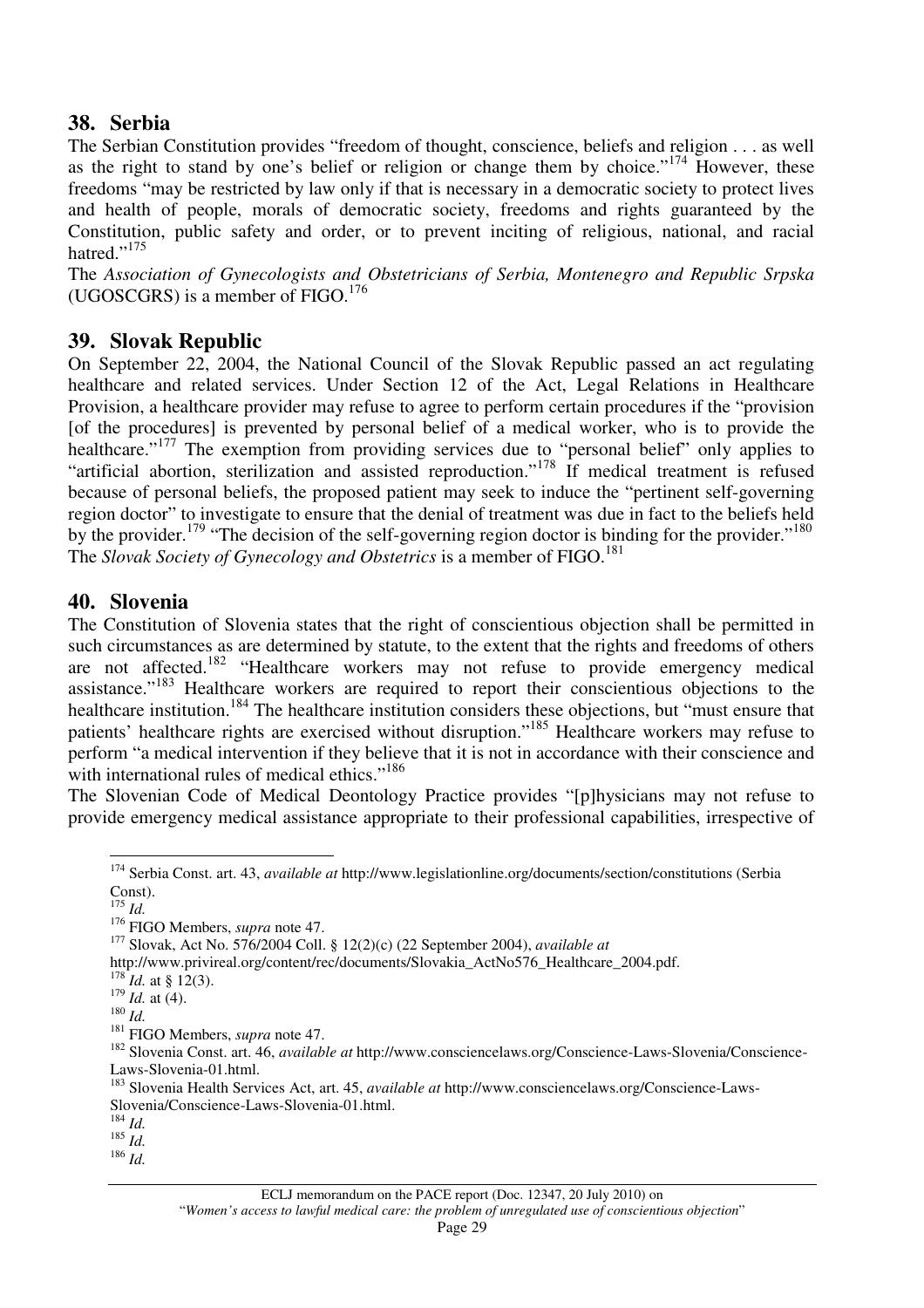whether it is their work duty and whether they have been expressly asked for assistance."<sup>187</sup> Physicians are required to apply and respect the principles of freedom of choice of other physicians, healthcare institutions, and the rights of patients.<sup>188</sup> However, physicians are "obliged to reject any intervention that according to their professional convictions and conscience could be unethical or harmful to the patient."<sup>189</sup> Physicians may not refuse to carry out an abortion or sterilization in the case of emergency medical assistance, but may refuse to perform the procedures in situations not involving an emergency, if the procedure is not "in accordance with the physician's beliefs and conscience.<sup>190</sup>

The *Slovene Association of Gynaecologists and Obstetricians* is a member of FIGO.<sup>191</sup>

### **41. Spain**

Spain provides extensive regulation for healthcare workers' right of conscientious objection in the healthcare industry. Spain's Constitution provides for the Freedom of Religion under Article 16.<sup>192</sup> Although there is no specific provision for conscientious objection under the Organic Law 7/1980 on freedom of religion, Article 16 is "to be interpreted in accordance with international and European human rights treaties."<sup>193</sup> Further, the Constitutional Court has interpreted Article 16 to permit health care practitioners to refuse to "perform certain operations which would violate their religious beliefs."<sup>194</sup> However, the High Courts of the Communities have limited that right to conscientious objection when a patient's right to access medical services is endangered.<sup>195</sup> Another court, the High Court of Castilla-La Mancha (11 June 1999) ruled that a gynaecologist must find a replacement to perform an operation to which he or she objects.<sup>196</sup>

Additionally, various communities within Spain have adopted laws that recognize the right of pharmacologists to refuse to perform their duties based upon their religious beliefs, limited however, by a threat to the patient's health.<sup>197</sup> The 2000 Statutes of the Professional Order of Pharmacologists in La Rioja, for example, provides further regulation, ensuring that a patient will receive assistance despite a conscientious objection.<sup>198</sup> In Valencia, medical professionals may conscientiously object to the ending of life support for a terminal patient.<sup>199</sup> The statute allows the patient's medical request to be carried out without requiring the healthcare worker to be instrumental in executing the patient's "living will."<sup>200</sup> In Cantabria, a pharmacist's right to

 $^{199}$  Law 1/2003 (28 January, 2003) on the Rights and Information of the Patient, Article 17(2) (Ley 1/2003, de 28 de enero, de la Generalitat, de Derechos e Informacion al Paciente de la Comunidad Valenciana (DOGV de 31

de enero)), *available at* Protection of Conscience Project, Protection of Conscience Laws, Spain, http://www.consciencelaws.org/Conscience-Laws-Spain/LawSpain.html.

 $\overline{a}$ <sup>187</sup> Slovenian Code of Medical Deontology Practice, art. 6, available at

http://www.consciencelaws.org/Conscience-Laws-Slovenia/Conscience-Laws-Slovenia-01.html.

<sup>&</sup>lt;sup>188</sup>*Id.* at art. 19.

<sup>189</sup> *Id.* at art. 14.

<sup>190</sup> *Id.* at art. 42.

<sup>191</sup> FIGO Members, *supra* note 47.

<sup>&</sup>lt;sup>192</sup> E.U. Network of Indep. Experts of Fundamental Rights, *supra* note 74, at 13-14, (citing Spanish Constitution, art. 16); *see also* Protection of Conscience Project, Protection of Conscience Laws, Spain, *available at* http://www.consciencelaws.org/Conscience-Laws-Spain/LawSpain.html.  $^{193}$ *Id.* 

<sup>&</sup>lt;sup>194</sup> *Id.* (citing STC 53/1985, judgment of 26 August 1988).

<sup>195</sup> *Id.*

<sup>196</sup> *Id.*

<sup>&</sup>lt;sup>197</sup> Protection of Conscience Project, Protection of Conscience Laws, Spain, (citing STC 53/1985, judgment of 26 August 1988), *available at* www.consciencelaws.org/Conscience-Laws-Spain/LawSpain.html.

<sup>198</sup> Law 8/1998 (16 June, 1998) On Pharmacologists, Article 5(10) (Ley 8/1998, de 16 de junio, de ordenacion farmaceutica de la Communidad Autonoma de La Rioja (BOLR de 20 de junio)), *available at* http://www.consciencelaws.org/Conscience-Laws-Spain/LawSpain.html.

 $^{200}$ *Id.*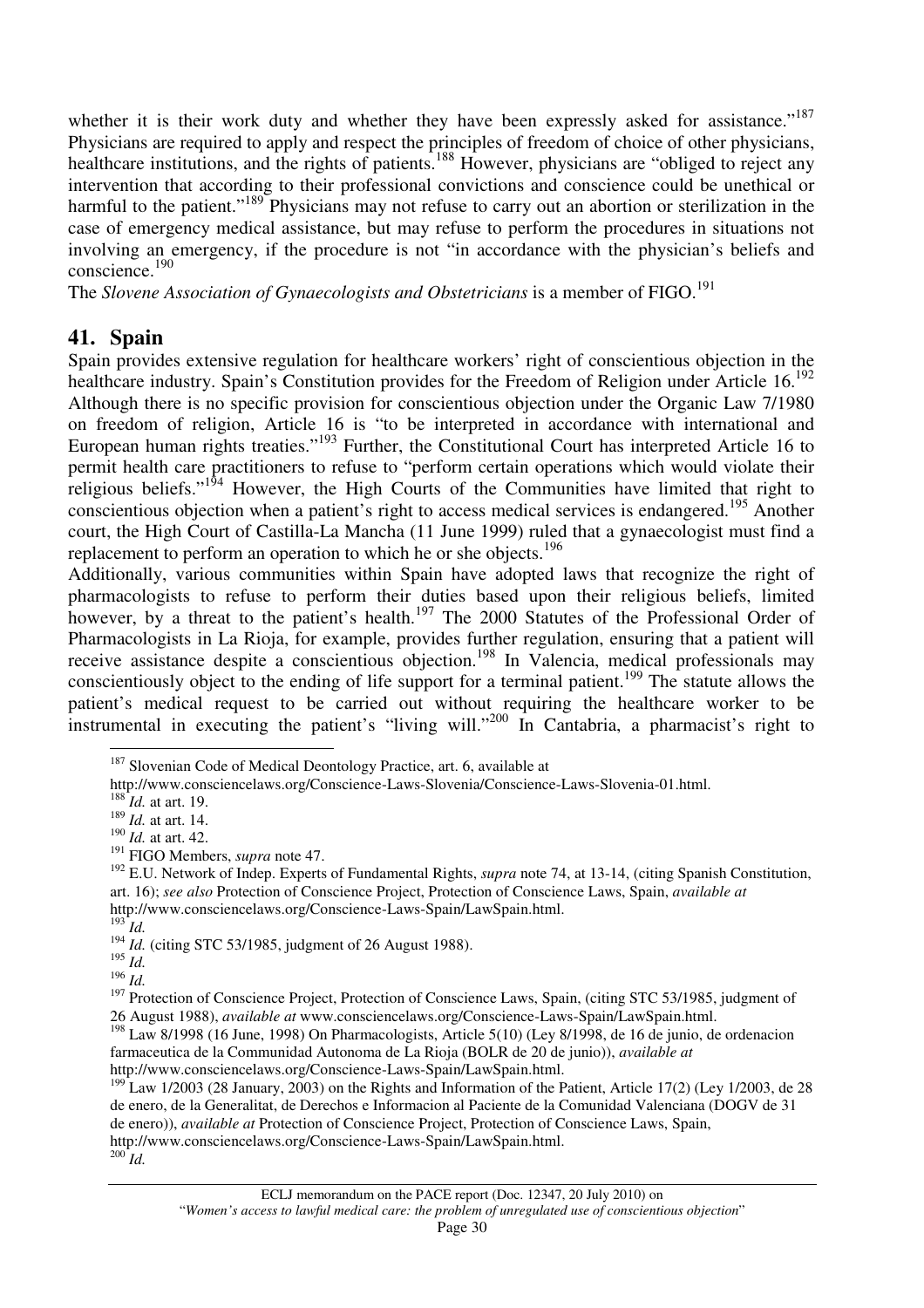conscientious objection is limited to situations where exercising conscientious objection does not threaten the rights of the patients.<sup>201</sup>

The *Sociedad Espanõla de Ginecología y Obstetricia* is a member of FIGO.<sup>202</sup>

# **42. Sweden**

Swedish law does not provide for conscientious objection by physicians.<sup>203</sup> Physicians as well as other healthcare workers have a contractual obligation to assist in the termination of pregnancy.<sup>204</sup> The *Svensk Förening För Obstetrik & Gynekologi* (The Swedish Society of Obstetrics and Gynecology) is a member of FIGO. $^{205}$ 

# **43. Switzerland**

The Swiss Constitution guarantees the freedom of religion and philosophy and the freedom to profess their religious or philosophical convictions.<sup>206</sup> However, fundamental rights may be limited if the limitations are justified by public interest, or serve for the protection of fundamental rights of other persons.<sup>207</sup>

The *Schweizerische Gesellschaft für Gynäkologie and Geburtshilf/Société Suisse de Gynécologie & Obstétrique* is a member of FIGO.<sup>208</sup>

# **44. The former Yugoslav Republic of Macedonia**

Healthcare workers may not invoke conscientious objection, even if the procedure violates their cultural or religious beliefs. $209$ 

The *Association of Gynecologists and Obstetricians of Macedonia* is a member of FIGO.<sup>210</sup>

# **45. Turkey**

Article 24 of the Constitution of Turkey provides everyone with the right "to freedom of conscience, religious belief and conviction."<sup>2 $\Omega$ </sup> These freedoms however are subject to Article 14, which states "[n]one of the rights and freedoms embodied in the Constitution shall be exercised with the aim of violating the indivisible integrity of the state with its territory and nation, and endangering the existence of the democratic and secular order of the Turkish Republic based upon human rights."<sup>212</sup>

<sup>212</sup> *Id.*, art. 14.

 $\overline{a}$  $201$  Law 8/1998 (16 June, 1998) On Pharmacologists, Article 5(10) (Ley 8/1998, de 16 de junio, de ordenacion farmaceutica de la Communidad Autonoma de La Rioja (BOLR de 20 de junio)), *available at* Protection of Conscience Project, Protection of Conscience Laws, Spain, http://www.consciencelaws.org/Conscience-Laws-Spain/LawSpain.html.

FIGO Members, *supra* note 47.

<sup>203</sup> Saunders, *supra* note 92, at 9.

 $204$  *Id.* 

<sup>205</sup> FIGO Members, *supra* note 47.

<sup>206</sup> Switzerland Const., Bundesverfassung der Schweizerischen Eidgenossenschaft [BV] [18 April 1999, art. 15,

 $\prod_{207}$  1,2 (Switz).  $^7$  Id. art. 36.

<sup>208</sup> FIGO Members, *supra* note 47.

<sup>&</sup>lt;sup>209</sup> Law on Termination of Pregnancy June 1972, Amended May 1976 (Published in Official Journal of Socialist Republic of Macedonia).

<sup>210</sup> FIGO Members, *supra* note 47.

<sup>211</sup> Turkey Const., art. 24, *available at*

http://www.legislationline.org/download/action/download/id/1650/file/d24f120df114ba9003796ee0f617.htm/pre view.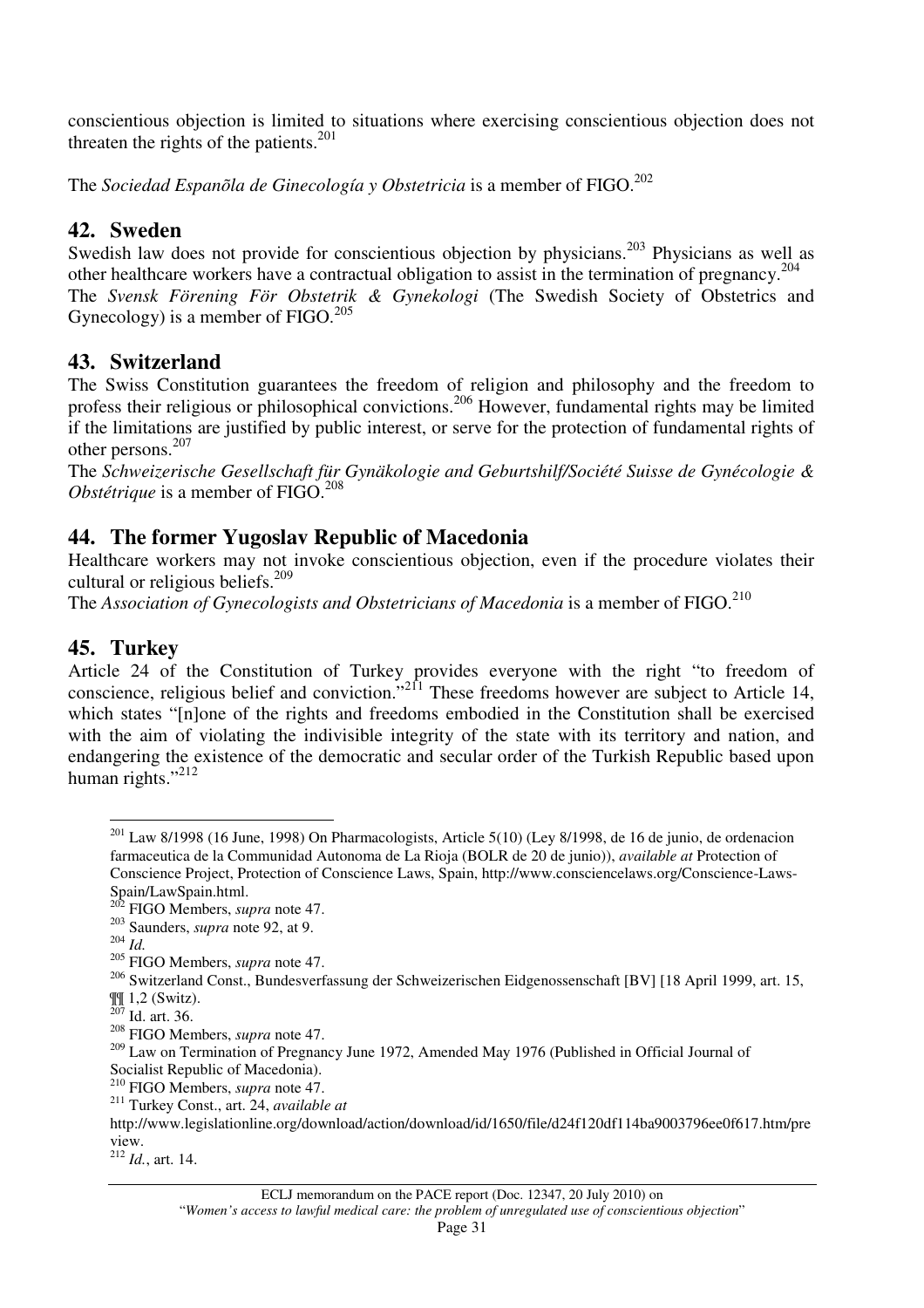The *Turkish Society of Obstetrics and Gynecology* is a member of FIGO.<sup>213</sup>

# **46. Ukraine**

Article 35 of the Ukrainian Constitution provides that every "person has the right to freedom of conscience and religion."<sup>214</sup> This right however can be limited by law, but only to protect the "public order, the health and morality of the population, or for the protection of the rights and freedoms of other individuals." $^{215}$ 

The *Ukrainian Association of Obstetricians and Gynaecologists* is a member of FIGO.<sup>216</sup>

# **47. United Kingdom**

The United Kingdom recognizes the right to religious conscientious objection in the British Abortion Act of 1967 for doctors and nurses, limited by a requirement to provide emergency treatment when the life of the woman is threatened.*<sup>217</sup>* Other regulatory limits apply as well, requiring participation in other portions of treatment which are not part of the abortion, such as giving advice or "various participatory steps, including the signing of the certificate required from a medical practitioner before an abortion can occur."<sup>218</sup> Moreover, there is governmental guidance regarding exemptions for ancillary staff involved in handling aborted children and provisions for medical students wishing to opt out of witnessing abortions.<sup>219</sup> The British Medical Association also "expects" doctors to refer patients to another willing doctor where there is a conscientious objection to providing contraception.*<sup>220</sup>* A person may assert a conscientious objection to participating in any activity governed by the Human Fertilisation and Embryology Act of 1990.*<sup>221</sup>*The *Royal College of Obstetricians and Gynaecologists* (UK) is a member of FIGO.<sup>222</sup>

<sup>222</sup> FIGO Members, *supra* note 47.

 $\overline{a}$ <sup>213</sup> FIGO Members, *supra* note 47.

<sup>214</sup> Ukraine Const., art. 35, *available at* http://www.brama.com/ua-gov/conste.html#r2.

<sup>215</sup> *Id.*

<sup>216</sup> FIGO Members, *supra* note 47.

<sup>&</sup>lt;sup>217</sup> E.U. Network of Indep. Experts of Fundamental Rights, *supra* note 74, at 14 (citing Abortion Act 1967 § (4)(1)-(3)); *see also* Protection of Conscience Project, Protection of Conscience Laws, United Kingdom, *available at* http://www.consciencelaws.org/Conscience-Laws-United-Kingdom/LawUK01.html.

<sup>218</sup> *Id.* (citing *Janaway v. Salford Health Authority*, 1988). <sup>219</sup> *Id.*

 $^{220}$  *Id.* 

<sup>221</sup> Human Fertilisation and Embryology Act 1990 (c. 37), *available at* Protection of Conscience Project, Protection of Conscience Laws, United Kingdom, http://www.consciencelaws.org/Conscience-Laws-United-Kingdom/LawUK01.html.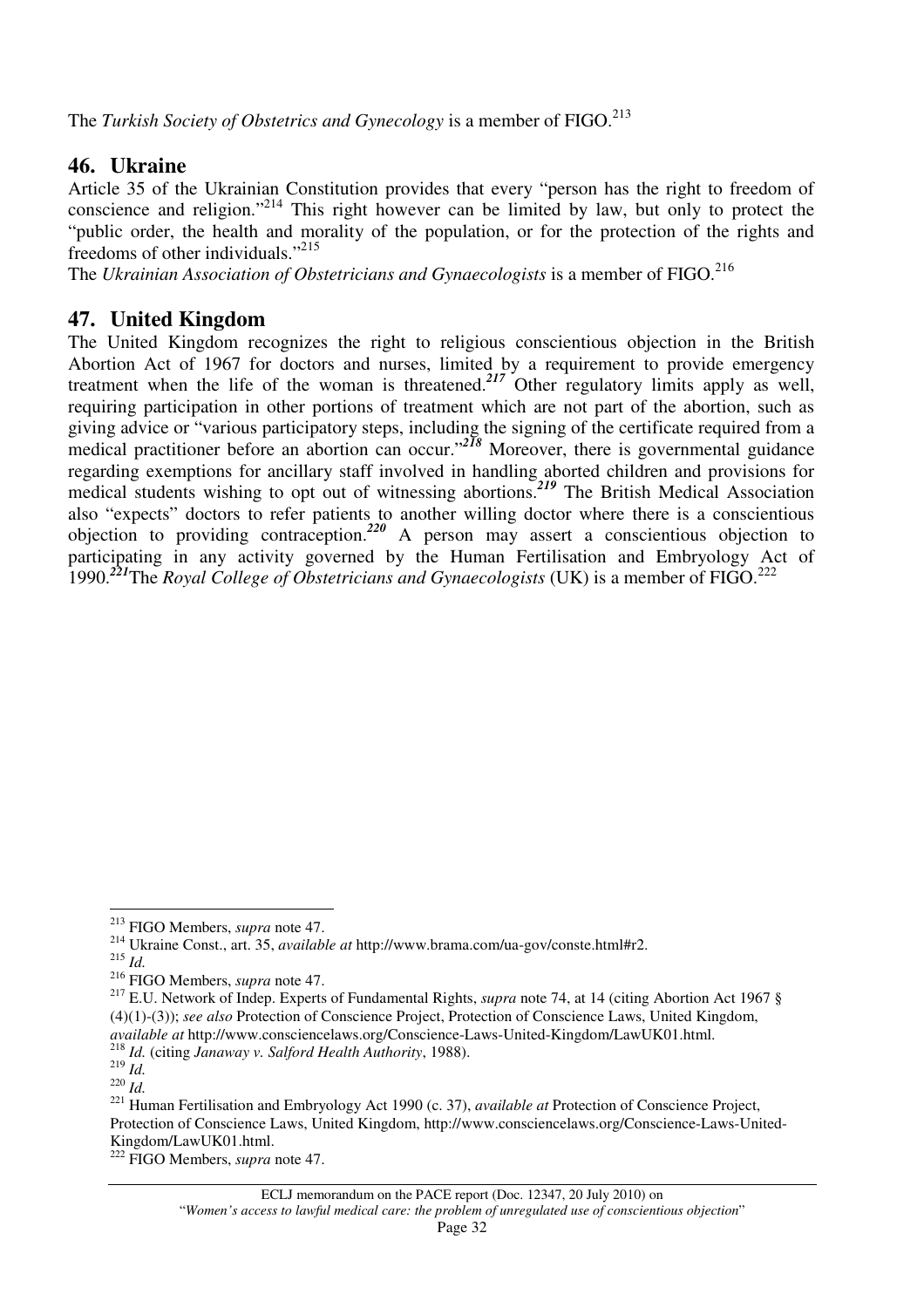# **APPENDIX—B**

# **Protection of Conscience for Health Care Professionals under the**

# **Laws of the United States & Individual States**

The federal government and forty-seven states, in addition to Guam and the Virgin Islands, provide various degrees of legal protection for health care professionals who refuse to participate in abortion procedures based on religious or conscientious grounds.

# **Federal Legal Protection**

# **42 U.S.C. § 300a-7. Sterilization or Abortion**

#### **(b) Prohibition of public officials and public authorities from imposition of certain requirements contrary to religious beliefs or moral convictions**

The receipt of any grant, contract, loan, or loan guarantee under the Public Health Service Act [42 U.S.C. 201 et seq.], the Community Mental Health Centers Act [42 U.S.C. 2689 et seq.], or the Developmental Disabilities Services and Facilities Construction Act [42 U.S.C. 6000 et seq.] by any individual or entity does not authorize any court or any public official or other public authority to require—

(1) such individual to perform or assist in the performance of any sterilization procedure or abortion if his performance or assistance in the performance of such procedure or abortion would be contrary to his religious beliefs or moral convictions; or

(2) such entity to—

(A) make its facilities available for the performance of any sterilization procedure or abortion if the performance of such procedure or abortion in such facilities is prohibited by the entity on the basis of religious beliefs or moral convictions, or

(B) provide any personnel for the performance or assistance in the performance of any sterilization procedure or abortion if the performance or assistance in the performance of such procedures or abortion by such personnel would be contrary to the religious beliefs or moral convictions of such personnel.

#### **(c) Discrimination prohibition**

(1) No entity which receives a grant, contract, loan, or loan guarantee under the Public Health Service Act [42 U.S.C. 201 et seq.], the Community Mental Health Centers Act [42 U.S.C. 2689 et seq.], or the Developmental Disabilities Services and Facilities Construction Act [42 U.S.C. 6000 et seq.] after June 18, 1973, may—

(A) discriminate in the employment, promotion, or termination of employment of any physician or other health care personnel, or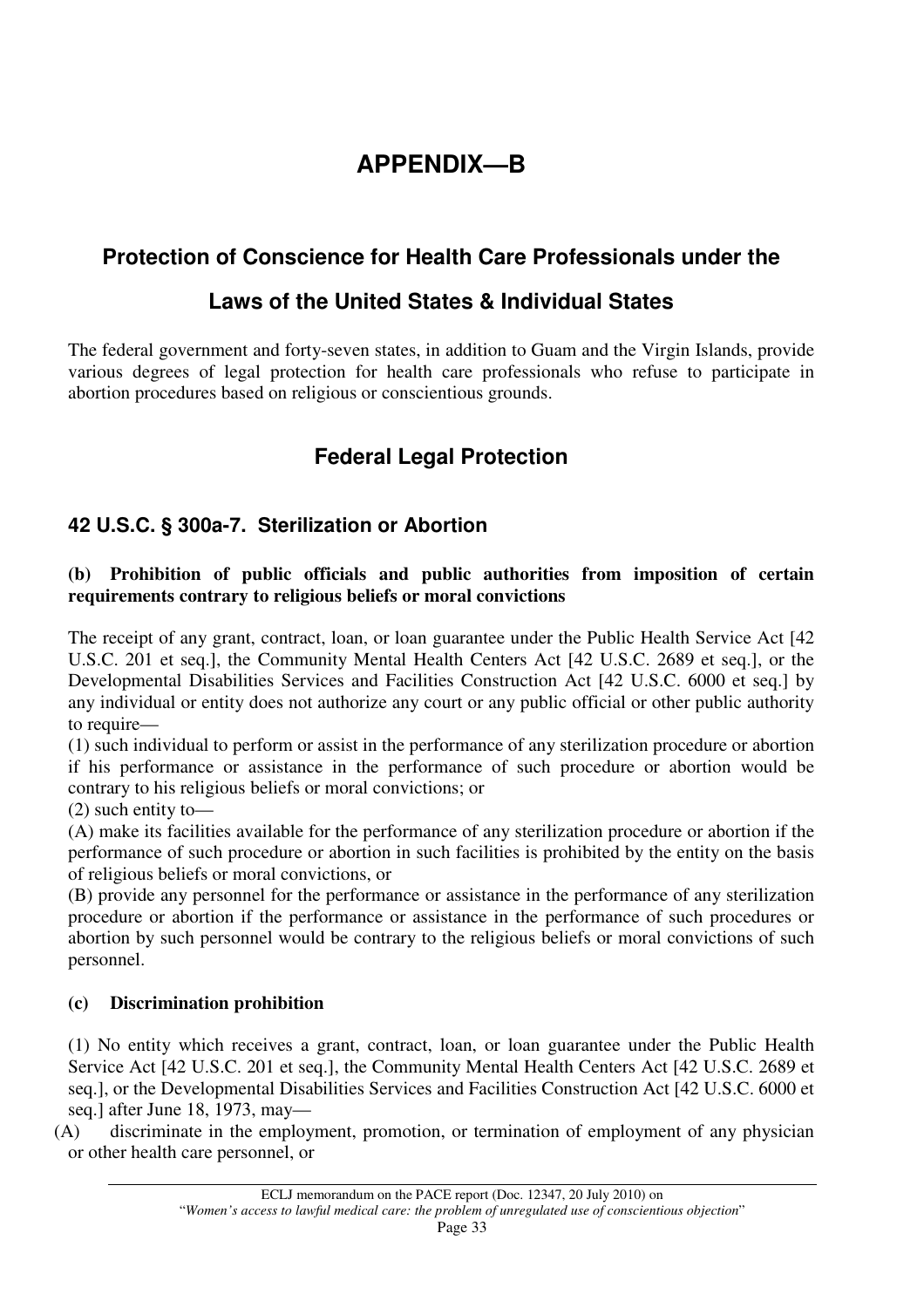- (B) discriminate in the extension of staff or other privileges to any physician or other health care personnel, because he performed or assisted in the performance of a lawful sterilization procedure or abortion, because he refused to perform or assist in the performance of such a procedure or abortion on the grounds that his performance or assistance in the performance of the procedure or abortion would be contrary to his religious beliefs or moral convictions, or because of his religious beliefs or moral convictions respecting sterilization procedures or abortions.
- (2) No entity which receives after July 12, 1974, a grant or contract for biomedical or behavioral research under any program administered by the Secretary of Health and Human Services may—
- (A) discriminate in the employment, pro- motion, or termination of employment of any physician or other health care personnel, or
- (B) discriminate in the extension of staff or other privileges to any physician or other health care personnel, because he performed or assisted in the performance of any lawful health service or research activity, because he refused to perform or assist in the performance of any such service or activity on the grounds that his performance or assistance in the performance of such service or activity would be contrary to his religious beliefs or moral convictions, or because of his religious beliefs or moral convictions respecting any such service or activity.

#### **(d) Individual rights respecting certain requirements contrary to religious beliefs or moral convictions**

No individual shall be required to perform or assist in the performance of any part of a health service program or research activity funded in whole or in part under a program administered by the Secretary of Health and Human Services if his performance or assistance in the performance of such part of such program or activity would be contrary to his religious beliefs or moral convictions.

#### **(e) Prohibition on entities receiving Federal grant, etc., from discriminating against applicants for training or study because of refusal of applicant to participate on religious or moral grounds**

No entity which receives, after September 29, 1979, any grant, contract, loan, loan guarantee, or interest subsidy under the Public Health Service Act [42 U.S.C. 201 et seq.], the Community Mental Health Centers Act [42 U.S.C. 2689 et seq.], or the Developmental Disabilities Assistance and Bill of Rights Act of 2000 [42 U.S.C. 15001 et seq.] may deny admission or otherwise discriminate against any applicant (including applicants for internships and residencies) for training or study because of the applicant's reluctance, or willingness, to counsel, suggest, recommend, assist, or in any way participate in the performance of abortions or sterilizations contrary to or consistent with the applicant's religious beliefs or moral convictions.

# **42 U.S.C. § 238n. Abortion-related discrimination in governmental activities regarding training and licensing of physicians**

#### **(a) In general.**

The Federal Government, and any State or local government that receives Federal financial assistance, may not subject any health care entity to discrimination on the basis that—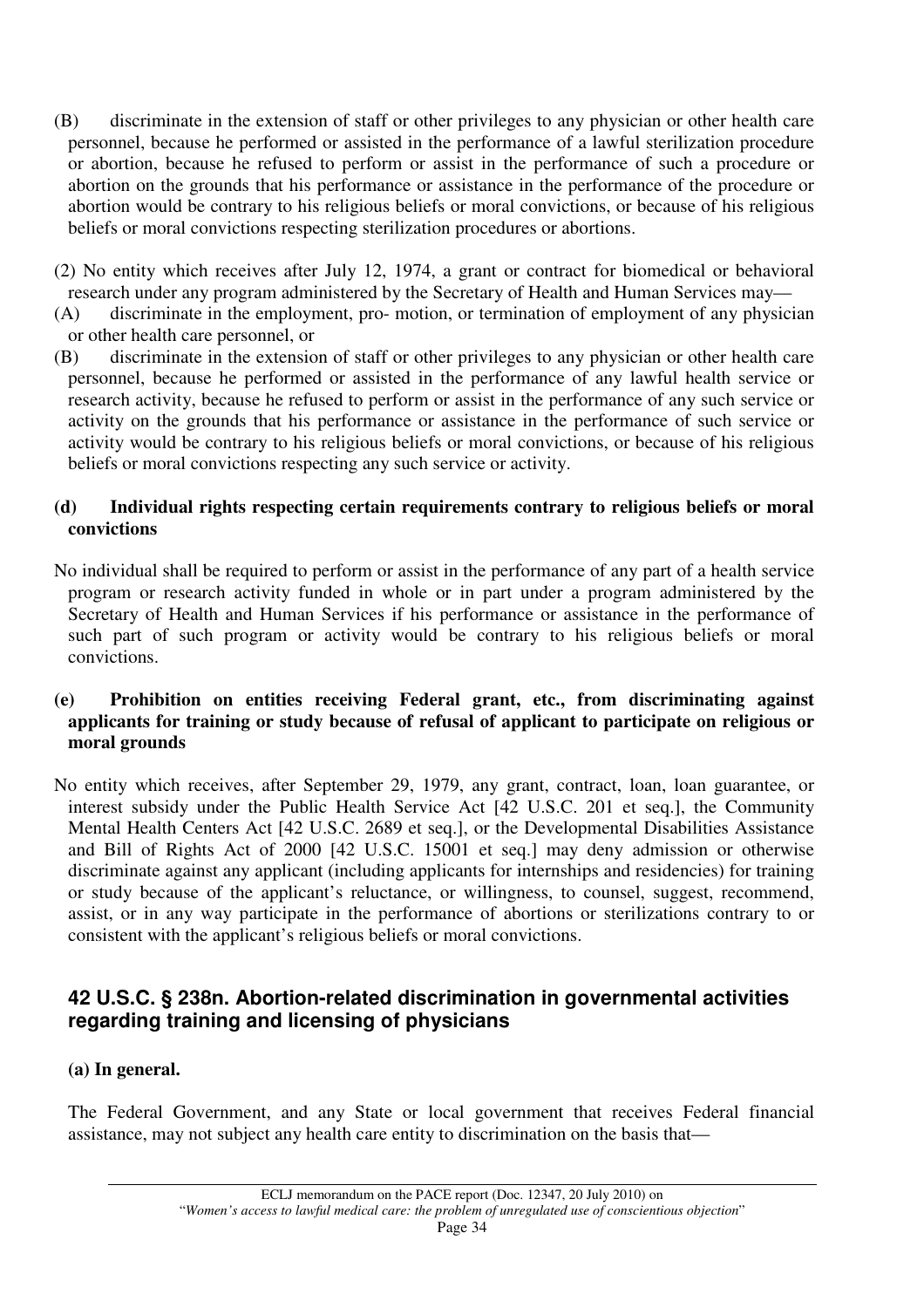(1) the entity refuses to undergo training in the performance of induced abortions, to require or provide such training, to perform such abortions, or to provide referrals for such training or such abortions;

 (2) the entity refuses to make arrangements for any of the activities specified in paragraph (1); or

 (3) the entity attends (or attended) a post-graduate physician training program, or any other program of training in the health professions, that does not (or did not) perform induced abortions or require, provide or refer for training in the performance of induced abortions, or make arrangements for the provision of such training.

# **State Legal Protection**

Only three (3) states in the United States do not provide for the civil rights of healthcare providers with regard to conscience laws: Alabama, New Hampshire, and Vermont. Below are the laws in the remaining states and territories.

#### **ALASKA**

ALASKA STAT. § 18.16.010(b) (LexisNexis 2010):

Nothing in this section requires a hospital or person to participate in an abortion, nor is a hospital or person liable for refusing to participate in an abortion under this section.

#### **ARIZONA**

#### ARIZ. REV. STAT. § 36-2154(A)-(B) (LexisNexis 2010):

A. A hospital is not required to admit any patient for the purpose of performing an abortion. A physician, or any other person who is a member of or associated with the staff of a hospital, or any employee of a hospital, doctor, clinic or other medical or surgical facility in which an abortion has been authorized, who states in writing an objection to the abortion on moral or religious grounds is not required to facilitate or participate in the medical or surgical procedures that will result in the abortion.

B. A pharmacy, hospital or health professional, or any employee of a pharmacy, hospital or health professional, who states in writing an objection to abortion, abortion medication, emergency contraception or any medication or device intended to inhibit or prevent implantation of a fertilized ovum on moral or religious grounds is not required to facilitate or participate in the provision of an abortion, abortion medication, emergency contraception or any medication or device intended to inhibit or prevent implantation of a fertilized ovum. The pharmacy, hospital or health professional, or an employee of the pharmacy, hospital or health professional, shall return to the patient the patient's written prescription order.

#### **ARKANSAS**

ARK. CODE ANN. § 20-16-601(a)-(b) (LexisNexis 2010): (a) No person shall be required to perform or participate in medical procedures which result in the termination of pregnancy. The refusal of any person to perform or participate in these medical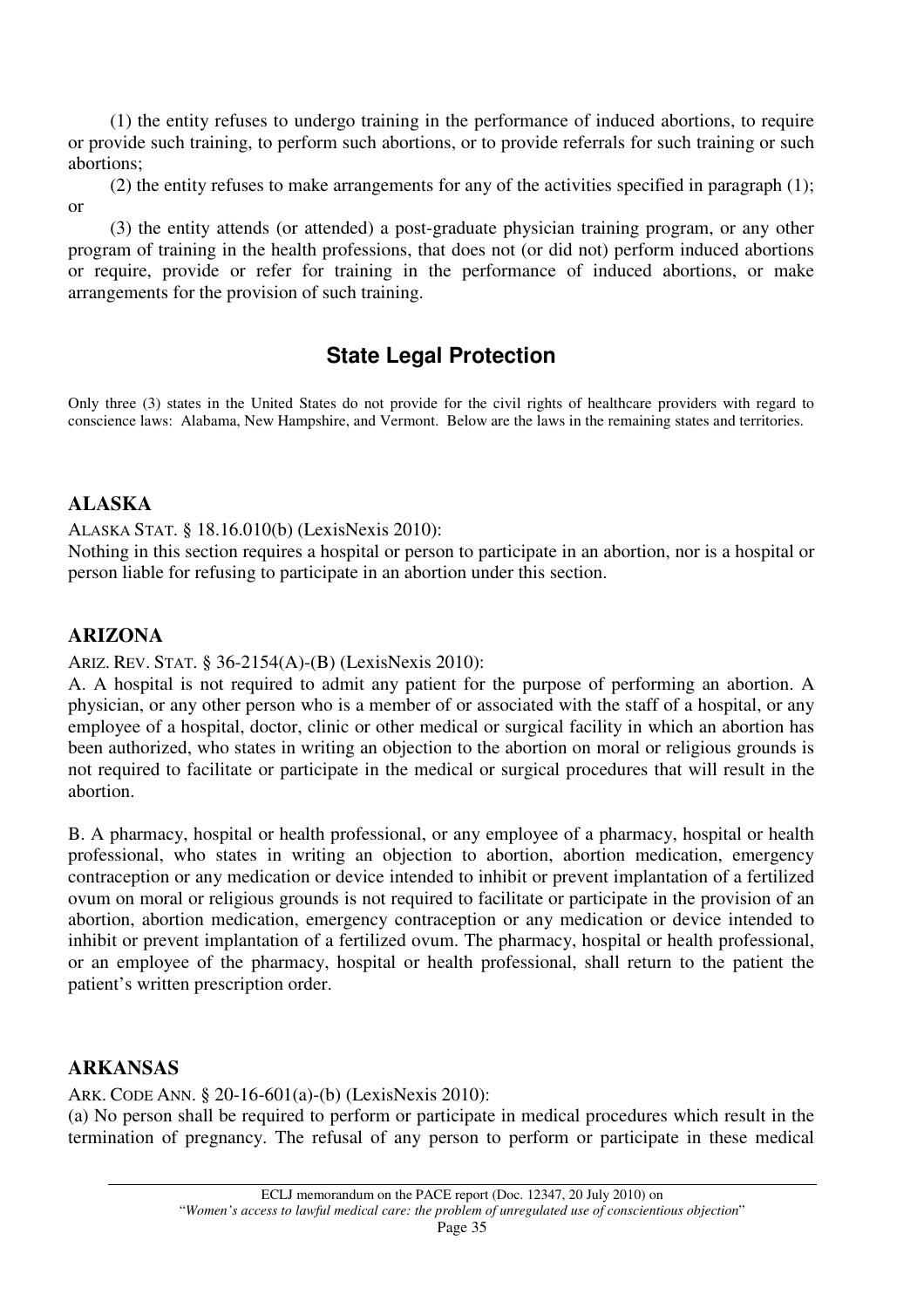procedures shall not be a basis for civil liability to any person nor a basis for any disciplinary or any other recriminatory action against him or her.

(b) No hospital, hospital director, or governing board shall be required to permit the termination of human pregnancies within its institution, and the refusal to permit the procedures shall not be grounds for civil liability to any person nor a basis for any disciplinary or other recriminatory action against it by the state or any person.

ARK. CODE ANN. § 20-16-304 (LexisNexis 2010) (emphasis added):

Public policy—Availability of procedures, supplies, and information--Exceptions.

It shall be the policy and authority of this state that:

 (1) All medically acceptable contraceptive procedures, supplies, and information shall be available through legally recognized channels to each person desirous of the procedures, supplies, and information regardless of sex, race, age, income, number of children, marital status, citizenship, or motive;

 (2) Medical procedures for permanent sterilization, when performed by a physician on a requesting and consenting person eighteen (18) years of age or older, or less than eighteen (18) years of age if legally married, be consistent with public policy;

 (3) Dissemination of medically acceptable contraceptive information in this state and in state and county health and welfare departments, in medical facilities, at institutions of higher learning, and at other agencies and instrumentalities of this state be consistent with public policy;

 *(4) Nothing in this subchapter shall prohibit a physician, pharmacist, or any other authorized paramedical personnel from refusing to furnish any contraceptive procedures, supplies, or information; and* 

 *(5) No private institution or physician, nor any agent or employee of the institution or physician, nor any employee of a public institution acting under directions of a physician, shall be prohibited from refusing to provide contraceptive procedures, supplies, and information when the refusal is based upon religious or conscientious objection. No such institution, employee, agent, or physician shall be held liable for the refusal.* 

# **CALIFORNIA**

CAL. HEALTH & SAFETY CODE § 123420(a)-(d) (LexisNexis 2009):

(a) No employer or other person shall require a physician, a registered nurse, a licensed vocational nurse, or any other person employed or with staff privileges at a hospital, facility, or clinic to directly participate in the induction or performance of an abortion, if the employee or other person has filed a written statement with the employer or the hospital, facility, or clinic indicating a moral, ethical, or religious basis for refusal to participate in the abortion.

No such employee of a hospital, facility, or clinic that does not permit the performance of abortions, or person with staff privileges therein, shall be subject to any penalty or discipline on account of the person's participation in the performance of an abortion in other than the hospital, facility, or clinic.

(b) No medical school or other facility for the education or training of physicians, nurses, or other medical personnel shall refuse admission to a person or penalize the person in any way because of the person's unwillingness to participate in the performance of an abortion for moral, ethical, or religious reasons. No hospital, facility, or clinic shall refuse staff privileges to a physician because of the physician's refusal to participate in the performance of abortion for moral, ethical, or religious reasons.

(c) Nothing in this article shall require a nonprofit hospital or other facility or clinic that is organized or operated by a religious corporation or other religious organization and licensed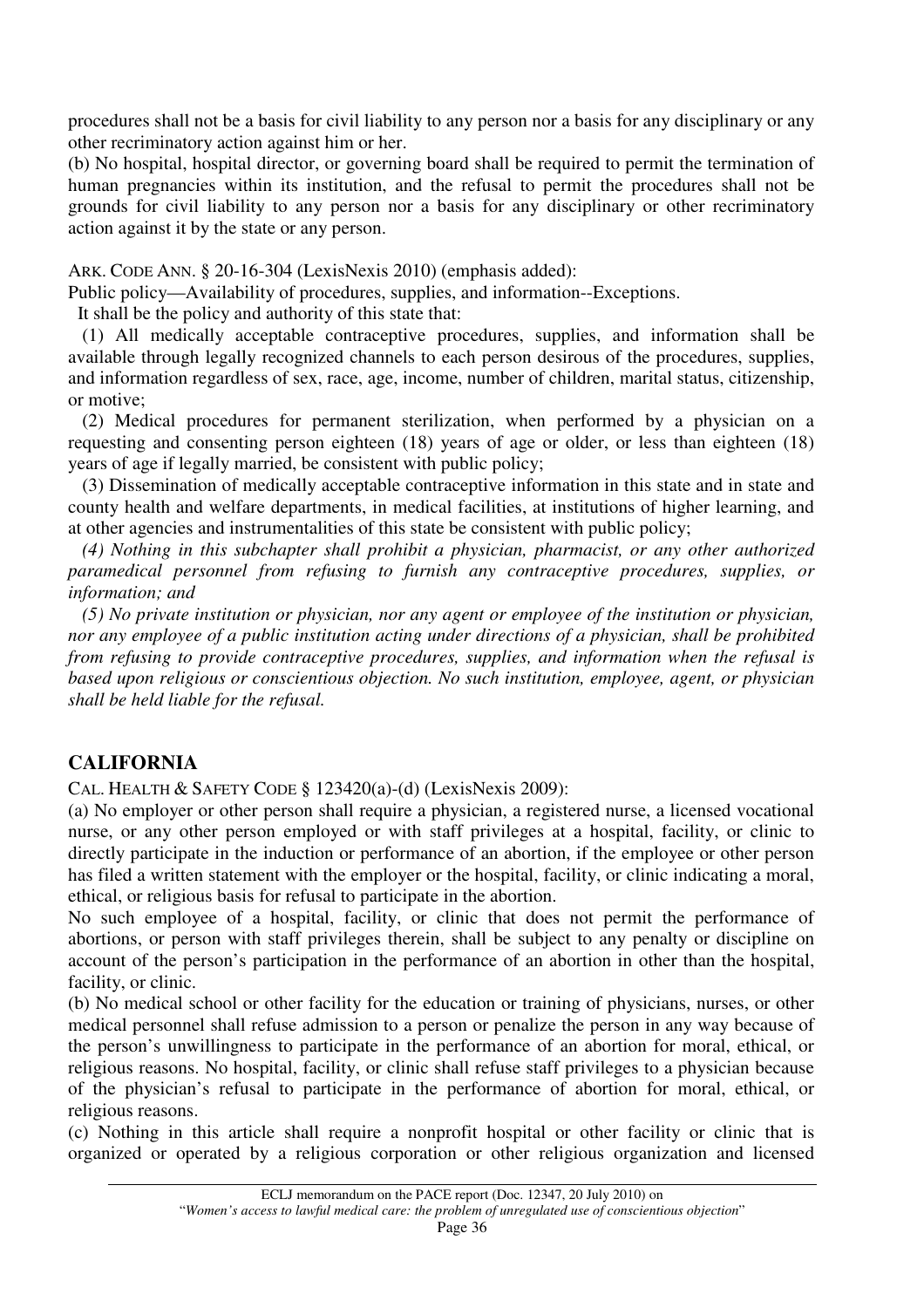pursuant to Chapter 1 (commencing with Section 1200) or Chapter 2 (commencing with Section 1250) of Division 2, or any administrative officer, employee, agent, or member of the governing board thereof, to perform or to permit the performance of an abortion in the facility or clinic or to provide abortion services. No such nonprofit facility or clinic organized or operated by a religious corporation or other religious organization, nor its administrative officers, employees, agents, or members of its governing board shall be liable, individually or collectively, for failure or refusal to participate in any such act. The failure or refusal of any such corporation, unincorporated association or individual person to perform or to permit the performance of such medical procedures shall not be the basis for any disciplinary or other recriminatory action against such corporations, unincorporated associations, or individuals. Any such facility or clinic that does not permit the performance of abortions on its premises shall post notice of that proscription in an area of the facility or clinic that is open to patients and prospective admittees.

(d) This section shall not apply to medical emergency situations and spontaneous abortions.

CAL BUS & PROF CODE § 733(a), (b)(3) (LexisNexis 2009) (pertaining to pharmacists) (emphasis added):

733. *Health care licentiate* required to dispense drugs and devices pursuant to lawful order or prescription*; Specified exceptions*; Violation as unprofessional conduct

(a) No licentiate shall obstruct a patient in obtaining a prescription drug or device that has been legally prescribed or ordered for that patient. A violation of this section constitutes unprofessional conduct by the licentiate and shall subject the licentiate to disciplinary or administrative action by his or her licensing agency.

(b) Notwithstanding any other provision of law, a licentiate shall dispense drugs and devices, as described in subdivision (a) of Section 4024, pursuant to a lawful order or prescription unless one of the following circumstances exists:

 … (3) *The licentiate refuses on ethical, moral, or religious grounds to dispense a drug or device pursuant to an order or prescription. A licentiate may decline to dispense a prescription drug or device on this basis only if the licentiate has previously notified his or her employer, in writing, of the drug or class of drugs to which he or she objects, and the licentiate's employer can, without creating undue hardship, provide a reasonable accommodation of the licentiate's objection*. The licentiate's employer shall establish protocols that ensure that the patient has timely access to the prescribed drug or device despite the licentiate's refusal to dispense the prescription or order. For purposes of this section, "reasonable accommodation" and "undue hardship" shall have the same meaning as applied to those terms pursuant to subdivision (l) of Section 12940 of the Government Code.

#### **COLORADO**

#### COLO. REV. STAT. § 18-6-104 (LexisNexis 2009):

A person who is a member of or associated with the staff of a hospital or any employee of a hospital in which a justified medical termination has been authorized and who states in writing an objection to the termination on moral or religious grounds is not required to participate in the medical procedures which result in the termination of a pregnancy, and the refusal of any such person to participate does not form the basis for any disciplinary or other recriminatory action against the person.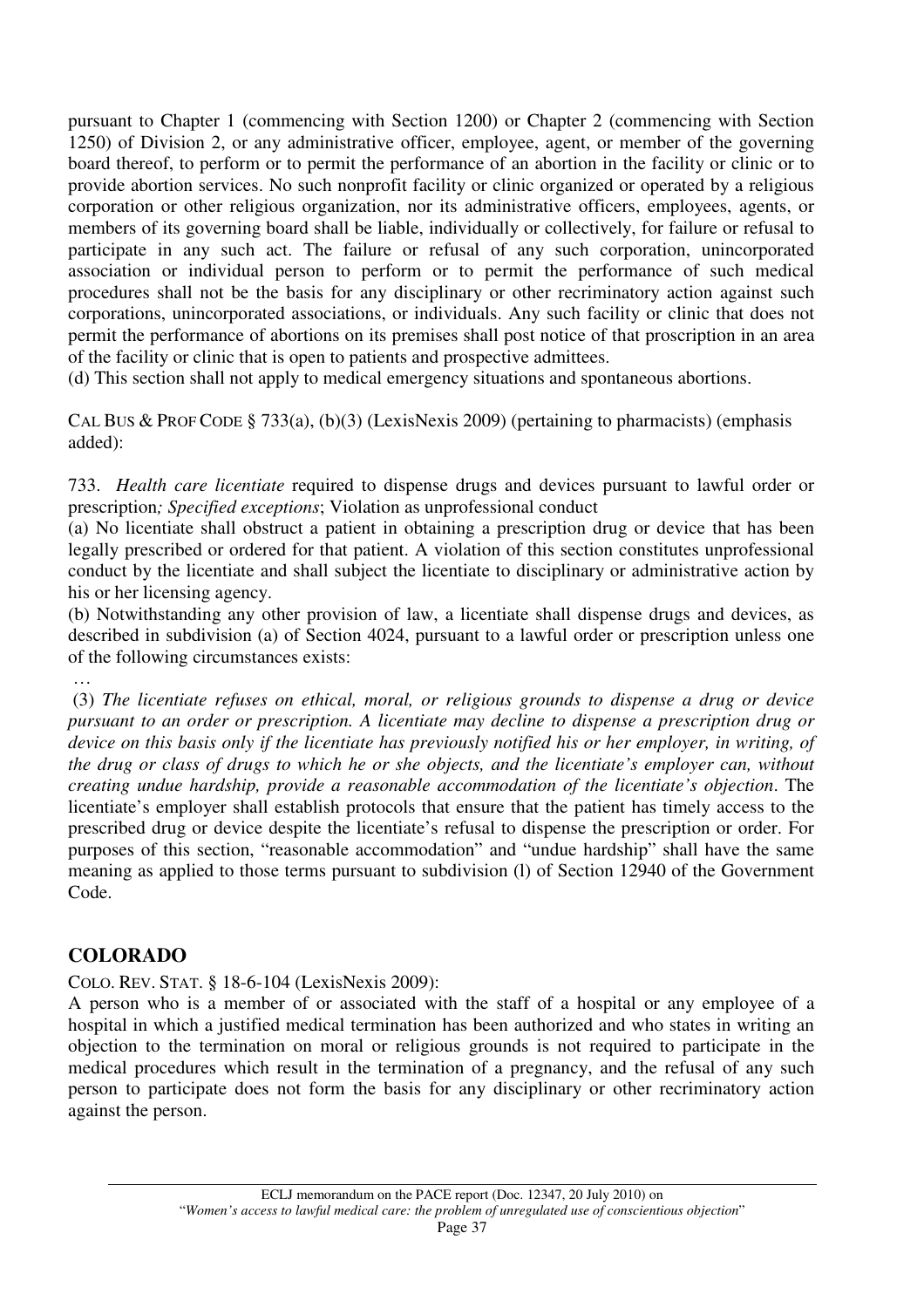### **CONNECTICUT**

REGS. CONN. STATE AGENCIES § 19-13-D54(f) (LexisNexis 2010):

No person shall be required to participate in any phase of an abortion that violates his or her judgment, philosophical, moral or religious beliefs.

#### **DELAWARE**

DEL. CODE ANN. tit. 24, § 1791 (LexisNexis 2010):

(a) No person shall be required to perform or participate in medical procedures which result in the termination of pregnancy; and the refusal of any person to perform or participate in these medical procedures shall not be a basis for civil liability to any person, nor a basis for any disciplinary or other recriminatory action against the person.

(b) No hospital, hospital director or governing board shall be required to permit the termination of human pregnancies within its institution, and the refusal to permit such procedures shall not be grounds for civil liability to any person, nor a basis for any disciplinary or other recriminatory action against it by the State or any person.

(c) The refusal of any person to submit to an abortion or to give consent shall not be grounds for loss of any privileges or immunities to which such person would otherwise be entitled, nor shall submission to an abortion or the granting of consent be a condition precedent to the receipt of any public benefits.

# **FLORIDA**

FLA. STAT. ANN. § 390.0111(8) (LexisNexis 2009):

(8) REFUSAL TO PARTICIPATE IN TERMINATION PROCEDURE. – Nothing in this section shall require any hospital or any person to participate in the termination of a pregnancy, nor shall any hospital or any person be liable for such refusal. No person who is a member of, or associated with, the staff of a hospital, nor any employee of a hospital or physician in which or by whom the termination of a pregnancy has been authorized or performed, who shall state an objection to such procedure on moral or religious grounds shall be required to participate in the procedure which will result in the termination of pregnancy. The refusal of any such person or employee to participate shall not form the basis for any disciplinary or other recriminatory action against such person.

#### **GEORGIA**

GA. CODE. ANN. § 16-12-142(a)-(b) (LexisNexis 2009) (emphasis added):

(a) Nothing in this article shall require a hospital or other medical facility or physician to admit any patient under the provisions of this article for the purpose of performing an abortion.

(b) Any *pharmacist* who states in writing an objection to any abortion or all abortions on moral or religious grounds shall not be required to fill a prescription for a drug which purpose is to terminate a pregnancy; and the refusal of the person to fill such prescription shall not form the basis of any claim for damages on account of such refusal or for any disciplinary or recriminatory action against the person; provided, however, that the pharmacist shall make all reasonable efforts to locate another pharmacist who is willing to fill such prescription or shall immediately return the prescription to the prescription holder. The written objection shall remain in effect until the person revokes it or terminates his or her association with the facility with which it is filed. Nothing in this subsection shall be construed to authorize a pharmacist to refuse to fill a prescription for birth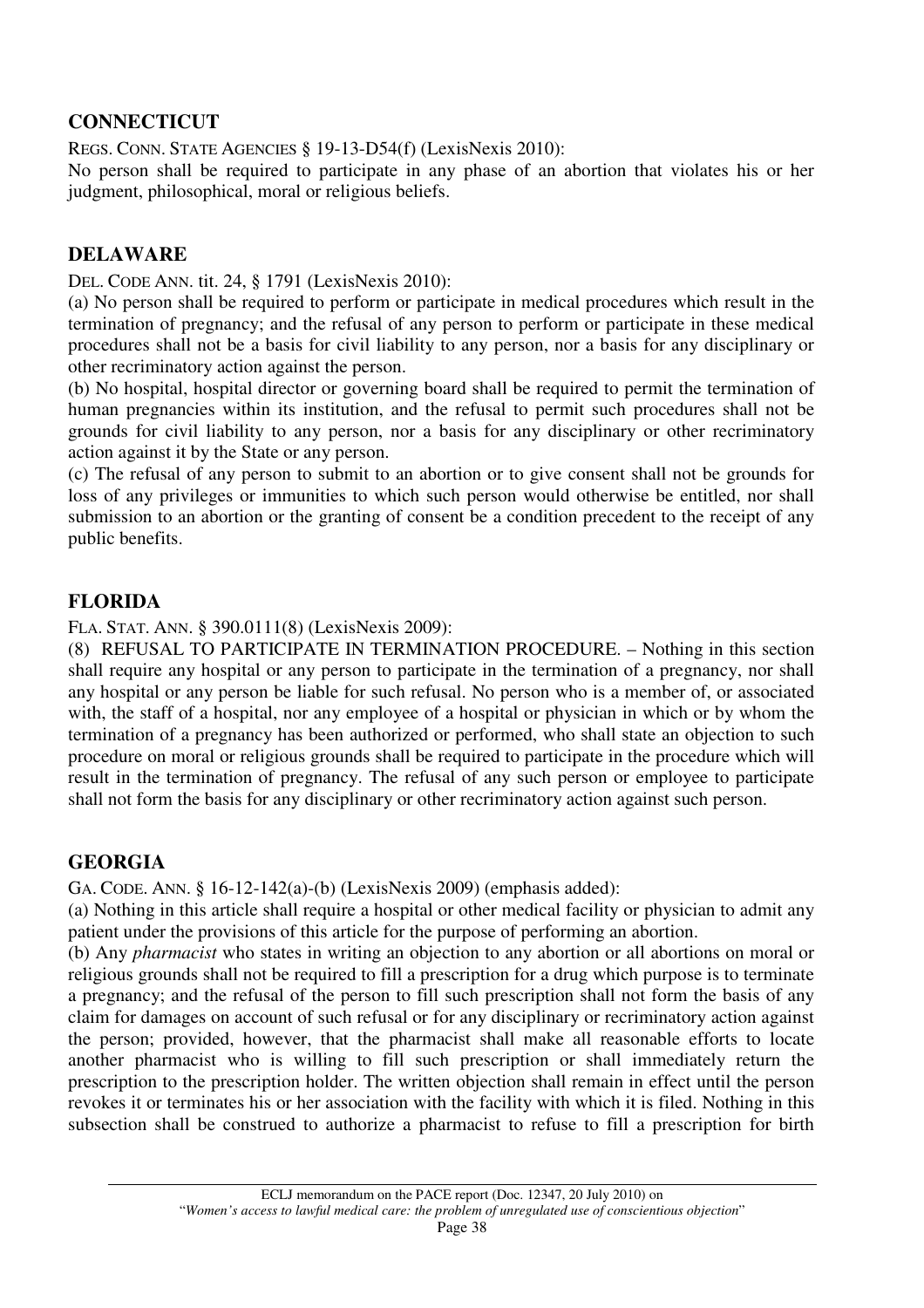control medication, including any process, device, or method to prevent pregnancy and including any drug or device approved by the federal Food and Drug Administration for such purpose.

# **HAWAII**

HAW. REV. STAT. ANN. § 453-16(e) (LexisNexis 2009):

Nothing in this section shall require any hospital or any person to participate in an abortion nor shall any hospital or any person be liable for a refusal.

# **IDAHO**

IDAHO CODE ANN. § 18-612 (LexisNexis 2009):

Nothing in this act shall be deemed to require any hospital to furnish facilities or admit any patient for any abortion if, upon determination by its governing board, it elects not to do so. Neither shall any physician be required to perform or assist in any abortion, nor shall any nurse, technician or other employee of any physician or hospital be required by law or otherwise to assist or participate in the performance or provision of any abortion if he or she, for personal, moral or religious reasons, objects thereto. Any such person in the employ or under the control of a hospital shall be deemed to have sufficiently objected to participation in such procedures only if he or she has advised such hospital in writing that he or she generally or specifically objects to assisting or otherwise participating in such procedures. Such notice will suffice without specification of the reason therefor. No refusal to accept a patient for abortion or to perform, assist or participate in any such abortion as herein provided shall form the basis of any claim for damages or recriminatory action against the declining person, agency or institution.

# **ILLINOIS**

#### 720 ILL. COMP. STAT. ANN. 510/13 (LexisNexis 2010):

No physician, hospital, ambulatory surgical center, nor employee thereof, shall be required against his or its conscience declared in writing to perform, permit or participate in any abortion, and the failure or refusal to do so shall not be the basis for any civil, criminal, administrative or disciplinary action, proceeding, penalty or punishment. If any request for an abortion is denied, the patient shall be promptly notified.

#### **INDIANA**

BURNS IND. CODE ANN. § 16-34-1-4 (LexisNexis 2009): No:

(1) Physician; or

 (2) Employee or member of the staff of a hospital or other facility in which an abortion may be performed;

 shall be required to perform an abortion or to assist or participate in the medical procedures resulting in or intended to result in an abortion, if that individual objects to such procedures on ethical, moral, or religious grounds.

#### **IOWA**

IOWA CODE § 146.1 (LexisNexis 2008):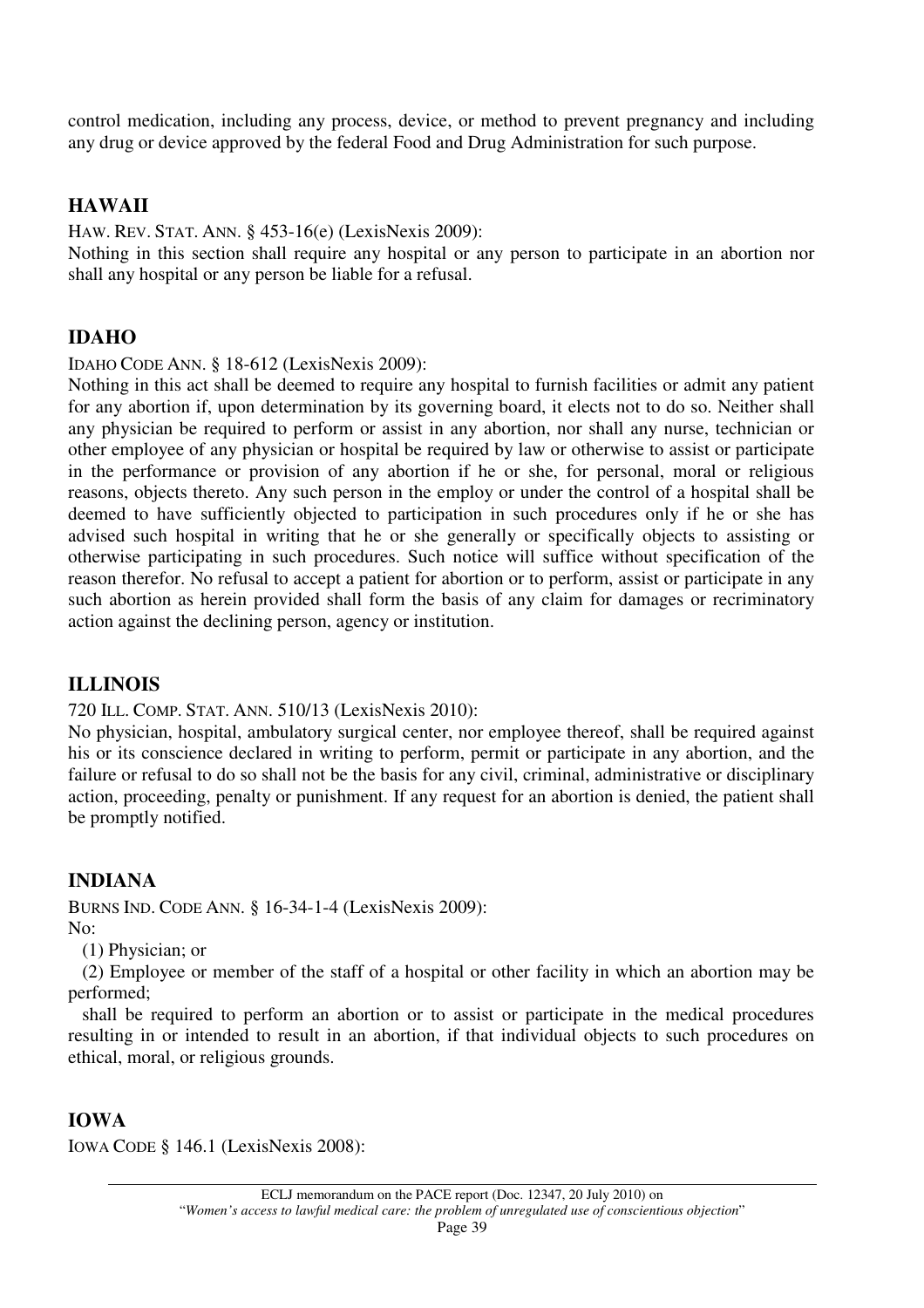An individual who may lawfully perform, assist, or participate in medical procedures which will result in an abortion shall not be required against that individual's religious beliefs or moral convictions to perform, assist, or participate in such procedures. A person shall not discriminate against any individual in any way, including but not limited to employment, promotion, advancement, transfer, licensing, education, training or the granting of hospital privileges or staff appointments, because of the individual's participation in or refusal to participate in recommending, performing, or assisting in an abortion procedure. For the purposes of this chapter, "abortion" means the termination of a human pregnancy with the intent other than to produce a live birth or to remove a dead fetus. Abortion does not include medical care which has as its primary purpose the treatment of a serious physical condition requiring emergency medical treatment necessary to save the life of a mother.

### **KANSAS**

KAN. STAT. ANN. § 65-443 (LexisNexis 2008) (emphasis added):

*No person* shall be required to perform or participate in medical procedures which result in the termination of a pregnancy, and the refusal of any person to perform or participate in those medical procedures shall not be a basis for civil liability to any person. No hospital, hospital administrator or governing board of any hospital shall terminate the employment of, prevent or impair the practice or occupation of or impose any other sanction on any person because of such person's refusal to perform or participate in the termination of any human pregnancy.

# **KENTUCKY**

KY. REV. STAT. ANN. § 311.800 (LexisNexis 2010):

(1) No publicly owned hospital or other publicly owned health care facility shall perform or permit the performance of abortions, except to save the life of the pregnant woman.

(2) In the event that a publicly owned hospital or publicly owned health facility is performing or about to perform an abortion in violation of subsection (1) of this section, and law enforcement authorities in the county have failed or refused to take action to stop such a practice, any resident of the county in which the hospital or health facility is located, may apply to the Circuit Court of that county for an injunction or other court process to require compliance with subsection (1) of this section.

(3) No private hospital or private health care facility shall be required to, or held liable for refusal to, perform or permit the performance of abortion contrary to its stated ethical policy.

(4) No physician, nurse staff member or employee of a public or private hospital or employee of a public or private health care facility, who shall state in writing to such hospital or health care facility his objection to performing, participating in, or cooperating in, abortion on moral, religious or professional grounds, be required to, or held liable for refusal to, perform, participate in, or cooperate in such abortion.

(5) It shall be an unlawful discriminatory practice for the following:

 (a) Any person to impose penalties or take disciplinary action against, or to deny or limit public funds, licenses, certifications, degrees, or other approvals or documents of qualification to, any hospital or other health care facility due to the refusal of such hospital or health care facility to perform or permit to be performed, participate in, or cooperate in, abortion by reason of objection thereto on moral, religious or professional grounds, or because of any statement or other manifestation of attitude by such hospital or health care facility with respect to abortion; or,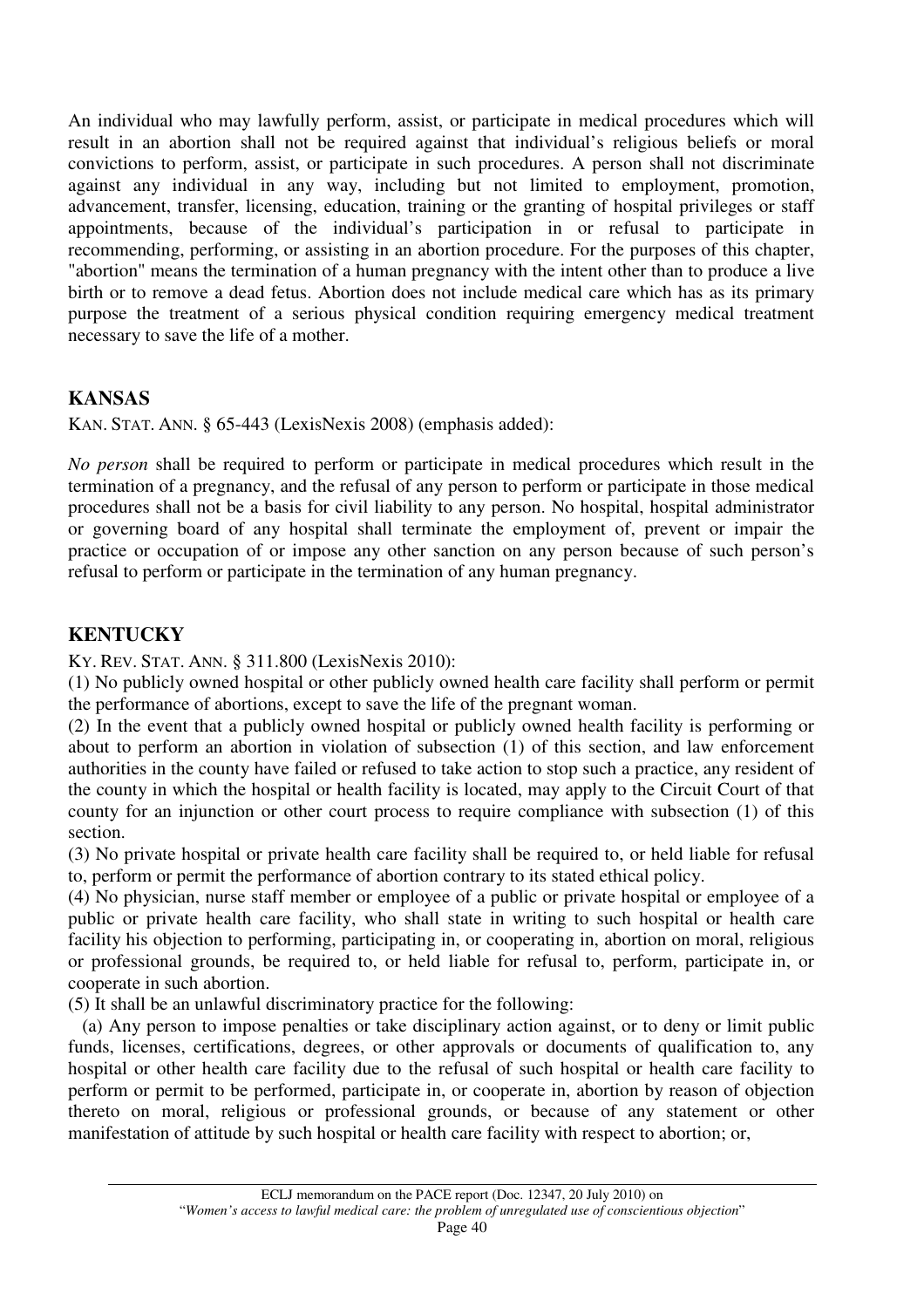(b) Any person to impose penalties or take disciplinary action against, or to deny or limit public funds, licenses, certifications, degrees, or other approvals or documents of qualification to any physician, nurse or staff member or employee of any hospital or health care facility, due to the willingness or refusal of such physician, nurse or staff member or employee to perform or participate in abortion by reason of objection thereto on moral, religious or professional grounds, or because of any statement or other manifestation of attitude by such physician, nurse or staff member or employee with respect to abortion; or,

 (c) Any public or private agency, institution or person, including a medical, nursing or other school, to deny admission to, impose any burdens in terms of conditions of employment upon, or otherwise discriminate against any applicant for admission thereto or any physician, nurse, staff member, student or employee thereof, on account of the willingness or refusal of such applicant, physician, nurse, staff member, student or employee to perform or participate in abortion or sterilization by reason of objection thereto on moral, religious or professional grounds, or because of any statement or other manifestation of attitude by such person with respect to abortion or sterilization if that health care facility is not operated exclusively for the purposes of performing abortions or sterilizations.

#### **LOUISIANA**

#### LA. REV. STAT. ANN. § 40:1299.31 (LexisNexis 2010):

A. No physician, nurse, student or other person or corporation shall be held civilly or criminally liable, discriminated against, dismissed, demoted, or in any way prejudiced or damaged because of his refusal for any reason to recommend, counsel, perform, assist with or accommodate an abortion. B. No worker or employee in any social service agency, whether public or private, shall be held civilly or criminally liable, discriminated against, dismissed, demoted, in any way prejudiced or damaged, or pressured in any way for refusal to take part in, recommend or counsel an abortion for any woman.

#### **MAINE**

#### ME. REV. STAT. ANN. tit. 22, § 1591 (LexisNexis 2009) (emphasis added):

No physician, nurse or *other person* who refuses to perform or assist in the performance of an abortion, and no hospital or health care facility that refuses to permit the performance of an abortion upon its premises, shall be liable to any person, firm, association or corporation for damages allegedly arising from the refusal, nor shall such refusal constitute a basis for any civil liability to any physician, nurse or other person, hospital or health care facility nor a basis for any disciplinary or other recriminatory action against them or any of them by the State or any person.

No physician, nurse or *other person*, who refuses to perform or assist in the performance of an abortion, shall, because of that refusal, be dismissed, suspended, demoted or otherwise prejudiced or damaged by a hospital, health care facility, firm, association, professional association, corporation or educational institution with which he or she is affiliated or requests to be affiliated or by which he or she is employed, nor shall such refusal constitute grounds for loss of any privileges or immunities to which such physician, nurse or other person would otherwise be entitled nor shall submission to an abortion or the granting of consent therefore be a condition precedent to the receipt of any public benefits.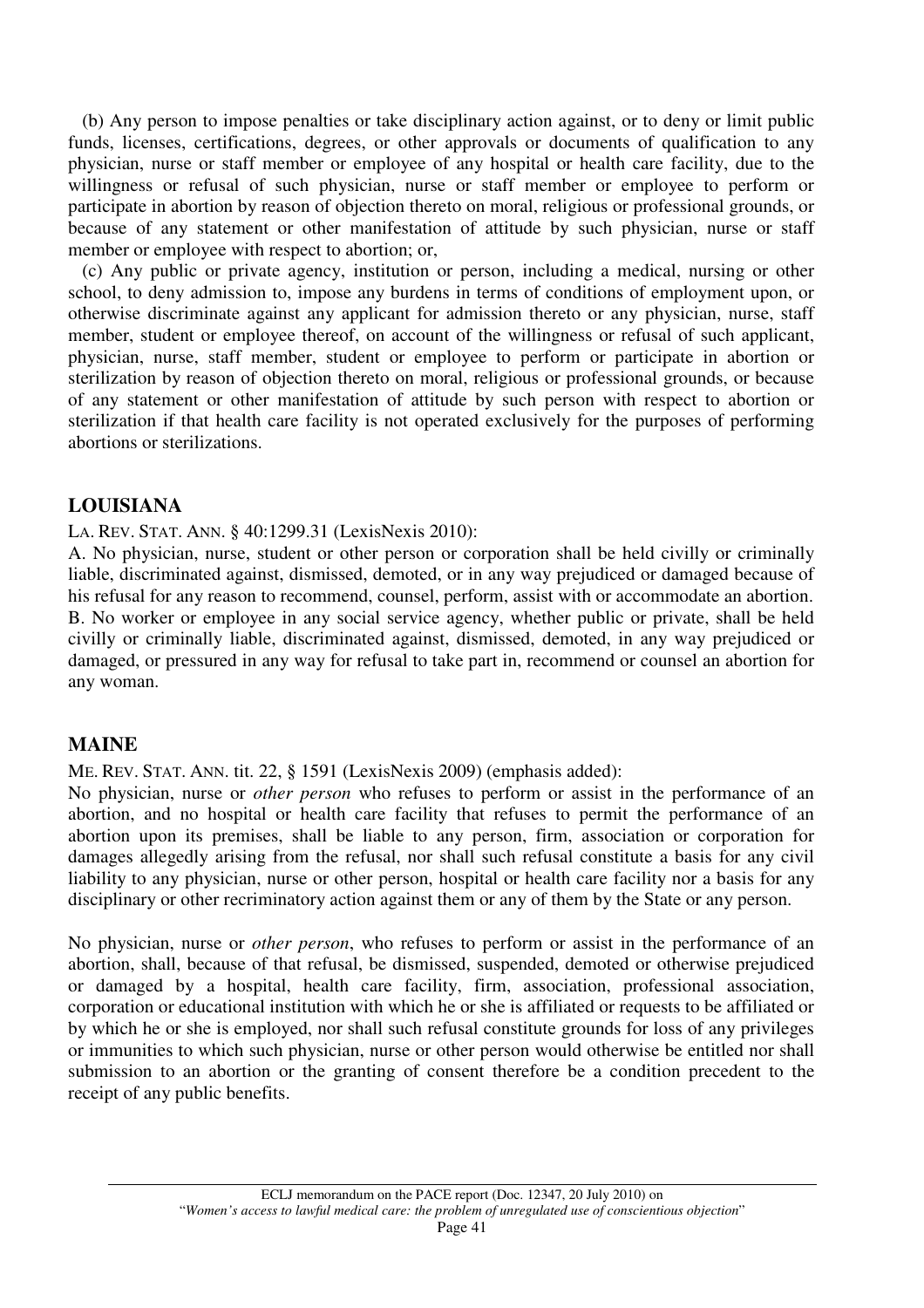### **MARYLAND**

MD. CODE ANN. HEALTH-GEN. § 20-214(a)-(c) (LexisNexis 2010):

 $(a)$  In general.  $-$ 

(1) A person may not be required to perform or participate in, or refer to any source for, any medical procedure that results in artificial insemination, sterilization, or termination of pregnancy. (2) The refusal of a person to perform or participate in, or refer to a source for, these medical

procedures may not be a basis for:

(i) Civil liability to another person; or

(ii) Disciplinary or other recriminatory action against the person.

(b) Hospitals. –

(1) A licensed hospital, hospital director, or hospital governing board may not be required:

(i) To permit, within the hospital, the performance of any medical procedure that results in artificial insemination, sterilization, or termination of pregnancy; or

(ii) To refer to any source for these medical procedures.

(2) The refusal to permit or to refer to a source for these procedures may not be grounds for:

(i) Civil liability to another person; or

(ii) Disciplinary or other recriminatory action against the person by this State or any person. (c) Patients. –

(1) The refusal of an individual to submit to or give consent for an abortion or sterilization may not be grounds for loss of any privileges or immunities to which the individual otherwise would be entitled.

(2) Submitting to or granting consent for an abortion or sterilization may not be a condition precedent to the receipt of any public benefits.

#### **MASSACHUSETTS**

MASS. ANN. LAWS. ch. 112, § 12I (LexisNexis 2009):

A physician or any other person who is a member of or associated with the medical staff of a hospital or other health facility or any employee of a hospital or other health facility in which an abortion or any sterilization procedure is scheduled and who shall state in writing an objection to such abortion or sterilization procedure on moral or religious grounds, shall not be required to participate in the medical procedures which result in such abortion or sterilization, and the refusal of any such person to participate therein shall not form the basis for any claim of damages on account of such refusal or for any disciplinary or recriminatory action against such person. The refusal of any person who has made application to a medical, premedical, nursing, social work, or psychology program in the commonwealth to agree to counsel, suggest, recommend, assist, or in any way participate in the performance of an abortion or sterilization contrary to his religious beliefs or moral convictions shall not form the basis for any discriminatory action against such person. Conscientious objection to abortion shall not be grounds for dismissal, suspension, demotion, failure to promote, discrimination in hiring, withholding of pay or refusal to grant financial assistance under any state aided project, or used in any way to the detriment of the individual in any hospital, clinic, medical, premedical, nursing, social work, or psychology school or state aided program or institution which is supported in whole or in part-by the commonwealth.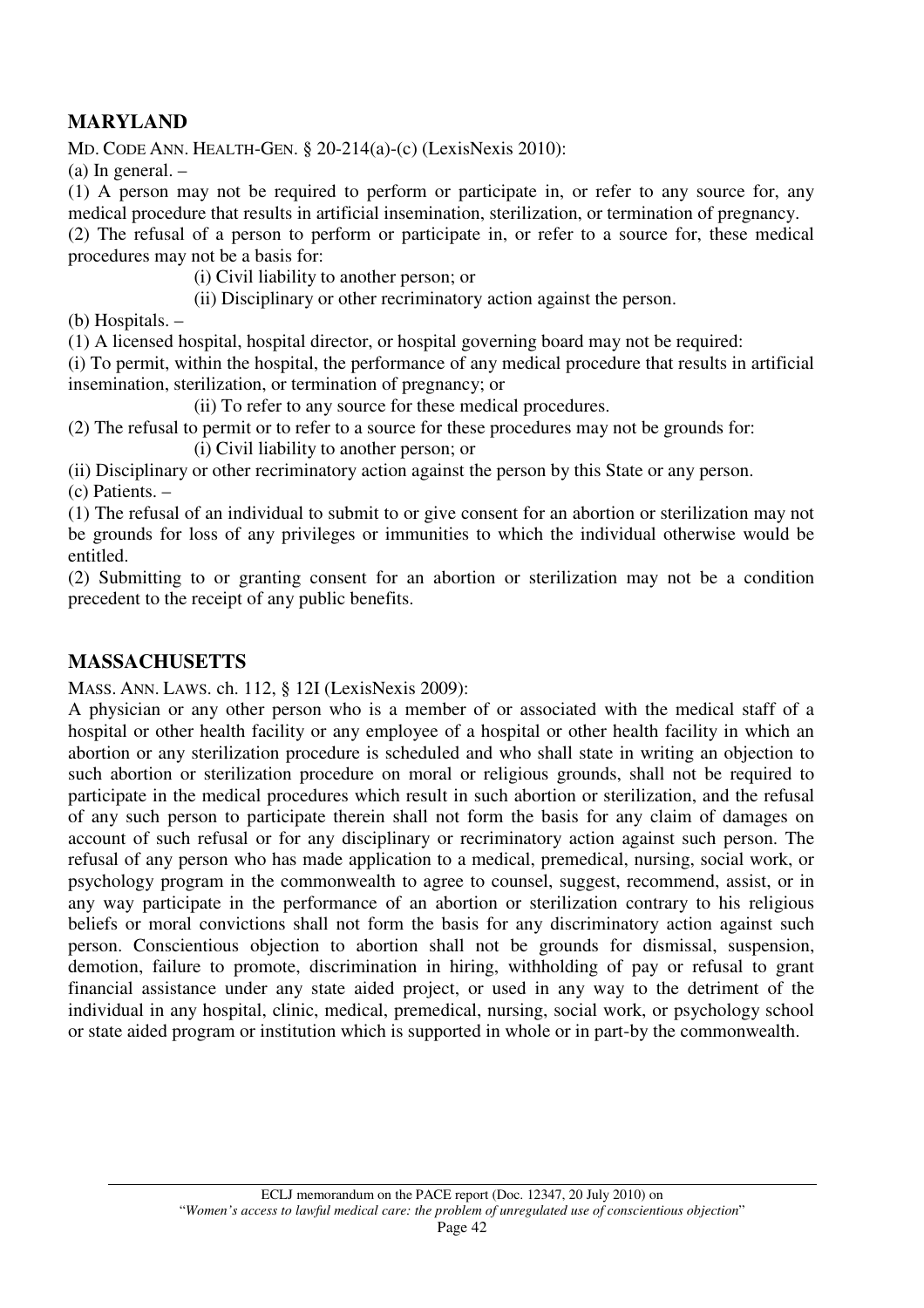# **MICHIGAN**

MICH. COMP. LAWS SERV. § 333.20181 (LexisNexis 2009):

A hospital, clinic, institution, teaching institution, or other health facility is not required to admit a patient for the purpose of performing an abortion. A hospital, clinic, institution, teaching institution, or other health facility or a physician, member, or associate of the staff, or other person connected therewith, may refuse to perform, participate in, or allow to be performed on its premises an abortion. The refusal shall be with immunity from any civil or criminal liability or penalty.

### **MINNESOTA**

MINN. STAT. § 145.414(a)-(b) (LexisNexis 2009):

(a) No person and no hospital or institution shall be coerced, held liable or discriminated against in any manner because of a refusal to perform, accommodate, assist or submit to an abortion for any reason.

(b) It is the policy of the state of Minnesota that no health plan company as defined under section 62Q.01, subdivision 4, or health care cooperative as defined under section 62R.04, subdivision 2, shall be required to provide or provide coverage for an abortion. No provision of this chapter; of chapter 62A, 62C, 62D, 62H, 62L, 62M, 62N, 62R, 64B, or of any other chapter; of Minnesota Rules; or of Laws 1995, chapter 234, shall be construed as requiring a health plan company as defined under section 62Q.01, subdivision 4, or a health care cooperative as defined under section 62R.04, subdivision 2, to provide or provide coverage for an abortion.

### **MISSISSIPPI**

MISS. CODE ANN. § 41-107-5 (LexisNexis 2009) (Health-Care Providers):

(1) Rights of Conscience. A health-care provider has the right not to participate, and no health-care provider shall be required to participate in a health-care service that violates his or her conscience. However, this subsection does not allow a health-care provider to refuse to participate in a healthcare service regarding a patient because of the patient's race, color, national origin, ethnicity, sex, religion, creed or sexual orientation.

(2) Immunity from Liability. No health-care provider shall be civilly, criminally, or administratively liable for declining to participate in a health-care service that violates his or her conscience. However, this subsection does not exempt a health-care provider from liability for refusing to participate in a health-care service regarding a patient because of the patient's race, color, national origin, ethnicity, sex, religion, creed or sexual orientation.

(3) Discrimination. It shall be unlawful for any person, health-care provider, health-care institution, public or private institution, public official, or any board which certifies competency in medical specialties to discriminate against any health-care provider in any manner based on his or her declining to participate in a health-care service that violates his or her conscience. For purposes of this chapter, discrimination includes, but is not limited to: termination, transfer, refusal of staff privileges, refusal of board certification, adverse administrative action, demotion, loss of career specialty, reassignment to a different shift, reduction of wages or benefits, refusal to award any grant, contract, or other program, refusal to provide residency training opportunities, or any other penalty, disciplinary or retaliatory action.

MISS. CODE ANN. § 41-107-7 (LexisNexis 2009) (Health-Care Institutions):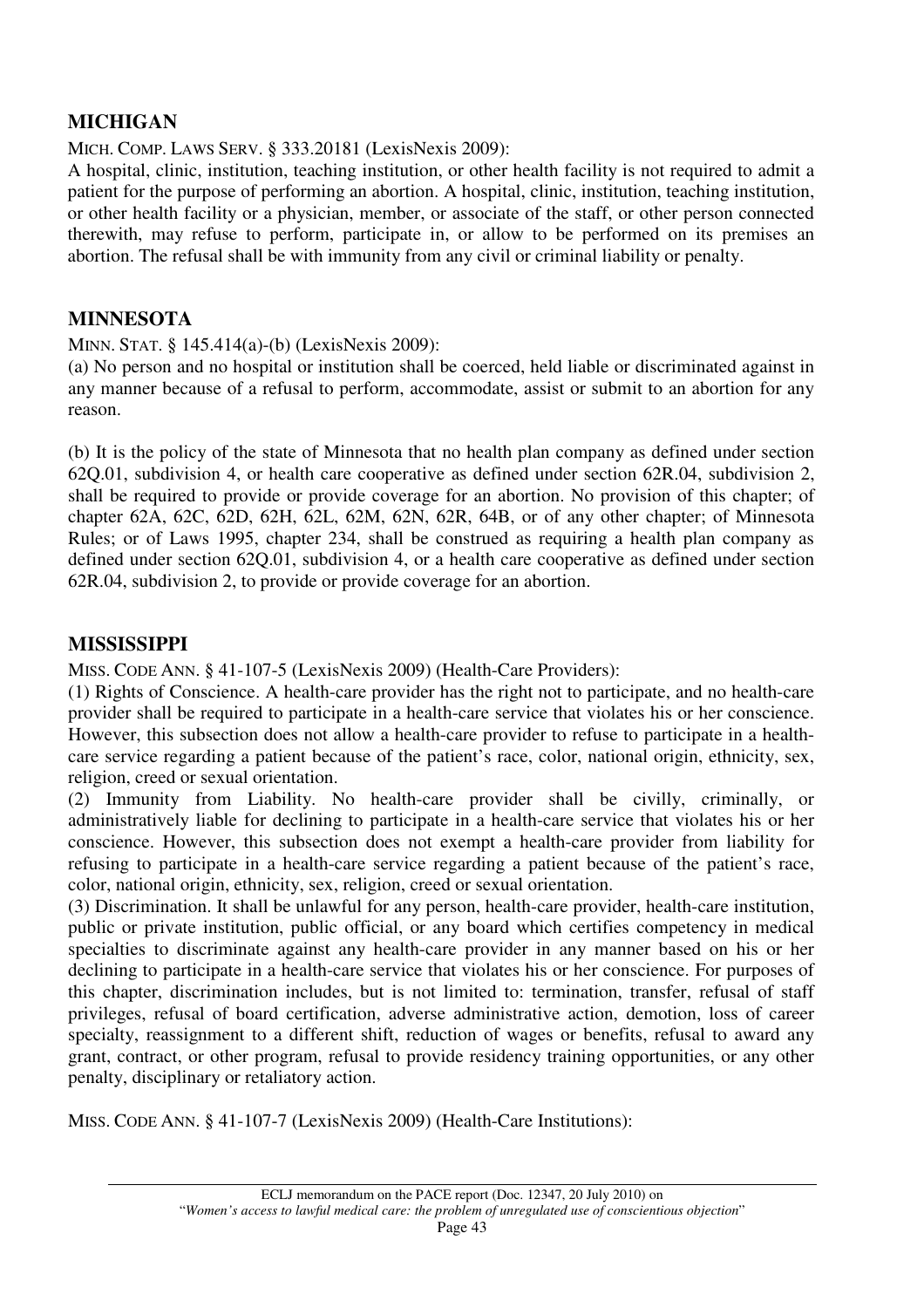(1) Rights of Conscience. A health-care institution has the right not to participate, and no healthcare institution shall be required to participate in a health-care service that violates its conscience. However, this subsection does not allow a health-care institution to refuse to participate in a healthcare service regarding a patient because of the patient's race, color, national origin, ethnicity, sex, religion, creed or sexual orientation.

(2) Immunity from Liability. A health-care institution that declines to provide or participate in a health-care service that violates its conscience shall not be civilly, criminally or administratively liable if the institution provides a consent form to be signed by a patient before admission to the institution stating that it reserves the right to decline to provide or participate in a health-care service that violates its conscience. However, this subsection does not exempt a health-care institution from liability for refusing to participate in a health-care service regarding a patient because of the patient's race, color, national origin, ethnicity, sex, religion, creed or sexual orientation.

(3) Discrimination. It shall be unlawful for any person, public or private institution, or public official to discriminate against any health-care institution, or any person, association, corporation, or other entity attempting to establish a new health-care institution or operating an existing healthcare institution, in any manner, including, but not limited to, any denial, deprivation or disqualification with respect to licensure, any aid assistance, benefit or privilege, including staff privileges, or any authorization, including authorization to create, expand, improve, acquire, or affiliate or merge with any health-care institution, because such health-care institution, or person, association, or corporation planning, proposing, or operating a health-care institution, declines to participate in a health-care service which violates the health-care institution's conscience.

(4) Denial of Aid or Benefit. It shall be unlawful for any public official, agency, institution, or entity to deny any form of aid, assistance, grants or benefits, or in any other manner to coerce, disqualify or discriminate against any person, association, corporation or other entity attempting to establish a new health-care institution or operating an existing health-care institution because the existing or proposed health-care institution declines to participate in a health-care service contrary to the health-care institution's conscience.

#### MISS. CODE ANN. § 41-107-9 (LexisNexis 2009) (Health-Care Payers):

(1) Rights of Conscience. A health-care payer has the right to decline to pay, and no health-care payer shall be required to pay for or arrange for the payment of a health-care service that violates its conscience. However, this subsection does not allow a health-care payer to decline to pay or arrange for the payment of a health-care service regarding a patient because of the patient's race, color, national origin, ethnicity, sex, religion, creed or sexual orientation.

(2) Immunity from Liability. No health-care payer and no person, association, corporation or other entity that owns, operates, supervises or manages a health-care payer shall be civilly or criminally liable by reason of the health-care payer's declining to pay for or arrange for the payment of a health-care service that violates its conscience. However, this subsection does not exempt from liability a health-care payer, or the owner, operator, supervisor or manager of a health-care payer, for declining to pay or arranging for the payment of a health-care service regarding a patient because of the patient's race, color, national origin, ethnicity, sex, religion, creed or sexual orientation.

(3) Discrimination. It shall be unlawful for any person, public or private institution, or public official to discriminate against any health-care payer, or any person, association, corporation, or other entity (a) attempting to establish a new health-care payer, or (b) operating an existing healthcare payer, in any manner, including, but not limited to, any denial, deprivation, or disqualification with respect to licensure, aid, assistance, benefit, privilege or authorization, including, but not limited to, any authorization to create, expand, improve, acquire, affiliate or merge with any health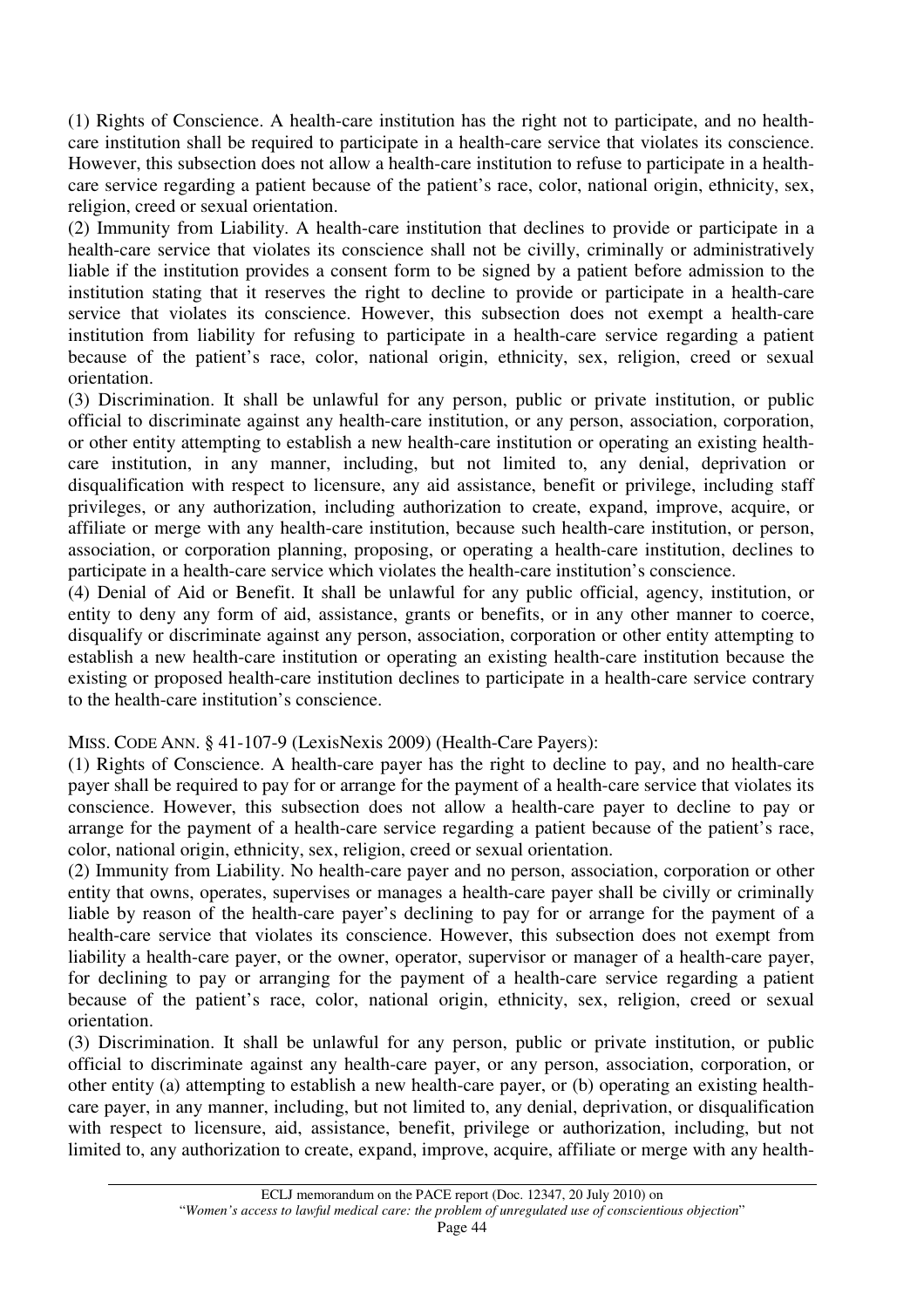care payer, because a health-care payer, or a person, association, corporation or other entity planning, proposing or operating a health-care payer declines to pay for or arrange for the payment of any health-care service that violates its conscience.

(4) Denial of Aid or Benefits. It shall be unlawful for any public official, agency, institution or entity to deny any form of aid, assistance, grants, or benefits or in any other manner coerce, disqualify or discriminate against any health-care payer, or any person, association, corporation or other entity attempting to establish a new health-care payer or operating an existing health-care payer because the existing or proposed health-care payer declines to pay for, or arrange for the payment of, any health-care service that is contrary to its conscience.

MISS. CODE ANN. § 41-107-3(d) (LexisNexis 2009):

"Health-care payer" means any entity or employer that contracts for, pays for, or arranges for the payment of, in whole or in part, a health-care service, including, but not limited to, health maintenance organizations, health plans, insurance companies or management services organizations.

### **MISSOURI**

MO. REV. STAT. § 188.105 (LexisNexis 2009):

1. It shall be unlawful:

(1) For an employer:

 (a) To fail or refuse to hire or to discharge any individual, or otherwise to discriminate against any individual with respect to his or her compensation, terms, conditions, or privileges of employment, because of such individual's refusal to participate in abortion;

 (b) To limit, segregate, or classify his, her, or its employees or applicants for employment in any way which would deprive or tend to deprive any individual of employment opportunities or otherwise adversely affect his or her status as an employee, because of such individual's refusal to participate in abortion;

 (c) To discharge, expel, or otherwise discriminate against any person because he or she has opposed any practices forbidden under sections 188.100 to 188.120 or because he or she has filed a complaint, testified, or assisted in any legal proceeding under sections 188.100 to 188.120;

 (2) For any person, whether an employer or employee, or not, to aid, abet, incite, compel, or coerce the doing of any of the acts forbidden under sections 188.100 to 188.120, or to attempt to do so.

2. Notwithstanding any other provision of sections 188.100 to 188.120, the acts proscribed in subsection 1 of this section shall not be unlawful if there can be demonstrated an inability to reasonably accommodate an individual's refusal to participate in abortion without undue hardship on the conduct of that particular business or enterprise, or in those certain instances where participation in abortion is a bona fide occupational qualification reasonably necessary to the normal operation of that particular business or enterprise.

3. Nothing contained in sections 188.100 to 188.120 shall be interpreted to require any employer to grant preferential treatment to any individual because of such individual's refusal to participate in abortion.

MO. REV. STAT. § 188.110 (LexisNexis 2009):

1. No public or private college, university or hospital shall discriminate against any person for refusal to participate in abortion.

2. No applicant, student, teacher, or employee of any school shall be required to pay any fees that would in whole or in part fund an abortion for any other applicant, student, teacher, or employee of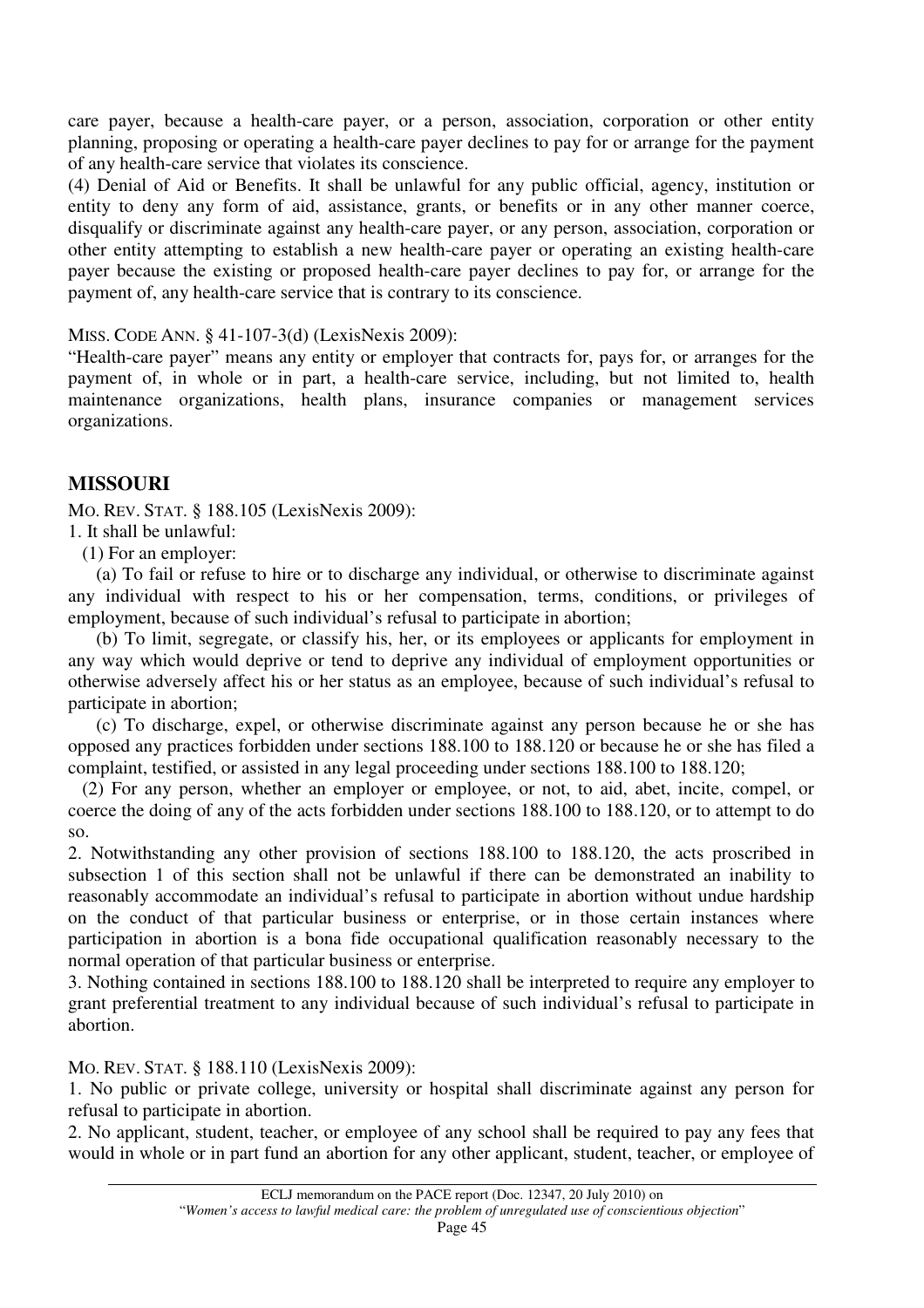that school, if the individual required to pay the fee gives written notice to the proper school authorities that it would be in violation of his or her conscience or beliefs to pay for or fund abortions. The school may require the individual to pay that part of the fees not funding abortions, if the school makes reasonable precautions and gives reasonable assurance that the fees that are paid are segregated from any fund for the payment of abortions.

#### **MONTANA**

#### MONT. CODE ANN. § 50-20-111(2) (LexisNexis 2009):

(1) No private hospital or health care facility shall be required contrary to the religious or moral tenets or the stated religious beliefs or moral convictions of its staff or governing board to admit any person for the purpose of abortion or to permit the use of its facilities for such purpose. Such refusal shall not give rise to liability of such hospital or health care facility or any personnel or agent or governing board thereof to any person for damages allegedly arising from such refusal or be the basis for any discriminatory, disciplinary, or other recriminatory action against such hospital or health care facility or any personnel, agent, or governing board thereof.

(2) All persons shall have the right to refuse to advise concerning, perform, assist, or participate in abortion because of religious beliefs or moral convictions. If requested by any hospital or health care facility or person desiring an abortion, such refusal shall be in writing signed by the person refusing, but may refer generally to the grounds of "religious beliefs and moral convictions". The refusal of any person to advise concerning, perform, assist, or participate in abortion shall not be a consideration in respect of staff privileges of any hospital or health care facility or a basis for any discriminatory, disciplinary, or other recriminatory action against such person, nor shall such person be liable to any person for damages allegedly arising from refusal.

(3) It shall be unlawful to interfere or attempt to interfere with the right of refusal authorized by this section. The person injured thereby shall be entitled to injunctive relief, when appropriate, and shall further be entitled to monetary damages for injuries suffered.

(4) Such refusal by any hospital or health care facility or person shall not be grounds for loss of any privileges or immunities to which the granting of consent may otherwise be a condition precedent or for the loss of any public benefits.

(5) As used in this section, the term "person" includes one or more individuals, partnerships, associations, and corporations.

#### **NEBRASKA**

NEB. REV. STAT. ANN. § 28-338 (LexisNexis 2009):

No person shall be required to perform or participate in any abortion, and the refusal of any person to participate in an abortion shall not be a basis for civil liability to any person. No hospital, governing board, or any other person, firm, association, or group shall terminate the employment or alter the position of, prevent or impair the practice or occupation of, or impose any other sanction or otherwise discriminate against any person who refuses to participate in an abortion.

#### **NEVADA**

NEV. REV. STAT. ANN. § 632.475.1 (LexisNexis 2009):

1. An employer shall not require a registered nurse, a licensed practical nurse, a nursing assistant or any other person employed to furnish direct personal health service to a patient to participate directly in the induction or performance of an abortion if the employee has filed a written statement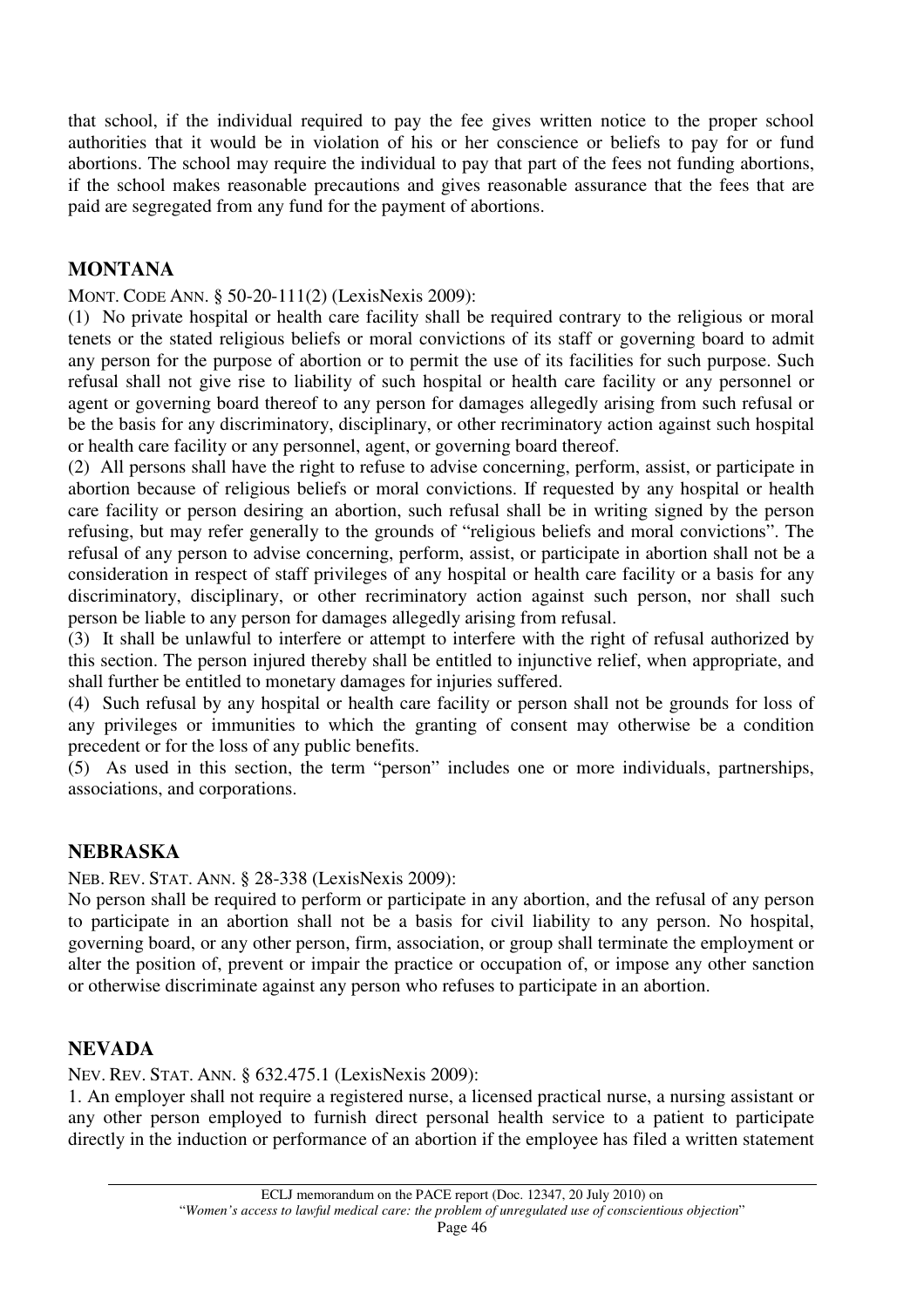with the employer indicating a moral, ethical or religious basis for refusal to participate in the abortion.

2. If the statement provided for in subsection 1 is filed with the employer, the employer shall not penalize or discipline the employee for declining to participate directly in the induction or performance of an abortion.

3. The provisions of subsections 1 and 2 do not apply to medical emergency situations.

4. Any person violating the provisions of this section is guilty of a misdemeanor.

#### **NEW JERSEY**

N.J. STAT. ANN. § 2A:65A-1 (LexisNexis 2010):

No person shall be required to perform or assist in the performance of an abortion or sterilization.

# **NEW MEXICO**

N.M. STAT. ANN. § 30-5-2 (LexisNexis 2009):

This article does not require a hospital to admit any patient for the purposes of performing an abortion, nor is any hospital required to create a special hospital board. A person who is a member of, or associated with, the staff of a hospital, or any employee of a hospital, in which a justified medical termination has been authorized and who objects to the justified medical termination on moral or religious grounds shall not be required to participate in medical procedures which will result in the termination of pregnancy, and the refusal of any such person to participate shall not form the basis of any disciplinary or other recriminatory action against such person.

#### **NEW YORK**

N.Y. CIV. RIGHTS LAW § 79-i(1) (LexisNexis 2010):

1. When the performing of an abortion on a human being or assisting thereat is contrary to the conscience or religious beliefs of any person, he may refuse to perform or assist in such abortion by filing a prior written refusal setting forth the reasons therefor with the appropriate and responsible hospital, person, firm, corporation or association, and no such hospital, person, firm, corporation or association shall discriminate against the person so refusing to act.

A violation of the provisions of this section shall constitute a misdemeanor.

2. No civil action for negligence or malpractice shall be maintained against a person so refusing to act based on such refusal.

# **NORTH CAROLINA**

N.C. GEN. STAT. § 14-45.1(e)-(f) (LexisNexis 2009):

(e) Nothing in this section shall require a physician licensed to practice medicine in North Carolina or any nurse who shall state an objection to abortion on moral, ethical, or religious grounds, to perform or participate in medical procedures which result in an abortion. The refusal of such physician to perform or participate in these medical procedures shall not be a basis for damages for such refusal, or for any disciplinary or any other recriminatory action against such physician.

(f) Nothing in this section shall require a hospital or other health care institution to perform an abortion or to provide abortion services.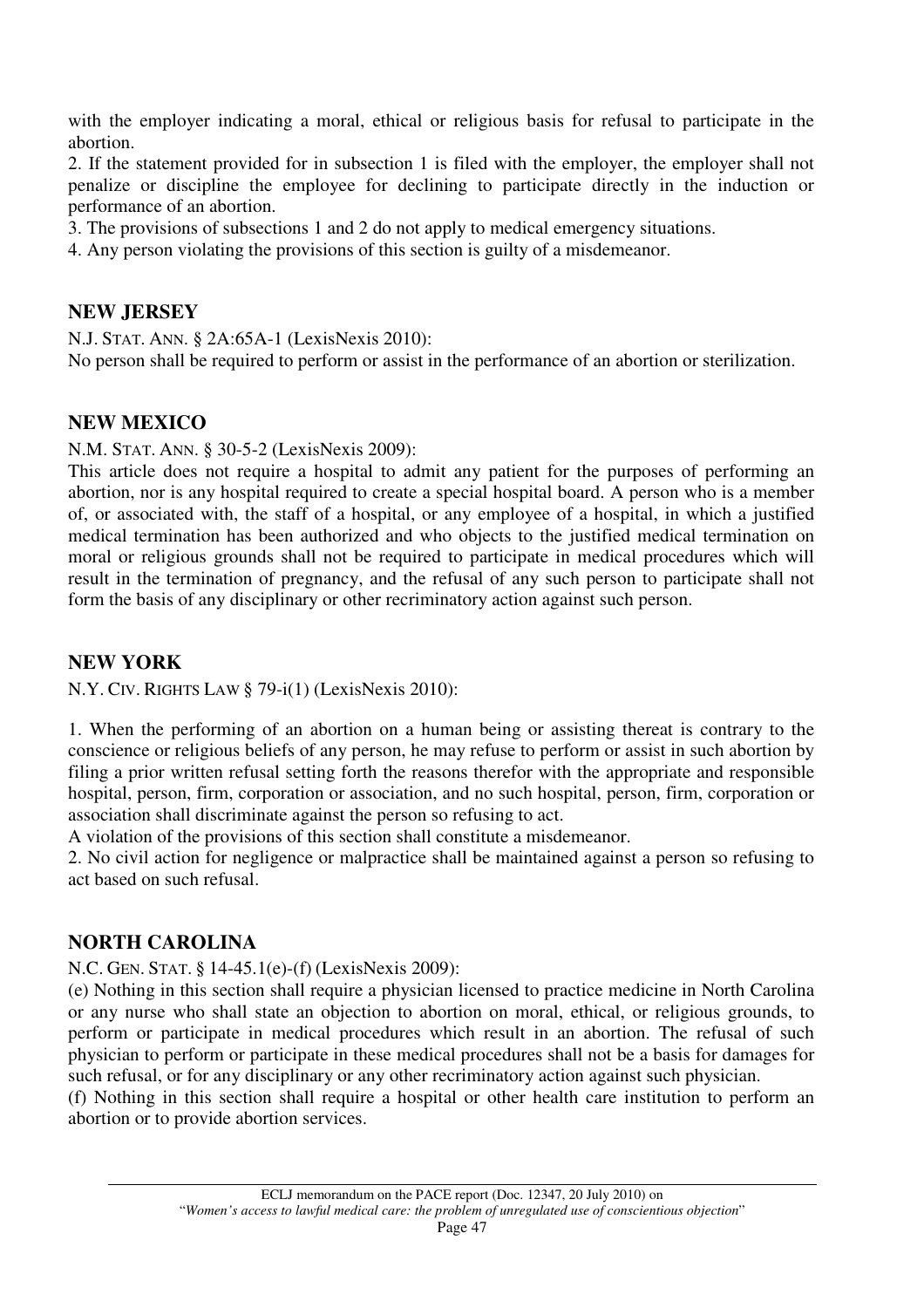N.C. BOARD OF PHARMACY POLICY, CONSCIENCE CONCERNS IN PHARMACIST DECISIONS, http://www.ncbop.org/LawsRules/ConscienceClause.pdf.

A pharmacist should function by serving the individual, community and societal needs while respecting the autonomy and dignity of each patient. The best practice by a pharmacist is to promote the good for every patient in a caring, compassionate and confidential manner. Pharmacists should discuss and resolve any questions about emergency contraception prior to employment. Compassionate care and conscientious objection are not mutually exclusive.

A pharmacist has the right to avoid being complicit in behavior that is inconsistent with his or her morals or ethics. It is unacceptable, however, for pharmacists to impose their moral or ethical beliefs on the patients they serve. Pharmacists who object to providing a medication for a patient on this basis alone, therefore, should take proactive measures so as not to obstruct a patient's right to obtain such medication.

The Board notes that although pharmacists have a right to avoid moral or ethical conflict, they do not have a right to obstruct otherwise legitimate prescription dispensing or delivery solely on the basis of conscientious objection.

Board of Pharmacy staff interprets this policy to mean that if a pharmacist refuses to fill a prescription for emergency contraception then that pharmacist has an obligation to get the patient and the prescription to a pharmacist who will dispense that prescription in a timely manner.

### **NORTH DAKOTA**

N.D. CENT. CODE § 23-16-14 (LexisNexis 2009):

No hospital, physician, nurse, hospital employee, nor any other person is under any duty, by law or contract, nor may such hospital or person in any circumstances be required to participate in the performance of an abortion, if such hospital or person objects to such abortion. No such person or institution may be discriminated against because the person or institution so objects.

#### **OHIO**

OHIO REV. CODE ANN. § 4731.91 (LexisNexis 2010):

(A) No private hospital, private hospital director, or governing board of a private hospital is required to permit an abortion.

(B) No public hospital, public hospital director, or governing board of a public hospital is required to permit an abortion.

(C) Refusal to permit an abortion is not grounds for civil liability nor a basis for disciplinary or other recriminatory action.

(D) No person is required to perform or participate in medical procedures which result in abortion, and refusal to perform or participate in the medical procedures is not grounds for civil liability nor a basis for disciplinary or other recriminatory action.

(E) Whoever violates division (D) of this section is liable in civil damages.

# **OKLAHOMA**

OKLA. STAT. ANN. tit. 63, § 1-741 (LexisNexis 2009):

A. No private hospital, hospital director or governing board of a private hospital in Oklahoma, is required to permit abortions to be performed or induced in such hospital. Refusal to permit an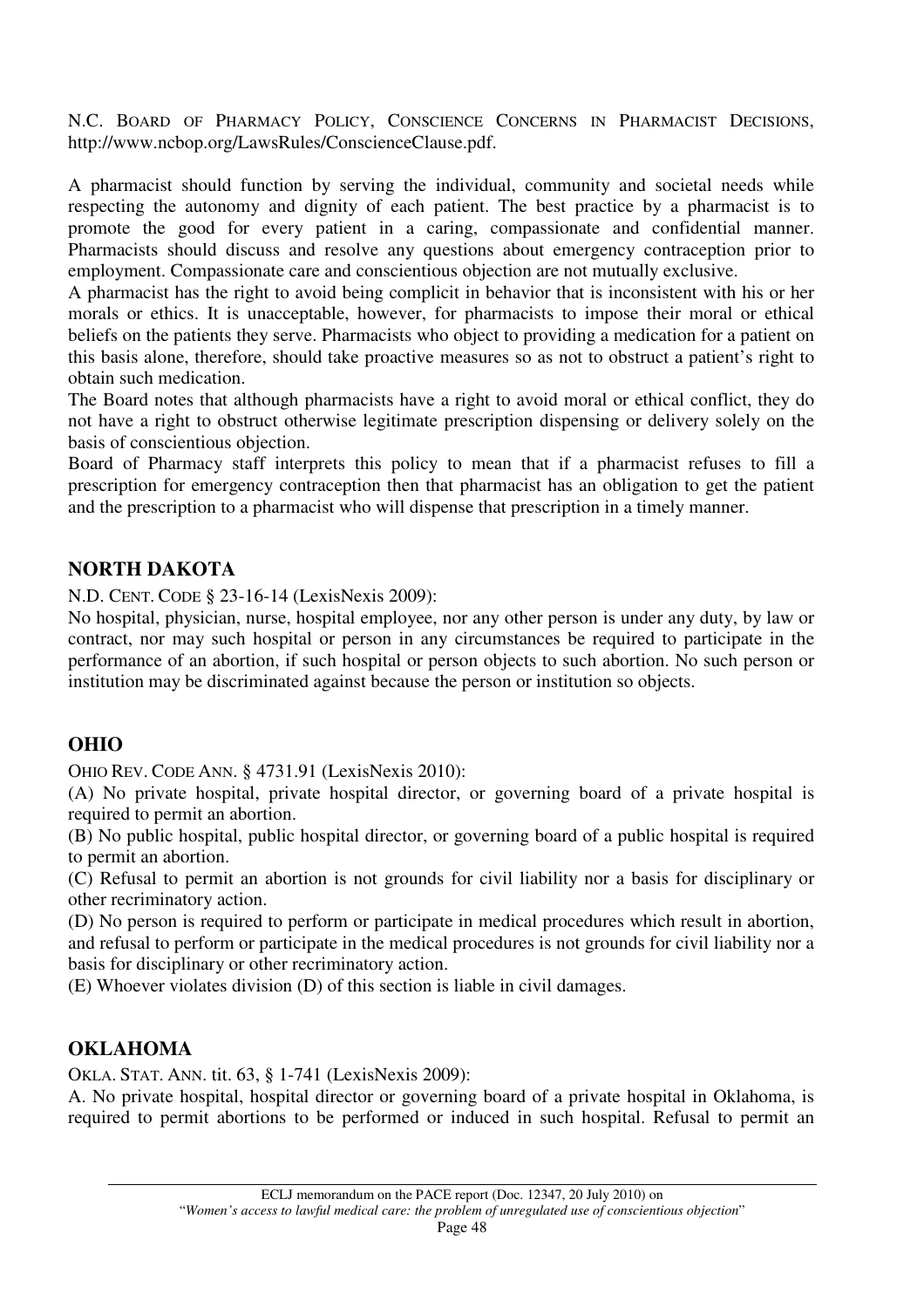abortion, in accordance with a standard policy, is not grounds for civil liability nor a basis for disciplinary or other recriminatory action.

B. No person may be required to perform, induce or participate in medical procedures which result in an abortion which are in preparation for an abortion or which involve aftercare of an abortion patient, except when the aftercare involves emergency medical procedures which are necessary to protect the life of the patient, and refusal to perform or participate in such medical procedures is not grounds for civil liability nor a basis for disciplinary or other recriminatory action.

C. The rights and immunities granted by this section shall not include medical procedures in which a woman is in the process of the spontaneous, inevitable abortion of an unborn child, the death of the child is imminent, and the procedures are necessary to prevent the death of the mother.

#### **OREGON**

OR. REV. STAT. § 435.485(2) (LexisNexis 2007):

(1) No physician is required to give advice with respect to or participate in any termination of a pregnancy if the refusal to do so is based on an election not to give such advice or to participate in such terminations and the physician so advises the patient.

(2) No hospital employee or member of the hospital medical staff is required to participate in any termination of a pregnancy if the employee or staff member notifies the hospital of the election not to participate in such terminations.

#### **PENNSYLVANIA**

18 PA. CONS. STAT. § 3213(d) (LexisNexis 2009)

(d) PARTICIPATION IN ABORTION. --Except for a facility devoted exclusively to the performance of abortions, no medical personnel or medical facility, nor any employee, agent or student thereof, shall be required against his or its conscience to aid, abet or facilitate performance or an abortion or dispensing of an abortifacient and failure or refusal to do so shall not be a basis for any civil, criminal, administrative or disciplinary action, penalty or proceeding, nor may it be the basis for refusing to hire or admit anyone. Nothing herein shall be construed to limit the provisions of the act of October 27, 1955 (P.L. 744, No. 222), known as the "Pennsylvania Human Relations Act." Any person who knowingly violates the provisions of this subsection shall be civilly liable to the person thereby injured and, in addition, shall be liable to that person for punitive damages in the amount of \$ 5,000.

#### **RHODE ISLAND**

#### R.I. GEN. LAWS § 23-17-11 (2010):

A physician or any other person who is a member of or associated with the medical staff of a health care facility or any employee of a health care facility in which an abortion or any sterilization procedure is scheduled, and who shall state in writing an objection to the abortion or sterilization procedure on moral or religious grounds, shall not be required to participate in the medical procedures which result in the abortion or sterilization, and the refusal of the person to participate in the medical procedures shall not form the basis for any claim of damages on account of the refusal or for any disciplinary or recriminatory action against the person.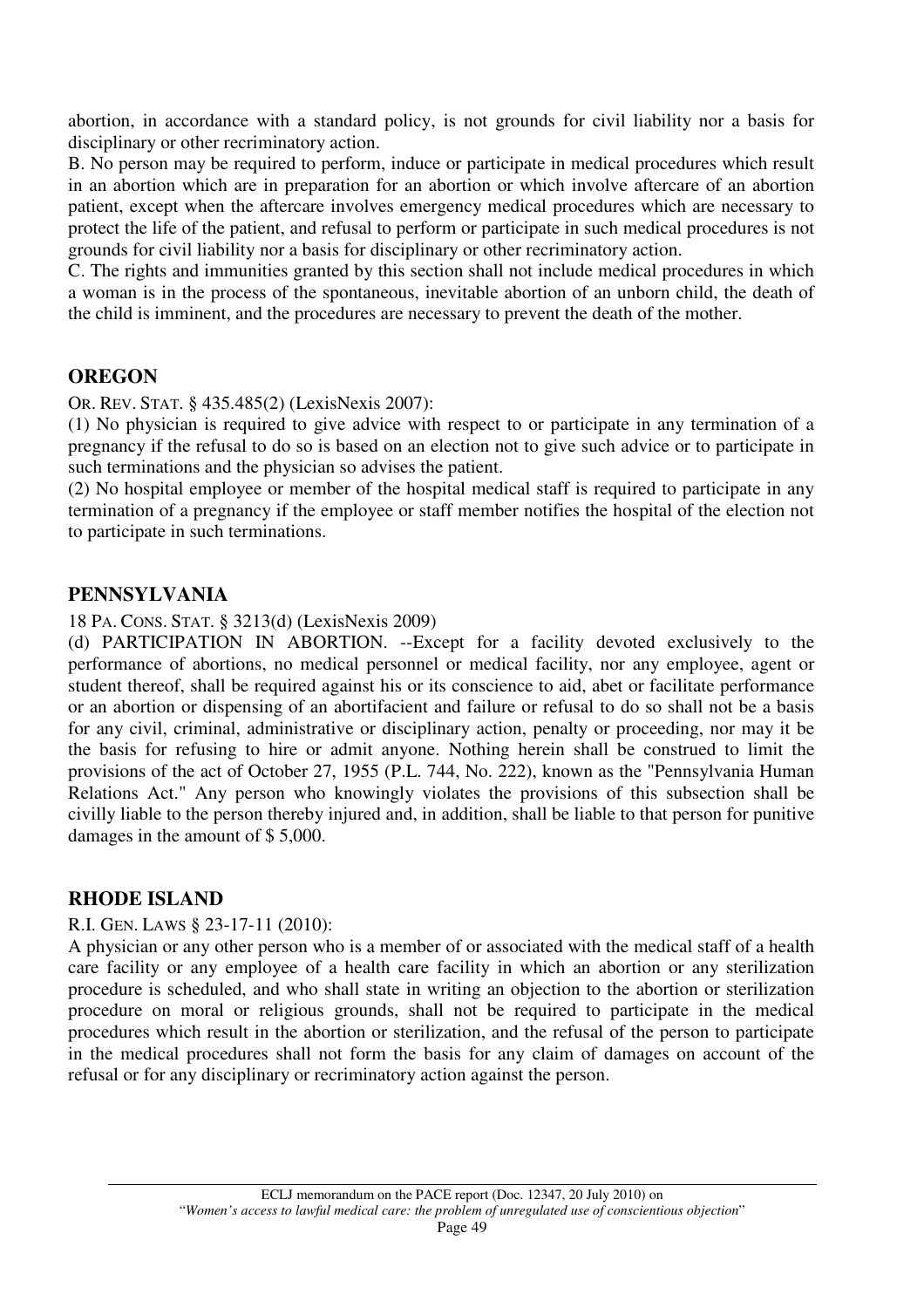### **SOUTH CAROLINA**

S.C. CODE ANN. § 44-41-50(a)-(c) (LexisNexis 2009):

(a) No physician, nurse, technician or other employee of a hospital, clinic or physician shall be required to recommend, perform or assist in the performance of an abortion if he advises the hospital, clinic or employing physician in writing that he objects to performing, assisting or otherwise participating in such procedures. Such notice will suffice without specification of the reason therefor.

(b) No physician, nurse, technician or other person who refuses to perform or assist in the performance of an abortion shall be liable to any person for damages allegedly arising from such refusal.

(c) No physician, nurse, technician or other person who refuses to perform or assist in the performance of an abortion shall because of that refusal be dismissed, suspended, demoted, or otherwise disciplined or discriminated against by the hospital or clinic with which he is affiliated or by which he is employed. A civil action for damages or reinstatement of employment, or both, may be prosecuted by any person whose employment or affiliation with a hospital or clinic has been altered or terminated in violation of this chapter.

### **SOUTH DAKOTA**

S.D. CODIFIED LAWS § 34-23A-12 (LexisNexis 2009):

No physician, nurse or other person who refuses to perform or assist in the performance of an abortion shall be liable to any person for damages arising from that refusal.

S.D. CODIFIED LAWS § 34-23A-13 (LexisNexis 2009):

No physician, nurse or other person who performs or refuses to perform or assist in the performance of an abortion shall, because of that performance or refusal, be dismissed, suspended, demoted, or otherwise prejudiced or damaged by a hospital or other medical facility with which he is affiliated or by which he is employed.

#### S.D. CODIFIED LAWS § 34-23A-14 (LexisNexis 2009):

No hospital licensed pursuant to the provisions of chapter 34-12 is required to admit any patient for the purpose of terminating a pregnancy pursuant to the provisions of this chapter. No hospital is liable for its failure or refusal to participate in such termination if the hospital has adopted a policy not to admit patients for the purpose of terminating pregnancies as provided in this chapter.

#### S.D. CODIFIED LAWS § 36-11-70 (LexisNexis 2009):

No pharmacist may be required to dispense medication if there is reason to believe that the medication would be used to:

(1) Cause an abortion; or

(2) Destroy an unborn child as defined in subdivision 22-1-2(50A); or

(3) Cause the death of any person by means of an assisted suicide, euthanasia, or mercy killing.

No such refusal to dispense medication pursuant to this section may be the basis for any claim for damages against the pharmacist or the pharmacy of the pharmacist or the basis for any disciplinary, recriminatory, or discriminatory action against the pharmacist.

S.D. CODIFIED LAWS § 22-1-2(50A) (LexisNexis 2009) (emphasis added):

(50A) "Unborn *child*," an individual organism of the species homo sapiens from *fertilization until live birth*.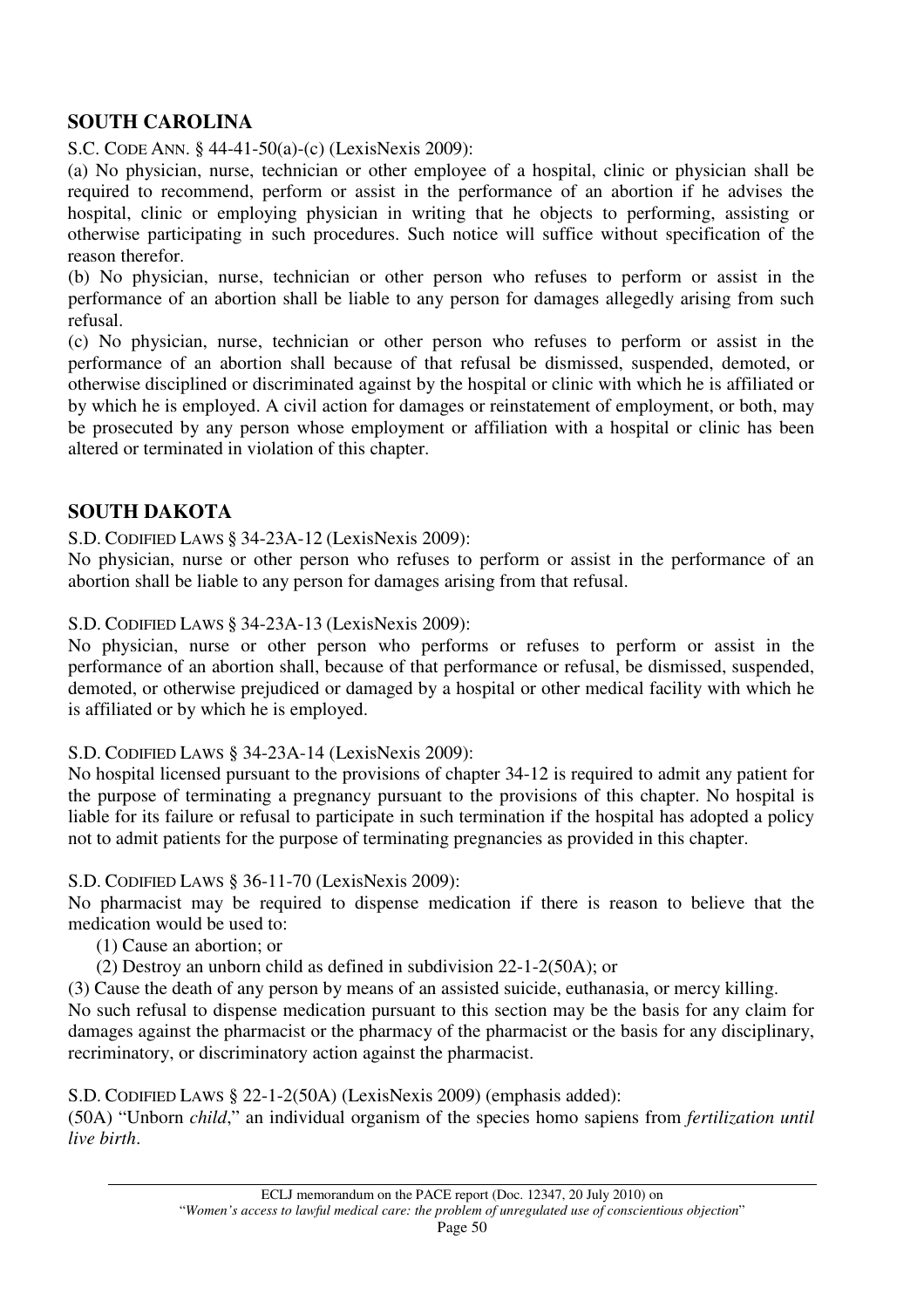#### **TENNESSEE**

TENN. CODE ANN. § 39-15-204 (LexisNexis 2010):

No physician shall be required to perform an abortion and no person shall be required to participate in the performance of an abortion. No hospital shall be required to permit abortions to be performed therein.

#### **TEXAS**

TEX. OCC. CODE ANN. § 103.001 (LexisNexis 2009):

A physician, nurse, staff member, or employee of a hospital or other health care facility who objects to directly or indirectly performing or participating in an abortion procedure may not be required to directly or indirectly perform or participate in the procedure.

#### **UTAH**

UTAH CODE ANN. § 76-7-306 (LexisNexis 2009):

(1) A physician, or any other person who is a member of or associated with the staff of a hospital, or any employee of a hospital in which an abortion has been authorized, who states an objection to an abortion or the practice of abortion in general on moral or religious grounds shall not be required to participate in the medical procedures which will result in the abortion, and the refusal of any person to participate shall not form the basis of any claim for damages on account of the refusal or for any disciplinary or recriminatory action against such person, nor shall any moral or religious scruples or objections to abortions be the grounds for any discrimination in hiring in this state.

(2) Nothing in this part shall require any private and/or denominational hospital to admit any patient for the purpose of performing an abortion.

#### **VIRGINIA**

VA. CODE ANN. § 18.2-75 (LexisNexis 2010):

Nothing in §§ 18.2-72, 18.2-73 or § 18.2-74 shall require a hospital or other medical facility or physician to admit any patient under the provisions hereof for the purpose of performing an abortion. In addition, any person who shall state in writing an objection to any abortion or all abortions on personal, ethical, moral or religious grounds shall not be required to participate in procedures which will result in such abortion, and the refusal of such person, hospital or other medical facility to participate therein shall not form the basis of any claim for damages on account of such refusal or for any disciplinary or recriminatory action against such person, nor shall any such person be denied employment because of such objection or refusal. The written objection shall remain in effect until such person shall revoke it in writing or terminate his association with the facility with which it is filed.

#### **WASHINGTON**

WASH. REV. CODE ANN. § 9.02.150 (LexisNexis 2010):

No person or private medical facility may be required by law or contract in any circumstances to participate in the performance of an abortion if such person or private medical facility objects to so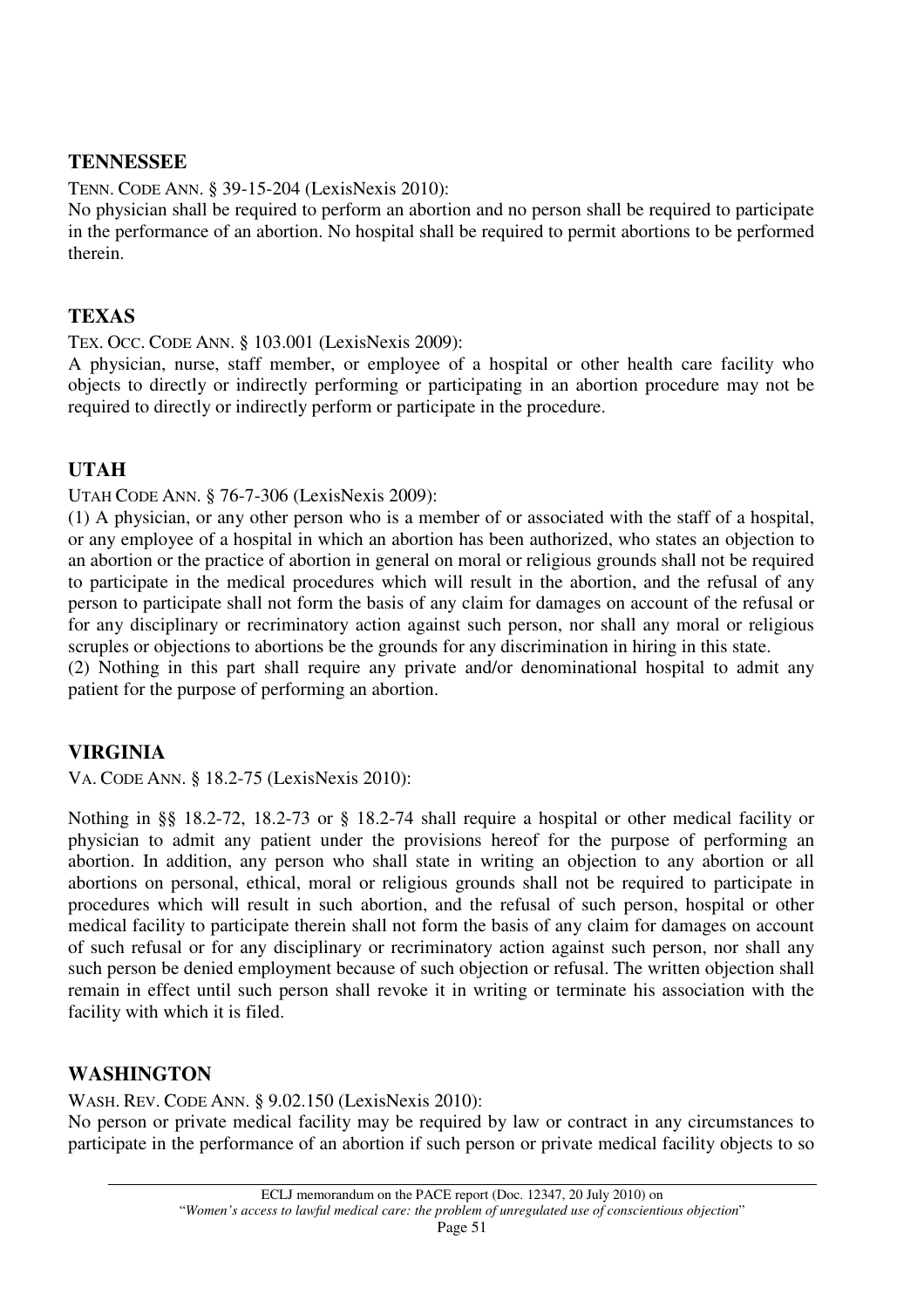doing. No person may be discriminated against in employment or professional privileges because of the person's participation or refusal to participate in the termination of a pregnancy.

#### **WEST VIRGINIA**

#### W. VA. CODE § 16-2F-7 (LexisNexis 2009):

Nothing in this article, nor in any order issued pursuant thereto, shall require that a physician perform an abortion or that any person be required to assist in the performance of an abortion if such physician or person, for any reason, medical or otherwise, does not wish to perform or assist in such abortion.

#### **WISCONSIN**

#### WIS. STAT. ANN. § 253.09 (LexisNexis 2009):

(1) No hospital shall be required to admit any patient or to allow the use of the hospital facilities for the purpose of performing a sterilization procedure or removing a human embryo or fetus. A physician or any other person who is a member of or associated with the staff of a hospital, or any employee of a hospital in which such a procedure has been authorized, who shall state in writing his or her objection to the performance of or providing assistance to such a procedure on moral or religious grounds shall not be required to participate in such medical procedure, and the refusal of any such person to participate therein shall not form the basis of any claim for damages on account of such refusal or for any disciplinary or recriminatory action against such person.

(2) No hospital or employee of any hospital shall be liable for any civil damages resulting from a refusal to perform sterilization procedures or remove a human embryo or fetus from a person, if such refusal is based on religious or moral precepts.

(3) No hospital, school or employer may discriminate against any person with regard to admission, hiring or firing, tenure, term, condition or privilege of employment, student status or staff status on the ground that the person refuses to recommend, aid or perform procedures for sterilization or the removal of a human embryo or fetus, if the refusal is based on religious or moral precepts.

(4) The receipt of any grant, contract, loan or loan guarantee under any state or federal law does not authorize any court or any public official or other public authority to require:(a) Such individual to perform or assist in the performance of any sterilization procedure or removal of a human embryo or fetus if the individuals performance or assistance in the performance of such a procedure would be contrary to the individuals religious beliefs or moral convictions; or (b) Such entity to:

1. Make its facilities available for the performance of any sterilization procedure or removal of a human embryo or fetus if the performance of such a procedure in such facilities is prohibited by the entity on the basis of religious beliefs or moral convictions; or

2. Provide any personnel for the performance or assistance in the performance of any sterilization procedure or assistance if the performance or assistance in the performance of such procedure or the removal of a human embryo or fetus by such personnel would be contrary to the religious beliefs or moral convictions of such personnel.

#### **WYOMING**

WYO. STAT. ANN. § 35-6-106 (LexisNexis 2010):

No person shall, in any way, be required to perform or participate in any abortion or in any act or thing which accomplishes or performs or assists in accomplishing or performing a human miscarriage, euthanasia or any other death of a human fetus or human embryo. The refusal of any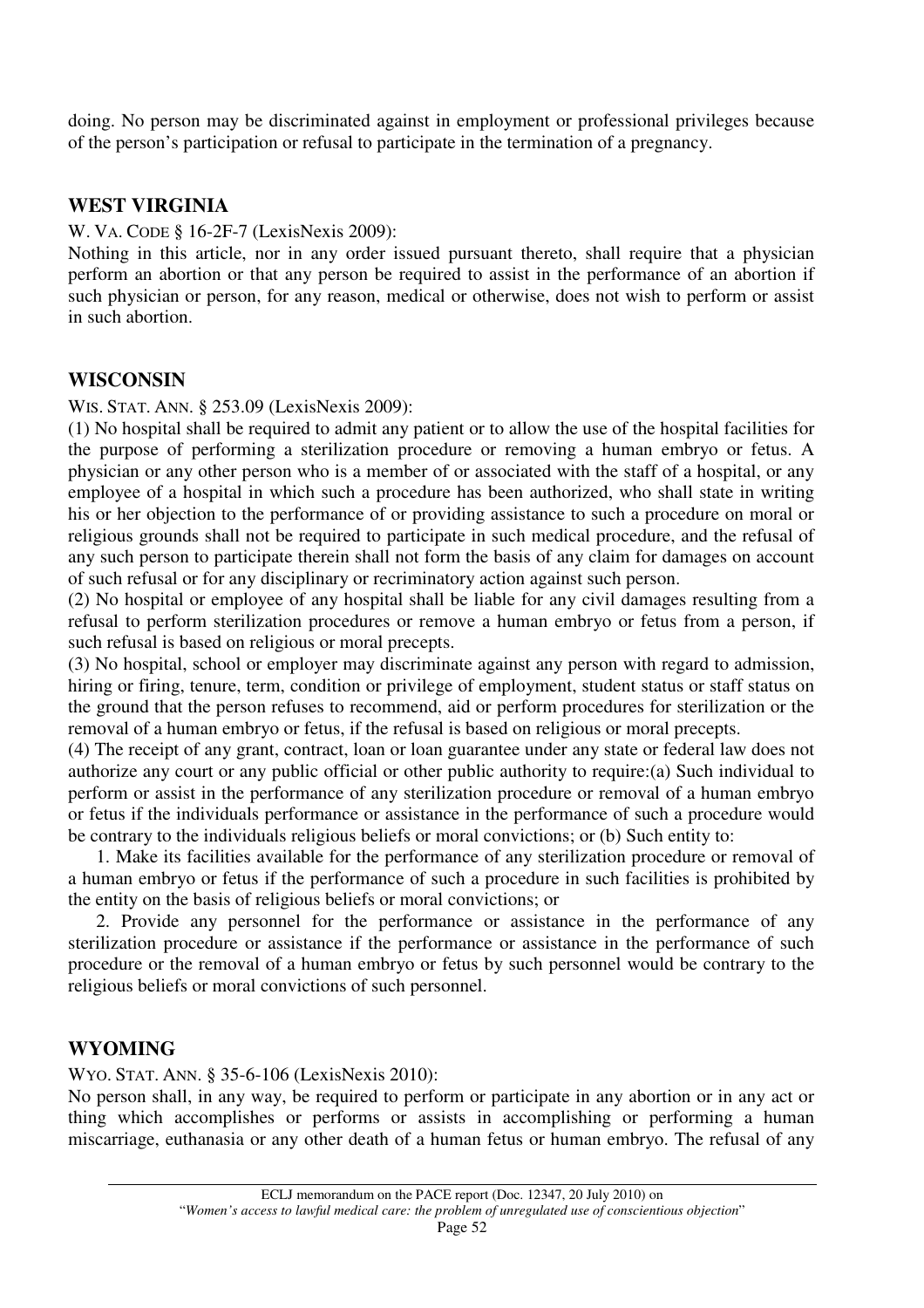person to do so is not a basis for civil liability to any person. No hospital, governing board or any other person, firm, association or group shall terminate the employment of, alter the position of, prevent or impair the practice or occupation of, or impose any other sanction or otherwise discriminate against any person who refuses to perform or participate in any abortion or in any act or thing which accomplishes, performs or assists in accomplishing or performing a human miscarriage, euthanasia or any other death of a human fetus or embryo.

#### **GUAM**

#### 9 GUAM CODE ANN. § 31.22(a) (2009):

(a) No employer or other person shall require a physician, a registered nurse, a licensed vocational nurse, or any person employed or with staff privileges at a hospital, facility or clinic to directly participate in the induction or performance of an abortion, if such employee or other person has filed a written statement with the employer or the hospital, facility or clinic indicating a moral, ethical or religious basis for refusal to participate in the abortion.

No such employee or other person with staff privileges in a hospital, facility, or clinic shall be subject to any penalty or discipline by reason of his refusal to participate in an abortion. No such employee of a hospital, facility or clinic which does not permit the performance of abortions, or person with staff privileges therein, shall be subject to any penalty or discipline on account of such person[']s participation in the performance of an abortion in other than such hospital, facility or clinic.

No employer shall refuse to employ any person because of such person's refusal for moral, ethical or religious reasons to participate in an abortion, unless such person would be assigned in the normal course of business of any hospital, facility or clinic to work in those parts of the hospital, facility or clinic where abortion patients are cared for. No provision of this Chapter prohibits any hospital, facility or clinic which permits the performance of abortions from inquiring whether the employee or prospective employee would advance a moral, ethical or religious basis for refusal to participate in an abortion before hiring or assigning such a person to that part of a hospital, facility or clinic where abortion patients are cared for.

The refusal of a physician, nurse, or any other person to participate or aid in the induction or performance of an abortion pursuant to this subsection shall not form the basis of any claim for damages.

(b) No hospital, facility, or clinic shall refuse staff privileges to a physician because of such physician[']s refusal to participate in the performance of an abortion for moral, ethical, or religious reasons.

(c) Nothing in this Chapter shall require a non-profit hospital or other facility or clinic which is operated by a religious corporation or other religious organization or any administrative officer, employee, agent, or member of the governing board thereof, to perform or permit the performance of an abortion in such facility or clinic or to provide abortion services. No such non-profit facility or clinic organized or operated by a religious corporation or other religious organization, nor its administrative officers, employees, agents, or members of its governing board shall be liable, individually or collectively, for failure or refusal to participate in any such act.

The failure or refusal of any such corporation, unincorporated association or individual person to perform or to permit the performance of such medical procedures shall not be the basis for any disciplinary or other recriminatory action against such corporations, unincorporated associations, or individuals. Any such facility or clinic which does not permit the performance of abortions on its premises shall post notice of such proscription in an area of such facility or clinic which is open to patients and prospective admittees.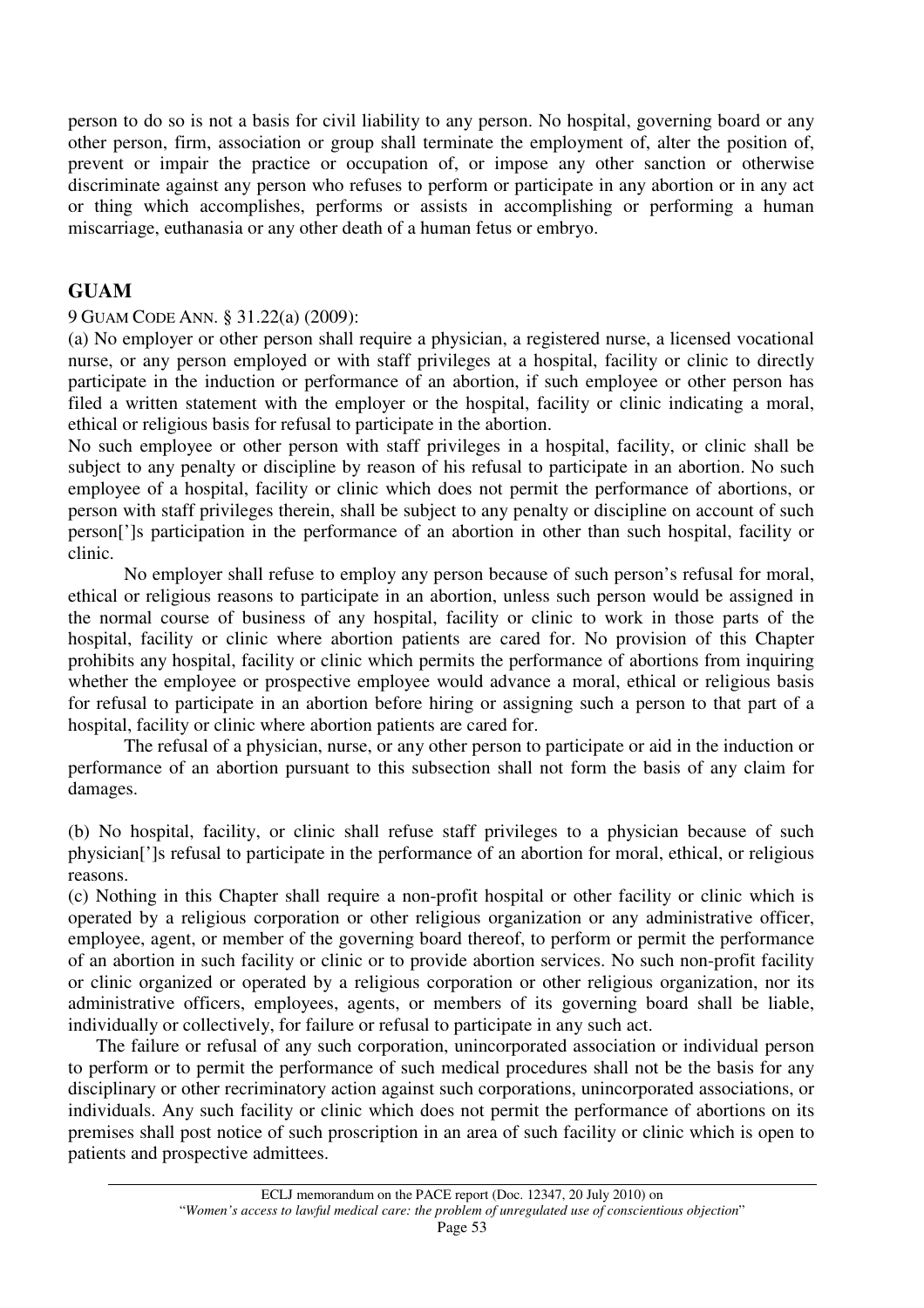(d) This section shall not apply to medical emergency situations and spontaneous abortions. Any violation of this section is a misdemeanor.

### **VIRGIN ISLANDS**

#### 14 V.I. CODE ANN. § 154 (2010):

Except in case of emergency, no physician, nurse or any other hospital personnel shall be required to perform, assist or in any other way associate himself with the performance of an abortion, and no such physician, nurse or other hospital personnel may be held civilly or criminally liable for his refusal to participate in the performance of an abortion.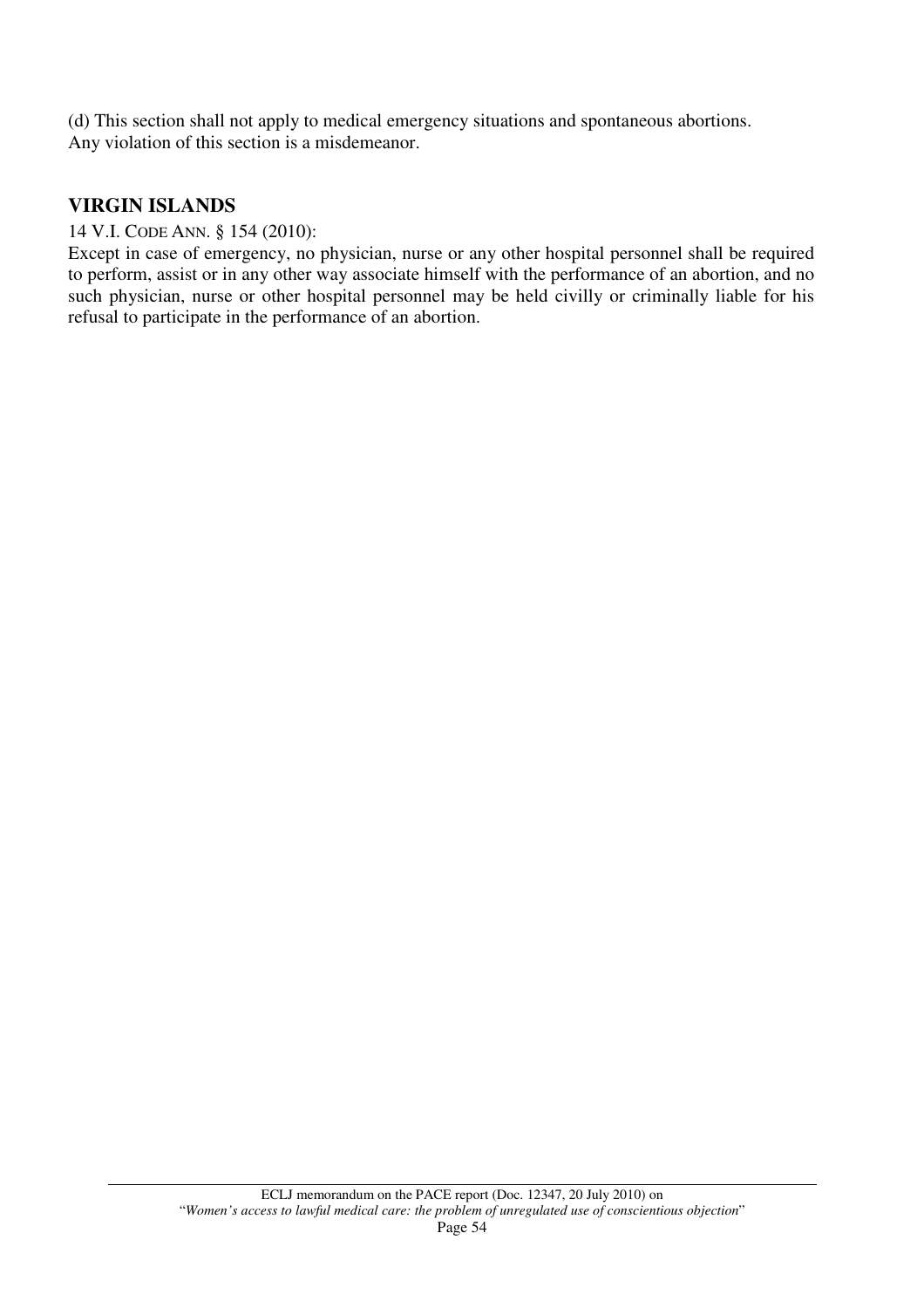# **APPENDIX—C**

# **PACE Draft Report - Women's access to lawful medical care: the problem of unregulated use of conscientious objection**

Parliamentary Assembly **Assemblée** parlementaire



**Doc. 12347** 20 July 2010 **Women's access to lawful medical care: the problem of unregulated use of conscientious objection**  $Report^{\perp}$ Social, Health and Family Affairs Committee Rapporteur: Ms Christine McCAFFERTY, United Kingdom, Socialist Group

#### *Summary*

The practice of conscientious objection arises in the field of health care when healthcare providers refuse to provide certain health services based on religious, moral or philosophical objections. While recognising the right of an individual to conscientiously object to performing a certain medical procedure, the Social, Health and Family Affairs Committee is deeply concerned about the increasing and largely unregulated occurrence of this practice, especially in the field of reproductive health care, in many Council of Europe member states.

There is a need to balance the right of conscientious objection of an individual not to perform a certain medical procedure with the responsibility of the profession and the right of each patient to access lawful medical care in a timely manner.

The Parliamentary Assembly should thus invite member states to develop comprehensive and clear regulations that define and regulate conscientious objection with regard to health and medical services, including reproductive health services, as well as to provide oversight and monitoring, including an effective complaint mechanism, of the practice of conscientious objection.

The Assembly should also recommend that the Committee of Ministers instruct the competent Steering Committees and/or other competent Council of Europe bodies to assist member states in the development of such regulations and the setting up of such oversight and monitoring mechanisms.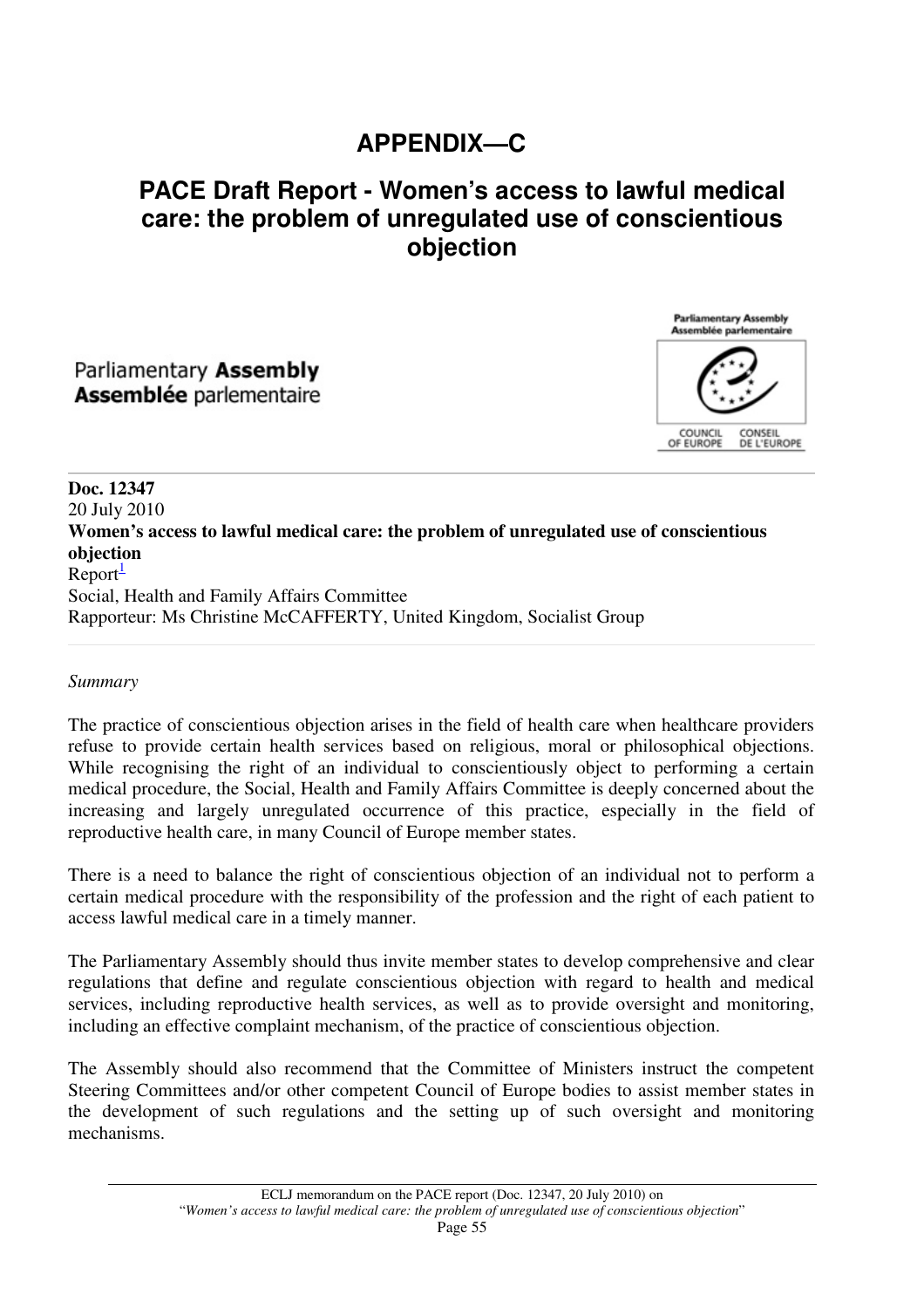### **A. Draft resolution**<sup>2</sup>

1. The practice of conscientious objection arises in the field of health care when healthcare providers refuse to provide certain health services based on religious, moral or philosophical objections. While recognising the right of an individual to conscientiously object to performing a certain medical procedure, the Parliamentary Assembly is deeply concerned about the increasing and largely unregulated occurrence of this practice, especially in the field of reproductive health care, in many Council of Europe member states.

2. The Assembly emphasises the need to balance the right of conscientious objection of an individual not to perform a certain medical procedure with the responsibility of the profession and the right of each patient to access lawful medical care in a timely manner. The Assembly is concerned that the unregulated use of conscientious objection disproportionately affects women, notably those having low incomes or living in rural areas.

3. In the majority of Council of Europe member states, the practice of conscientious objection is inadequately regulated or largely unregulated. A comprehensive and clear legal and policy framework governing the practice of conscientious objection by healthcare providers, coupled with an effective oversight and complaint mechanism, would have the potential to ensure that the interests and rights of both healthcare providers and individuals seeking legal medical services are respected, protected, and fulfilled.

4. In view of member states' obligation to ensure access to lawful medical care and to protect the right to health, as well as the obligation to ensure respect for the right of freedom of thought, conscience and religion of individual healthcare providers, the Assembly invites member states to:

 4.1. develop comprehensive and clear regulations that define and regulate conscientious objection with regard to health and medical services, including reproductive health services, which:

4.1.1. guarantee the right to conscientious objection only to individual healthcare providers directly involved in the performance of the procedure in question, and not to public or state institutions such as public hospitals and clinics as a whole;

4.1.2. oblige the healthcare provider to:

4.1.2.1. provide information to patients about all treatment options available (regardless of whether such information may induce the patient to pursue treatment to which the healthcare provider objects);

4.1.2.2. inform patients in a timely manner of any conscientious objection to a procedure, and to refer patients to another healthcare provider in that case;

4.1.2.3. ensure that patients receive appropriate treatment from the healthcare provider to whom they have been referred;

 4.1.3. oblige the healthcare provider to provide the desired treatment to which the patient is legally entitled despite his or her conscientious objection in cases of emergency (notably danger to the patient's health or life), or when referral to another healthcare provider is not possible (in particular when there is no equivalent practitioner within reasonable distance);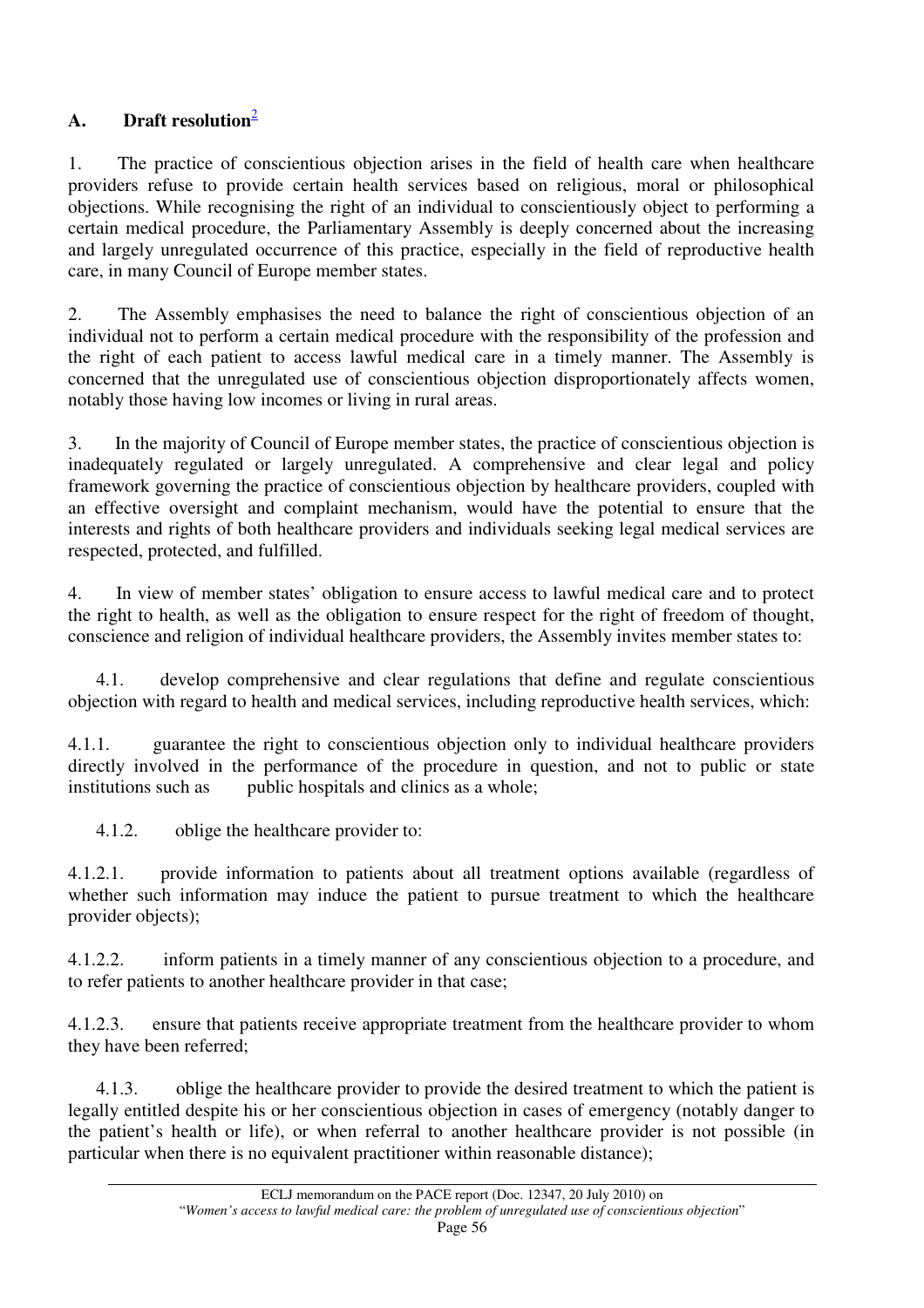4.2. provide oversight and monitoring, including an effective complaint mechanism, of the practice of conscientious objection so as to ensure that everyone, but particularly women, have access to an effective and timely remedy, and to guarantee the effective implementation and enforcement of these regulations within member states' respective health services.

### **B. Draft recommendation**<sup>3</sup>

1. The Parliamentary Assembly refers to its Resolution … (2010) on women's access to lawful medical care: the problem of unregulated use of conscientious objection and Resolution 1607 (2008) on access to safe and legal abortion in Europe.

2. The Assembly is deeply concerned about the increasing and largely unregulated occurrence of conscientious objection, especially in the field of reproductive health care, which poses an obstacle to women's access to lawful medical care in many Council of Europe member states.

3. The Assembly believes that the right of conscientious objection of an individual not to perform a certain medical procedure must be balanced with the responsibility of the profession and the right of each patient to access lawful medical care in a timely manner.

4. Thus, the Assembly recommends that the Committee of Ministers:

4.1. invite member states to develop comprehensive and clear regulations that define and regulate conscientious objection with regard to health and medical services, including reproductive health services, as well as to provide oversight and monitoring, as outlined in Resolution ... (2010);

4.2. instruct the competent Steering Committees and/or other competent Council of Europe bodies to assist member states in the development of such regulations and the setting up of such oversight and monitoring mechanisms.

# **C. Explanatory memorandum by Ms McCafferty, rapporteur**

# **Contents**

*Page*

- 1. Introduction 4
- 2. Conscientious objection in its various aspects 5
- 3. Conscientious objection in international and European human rights law and medical standards 5
- 4. Regulation and practice in Council of Europe member states 6
- *4.1. Obligation to ensure availability and accessibility of lawful healthcare services through adequate personnel* 7
- *4.2. Conscientious objection applies to individuals, not institutions* 8
- *4.3. Duties of healthcare providers* 8
- *4.4. Conscientious objection applies to healthcare professionals directly performing medical treatment or procedures*
- *4.5. Exceptions to the invocation of a conscientious objection* 10
- *4.6. Accountability and complaint mechanisms* 10

"*Women's access to lawful medical care: the problem of unregulated use of conscientious objection*"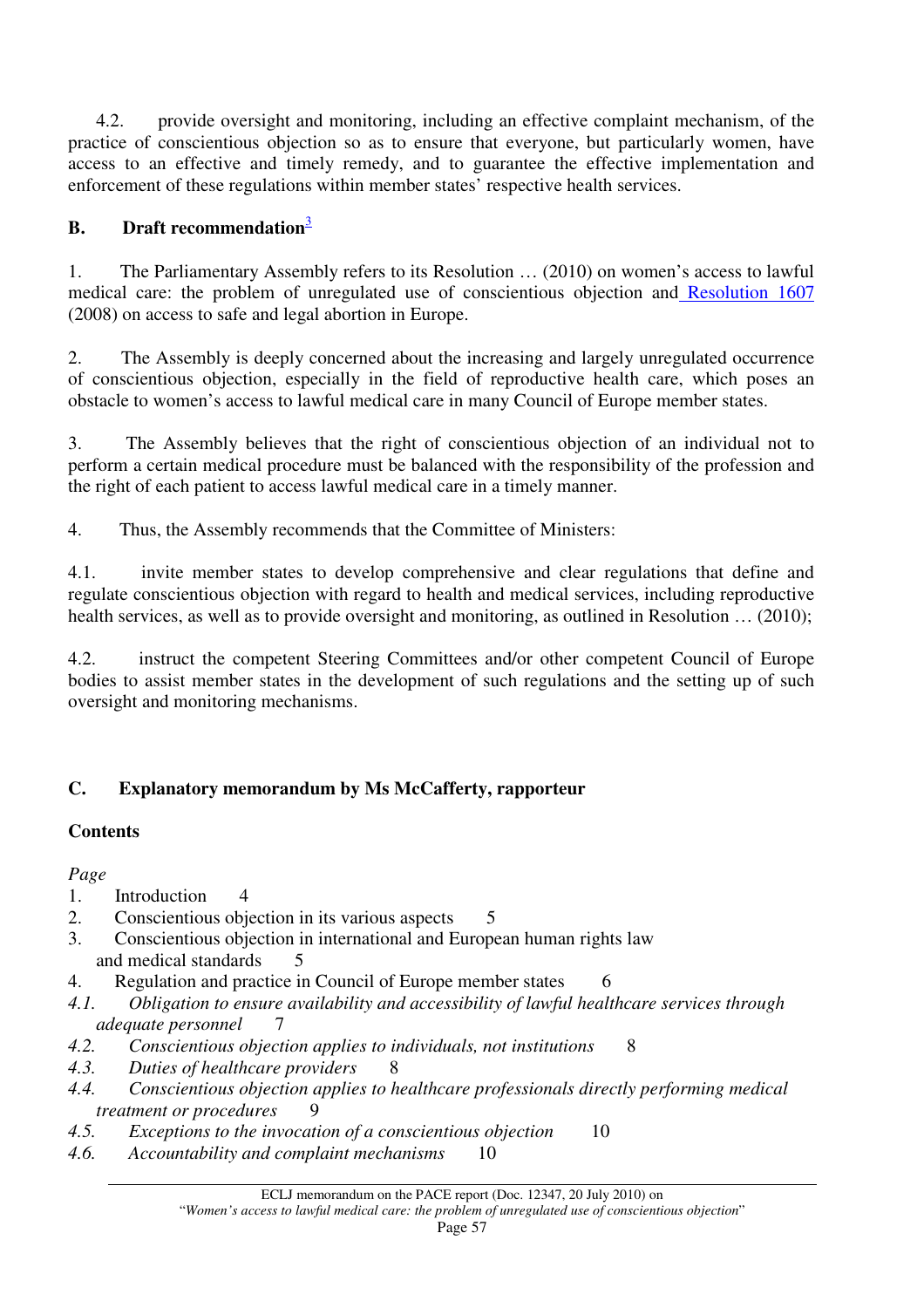5. The impact on women's access to lawful medical care 10

- *5.1. Lack of oversight mechanisms* 10
- *5.2. Non-respect of legal duties with regard to information of patients* 11
- *5.3. Absence of regulations requiring or facilitating timely action* 12
- *5.4. Lack of regulation regarding the scope of conscientious objection provisions* 12
- 6. Conclusions 12

#### **\*\*\*\*\***

### **1. Introduction**

1. On 14 October 2010, Ms Hägg (Sweden, Socialist Group) and a number of her colleagues tabled a motion for a resolution entitled "Women's access to lawful medical care: the problem of unregulated use of conscientious objection" ( $\overline{Doc}$ . 11757). This motion pointed out that, in the majority of the member states of the Council of Europe, the practice of conscientious objection in the medical field is inadequately or largely unregulated. The absence of a comprehensive and effective legal and policy framework governing the practice of conscientious objection by healthcare providers may severely affect individuals' health and lives in a number of Council of Europe member states. The signatories of the motion were particularly concerned about the way in which the unregulated occurrence of this practice disproportionately affects women, notably those having low incomes or living in rural areas.

2. The motion was referred to this committee for report (which appointed me rapporteur), and to the Committee on Equal Opportunities for Women and Men for opinion (which appointed Ms Circene, Latvia, EPP/CD, rapporteur for opinion). The Social, Health and Family Affairs Committee organised an exchange of views with two experts on this issue $\frac{4}{3}$  at its meeting in Paris on 13 November 2009, and held a further exchange of views with two experts in Paris on 4 June  $2010$ <sup>5</sup> This report also draws on my fact-finding visit to Austria and the Czech Republic in June 2009, as well as on the expertise of Ms Christina Zampas, whom I would like to thank for her contribution to this report.

3. Based on the facts, and after proposing a brief definition of the phenomena, I wish to examine international and European human rights law and international medical standards on this issue. I will then address various facets of the issue, illustrating them through the practice of conscientious objection in different member states and set forth examples of the impact that nonregulation can have on individuals' health and lives. Lastly, I would like to propose lines of action to be followed at the national and European levels.

# **2. Conscientious objection in its various aspects**

4. Conscientious objection in the medical field is generally based on personal convictions and ethical values of medical professionals of various professional categories (healthcare providers). Their convictions, very often linked to religion, can stand against their readiness to provide certain medical information and services. These consist, for example, of certain family planning services and reproductive technologies, safe abortion services where legal, and pain-relief by life-shortening means for terminally ill patients.  $\frac{6}{3}$ 

5. The phenomenon of conscientious objection in the medical field is highly controversial and its appraisal depends on various legal and social factors in a given national context. The debate on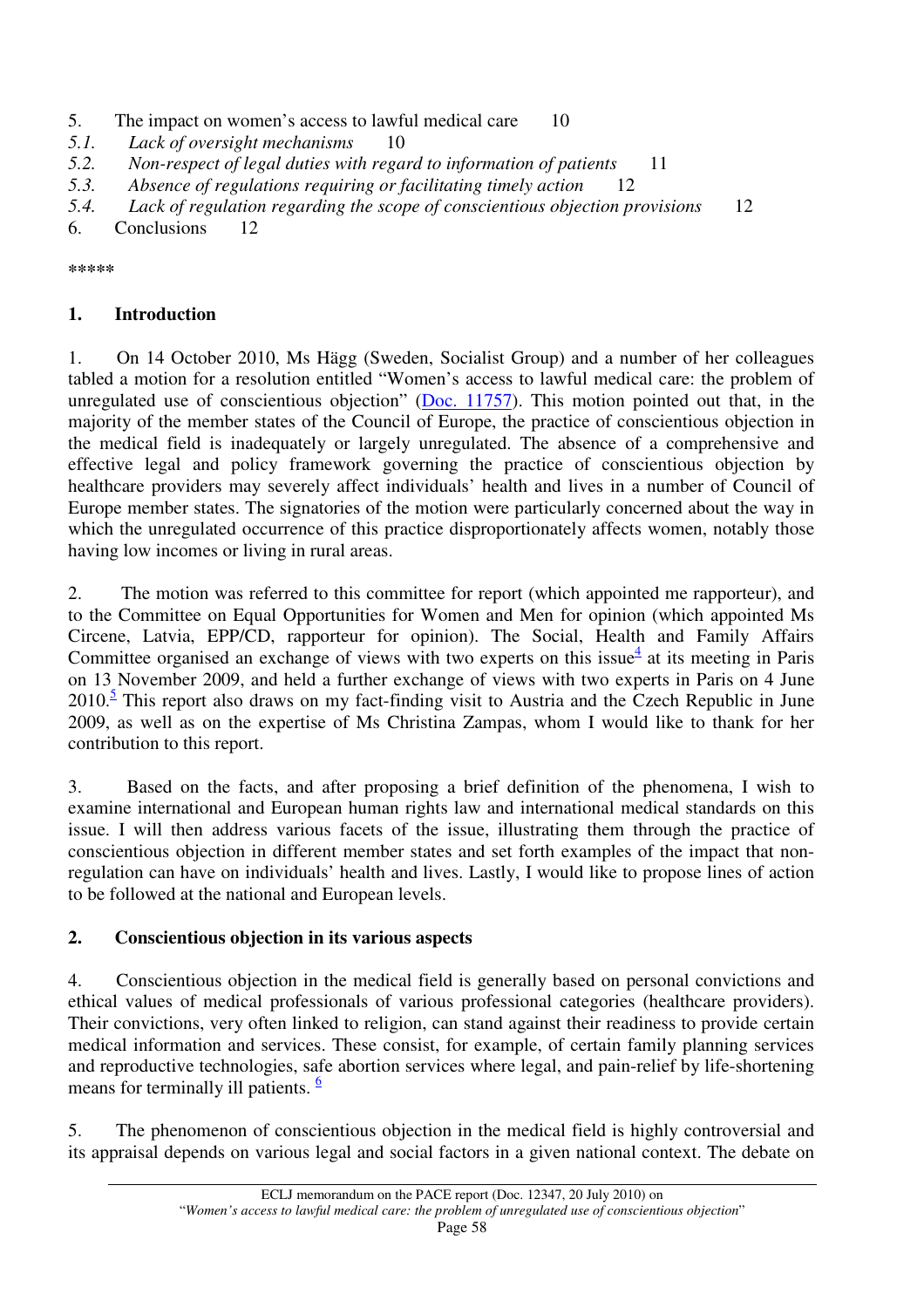the issue is motivated by the wish to balance doctors' rights not to act contrary to their beliefs on the one hand, and patients' rights to access lawful medical procedures on the other.

6. Those who are against the idea of conscientious objection argue that a medical professional's conscience has little place in the delivery of modern medical care. Some even believe that if healthcare providers are not prepared to offer legal, efficient and beneficial care to a patient because it conflicts with their values, they should not practise medicine or related professions. In line with this attitude, the door to "value-driven medicine" is often seen as a door to a Pandora's box of idiosyncratic, bigoted and discriminatory medicine. The partisans of such attitudes quite frequently support the idea that doctors who compromise the delivery of medical services to patients on grounds of conscience should be punished through the removal of their license to practise and other legal mechanisms.

7. The argument in favour of allowing conscientious objection is that to fail to do so harms the healthcare providers and constrains their autonomy. Regardless of the position taken towards the issue as a whole, there is wide-spread belief that healthcare providers who have a conscientious objection to certain medical interventions should not be marginalised professionally.<sup>7</sup> In order to ensure patients' access to lawful medical services, however, healthcare providers should be obliged, also by law, to refer patients to other colleagues willing to provide the service in question. The fact that this does not occur very often is of particular concern.

8. In the context of this report, it is important to note that most of the examples given are in the context of reproductive health, as this is the field in which the practice of conscientious objection most often arises, and most concerns women. However, the standards of access to medical care which are illustrated through the examples given are applicable in any situation where there is an objection by a healthcare provider.

#### **3. Conscientious objection in international and European human rights law and medical standards**

9. International and European human rights law recognises an individual's right to freedom of religion, conscience and thought as well as a state's obligations to respect that right. States also have an obligation to ensure access to lawful medical services, including reproductive healthcare services. Where these come into conflict, states should ensure that a healthcare service provider's refusal to provide medical care or deliver health-related products, does not unduly disadvantage or deny access to healthcare services which patients are legally entitled to receive.<sup>8</sup>

10. International human rights treaty monitoring bodies, such as the United Nations Committee on the Elimination of Discrimination Against Women, which monitors states' compliance with the Convention on the Elimination of All Forms of Discrimination Against Women ("CEDAW Convention"), have repeatedly affirmed that states have a positive obligation to regulate the invocation of conscientious objection by health professionals so as to ensure that women's access to health and reproductive health is not limited. $9$  Overall, the regulation of the right to conscientious objection should implement "the right of men and women to be informed and to have access to safe, effective, affordable and acceptable methods of family planning of their choice, as well as other methods of their choice for regulation of fertility which are not against the law. $\frac{10}{10}$ 

11. At European level, Article 9 of the European Convention on Human Rights guarantees the right to freedom of thought, conscience and religion and provides that this right is "subject to such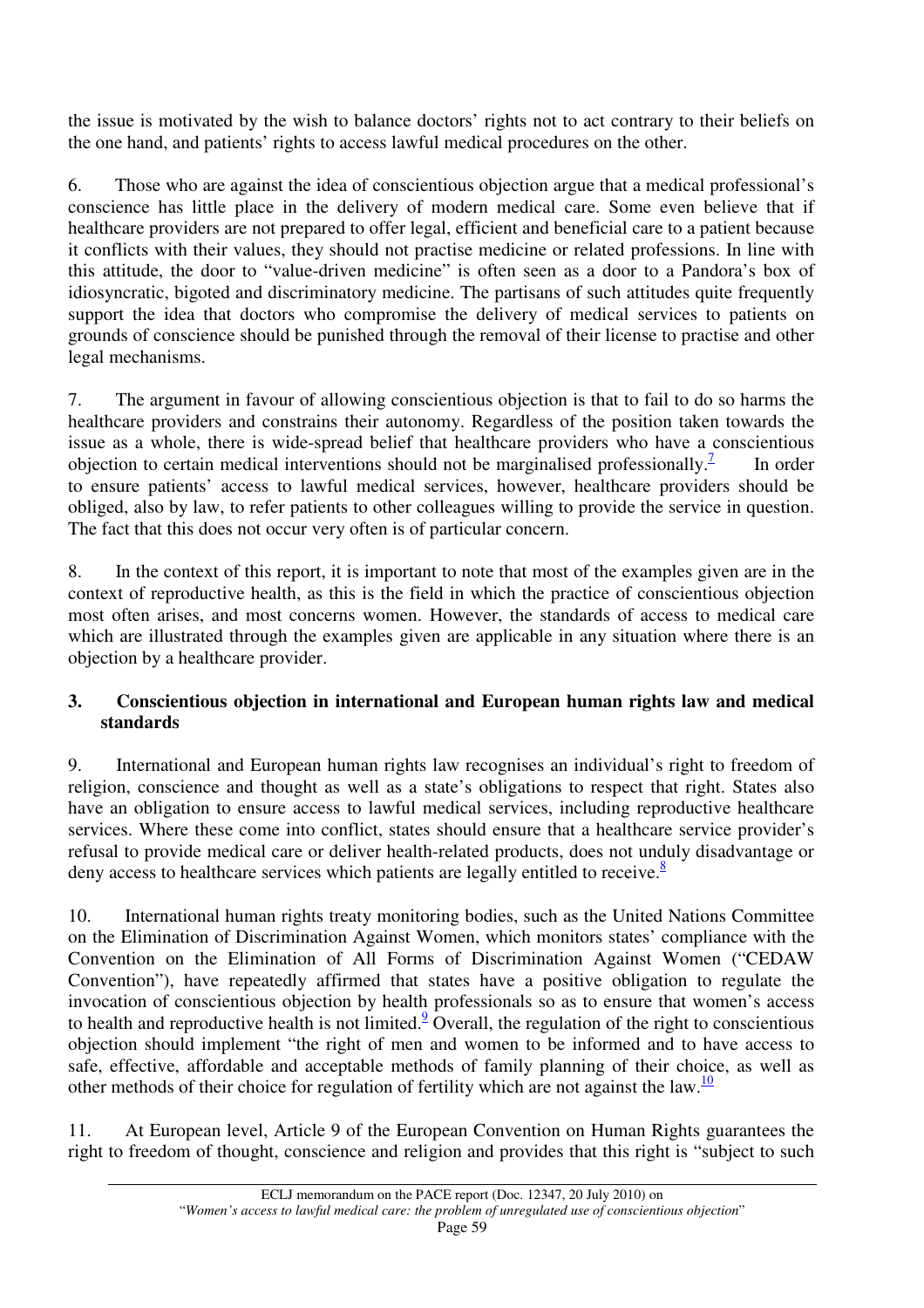limitations as are prescribed by law and as are necessary in a democratic society in the interests of public safety, for the protection of public … health, or the protection of the rights and freedoms of others". This limitation on an individual's right to conscientiously object was explicitly recognised by the European Court of Human Rights in the context of access to contraceptives.<sup>11</sup>

12. Under international human rights law, states have a duty to ensure that healthcare providers' exercise of conscientious objection does not harm the health and rights of their patients. This means that regulation of the right to conscientious objection should ensure the functioning of administrative procedures that provide immediate alternatives to women when conscientious objection would otherwise deny the women access to a legal procedure. $\frac{12}{12}$ 

13. International medical ethical standards, such as those established by the World Health Organization (WHO) and the International Federation of Gynaecology and Obstetrics (FIGO) provide further guidance on regulating the right to conscientious objection. The WHO and FIGO both direct that physicians who conscientiously object to performing a procedure have a duty to refer the patient to another provider who does not object. Such physicians also have a duty to treat an individual whose life or health is immediately at risk, and to provide timely care when referral to other practitioners or delay would jeopardise the patient's health and well-being.

14. As regards hospitals and indirect service providers, the WHO makes it clear that hospital managers should ensure that trained staff, whatever their perspective, "are available at all times" to assist in cases of abortion complications,  $\frac{13}{2}$  and that a public hospital, clinic or health centre cannot endanger women's lives or health by refusing services allowed by law.<sup>14</sup> Lastly, FIGO affirms that physicians have "an ethical obligation, at all times, to provide benefit and prevent harm".<sup>15</sup>

#### **4. Regulation and practice in Council of Europe member states**

15. Many member states have enacted laws, ethical codes and occasionally regulations or guidelines, guaranteeing the right to conscientious objection in healthcare settings, and the national courts of some countries have developed jurisprudence on this topic. However, many countries facing problems in the area of conscientious objection in healthcare settings lack a comprehensive and effective legal and policy framework, as well as oversight mechanisms to govern the practice of conscientious objection by healthcare providers.

16. Some member states have constitutional protections for freedom of conscience, but have not elaborated on this right, and others only recognise the right to conscientious objection in the context of a specific medical procedure. Some countries do not regulate this practice at all,  $\frac{16}{16}$  while others inadequately implement the regulatory framework in respect of conscientious objection.<sup>17</sup>

17. Healthcare providers who invoke conscientious objection have certain legal and ethical duties that aim to protect the patient. States should ensure that regulations on conscientious objection clearly specify these duties. The absence of effective legal and policy frameworks in some member states means that individuals are unable to access the healthcare services that they are entitled to receive, undermining, *inter alia*, their rights to healthcare services and to privacy, and potentially constituting a breach of the duty of care and abandonment of patients.<sup>18</sup>

*4.1. Obligation to ensure availability and accessibility of lawful healthcare services through adequate personnel*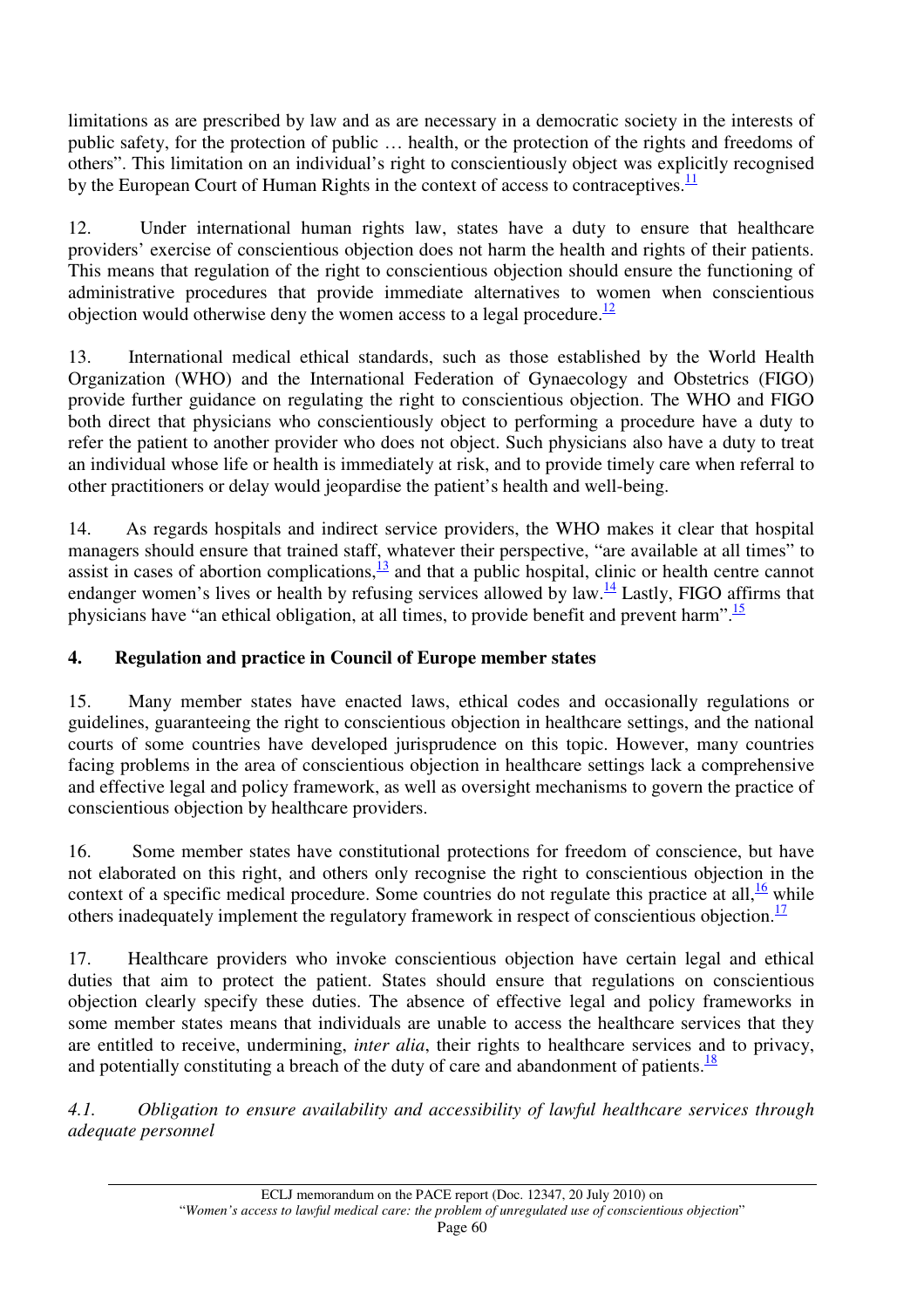18. According to international human rights law and medical standards, countries have an obligation to ensure the adequate availability and accessibility of quality sexual and reproductive healthcare services by, *inter alia*, employing staff who are available and willing to competently deliver services in a timely manner and within a convenient distance.<sup>19</sup>

19. Regulations on conscientious objection should establish clear procedures within healthcare facilities for medical personnel to report in advance their refusal to provide certain services, including the establishment of a register of objecting providers, and should clearly establish the duties of objecting healthcare providers (see sub-sections below on specific duties). Objecting healthcare providers have the burden of proving that their objection is grounded in their conscience or religious beliefs and that the refusal is in good faith. $\frac{20}{20}$ 

20. Many countries regulate conscientious objection only, or primarily, in the abortion context, recognising that this is one of the most common medical procedures that healthcare providers may conscientiously object to. Hence, the examples given and many of the issues that arise do so in the abortion context. For example, in Croatia, it has been reported that some doctors will say they object to providing an abortion, but then offer the patient an abortion in a private setting, for financial gain. In Norway, regulations on conscientious objection require healthcare providers to give written notice to their employing hospital if they refuse to assist with abortions, and those hospitals, in turn, have to report it to government authorities. In Slovenia, the Health Services Act allows for conscientious objection in accordance with international rules on the practice. It requires healthcare workers to report their conscientious objection to their employing institution, and the institution to ensure that patients' rights to healthcare are accessible "without disruption". This enables member states to ensure that medical professionals willing to perform healthcare services are available.

21. Some countries have organised their healthcare system and personnel recruitment in such a way as to ensure that there are doctors willing and able to provide services. For example, guidelines on the appointment of doctors to hospital posts issued by the United Kingdom National Health Service recommend that termination of pregnancy duties should be a feature of the job when adequate services for termination of pregnancy "would not otherwise be available", that the job description should be explicit about termination of pregnancy duties, and that applicants should be "prepared to carry out the full range of duties which they might be required to perform if appointed", including duties related to termination of pregnancy. $\frac{21}{2}$ 

22. Other contexts where the issue of conscientious objection can be of relevance are "end of life situations" and the field of assisted reproduction. As far as the former is concerned, doctors are generally expected to treat patients in their best interest and notably to provide treatment if there are chances of recovery for the patient. Euthanasia is forbidden by law in many Council of Europe member states, such as in Austria, which is examined for the purpose of this report. The professional rules generally impose on medical professionals the duty to provide pain relief. The absence of a clear legislative framework, however, makes relevant decisions difficult for medical professionals. The healthcare providers' fear of litigation and challenge often leads to lifeprolonging measures. Regarding this issue, reference must be made to the Parliamentary Assembly's Resolution 1649 (2009) on palliative care, based on a report prepared by Wolfgang Wodarg (Germany, SOC), which stated that that "liberal constitutional states cannot leave ethical questions concerning the life and death of individuals unanswered".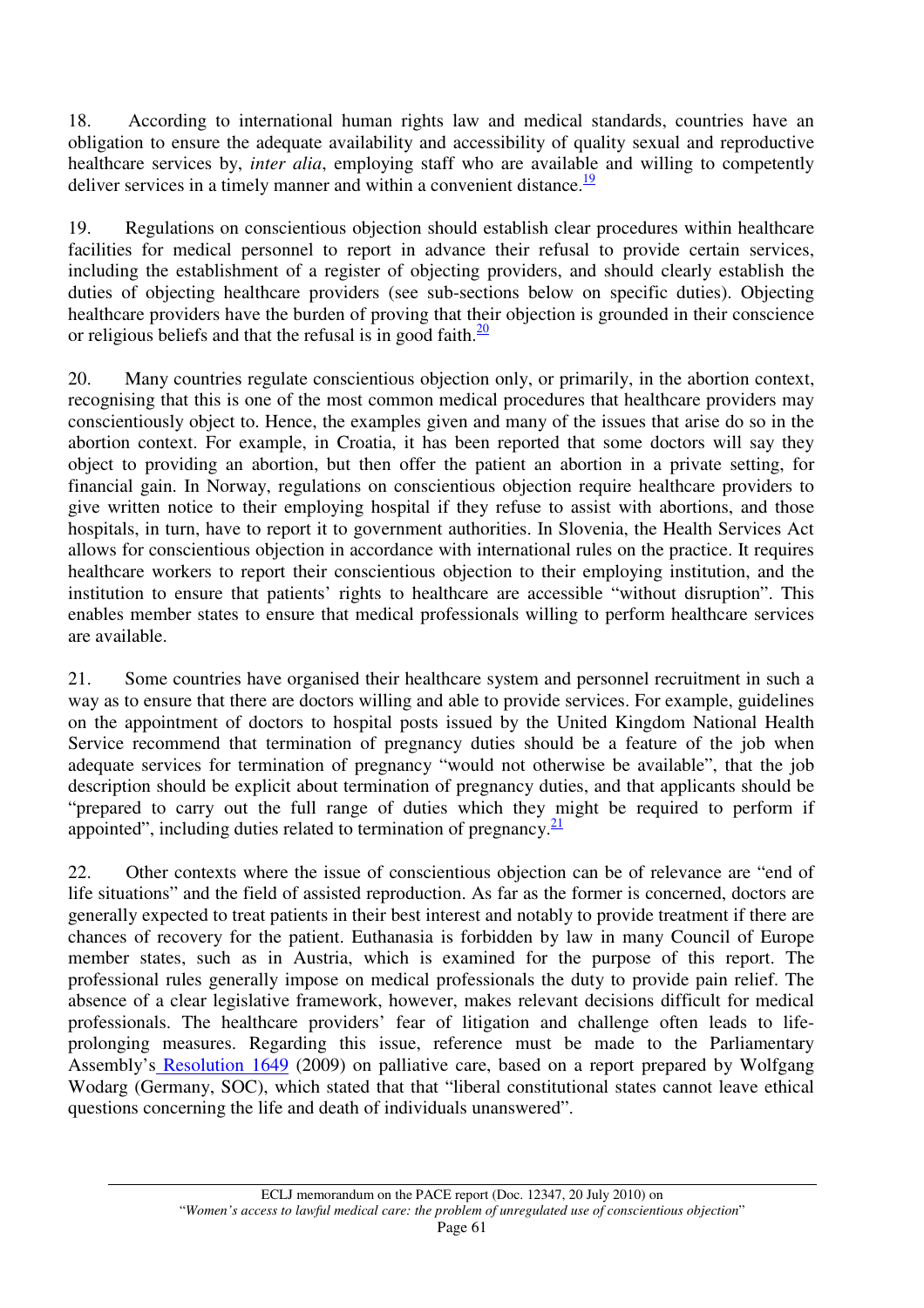23. According to the Austrian Law on Living Wills of 2006, patients can refuse treatment in end of life situations in advance. This is an ideal precondition to avoid demands for euthanasia legislation and has also made it easier for medical staff to deal with conflicting opinions of family members. It also creates better conditions for people who want to be able to die with dignity. Related to this issue and as a follow-up to Resolution 1649 (2009), the Committee is currently working on a report on "Living wills and the protection of health and human rights".

24. The field of assisted reproduction has been regulated by a number of member states. Relevant laws were, for example, introduced in the Czech Republic recently. Assisted reproduction is allowed for heterosexual couples with prior consent of the donors. Three cycles would generally be covered by the health insurance, so that even poor people can receive treatment and be fully reimbursed. Anonymous donors are allowed but are not paid. Surrogacy is not allowed at all. The issue of individual conscientious objection is, however, less problematic in this field, given the fact that only specialised centres offer such treatments anyway. The main issue arising here is one of (collective) ethics and the way it is expressed by the legal limits set in specific situations (homosexual couples, anonymous donors, surrogacy, etc.).

# *4.2. Conscientious objection applies to individuals, not institutions*

25. According to international human rights law, the right to freedom of thought, conscience and religion is an individual right and, therefore, institutions such as hospitals cannot claim this right. Healthcare institutions, as state entities, have a duty to provide legal health services to the public.

26. In France, a Constitutional Council decision recognised that conscientious objection is a right afforded to individuals, not institutions, and upheld the repeal of paragraphs in the Code of Public Health, removing the possibility for department heads of public health establishments to refuse to allow the provision of abortion services in their departments. The Constitutional Council clarified that freedom of conscience is individual*,* not institutional or departmental.

27. In Germany, the Federal Administrative Court, in upholding the decision of the Bavarian Higher Administrative Court, indicated that public hospitals must provide abortions, enabling women to realise their entitlement to abortion under the law.

# *4.3. Duties of healthcare providers*

28. Regulations on conscientious objection in healthcare settings recognise the right of healthcare providers to object to certain healthcare procedures, but also impose certain obligations on providers to ensure that patients receive the medical care they need and are legally entitled to receive. These obligations include the duty to provide information to patients about all the treatment options available, regardless of whether such information would induce the patient to pursue treatment to which the healthcare provider objects.

29. Healthcare providers also have a duty to inform patients in good time of any conscientious objection to a procedure, and in these circumstances to refer patients to another healthcare provider. Furthermore, the conscientious objector has a duty to ensure that any patient whom she or he refers receives quality treatment from the new healthcare provider. Additionally, in situations in which a referral to another healthcare provider is not possible, or in cases of emergency, the conscientious objector must provide the desired treatment to which the patient is legally entitled.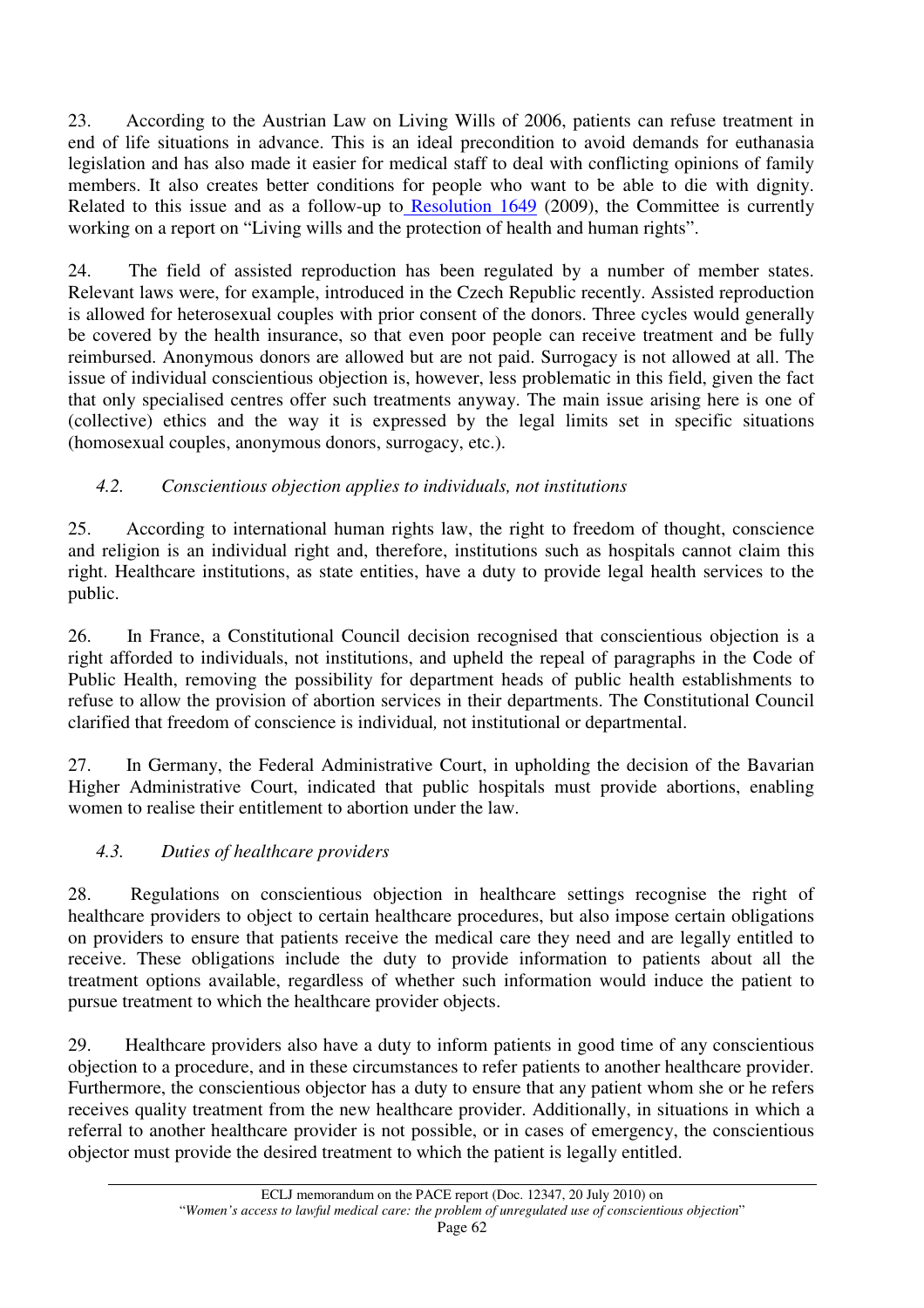#### *Patients' right to information*

30. Conscientious objection regulations apply only to medical services; a healthcare provider cannot invoke the right to conscientious objection in relation to the provision of information. Even if they object to providing certain services, healthcare providers have the duty to offer accurate and non-biased information about all the medical procedures legally available, including the risks, benefits and alternatives to treatment, so that the patient can make an informed choice about the treatment to pursue. In order to enable the patient to make informed decisions about her or his healthcare, healthcare providers must provide diagnostic care services, such as prenatal examinations to detect foetal impairment, to all patients, whether or not the results of such care may lead to an objectionable act by the patient.

31. Additionally, in the United Kingdom, the General Medical Council Guidelines indicate that in a situation in which a doctor conscientiously objects to the provision of certain services, she or he must ensure that the patient has sufficient information about the available treatment options. The doctor must discuss with the patient the information that she or he has and that the patient might need. Furthermore, the doctor has an obligation to personally meet with such a patient and provide him or her with printed materials about any treatments or procedures which the doctor chooses not to provide him- or herself because of a conscientious objection. $\frac{22}{2}$ 

#### *Timely notice to patients and duty to refer*

32. Conscientious objectors also have a duty to inform the patient in a timely manner of their conscientious objections to a specific procedure, and similarly, to refer such patient, in a timely manner, to a healthcare provider who is willing and able to perform the healthcare procedure or treatment and who is conveniently accessible. $\frac{23}{12}$  This requirement for timely notice and referral should apply from the moment the patient first requests medical intervention from a healthcare provider.

33. For example, Portugal's Medical Association Code of Ethics mandates that a physician "immediately communicate" to patients his or her objection, while Law 16/2007 requires that physicians communicate their objections to patients in a "timely fashion". In France, doctors who conscientiously object also have a legal duty to a woman seeking an abortion to give her the name of experts to perform the procedure. In Poland, Croatia and Hungary, laws require physicians to inform patients of any conscientious objection to a procedure and refer such patients to other doctors, but they do not have an oversight mechanism to ensure that this happens, leaving many patients without a referral.

34. In the United Kingdom, guidelines issued by the British Medical Association (BMA) $\frac{24}{ }$  and the Royal College of Obstetricians and Gynaecologists (RCOG), which have informed the implementation and judicial interpretation of the conscientious objection provisions of the 1967 Abortion Act, oblige physicians who conscientiously object to providing abortion services to take preparatory steps to arrange for an abortion and provide referrals to another doctor without delay. The BMA guidelines explicitly provide that "[i]t is not sufficient simply to tell the patient to seek a view elsewhere since other doctors may not agree to see her without appropriate referral". The RCOG has issued recommended referral times for abortion services.<sup>25</sup>

35. In addition, the United Kingdom National Health Service guidelines, which are issued to provide guidance to practitioners, note that all doctors who conscientiously object to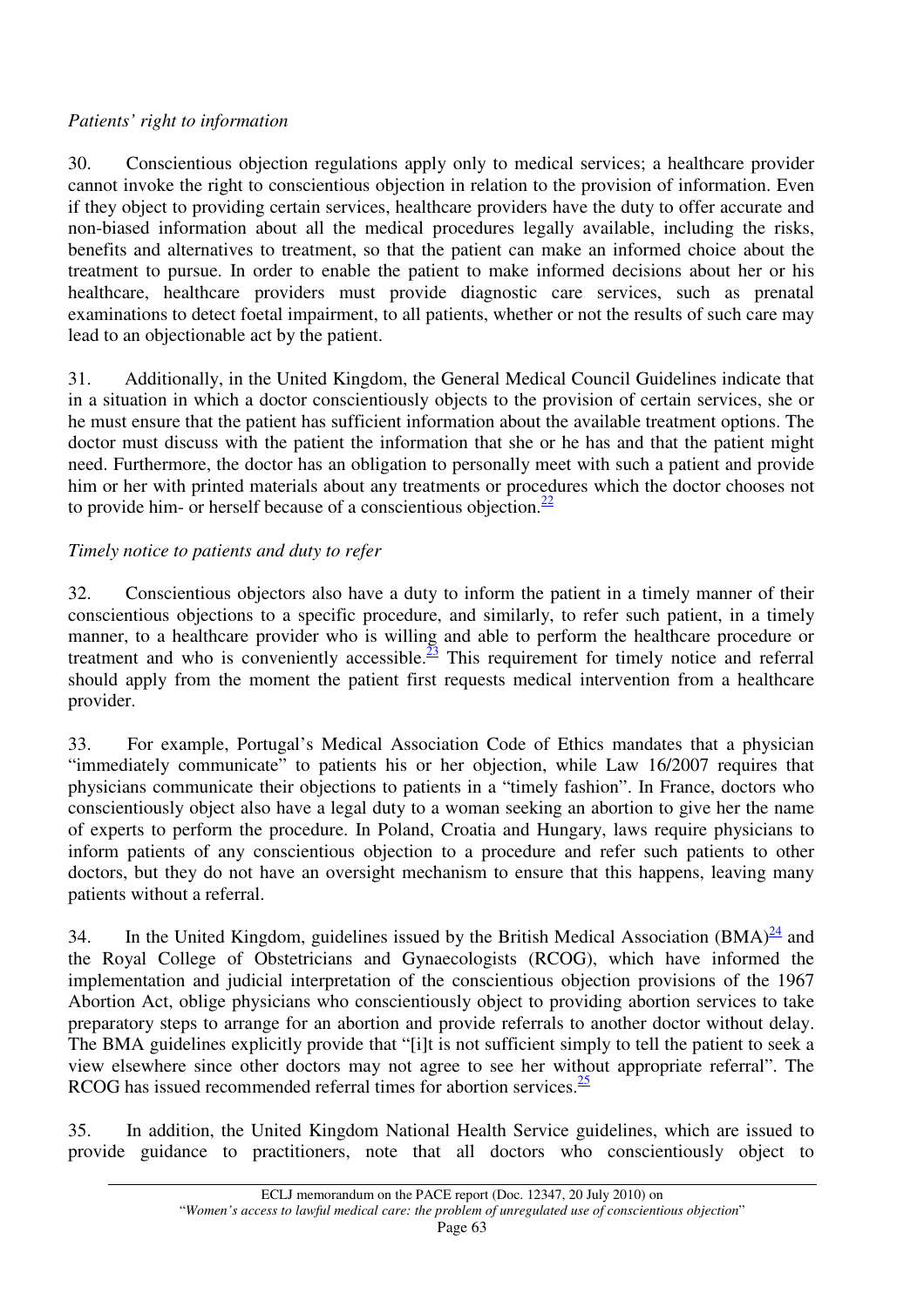"recommending termination should quickly refer a woman who seeks their advice about a termination to a different [general practitioner]. … If doctors fail to do so, they could be alleged to be in breach of their terms of service".  $\frac{26}{20}$  Similarly, in the Netherlands and France, laws place a legal obligation on healthcare professionals and physicians, respectively, to immediately communicate to a pregnant woman their refusal to perform an abortion.

### *Duty to treat if referral is not possible*

36. In situations in which the healthcare provider is unable to guarantee that women will receive quality treatment elsewhere, that healthcare provider must provide treatment to the patient, regardless of whether it conflicts with her or his conscience.<sup>27</sup> In Norway, for example, a physician may not refuse to treat a patient unless the patient has reasonable access to another doctor who can provide the treatment. In San Marino, a physician who conscientiously objects to the performance of a procedure must refer the patient to another medical professional who can provide adequate treatment, and the physician must ensure that the patient continues to receive care during the transition period.

 *4.4. Conscientious objection applies to healthcare professionals directly performing medical treatment or procedures*

37. While all countries that recognise conscientious objection in the healthcare context or in relation to a specific medical procedure extend such right to physicians, the application of this right to other healthcare personnel is often unclear and therefore problematic for defining the scope of the right. Conscientious objection should only be invoked by the personnel who are directly involved in the medical procedure and not by those who are involved indirectly, such as hospital administrators, nurses, etc. The resulting lack of clarity with regard to whom such a right extends may delay women's access to reproductive health services.  $\frac{28}{2}$ 

38. Norway's abortion regulations, for instance, establish that the right to refuse to participate in an abortion can only be claimed by those who are performing or assisting with the performance of the procedure and not by staff providing care or treatment to the woman before or after the procedure. Similarly, Italy's abortion law does not exempt healthcare personnel from providing pre- and post-abortion care.

39. The case of *Pichon and Sajous v. France*, in the European Court of Human Rights, illustrates how accommodations to conscientious objection are not unlimited. The Court held that pharmacists who refused to sell contraceptives cannot impose their religious beliefs on others. The Court explained that the right to freedom of religion, as a matter of individual conscience, does not always guarantee the right to behave in public in a manner governed by that belief. The Court stated that "as long as the sale of contraceptives is legal and occurs on medical prescription nowhere other than in a pharmacy, the applicants cannot give precedence to their religious beliefs and impose them on others as justification for their refusal to sell such products".*<sup>29</sup>*

# *4.5. Exceptions to the invocation of a conscientious objection*

40. Surveys show that only a limited number of Council of Europe member states expressly prohibit the invocation of conscientious objection in the case of emergency or risk of death as well as danger to the patient's health. $\frac{30}{2}$  This is an area that should generally be regulated in order to clarify the rights of both healthcare providers and their patients.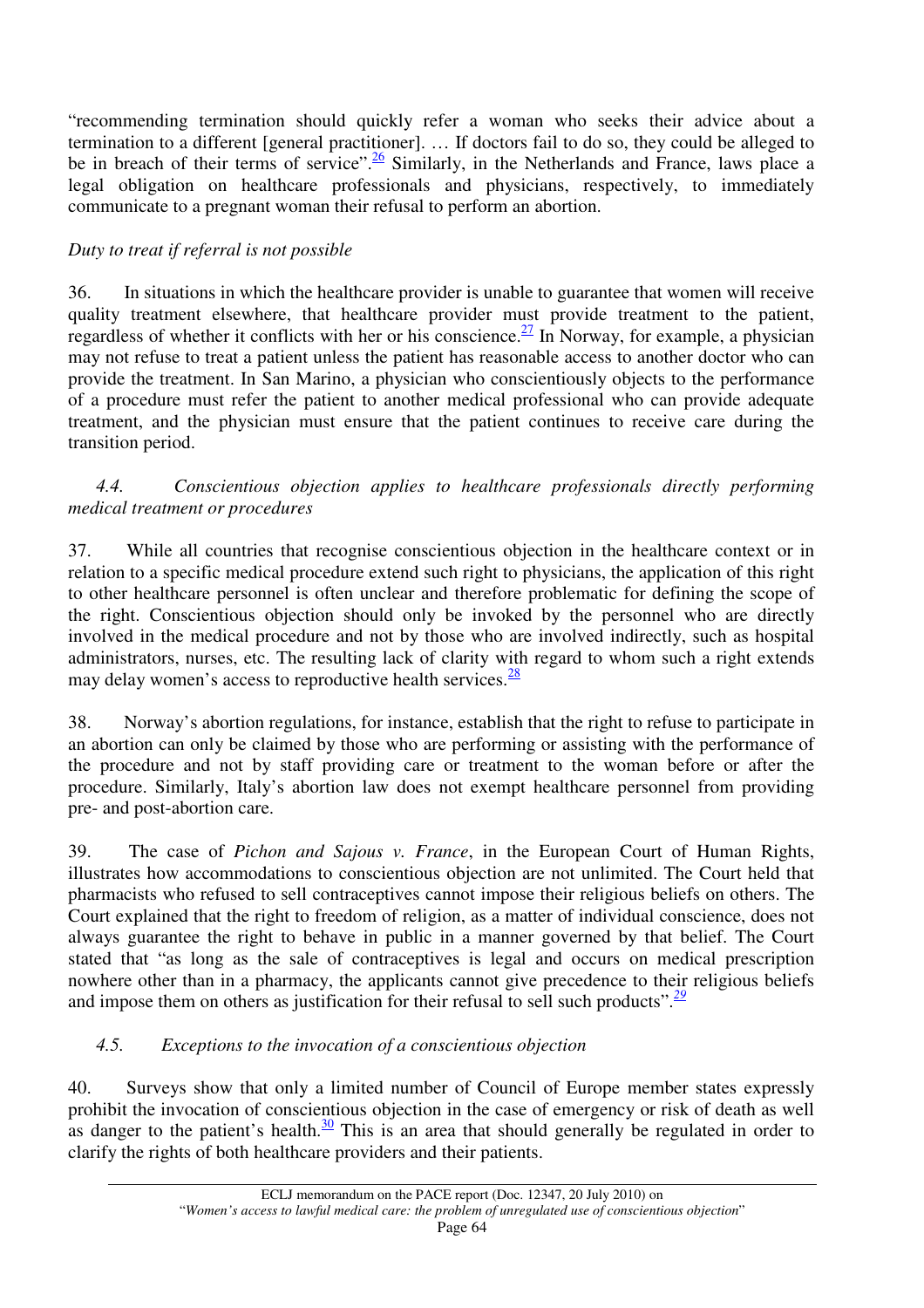#### *4.6. Accountability and complaint mechanisms*

41. Member states have an obligation to put in place effective monitoring and accountability mechanisms to ensure that conscientious objection clauses do not, in practice, unduly disadvantage patients or deny them access to lawful healthcare services. Many countries have a general healthcare complaint mechanism as recourse for patients who believe their rights have been violated, through which illegal exercise of the right to conscientious objection can presumably be addressed. While a separate complaint mechanism may not be necessary for the issue of conscientious objection, laws and regulations that grant a right to conscientious objection should clarify that the exercise of this right in violation of the law will be subject to such member state's general complaints procedure and that individuals have a right to an effective remedy in a timely manner.

42. Every member state should have a complaint mechanism with a clear procedure available to individuals against a healthcare professional or institution who allegedly acts in violation of the law while providing medical services. All responses to complaints should be issued in a well-justified written decision available to all parties.

43. In the Czech Republic, for example, in the context of abortion, the law provides for a complaint mechanism with a timely appeals process, for when a gynaecologist denies a patient an abortion. While this mechanism does not explicitly make reference to conscientious objection, the time guidelines in this law are extremely important in ensuring that a woman is not denied access to abortion because of administrative delays that could be caused solely by a health professional's personal objections to the procedure. In cases in which a woman's right to access lawful health services is violated, legislation should establish appropriate sanctions and remedies.

# **5. The impact on women's access to lawful medical care**

44. In practice, various factors can lead to situations where women's access to lawful medical care is affected. The most widely observed reasons are the lack of oversight mechanisms ensuring the implementation of existing legal provisions and policies, the non-respect of legal duties with regard to the information of patients, the absence of regulations requiring or facilitating timely action (notification of conscientious objection, appeals processes, etc.) as well as the lack of regulation regarding the scope of conscientious objection provisions.

# *5.1. Lack of oversight mechanisms*

45. A recent report by Italy's Ministry of Health demonstrates the impact of the lack of oversight mechanisms that ensure the availability and accessibility of healthcare providers in the context of abortion. The report shows that nearly 70% of gynaecologists in Italy refuse to perform abortions on moral grounds, despite a strong legal framework in this area. The report found that between 2003 and 2007, the number of gynaecologists invoking conscientious objection in their refusal to perform an abortion rose from 58.7 to 69.2%. The percentage of anaesthetists who refused to assist in an abortion rose from 45.7 to 50.4%. In the southern parts of the country, the numbers are even higher. $\frac{31}{2}$ 

46. According to the International Planned Parenthood Federation (IPPF), in Austria, a woman faces a number of challenges in obtaining an abortion, even though the country expressly recognises a right to abortion, because healthcare professionals frequently conscientiously object to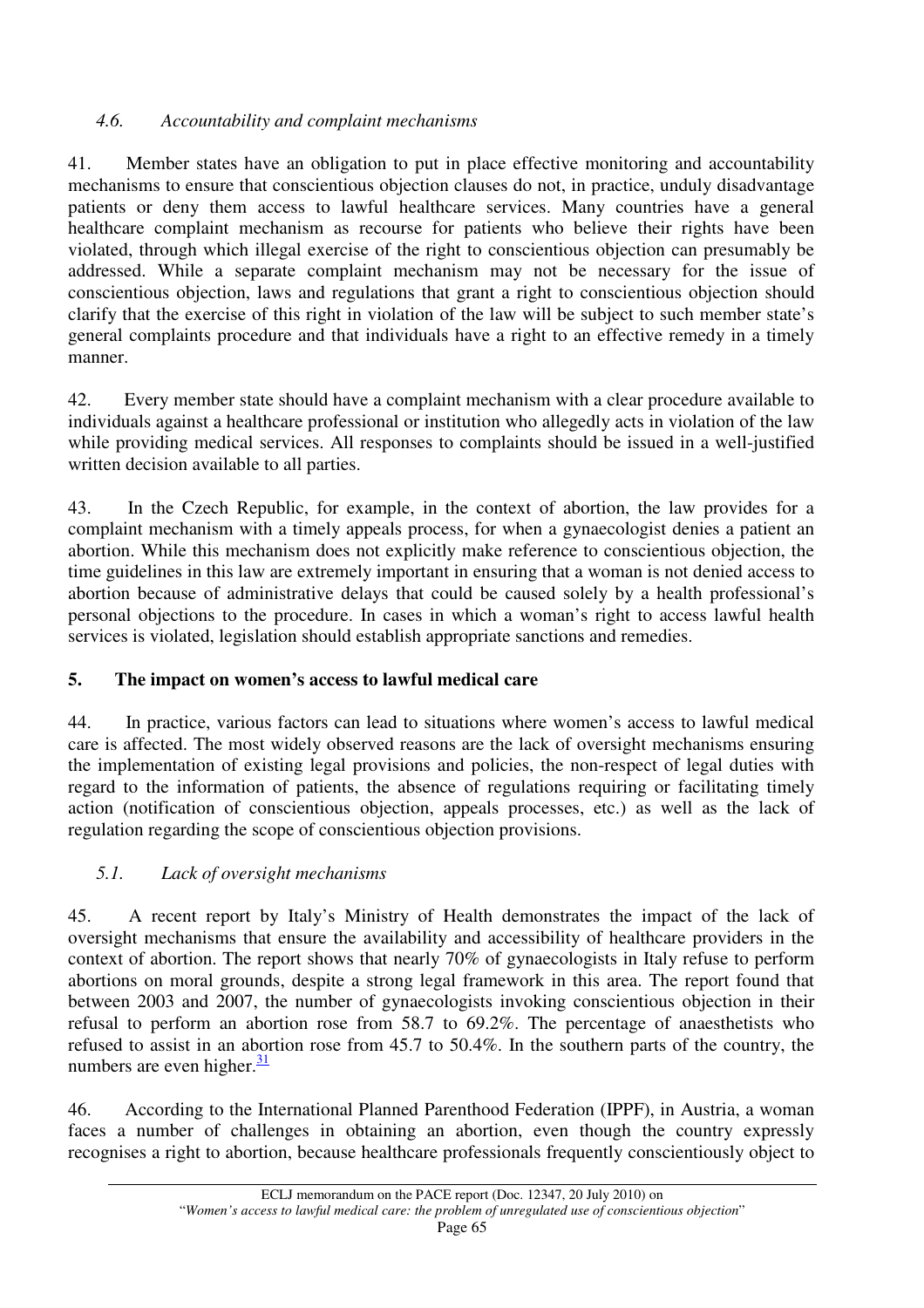performing this procedure. There are no specific legal guidelines regarding conscientious objection in Austria, but in practice, doctors can refrain from abortion if the only reason for the intervention is unwanted pregnancy, although no objection is possible if the mother's life is in danger. It has been reported that there is a difference of practice between the eastern and the western part of Austria (abortion being less accessible in the latter) and that few doctors are willing to perform abortions in rural areas of the country. As a result, women must travel to another region of Austria or even another country to obtain an abortion.<sup>32</sup> In any case, the women concerned would have to pay themselves for medical services linked to abortion.

47. The ability of public institutions to conscientiously object to healthcare services impedes women's ability to exercise their right to legal sexual and reproductive health services, and oversight mechanisms are crucial in ensuring that this practice does not occur. For example, in Slovakia and Poland,  $\frac{33}{2}$  conscientious objection is often abused by the top management of hospitals, who frequently have an unwritten policy banning some interventions (usually abortions or sterilisations) throughout their hospital, regardless of the opinion of the healthcare staff. In Poland, many institutions do not have a formal policy of conscientious objection and, in many instances, individual providers do not formally invoke their right or express it in terms of conscientious objection. In the capital city of Slovakia, Bratislava, for instance, one of the public hospitals does not perform abortions. In the large regional capital of Trnava, no hospitals perform abortions. $\frac{34}{3}$ 

#### *5.2. Non-respect of legal duties with regard to information of patients*

48. Breaches of the duties that conscientious objectors owe to their patients may also have dire consequences for women. For instance, if healthcare providers do not provide information to their patients about various treatment options, including diagnostic care, they deprive them of the opportunity to make informed decisions about the healthcare procedures that are in their best interest. Healthcare providers should not be allowed to invoke conscientious objection with regard to healthcare information, including diagnostic care that may or may not lead to objectionable treatment*.* Regarding yet an earlier 'stage' of information, it has been observed that the number of abortions decreases with the availability of contraception. Accordingly, the Ministry of Health of the Czech Republic has, until very recently, observed a significant long-term trend of decrease in abortions. This shows the importance of timely educational measures for the prevention of medical situations (such as abortion) where the issue of conscientious objection might arise.

49. A 2003 United Kingdom High Court judgment sheds some light on the potential unlawfulness of such acts. It found a doctor negligent for failing to properly counsel – in part because of his religious beliefs – his patient about her increased risk of giving birth to a baby with Down's syndrome and the availability of prenatal screenings for such abnormalities. The doctor, a devout Catholic, noted that he did not routinely and explicitly discuss screening for abnormalities with every pregnant woman. He testified that he thought pregnancy was a happy event and would want to "soothe, not alarm patients", but that he expected he would have told someone of the plaintiff's age that she was "at a slightly raised risk" for foetal abnormalities. The court noted that "[o]n his own account [the physician's] approach to the subject [of informing patients about screening for abnormalities] was coloured by his belief in Roman Catholic doctrine". The court ultimately found that if the doctor had used the phrase "slightly raised risk," as he testified, "it would have been seriously misleading"; considering that experts testified that the risk of foetal abnormalities increases significantly at the plaintiff's age.<sup>35</sup> As a result of the doctor's failure to provide such information, the patient could not make an informed choice about whether or not to carry her pregnancy to term, given the risk that her child could have Down's syndrome.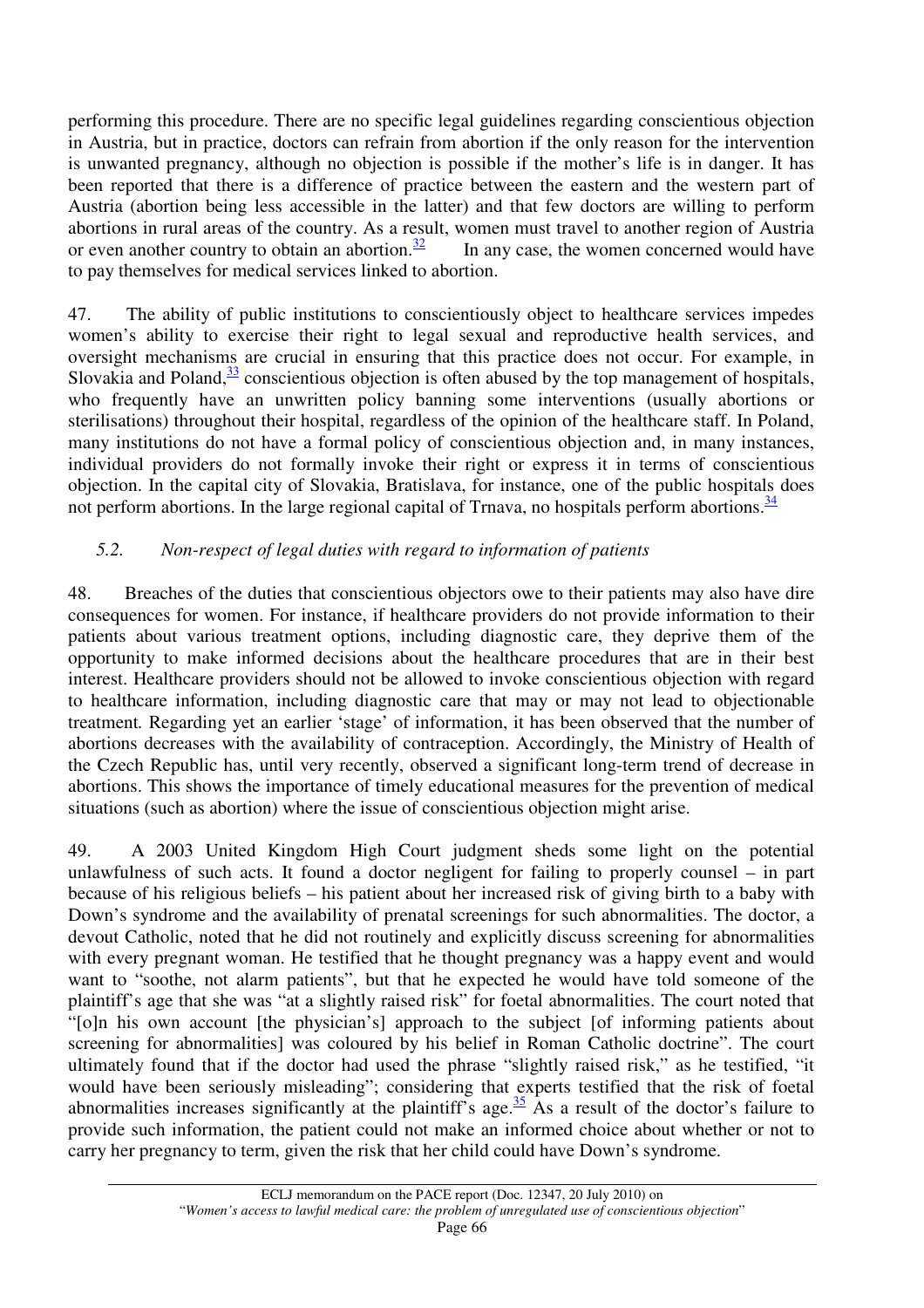### *5.3. Absence of regulations requiring or facilitating timely action*

50. In the absence of regulations requiring timely notification of a healthcare provider's conscientious objection to a specific procedure, accompanied by a timely referral to another provider, women may be unable to locate another healthcare provider to perform such procedure in a timely manner, which prevents them from accessing the healthcare services to which they are legally entitled.

51. For example, in Denmark, in response to a situation in which a woman who scheduled an appointment at a clinic to undergo an abortion, but was not informed by the doctor of his/her conscientious objection to the performance of abortions, nor was the patient provided with a timely referral, a representative of the Danish National Board of Health commented that doctors must immediately inform the patient of any conscientious objection. The failure to do so or to provide a referral could delay the time period within which a woman can legally exercise her right to a voluntary termination of pregnancy. Such a delay could cause the woman to exhaust the 12-week period during which she may legally procure an abortion, and thereby cause her to unwillingly forego her right to this procedure. $\frac{36}{36}$ 

52. In addition, the necessity for a timely appeals process cannot be overstated, since reproductive health issues can easily be rendered moot by a slow encumbered system, with devastating results such as death or permanent health disability. For example, in the case of *Tysiac v. Poland*, the European Court of Human Rights stated that states must ensure access to lawful healthcare services and set up appeal mechanisms for women who are denied such services. $\frac{37}{10}$  In that case, doctors refused to issue a certificate granting an abortion, despite serious health risks of delivery, and the woman's eyesight seriously deteriorated as a result of the childbirth; with a timely appeals process the woman would have been able to challenge the doctors' refusal to grant an abortion in time to obtain treatment that would have saved her from a permanent disability.

#### *5.4. Lack of regulation regarding the scope of conscientious objection provisions*

53. Furthermore, the lack of regulation in regard to whom and in respect of which services conscientious objection provisions apply prevent women from accessing the healthcare to which they are legally entitled. Legal 'loopholes' might possibly allow ancillary healthcare providers to object to the provision of subsidiary services, which may then delay or obstruct women's access to reproductive healthcare.

54. For example, the scope of the conscientious objection clause in the United Kingdom's abortion law was clarified by a 1988 House of Lords decision, which made clear that the clause applies only to participation in treatment. The case involved a doctor's secretary who objected to signing an abortion referral letter on grounds of conscience. The House of Lords held that such an act did not constitute part of the treatment for abortion and, thus, was not covered by the conscientious objection clause of the abortion law. The decision supports the proposition that doctors cannot claim exemption from giving advice or performing the preparatory steps to arrange an abortion if the request for abortion meets legal requirements.**<sup>38</sup>**

#### **6. Conclusions**

55. Member states should enact comprehensive and clear regulations that balance the right of the healthcare provider to conscientiously object to the performance of a procedure, and ensure that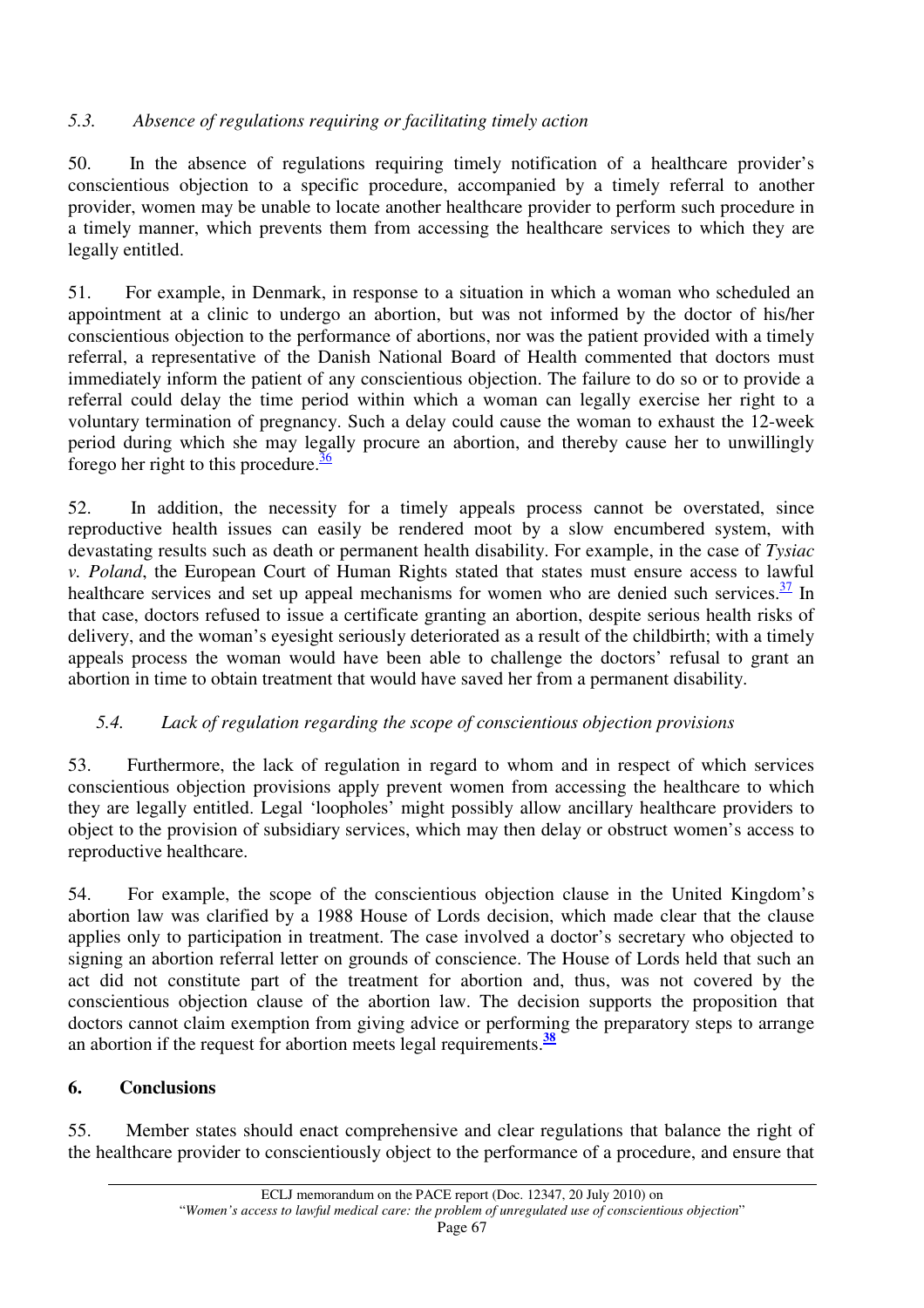patients can exercise their right to access lawful health services. In situations in which such regulations exist, many member states lack oversight and monitoring mechanisms to ensure that healthcare providers act in accordance with them. Such regulations should establish mechanisms to ensure the accessibility and availability of healthcare providers when other healthcare providers may conscientiously object, and mandate the creation of a registry of conscientious objectors.

56. National regulations should recognise that the right to conscientious objection extends only to individuals, not to public or state institutions. Additional safeguards should delineate the duties of healthcare providers to their patients in the context of conscientious objection, which include a duty to:

- provide information to patients about all treatment options;

- inform patients of any conscientious objection and provide a referral to another healthcare provider, in a timely manner;

- ensure that the healthcare providers to which patients are referred will provide quality treatment, or in the absence of an appropriate referral or in emergency situations, require the conscientious objector to provide the necessary care.

57. National policies should define the scope of the right to conscientious objection in respect of the type of services and healthcare professionals to whom it applies, and carve out appropriate exceptions for emergency situations.

58. Lastly, all national regulations should establish effective complaint mechanisms that can address abuses of the right to conscientious objection and provide women with an effective and timely remedy.

59. The enactment by member states of regulations which include these principles will ensure that the interests and rights of both healthcare providers and individuals seeking legal healthcare are respected, protected and fulfilled.

<sup>&</sup>lt;sup>1</sup> Reference to committee: Doc. 11757, Reference 3516 of 26 January 2009.

 $2^2$  Draft resolution adopted by the committee on 22 June 2010.

 $3$  Draft recommendation adopted by the committee on 22 June 2010.

 $\frac{4}{1}$  Dr Christian Fiala, President of the International Federation of Professional Abortion and Contraception Associates, Austria, and Ms Christina Zampas, Senior Regional Manager and Legal Adviser for Europe of the Center for Reproductive Rights (New York/Stockholm).

 $\frac{5}{2}$  Ms Eugenia Roccella, Undersecretary of State, Ministry of Labour, Health and Social Policies (Italy), and Ms Joanna Mishtal, Ph.D., Assistant Professor, Department of Anthropology, University of Central Florida (United States of America).

 $\frac{6}{6}$  Bernard Dickens: The art of medicine. Conscientious commitment. www.thelancet.com, vol. 371, 12 April 2008.

<sup>&</sup>lt;sup>7</sup> Conscientious objection and doctors' personal beliefs, British Medical Association (BMA), 2007.

<sup>&</sup>lt;sup>8</sup> See: Universal Declaration of Human Rights; International Covenant on Civil and Political Rights (ICCPR); International Covenant on Economic, Social and Cultural Rights (ICESCR) and Convention on the Elimination of All Forms of Discrimination Against Women (CEDAW).  $\frac{9}{2}$  Report of the United Nations CEDAW Committee, (2008).